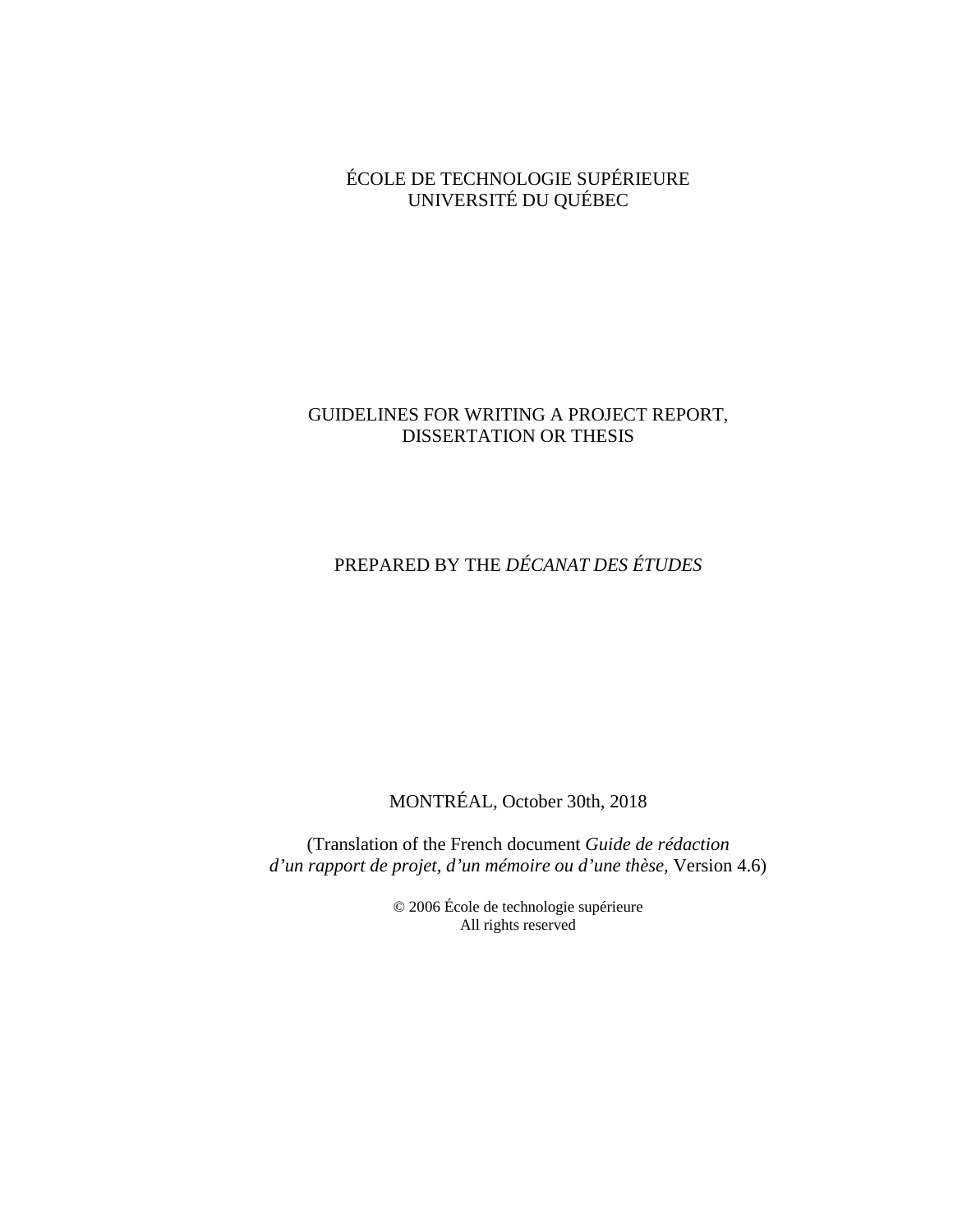# **VERSION HISTORY**

| Date       | <b>Version</b> | <b>Description of modifications</b>                                                                                                   | Page  | <b>Author</b> |
|------------|----------------|---------------------------------------------------------------------------------------------------------------------------------------|-------|---------------|
| 2018-01-09 | 4.5            | 3.2 Writing bibliographical records - URL &<br>DOI - Consultation date not required                                                   | 51    | M. Lefebvre   |
| 2018-01-09 | 4.5            | Bibliography – Removal of consultation date                                                                                           | 90-92 | M. Lefebvre   |
| 2018-08-30 | 4.6            | 1.1.5 Resume – Title of project report,<br>dissertation or thesis is changed to lowercase<br>and bold characters                      | 10    | M. Lefebvre   |
| 2018-08-30 | 4.6            | 1.1.6 Abstract - Title of project report,<br>dissertation or thesis is changed to lowercase<br>and bold characters                    | 11    | M. Lefebvre   |
| 2018-08-30 | 4.6            | Table 1.1 Resume and Abstract: Title of<br>project report, dissertation or thesis is<br>changed to lowercase and bold characters      | 25    | M. Lefebvre   |
| 2018-08-30 | 4.6            | Appendix $IX - Resume$ : Title of project<br>report, dissertation or thesis is changed to<br>lowercase and bold characters            | 77    | M. Lefebvre   |
| 2018-08-30 | 4.6            | Appendix $X -$ Abstract: Title of project<br>report, dissertation or thesis is changed to<br>lowercase and bold characters            | 78    | M. Lefebvre   |
| 2018-09-17 | 4.6            | Thesis by publication with integrated articles<br>- information is added in order to include<br>dissertation with integrated articles | 22    | M. Lefebvre   |
| 2018-10-30 | 4.6            | Appendix XVIII -Space reduction between<br>title and presentation of table                                                            | 86    | M. Lefebvre   |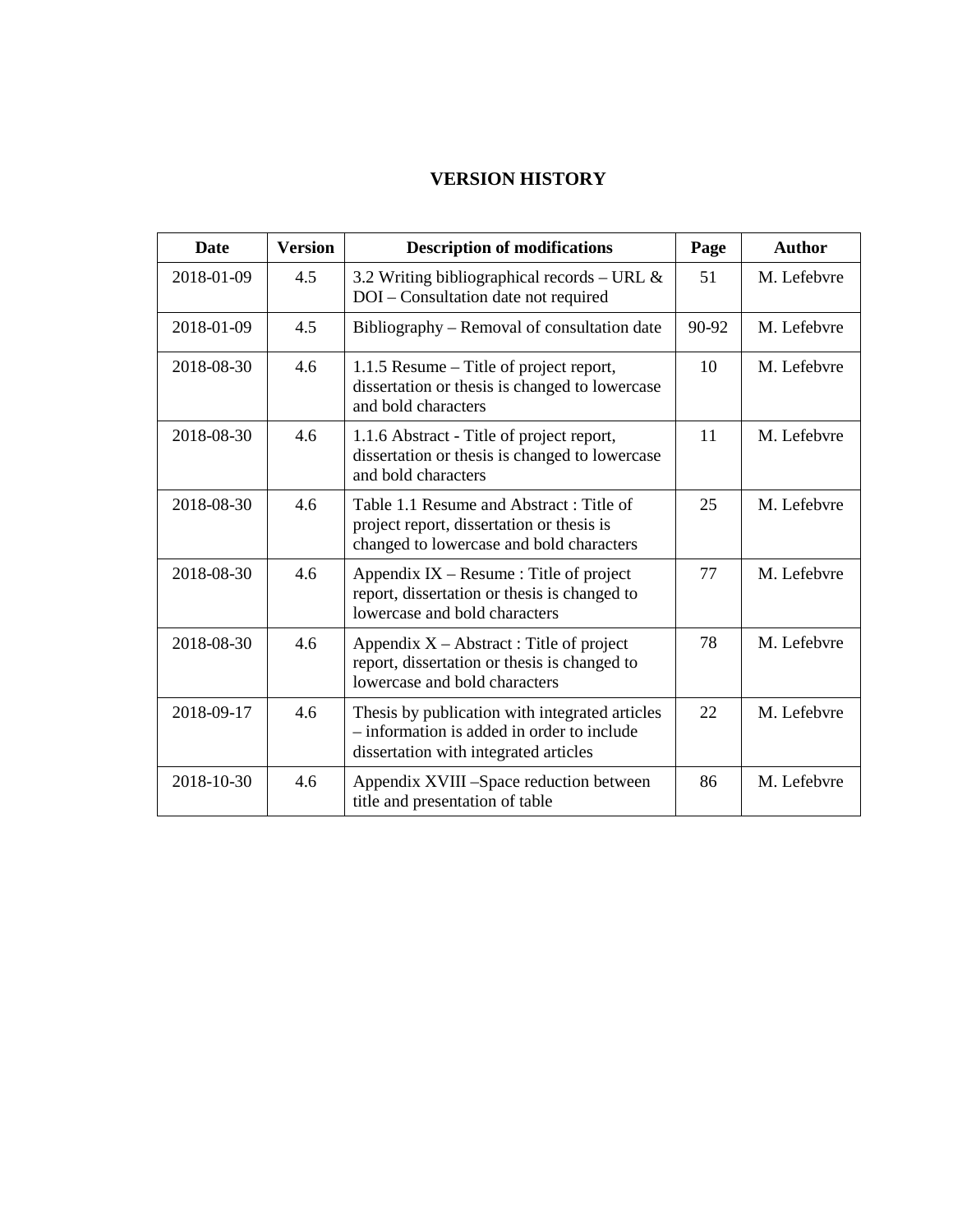# **FOREWORD**

The completion of a research or secondary research study by submitting a project report, dissertation or thesis is an essential step in fulfilling the requirements of a graduate degree. As students set out to undertake this task, they must take care to meet the university's requirements, following the accepted formatting standards for this type of scientific document.

These Guidelines<sup>[1](#page-2-0)</sup> aim to provide the information and instructions needed to compose and structure a well-prepared project report, dissertation or thesis. They also aim to provide answers to many of the technical and methodological questions students may have when writing their research papers. The formatting standards described in the document were mainly sourced from the following style guides: Bouthat (1993) *Guide de présentation des mémoires et thèses*, and Malo (1996) *Guide de la communication écrite au cégep, à l'université et en entreprise*. The English translation has been adapted where necessary.

Two formatting templates, one in Word and the other in LaTeX, are available to facilitate the preparation of a project report, dissertation or thesis. Students must use one of these two templates. The MS Word formatting template is accompanied by a document entitled *Guide d'utilisation du gabarit de mise en page*. All of these resources are available on the ÉTS website: [http://www.etsmtl.ca/Etudiants-actuels/Cycles-sup/Realisation-etudes/Guides](http://www.etsmtl.ca/Etudiants-actuels/Cycles-sup/Realisation-etudes/Guides-gabarits)[gabarits.](http://www.etsmtl.ca/Etudiants-actuels/Cycles-sup/Realisation-etudes/Guides-gabarits)

Finally, a document entitled *[Les mémoires et thèses et le droit d'auteur](http://www.etsmtl.ca/Etudiants-actuels/Cycles-sup/Realisation-etudes/Guides-gabarits/MT-et-le-droit-d-auteur)*, concerning your rights and responsibilities in regard to copyright protection, is also available on the website. We also ask that you familiarize yourself with the deposit instructions (*[Thèses et mémoires](http://www.etsmtl.ca/Etudiants-actuels/Cycles-sup/Realisation-etudes/Guides-gabarits/Consignes)  [en version électronique -](http://www.etsmtl.ca/Etudiants-actuels/Cycles-sup/Realisation-etudes/Guides-gabarits/Consignes) consignes*) before proceeding with electronic submission.

<span id="page-2-0"></span><sup>&</sup>lt;sup>1</sup> To facilitate comprehension of its contents, this document was written and formatted according to the standards it prescribes.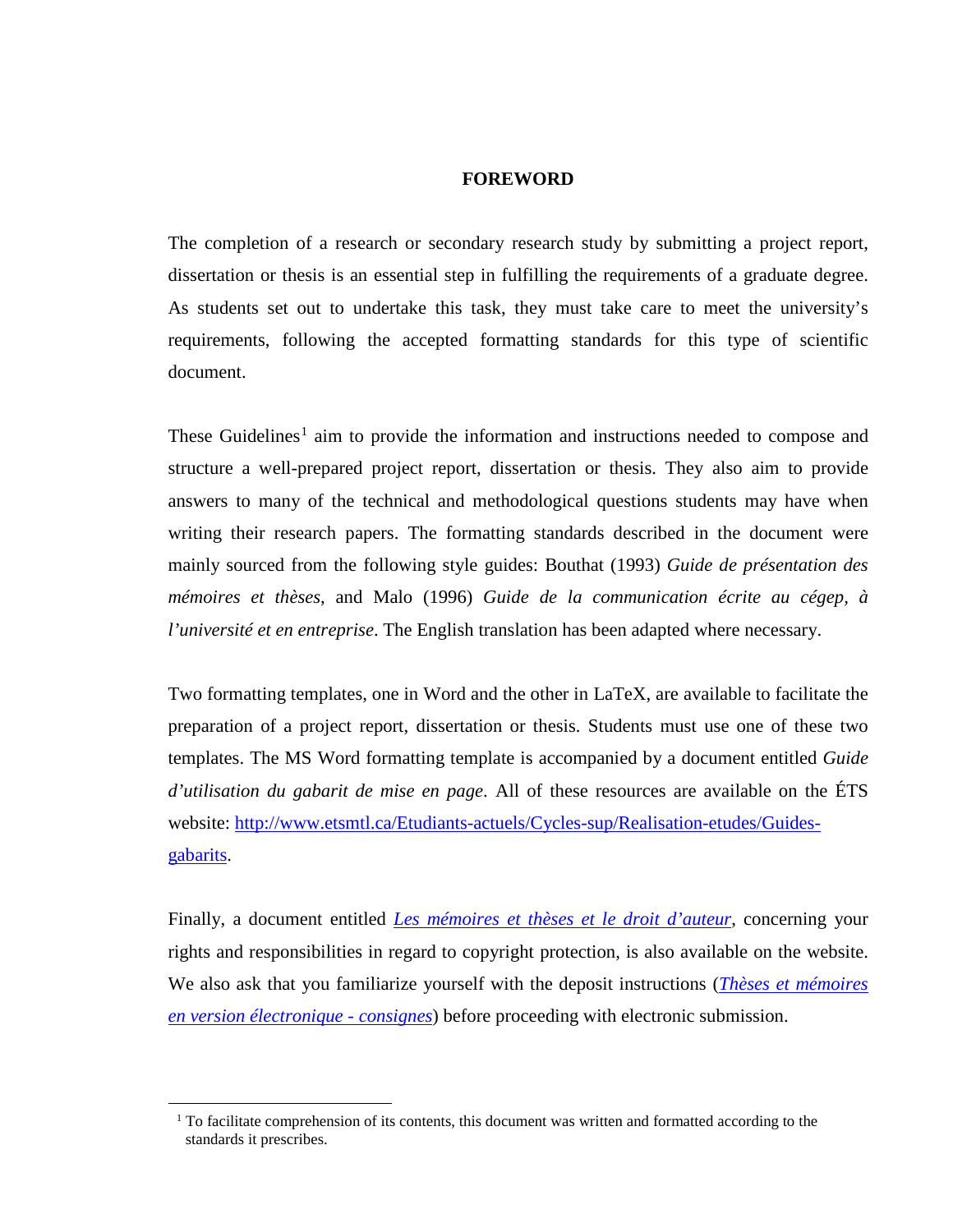## **ACKNOWLEDGMENTS**

The *Décanat des études* would like to thank Anne-Marie Fortin, *Maître d'enseignement* at *Services des enseignements généraux*, ÉTS, for her expertise related to the subject, and for supervising the drafting of the Guidelines; Marie Lefebvre, research officer, *Décanat des études*, for writing the Guidelines; and Nicole Sauvé, executive secretary, *Décanat des études*, for designing the formatting templates.

We are also grateful to Diane Girard, librarian, *Service de la bibliothèque*, for her expertise on bibliographic references, and Sylvie Doré, Dean of Studies (2003-2010), for the final revision of the document.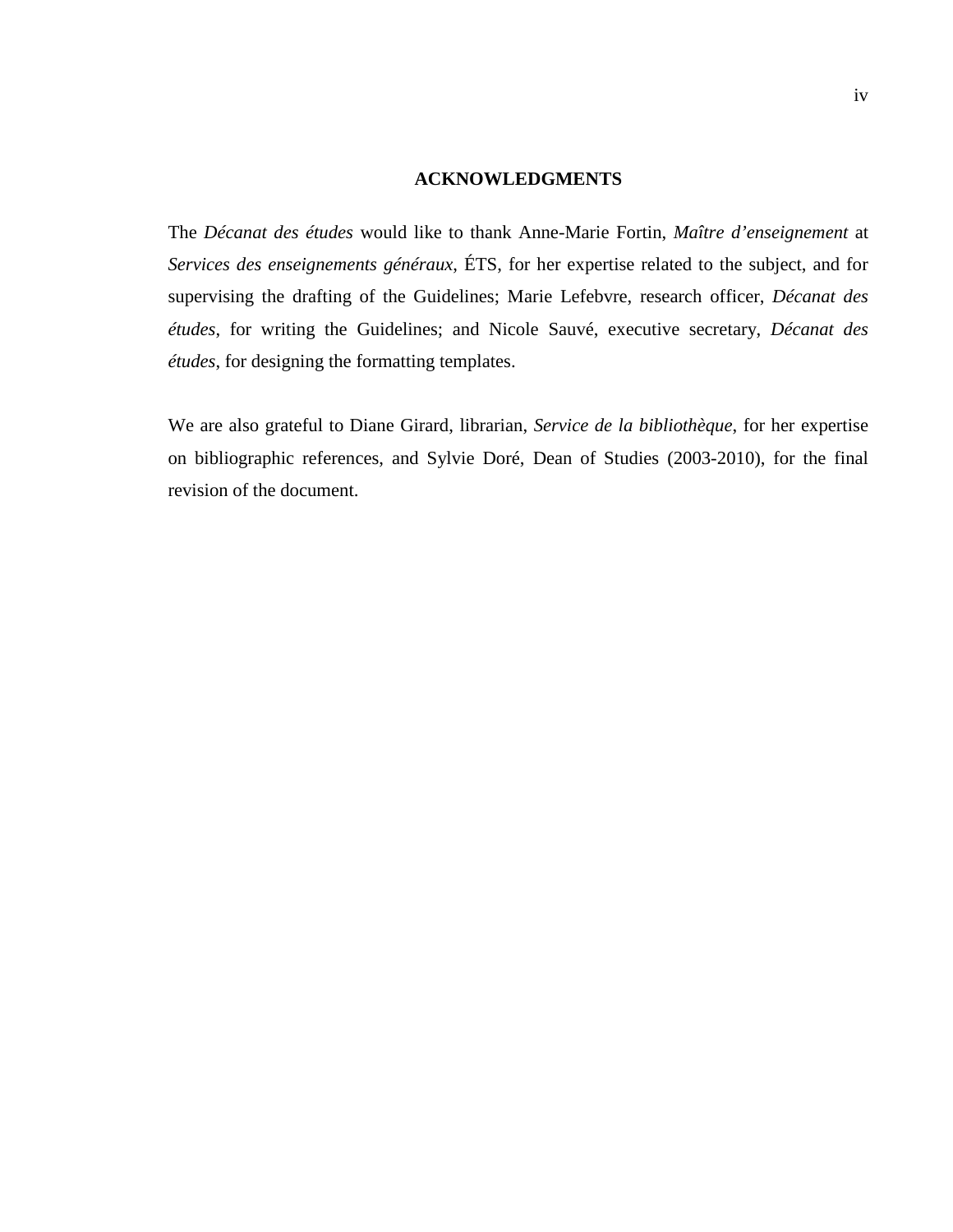# **TABLE OF CONTENTS**

| 1.1 |       |                                                  |  |
|-----|-------|--------------------------------------------------|--|
|     | 1.1.1 |                                                  |  |
|     | 1.1.2 |                                                  |  |
|     | 1.1.3 |                                                  |  |
|     | 1.1.4 |                                                  |  |
|     | 1.1.5 |                                                  |  |
|     | 1.1.6 |                                                  |  |
|     | 1.1.7 |                                                  |  |
|     | 1.1.8 |                                                  |  |
|     | 1.1.9 |                                                  |  |
|     |       |                                                  |  |
|     |       |                                                  |  |
|     |       |                                                  |  |
| 1.2 |       |                                                  |  |
| 1.3 |       |                                                  |  |
| 1.4 |       |                                                  |  |
| 1.5 |       |                                                  |  |
| 1.6 |       |                                                  |  |
|     | 1.6.1 |                                                  |  |
|     | 1.6.2 |                                                  |  |
|     | 1.6.3 |                                                  |  |
|     | 1.6.4 |                                                  |  |
| 1.7 |       |                                                  |  |
|     | 1.7.1 |                                                  |  |
| 1.8 |       |                                                  |  |
|     |       |                                                  |  |
|     |       | CHAPTER 2 FORMATTING STANDARDS AND STYLE GUIDE31 |  |
| 2.1 |       |                                                  |  |
|     | 2.1.1 |                                                  |  |
|     | 2.1.2 |                                                  |  |
|     | 2.1.3 |                                                  |  |
|     |       |                                                  |  |
|     | 2.1.5 |                                                  |  |
|     | 2.1.6 |                                                  |  |
|     | 2.1.7 |                                                  |  |
|     | 2.1.8 |                                                  |  |
| 2.2 |       |                                                  |  |
|     | 2.2.1 |                                                  |  |
|     | 2.2.2 |                                                  |  |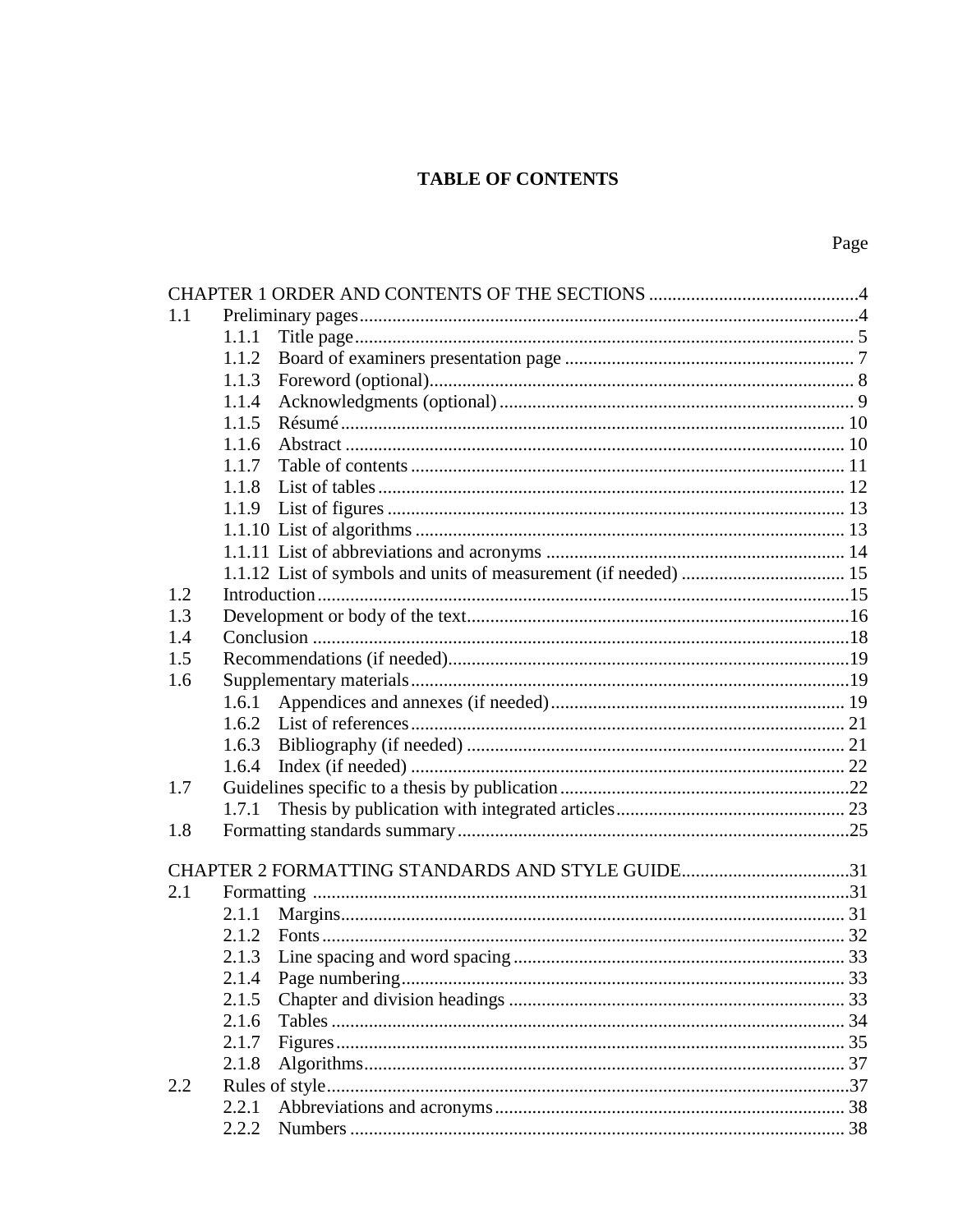|       | 2.2.3               |                                                                      |     |
|-------|---------------------|----------------------------------------------------------------------|-----|
| 2.2.4 |                     |                                                                      |     |
|       | 2.2.5               |                                                                      |     |
|       | 2.2.6               |                                                                      |     |
|       | 2.2.7               |                                                                      |     |
|       | 2.2.8               |                                                                      |     |
|       | 2.2.9               |                                                                      |     |
|       |                     | CHAPTER 3 CITATIONS AND BIBLIOGRAPHICAL REFERENCES 44                |     |
| 3.1   |                     |                                                                      |     |
|       | 3.1.1               |                                                                      |     |
|       | 3.1.2               |                                                                      |     |
|       |                     |                                                                      |     |
| 3.2   |                     |                                                                      |     |
|       | 3.2.1               | Specifications for certain elements of the bibliographical record 49 |     |
|       | 3.2.2               |                                                                      |     |
|       |                     |                                                                      |     |
|       | <b>APPENDIX I</b>   |                                                                      |     |
|       | <b>APPENDIX II</b>  |                                                                      |     |
|       |                     |                                                                      |     |
|       | <b>APPENDIX III</b> |                                                                      |     |
|       | <b>APPENDIX IV</b>  |                                                                      |     |
|       | <b>APPENDIX V</b>   |                                                                      |     |
|       | <b>APPENDIX VI</b>  | EXAMPLE: TITLE PAGE - MANUSCRIPT-BASED Ph.D THESIS 74                |     |
|       | <b>APPENDIX VII</b> | EXAMPLE: TITLE PAGE - PhD. THESIS IN CO-TUTORSHIP 75                 |     |
|       |                     |                                                                      |     |
|       |                     | APPENDIX IX EXAMPLE: RÉSUMÉ.                                         | .77 |
|       | <b>APPENDIX X</b>   |                                                                      |     |
|       | <b>APPENDIX XI</b>  |                                                                      |     |
|       | APPENDIX XII        |                                                                      |     |
|       |                     |                                                                      |     |
|       |                     | APPENDIX XIV EXAMPLE: LIST OF ABBREVIATIONS AND ACRONYMS82           |     |
|       |                     | APPENDIX XV EXAMPLE: LIST OF SYMBOLS AND UNITS OF                    |     |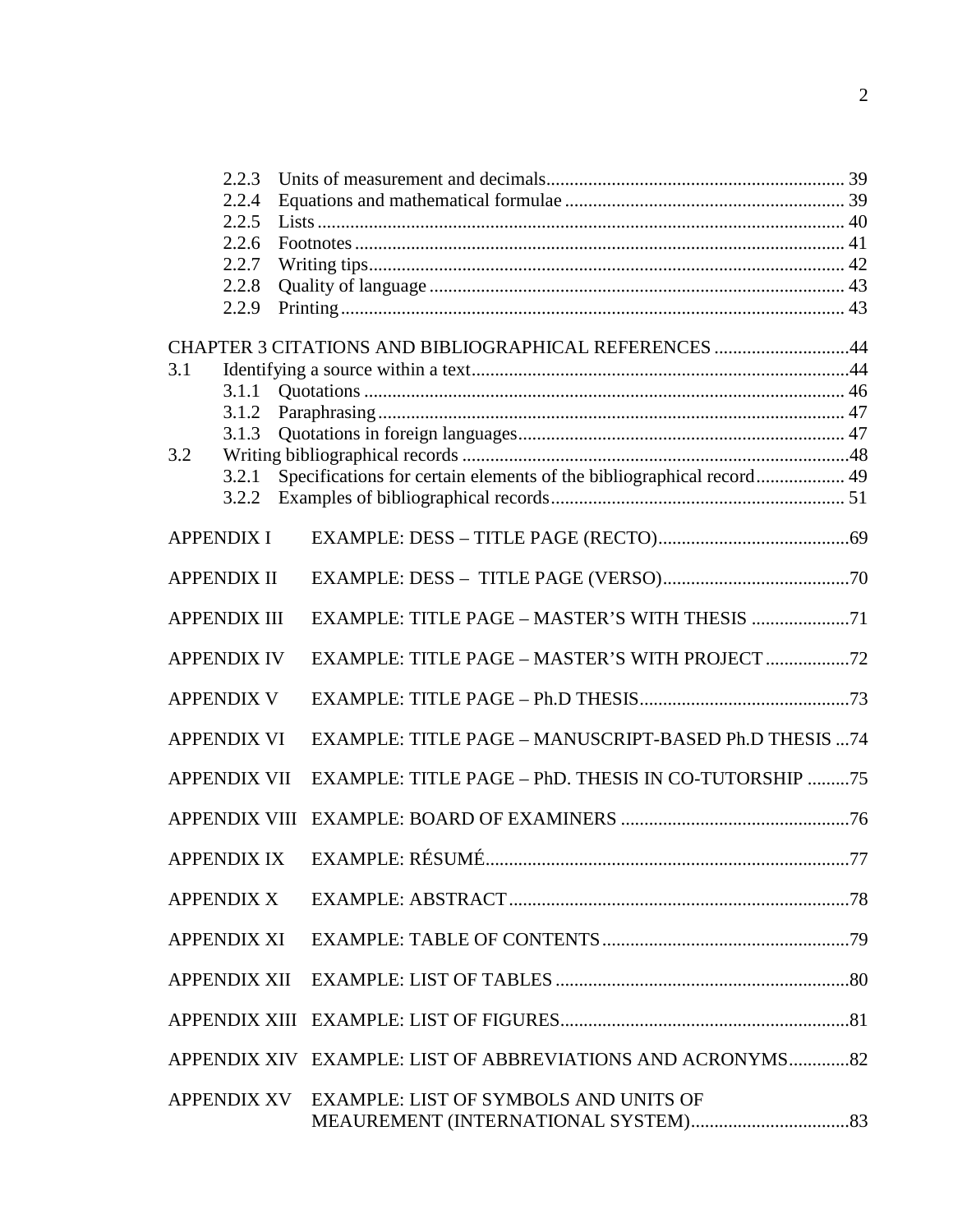| APPENDIX XVI EXAMPLE: THESIS BY PUBLICATION TABLE OF CONTENTS  84 |  |
|-------------------------------------------------------------------|--|
|                                                                   |  |
|                                                                   |  |
|                                                                   |  |
|                                                                   |  |
|                                                                   |  |
|                                                                   |  |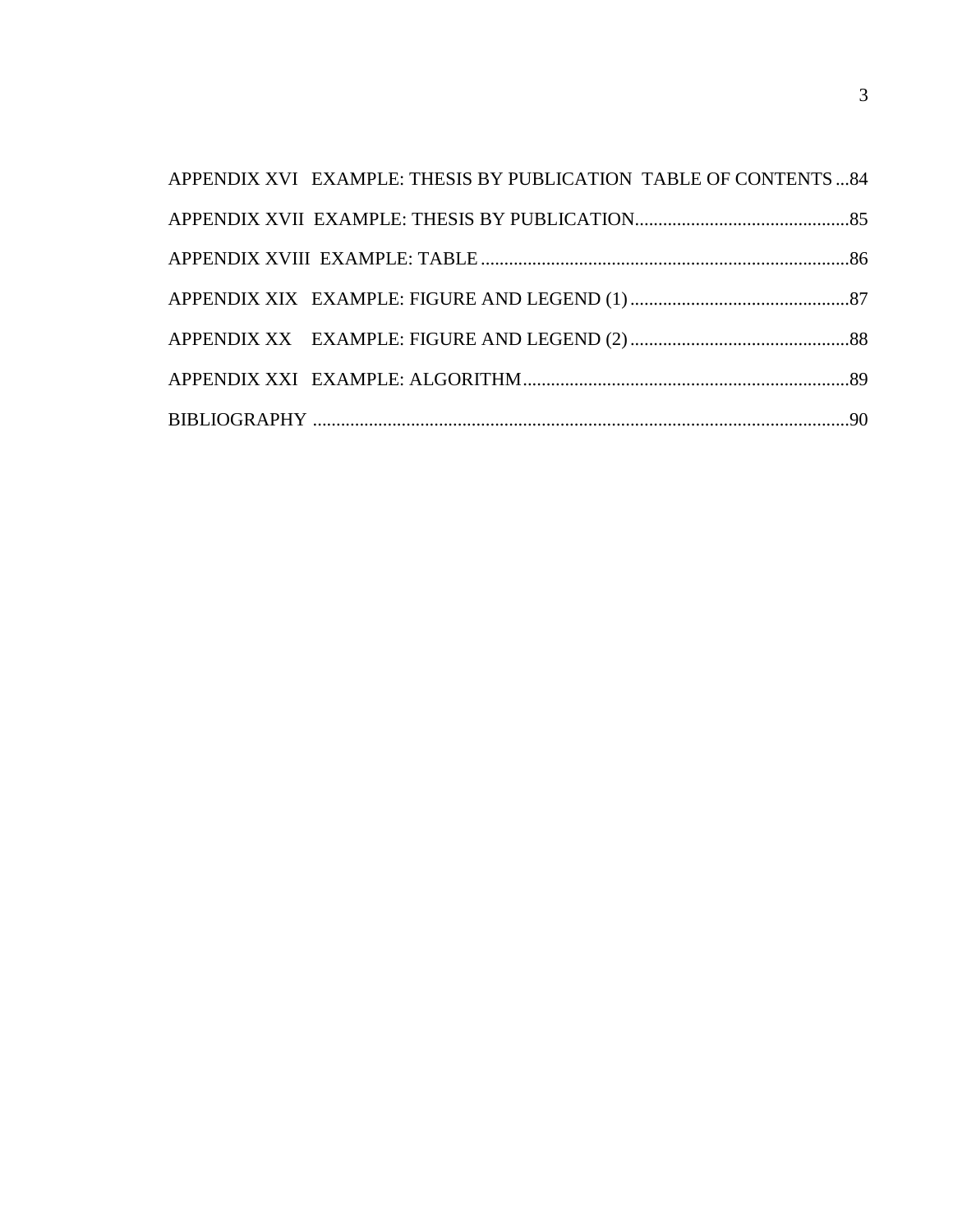# **CHAPTER 1**

# **ORDER AND CONTENTS OF THE SECTIONS**

This chapter contains rules for writing and formatting the different parts of a project report, dissertation or thesis. Here you will find the correct order in which the pages should appear as well as specific rules for the preliminary pages, the introduction, the body of the text, the conclusion, and the supplementary material (including references).

We will begin with the preliminary pages at the front of the document. These mainly serve to identify the project, the author and the examination board, and to give a brief overview of the document's structure and contents.

# **1.1 Preliminary pages**

The preliminary pages come before the introduction. They appear in the following order:

- title page;
- board of examiners presentation page;
- foreword (optional);
- acknowledgments (optional);
- *résumé*;
- abstract;
- table of contents;
- list of tables;
- list of figures and illustrations;
- list of abbreviations and acronyms;
- list of symbols and units of measurement (if needed);
- other lists (if needed).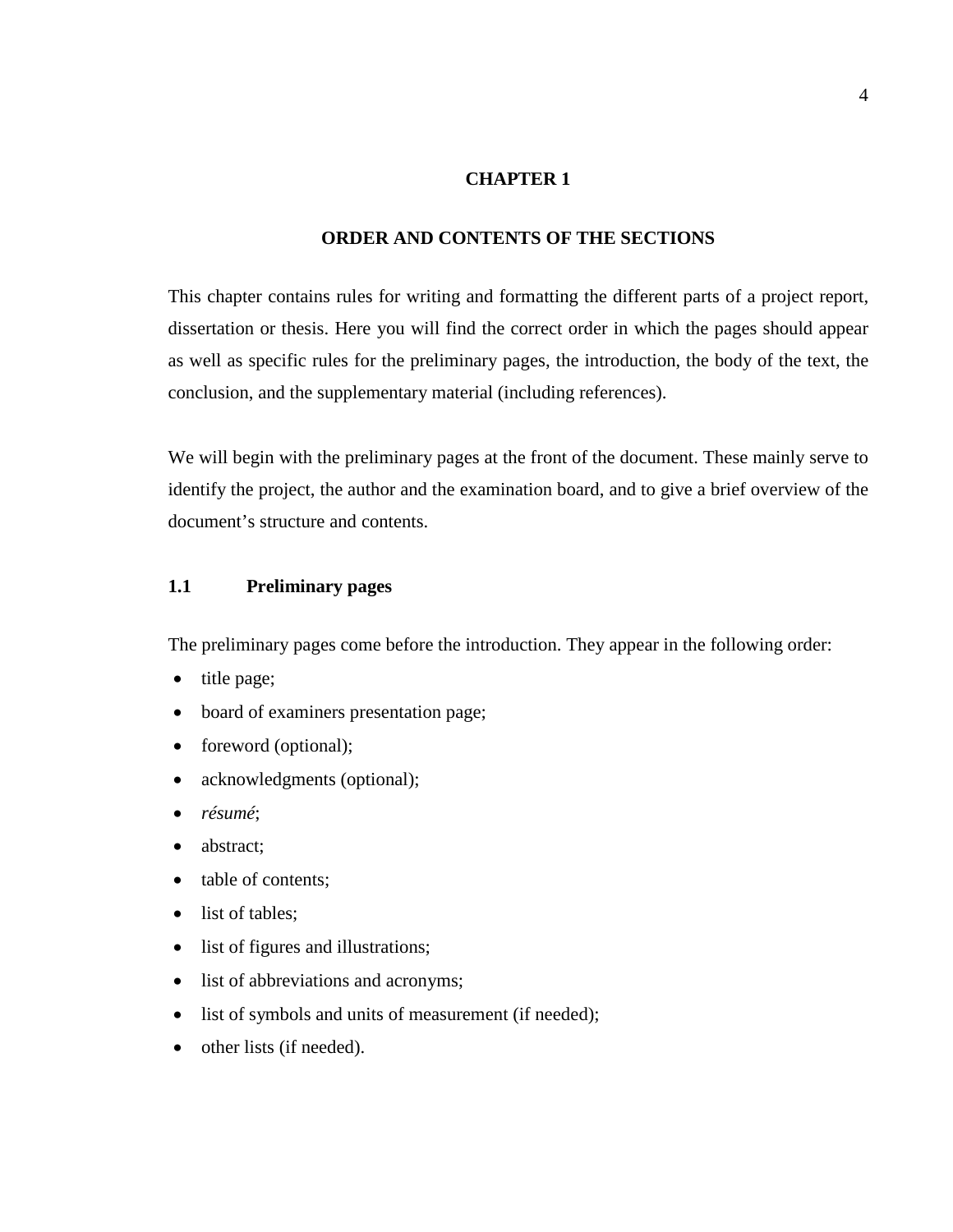## *Formatting standards*

**Pagination:** The preliminary pages are generally numbered with lowercase Roman numerals (i, ii, iii) in the top outer corner of the page. However, as explained below, some pages are counted but not numbered.

# **1.1.1 Title page**

The title page is the front cover of the project report, dissertation or thesis. It tells the reader where the document comes from and what subject it addresses. Furthermore, the order of presentation and the size of the fonts used to present the information is important for the Google Scholar search engine. The following information must appear on the title page:

- title of the project report, dissertation or thesis (title in *lowercases*) (18 pts);
- student's first and last names (16 pts);
- type of document submitted (project report, dissertation, thesis, or thesis by publication) (14 pts);
- diploma sought, program of study, abbreviation of the degree sought (project report: DESS; Master's with thesis: M.A.Sc; Master's without thesis: M.Eng.; doctoral degree: Ph.D.) (14 pts)

Note: All students accepted for the fall 2012 session or thereafter must use an abbreviation specific to the type of degree. For students taking a Master's in Environmental Engineering, this requirement is in effect starting from the summer session of 2012. For Master's students registered before the 2012 fall session, the abbreviation M.Eng. is used for both a Master's with thesis and a Master's without thesis.

- place and date of submission (for example, Montréal, February 1, 2010) (14 pts);
- name of the school (École de technologie supérieure) and name of the institution (Université du Québec) (14 pts);
- the © symbol, followed by the student's name and the year of submission and "All rights reserved" (12 pts);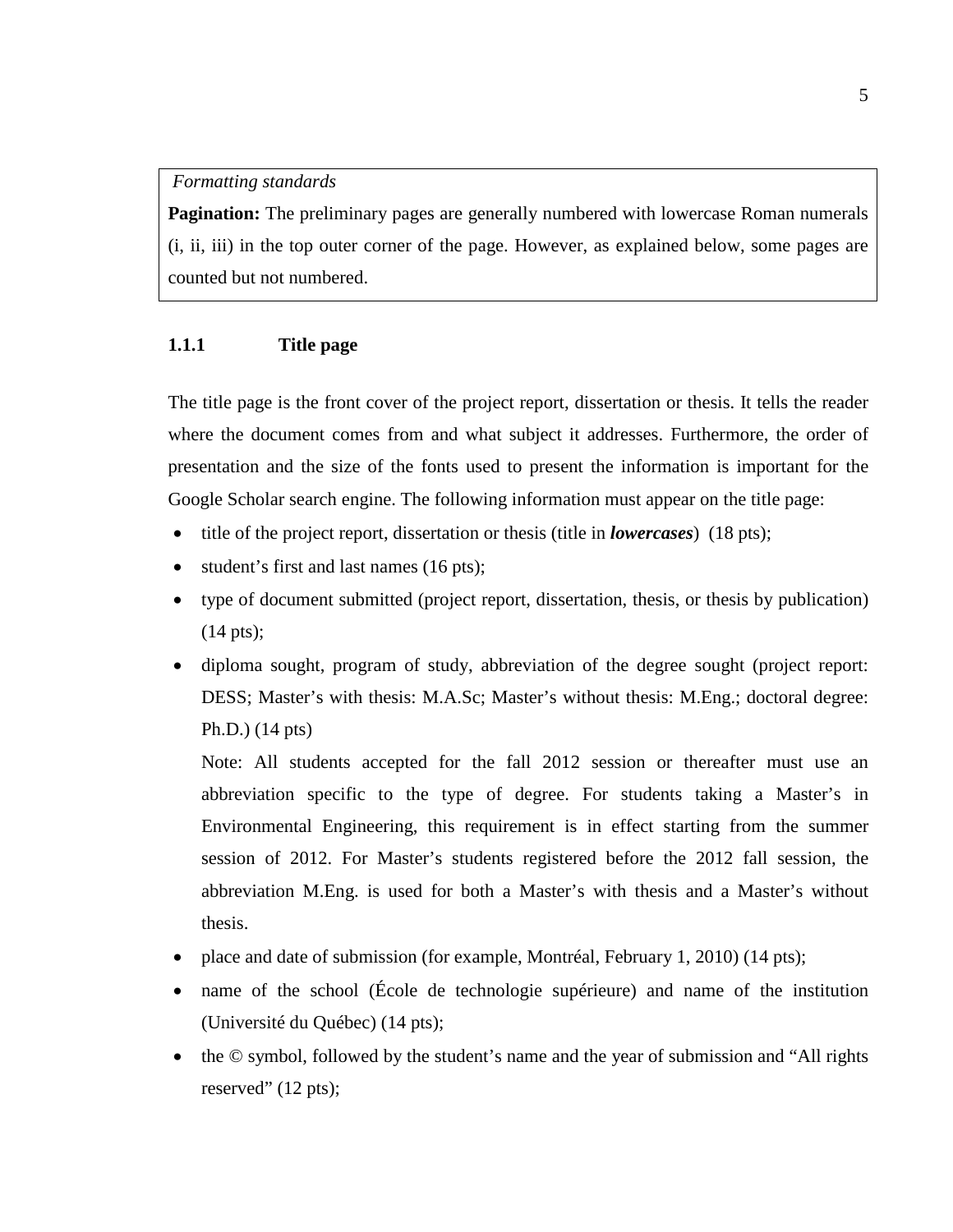or the  $\bigcirc$   $\circ$   $\circ$   $\circ$  symbol, along with the student's name and the year of submission. (12 pts)

All of the elements mentioned above must appear centered on the page (see APPENDIX I, p. [69](#page-72-0) to APPENDIX VII, p. [75\)](#page-78-0).

The student must choose one of the following two licenses:

• © followed by the name of the author, the date of submission and "All rights reserved" (this must appear on the front side of the title page).

The "© All rights reserved" license means that reproduction, storage or retransmission of any part of the document is prohibited. However, texts protected by  $\circledcirc$  may be cited briefly. A reader who wishes to print a large part of the document or store it on another medium must obtain permission from the author (in this case, the student). This explanatory text must appear on the reverse side of the cover page (see APPENDIX II, p. 70)

or

**COOO** Creative Commons, followed by the name of the author and the date of submission (this must appear on the front side of the title page).

The Creative Commons license [\(attribution, non commercial, no derivatives\)](http://creativecommons.org/licenses/by-nc-nd/4.0/) means that readers are free to copy, redistribute or save all or part of the work in any format or medium as long as the contents are not modified or used commercially. This explanation must appear on the reverse side of the cover page (see APPENDIX II, p.70).

Formatting templates are available in the Graduate Studies section of the ÉTS website under Student Information.

6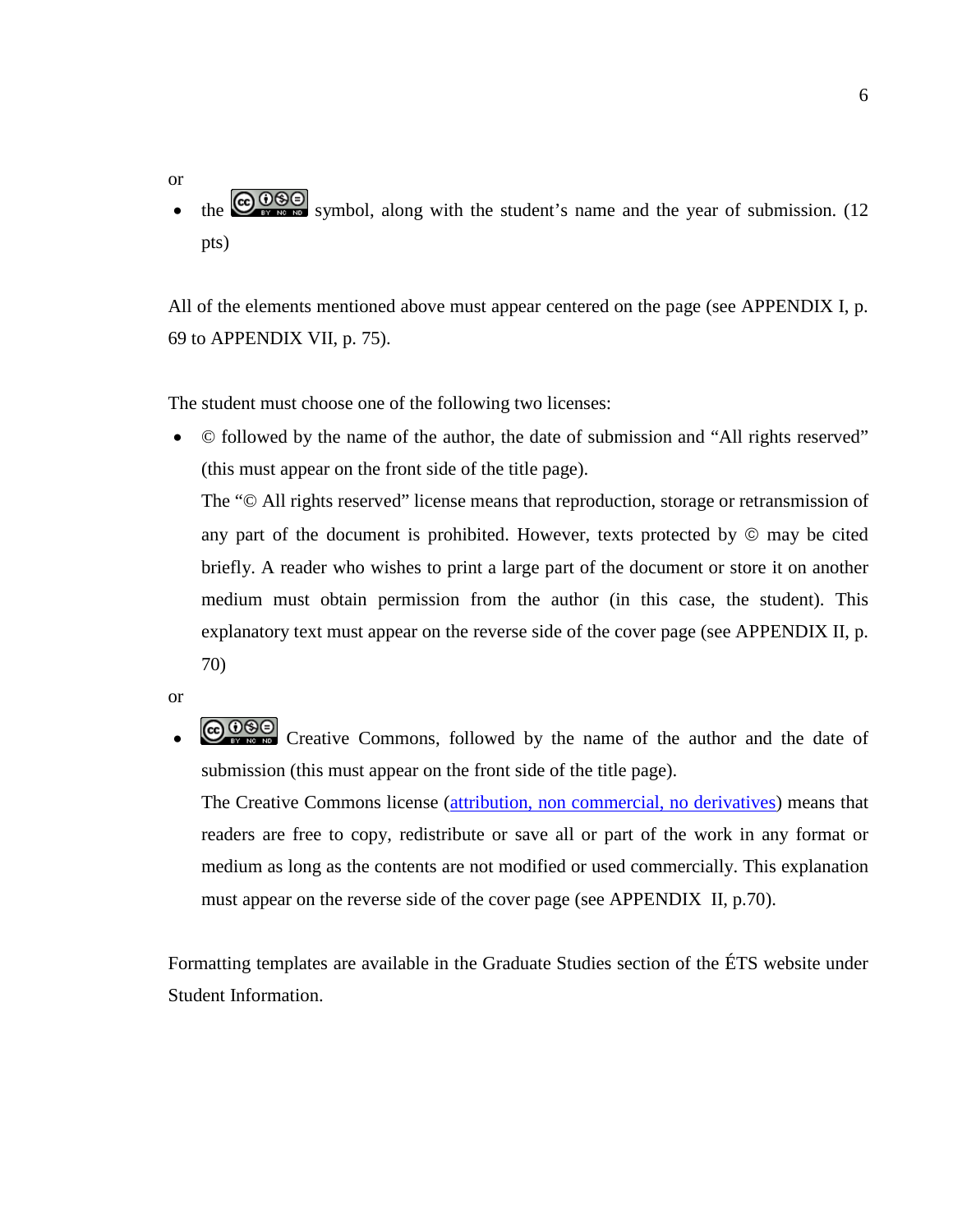#### *Formatting standards*

**Pagination:** The title page is counted among the preliminary pages but is not numbered. However, the examples in the appendices have been numbered to facilitate consultation.

**Type format:** Title, abbreviation of the degree sought (M.Sc.A., Ph.D.) and "All rights reserved" are in *lowercase* letters and centered on the page. All other information is in uppercase letters. The font size varies according to the nature of the information (see APPENDIX I to VII, p.69-75)

Line spacing: The line spacing varies according to the nature of the information presented (see APPENDIX I to VII, p.69-75)

## **1.1.2 Board of examiners presentation page**

The board of examiners presentation page lists all members of the board or committee that will evaluate a project report of 15 credits, dissertation or thesis, along with each member's specific function within the board and the department or institution to which he or she belongs.

This page is mandatory if you are writing a project report (15 cr.), dissertation or thesis (see APPENDIX VIII, p. [76\)](#page-79-0). However, if you are writing a project report of 6 credits, you need not include this page because your project will not be evaluated by a board but rather by your supervising professor.

## *Formatting standards*

**Pagination:** The board presentation page comes immediately after the title page and is counted among the preliminary pages but is not numbered. However, the examples in the appendices have been numbered to facilitate consultation.

**Type format:** The heading **BOARD OF EXAMINERS** is in bold capital letters, followed by THIS THESIS HAS BEEN EVALUATED… and THIS THESIS WAS PRESENTED… in centered, capital letters. The names of the board members and their departments or institutions are left-aligned in lowercase characters.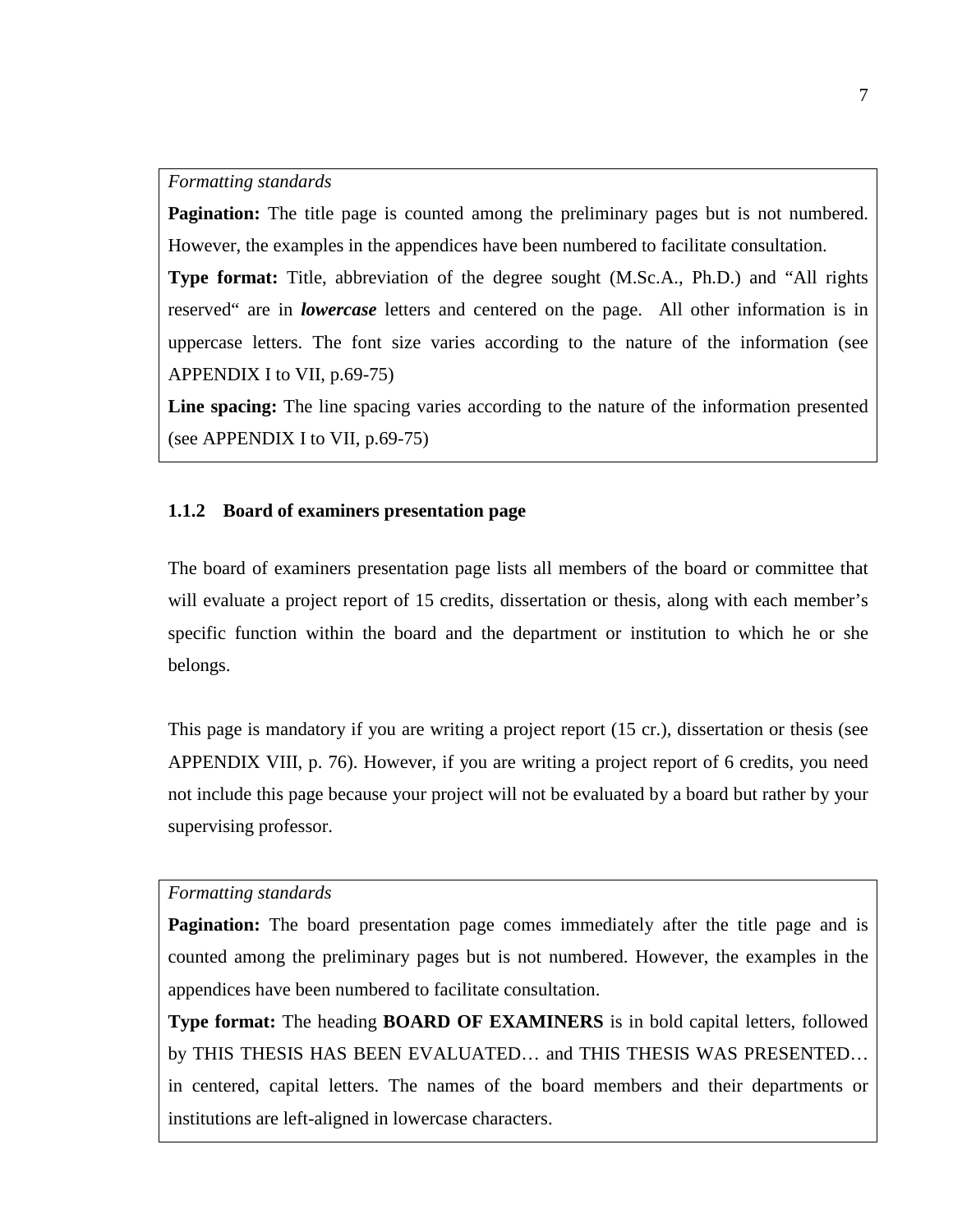**Line spacing:** The texts THIS THESIS HAS BEEN EVALUATED… and THIS THESIS WAS PRESENTED… are single-spaced with two returns between lines. The names of the board members and their departments or institutions are single-spaced. The list of board members is preceded and followed by a space of seven returns.

## **1.1.3 Foreword (optional)**

The purpose of the foreword is to convey a specific message, such as the reasons that led you to research this subject, the aim or aims of the research, or the scope and limitations of the work. A foreword can also situate your work within the body of existing research on the subject.

The foreword is not mandatory, but if you decide to include one, it should not be longer than two pages. Most importantly, it must not be confused with the introduction, which is scientific in nature.

If the foreword is very short, you may include the acknowledgments immediately after it on the same page, in which case the heading **ACKNOWLEDGMENTS** must still precede the text.

## *Formatting standards*

**Pagination:** The first page of the foreword is counted but not numbered, while the following pages are numbered in lowercase Roman numerals (ii, iii, iv...).

**Type formatting:** The heading **FOREWORD** is in boldface capital letters, centered at the top of the page. The text of the foreword is in lowercase characters. If the acknowledgments are included on the same page, the heading **ACKNOWLEDGMENTS** follows the foreword in left-aligned boldface capitals, followed by the acknowledgments text.

**Line spacing:** The body of the foreword uses 1.5 spacing.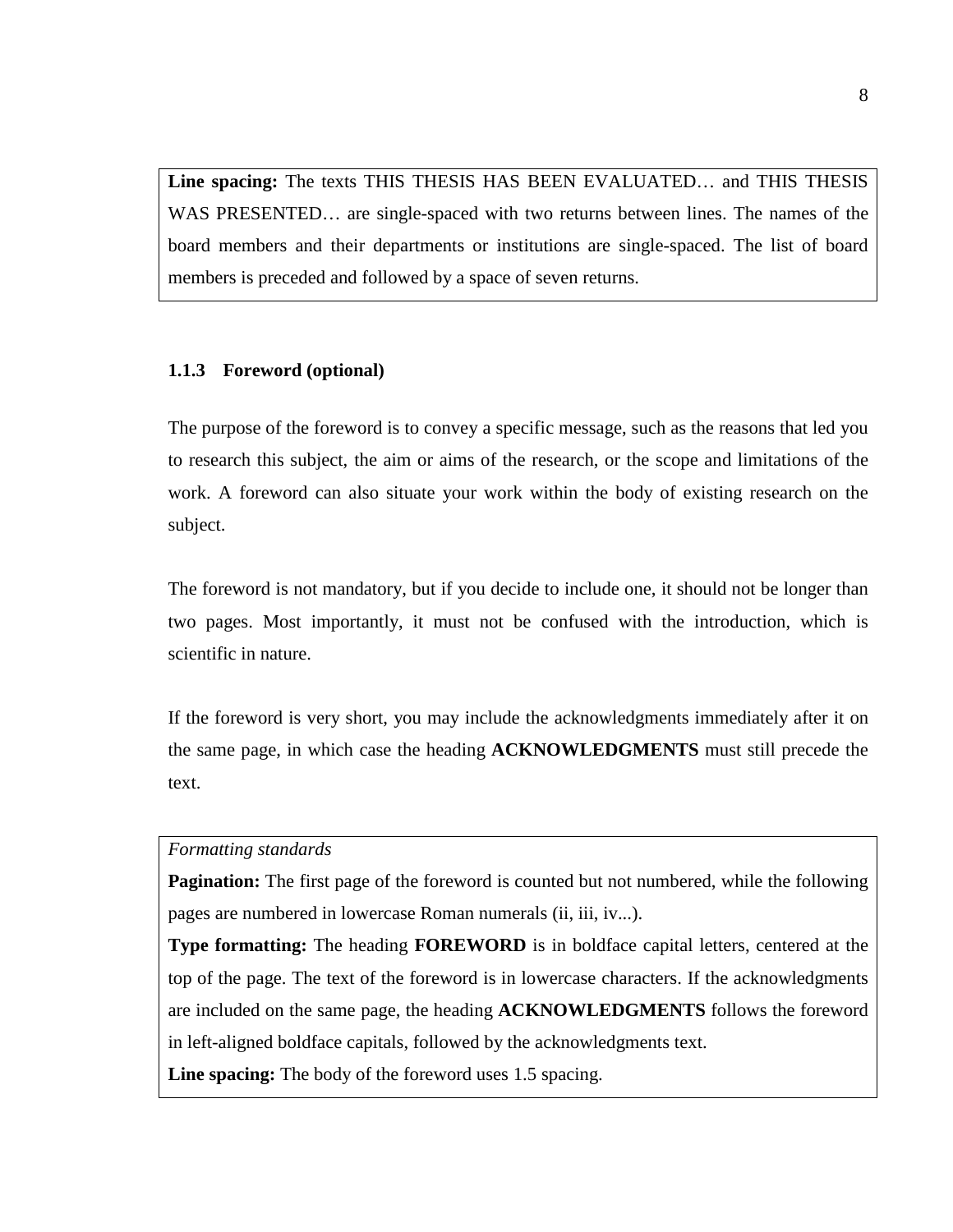## **1.1.4 Acknowledgments (optional)**

The acknowledgments page is your opportunity for brief expressions of gratitude to the people and organizations that provided you with professional, financial or personal support.

You are encouraged to acknowledge your research director, if you feel it is appropriate. If you received professional support, you may mention the names of the professionals, their positions, and the establishments they work for, along with the nature of their contribution. If you received financial support, you can include a separate paragraph identifying the organizations that funded or sponsored you, along with a word of thanks. You might also wish to conclude your acknowledgments by thanking family members and friends for their support throughout your studies.

Because of the scholarly nature of the document, the acknowledgments should be written in a serious and academic tone. As religious belief is a purely personal matter, the ÉTS regards expressions of such belief as inappropriate in this type of document.

As mentioned above in section 1.1.3, the acknowledgments may be added after the foreword. However, the heading ACKNOWLEDGMENTS (left-aligned) must still precede the text.

## *Formatting standards*

**Pagination:** The first page of acknowledgments is counted but not numbered, while the following pages are numbered in lowercase Roman numerals (ii, iii, iv...).

**Type formatting:** The heading **ACKNOWLEDGMENTS** appears in boldface capitals, centered at the top of the page. The body of the acknowledgments is in lowercase letters.

**Line spacing:** The body of the acknowledgments uses 1.5 spacing.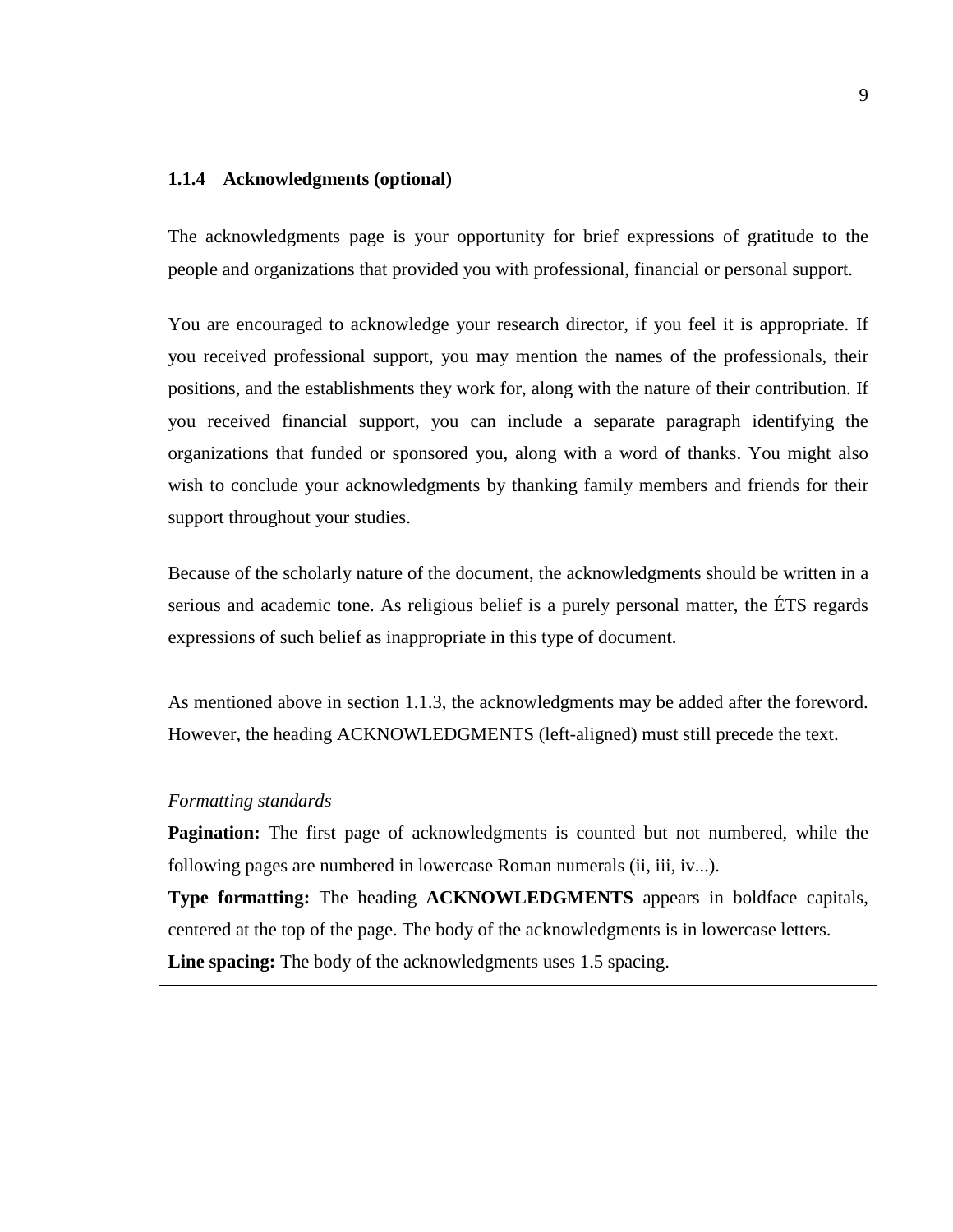# **1.1.5 Résumé**

The *résumé* is the French translation of the English abstract presented in section 1.1.6 below. The *résumé* is faithful to the abstract, but need not be a literal translation. The *résumé* ensures greater visibility as well as improved indexing of the project report, dissertation or thesis.

It is important to note that the project report, dissertation or thesis being written in English, the title of the document is translated into French at the top of the *résumé* page, and the text of the *résumé* is in French.

The format of the *résumé* is similar to that of the abstract, described in section 1.1.6 below (see APPENDIX IX, p. 77).

# **1.1.6 Abstract**

The abstract (see APPENDIX X, p. [78\)](#page-81-0) is a brief overview of the document (around 250 words for a project report, 400 to 500 words for a thesis). It allows readers to grasp the crux of the work without having to read the entire document.

The abstract page includes the following identifying elements:

- title of the project report, dissertation or thesis;
- author's name:
- the word ABSTRACT.

The body of the abstract includes the following descriptive elements:

- aim, nature and scope of the research;
- subjects addressed;
- working hypotheses and research methods used;
- main results of the work:
- research conclusions and resulting recommendations;
- four or five keywords to facilitate document classification in libraries and databases.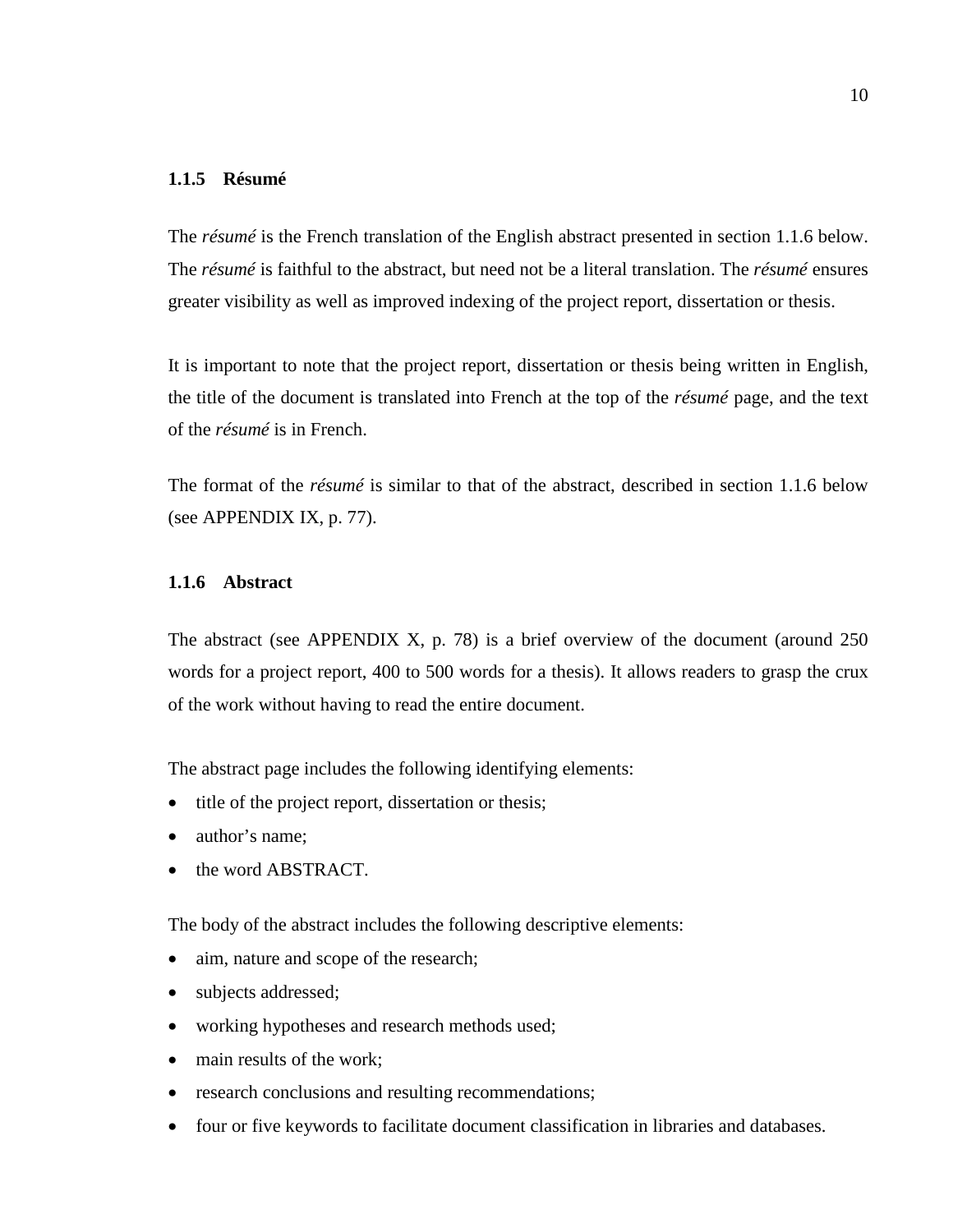#### *Formatting standards*

**Pagination:** The first page of the abstract is counted but not numbered, while the following pages are numbered in lowercase Roman numerals (ii, iii, iv...). However, the example presented in the appendix has been numbered to facilitate consultation.

**Type formatting:** The title of the document appears in lowercase and bold characters, centered at the top of the page. The author's last name in capitals and first name in lowercase are centered on the page below the title. The word **ABSTRACT**, in boldface capitals, appears above the body of the abstract. The body of the abstract is in lowercase characters. **Line spacing:** The body of the abstract is single-spaced.

## **1.1.7 Table of contents**

The table of contents is one of the most-viewed pages of a document, after the title page and the abstract. It gives readers a schematic overview of the contents.

The table of contents includes the titles of all the divisions and sub-divisions of the document. Note that the **table of contents starts with the introduction and ends with the list of references or bibliography page. The preliminary pages are not included in the table of contents.**

The various levels of information are ordered numerically, without exceeding three levels (for example,  $2.1$  = level 1;  $2.1.1$  = level 2;  $2.1.1.1$  = level 3). The page number for each section appears at the far right and is preceded by a dotted line (see APPENDIX XI, p. [79\)](#page-82-0).

The MS Word formatting template on the ÉTS website automatically generates a table of contents. However, as a precaution, the student must check to ensure that the order and wording of the sections in the document are faithfully reflected in the table of contents.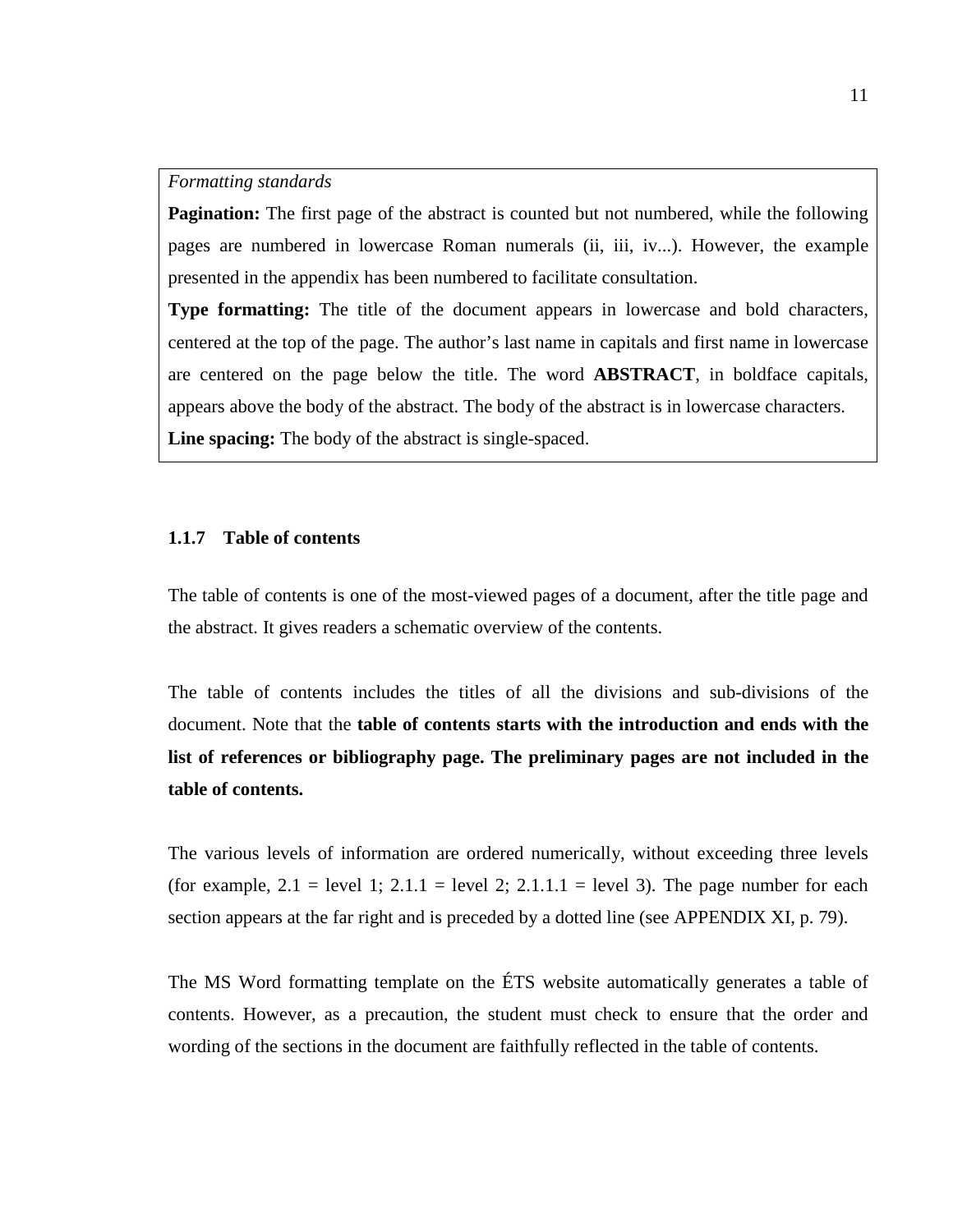#### *Formatting standards*

**Pagination:** The **first page** of the table of contents is counted but not numbered, while the **following pages** are numbered in lowercase Roman numerals (ii, iii, iv...). However, the example presented in the appendix has been numbered to facilitate consultation.

**Type formatting:** The heading **TABLE OF CONTENTS** appears in boldface capital letters, centered at the top of the page. The word "chapter" and the chapter number are left-aligned and in capital letters before the title of each chapter. Major sections, such as the document introduction, also appear in capital letters. Section subdivisions are in lowercase characters. **Line spacing:** The table of contents is single-spaced. Two returns separate the document's main parts (chapters, appendices, etc.).

#### **1.1.8 List of tables**

When a document includes more than three tables, a list of tables must be included after the table of contents.

The list of tables (see APPENDIX XII, p. [80\)](#page-83-0) includes the number and title of each table. The table numbers reflect the order in which they appear in each chapter (for example, Table 2.4 is the fourth table in chapter 2). In the list of tables, each table title is followed by a dotted line and the page number. If a table title is too long to fit on one line, it must be formatted to avoid encroaching on the space used for either the page number or the table number.

If the document contains three tables or fewer, a list of tables is not necessary. The numbers and titles of the tables can simply be listed at the end of the table of contents.

## *Formatting standards*

**Pagination:** The **first page** of the list is counted, but not numbered, while the **following pages** are numbered with lowercase Roman numerals (ii, iii, iv...). However, the example presented in the appendix has been numbered to facilitate consultation.

**Type formatting:** The heading **LIST OF TABLES** appears in boldface capitals, centered at the top of the page. In the list, the word "Table" is followed by the table number (decimal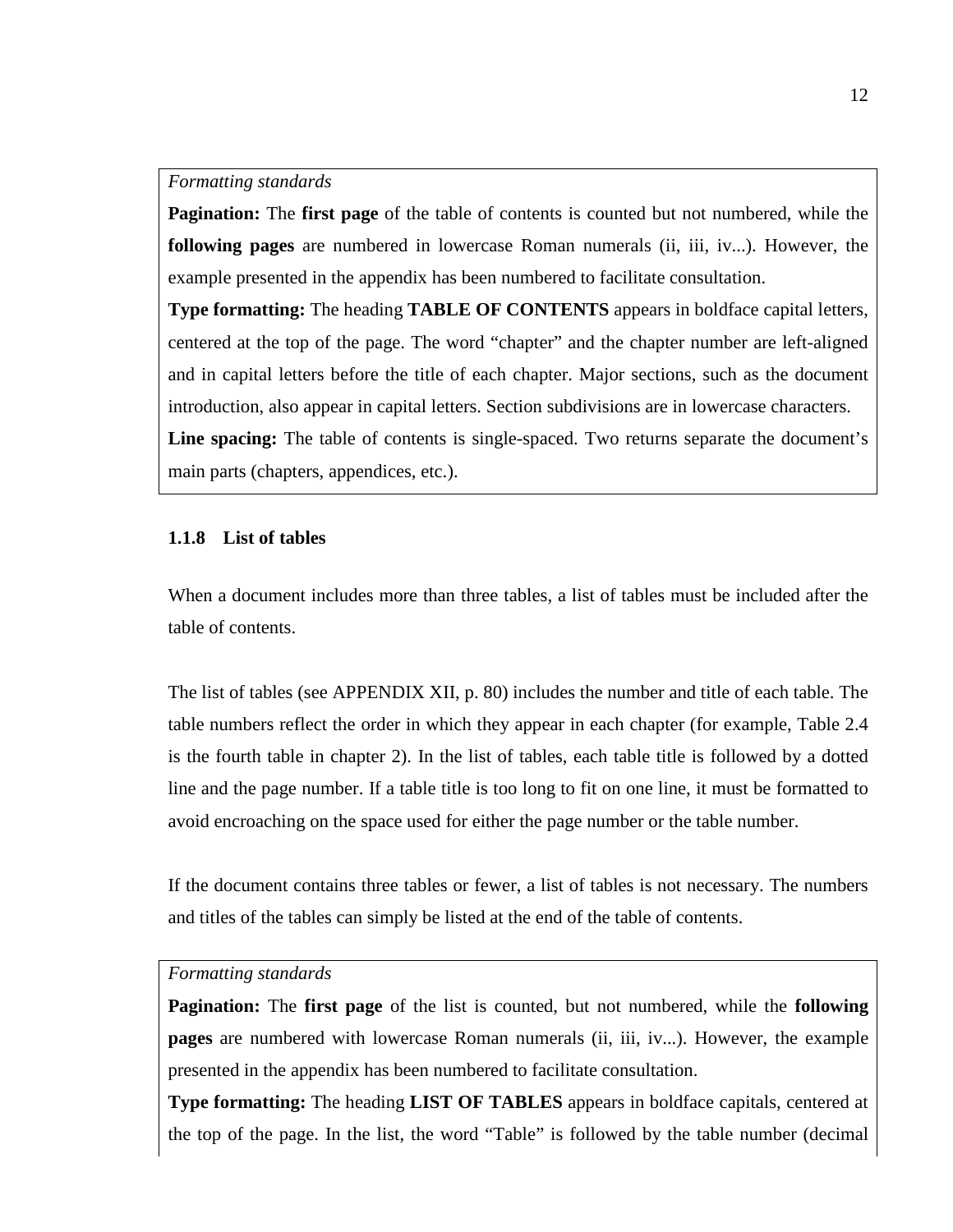system) and title in lowercase characters (e.g., Table 2.3 Typographic regulations). Note that table titles do not end with a period.

**Line spacing:** The list of tables is single-spaced, with two returns between each entry.

# **1.1.9 List of figures**

The list of figures (including graphs, drawings and photographs) follows the same rules as the list of tables above (see APPENDIX XIII, p. [81\)](#page-84-0).

*Formatting standards*

**Pagination:** The **first page** of the list is counted, but not numbered, while the **following pages** are numbered in lowercase Roman numerals (ii, iii...). However, the example presented in the appendix has been numbered to facilitate consultation.

**Type formatting:** The heading **LIST OF FIGURES** appears in boldface capitals, centered at the top of the page. In the list, the word "Figure" is followed by the figure number (decimal system) and title in lowercase characters (for example, Figure 5.1 Distribution system diagram). Note that figure titles do not end with a period. When the formatting template is used, the list of figures is generated automatically.

**Line spacing:** The list of figures is single-spaced with two returns between each entry.

## **1.1.10 List of algorithms**

The list of algorithms follows the same rules as the list of tables above.

#### *Formatting standards*

**Pagination:** The **first page** of the list is counted, but not numbered, while the **following pages** are numbered in lowercase Roman numerals (ii, iii...).

**Type formatting:** The heading **LIST OF ALGORITHMS** appears in boldface capitals, centered at the top of the page. In the list, the word "Algorithm"' is followed by the number (decimal system) and title in lowercase characters (for example, Algorithm 5.1 Simple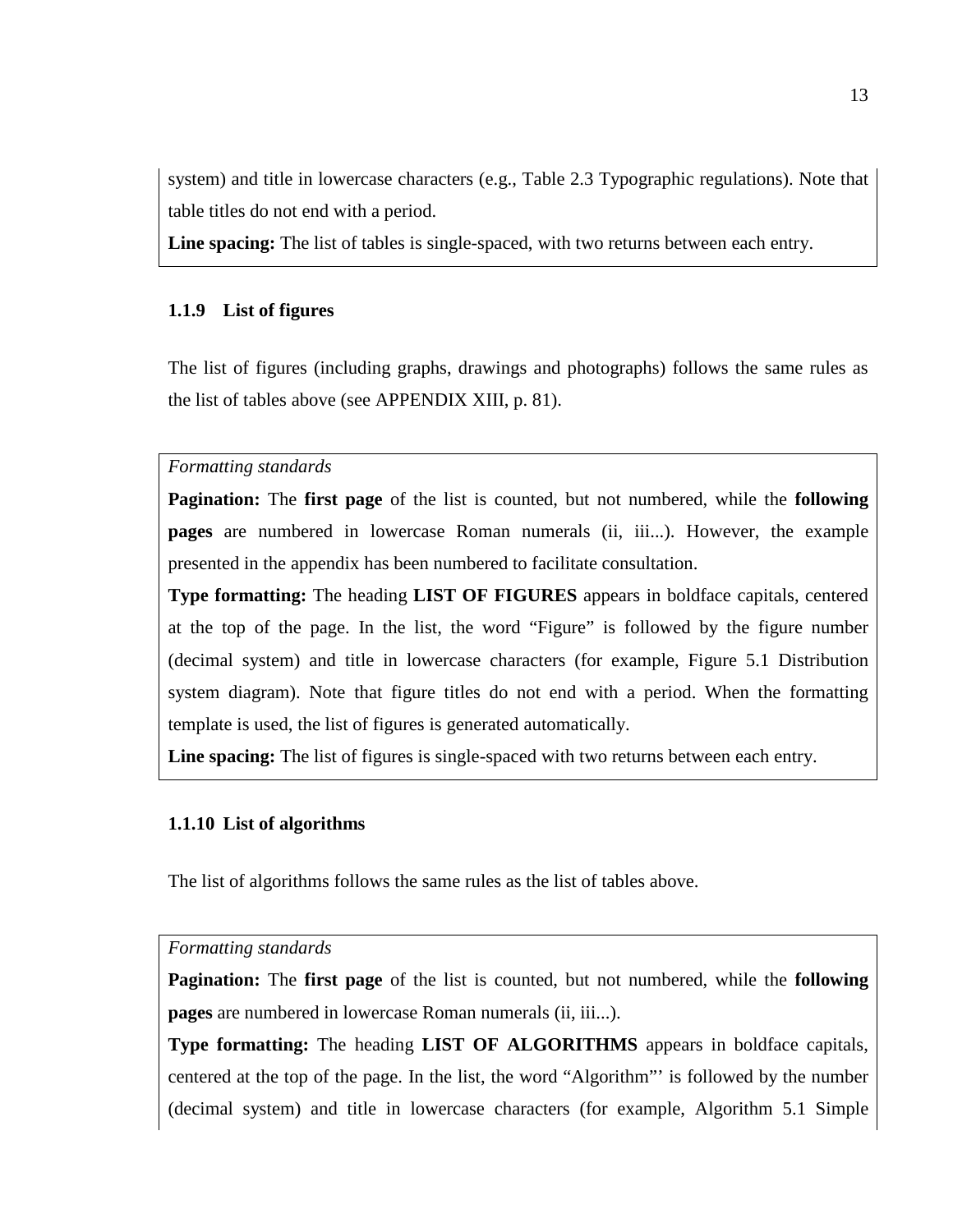mechanism). Note that algorithm titles do not end with a period. When the formatting template is used, the list of algorithms is generated automatically.

Line spacing: The list of algorithms is single-spaced, with two returns between each algorithm title.

## **1.1.11 List of abbreviations and acronyms**

If abbreviations and acronyms are used, an alphabetized list must be compiled (see APPENDIX XIV, p[.82\)](#page-85-0). The meaning of each abbreviation or acronym should appear in two places in the document: first in the list, and again the first time it is used in the text. The acronyms used should correspond to the language of the document. For example, a document written in English should use the English acronym CAD/CAM (Computer-aided design/Computer-aided manufacturing.

This list is not required when fewer than six abbreviations and acronyms are used in the document.

#### *Formatting standards*

**Pagination:** The **first page** of the list is counted, but not numbered, while the **following pages** are numbered in lowercase Roman numerals (ii, iii...). Note that the list does not indicate the pages where the abbreviations and acronyms are found in the text. The example presented in the appendix has been numbered to facilitate consultation.

**Type formatting:** The heading **LIST OF ABBRIEVIATIONS AND ACRONYMS**  appears in boldface capitals, centered at the top of the page. The meaning of each abbreviation or acronym is written in lowercase characters.

**Line spacing:** The list is single-spaced, with two returns between each entry.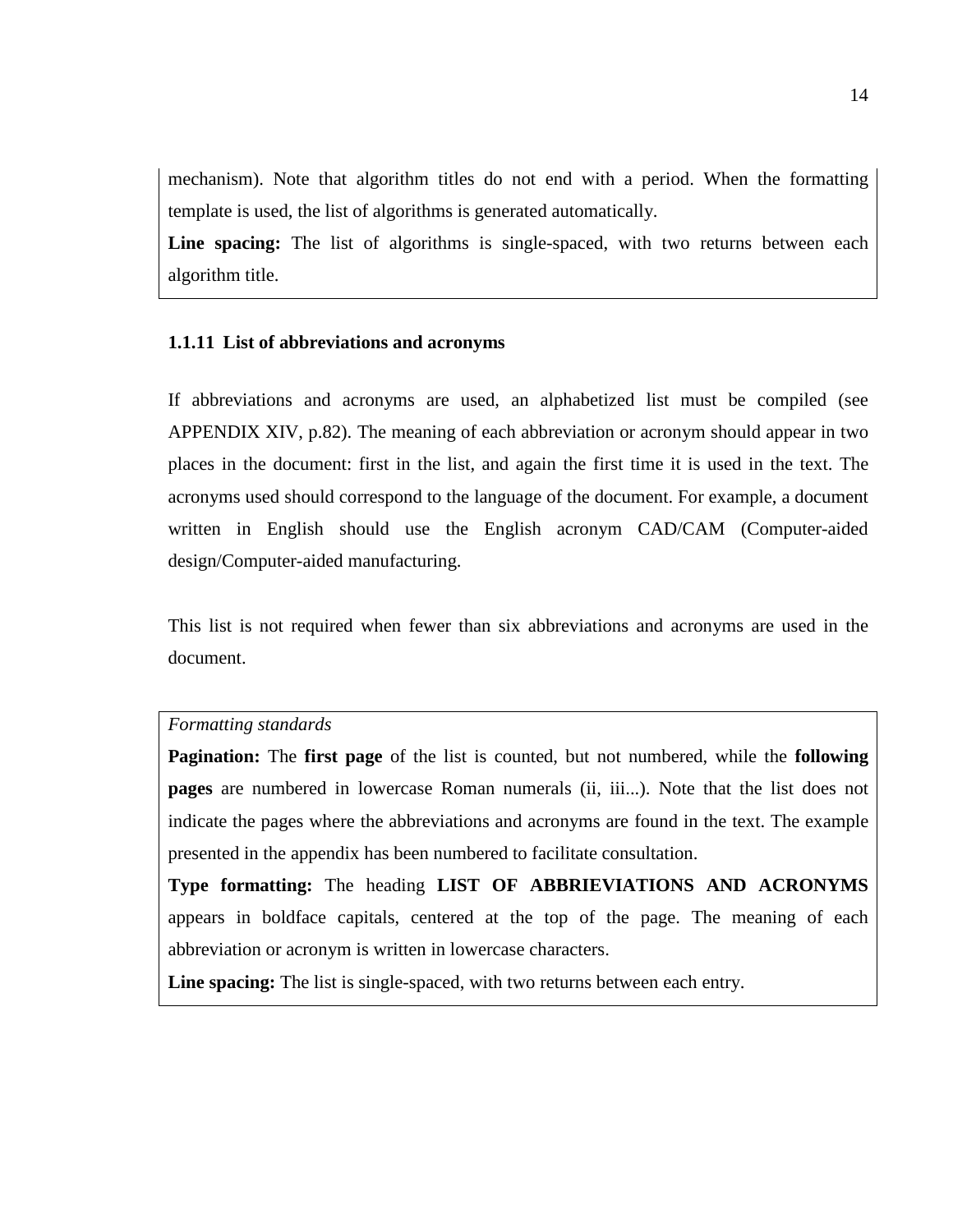#### **1.1.12 List of symbols and units of measurement (if needed)**

In all domains of scientific research, symbols are often used to represent units of measurement. To facilitate reader comprehension, a list of the symbols and units of measurement used in the text must be included (see APPENDIX XV, p. [83\)](#page-86-0).

#### *Formatting standards*

**Pagination:** The **first page** of the list is counted, but not numbered, while the **following pages** are numbered in lowercase Roman numerals (i, ii, iii). The example presented in the appendix has been numbered to facilitate consultation.

**Type formatting:** The heading **LIST OF SYMBOLS AND UNITS OF MEASUREMENT** appears in boldface capitals, centered at the top of the page. All symbols used in the document that represent units of measurement are listed, along with their meanings, in lowercase characters.

**Line spacing:** The list is single-spaced, with two returns between each entry.

To sum up, the preliminary pages give the reader a condensed overview of the author's research and intentions. The introduction, which follows the preliminary pages, is the first page of the document and introduces the main body of the text.

#### **1.2 Introduction**

The introduction is a necessary component of written communication. In academic papers, it allows the author to prepare the reader for the text that follows. The author uses it to present the subjects addressed in the paper, the aim of the research, the context within which it is situated, its scope and its limits. The main parts of the text are also introduced here.

The introduction leads up to the main body of the text, but without giving too much away. This is why no conclusions or results should be included in the introduction.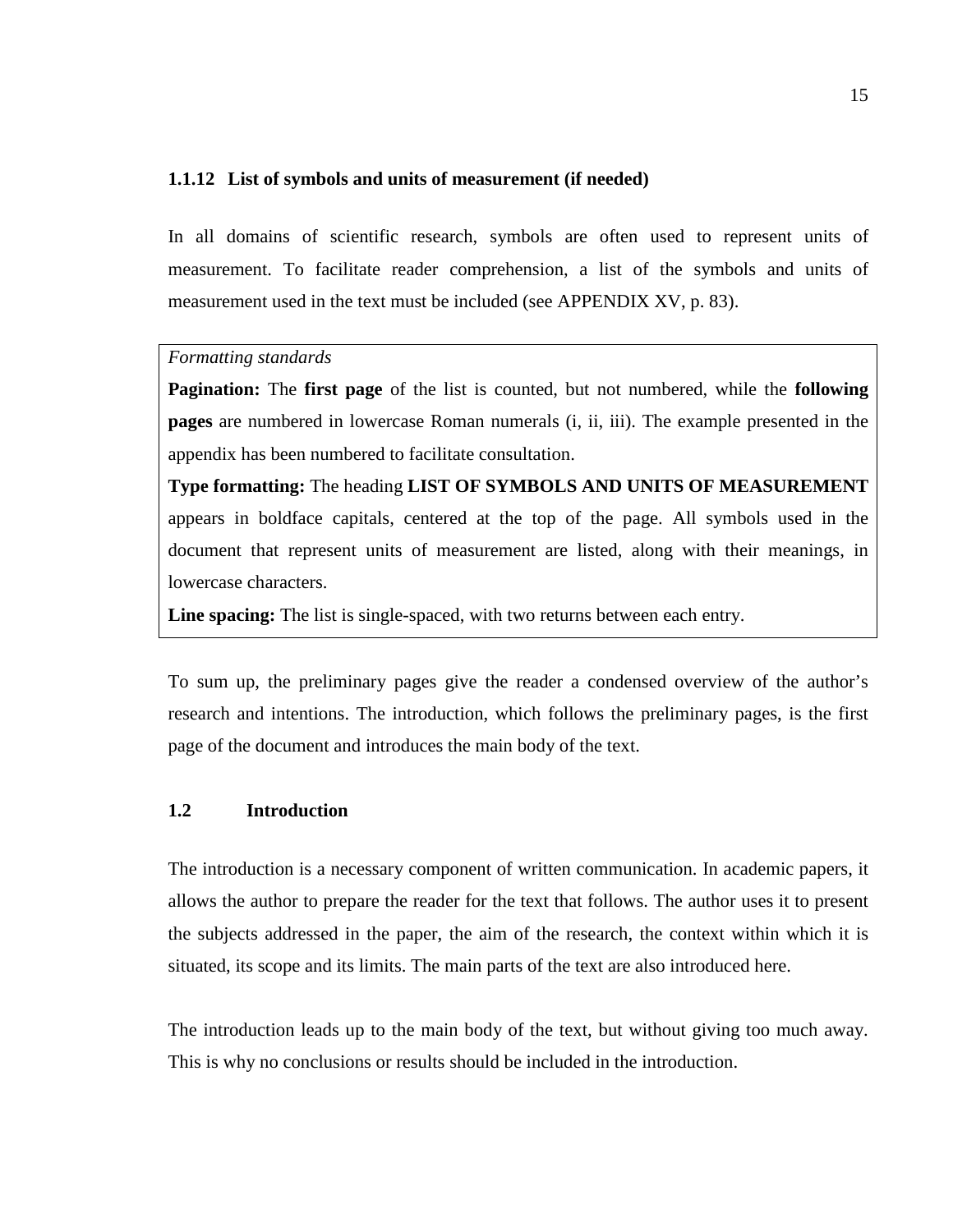**Pagination**: The first page of the introduction is considered the first page of the document; it is counted but not numbered. The following pages are numbered in Arabic numerals (2, 3...). **Type formatting**: The heading **INTRODUCTION** appears in boldface capitals, centered at the top of the page.

**Line spacing:** The text of the introduction uses 1.5 spacing.

The introduction is generally fairly short and is immediately followed by the development, or the body of the text. The development is the main part of the project report, dissertation or thesis. It contains all of the details on the subjects studied and answers the question raised in the introduction.

# **1.3 Development or body of the text**

The development is normally divided into chapters and sub-chapters. In a project report, dissertation or thesis, each main idea corresponds to a separate chapter, and each chapter is entitled according to the subject addressed.

The development of a project report, dissertation or thesis includes five parts, listed below:

- A **literature review** (in the first chapter) that allows the reader to situate the work within the body of related existing research, and that gives the document a theoretical framework. If you're writing a thesis, the literature review allows you to describe your own contribution to the body of knowledge relating to your field of research. The first chapter should also include a clear and precise formulation of the research problem, as well as a reminder of the research goals.
- A **description of the methodology used**, which informs the reader of the mathematical foundations, tools or instruments used in the research, enabling the reader to reconstruct the process or experiment and verify the conclusions.
- A presentation of the results, which constitutes the **objective** part of the project report, dissertation or thesis. You will present your results, moving from the general to the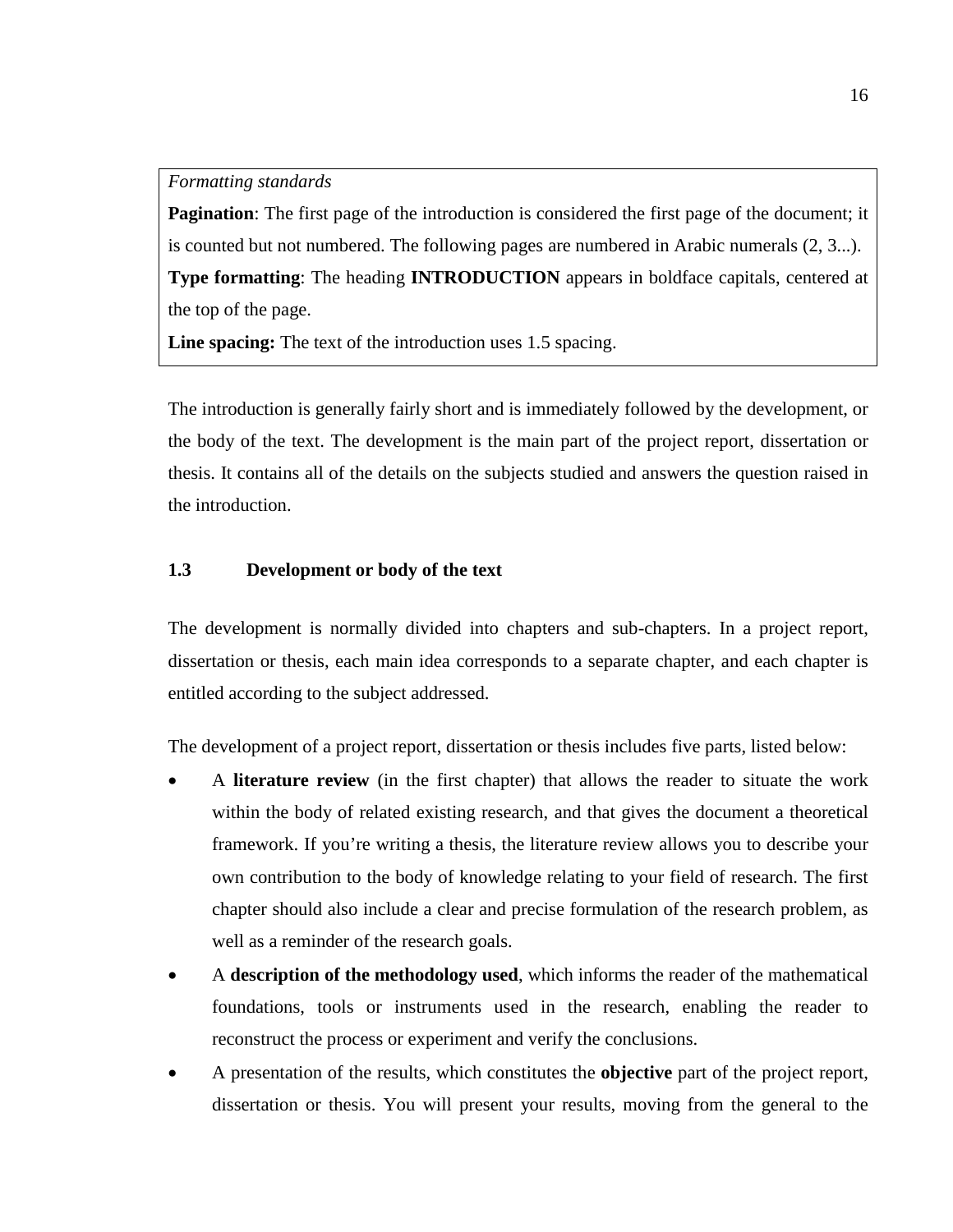specific, thereby confirming or disproving the hypotheses presented in the theoretical framework.

- An interpretation of these results, which constitutes the **subjective** part. You will analyze and interpret your results according to your stated methodology—using your calculations and abstractions, and bearing in mind the scope and limits of your research—to draw your conclusions.
- A **discussion of the results**, which involves establishing a connection between your personal interpretation of the results and the existing body of research on the subject (mentioned in the literature review). This discussion is especially important in dissertations and theses, as it allows you to demonstrate your skill in critical analysis and your ability to contribute to the advancement of your field.

Whether you are writing a project report, a dissertation or a thesis, there are various ways to organize your information; however, the development remains the same. For example, you may discuss a different experiment in each chapter. If this format is used, each chapter must describe the theoretical framework, the methodology used, the results, an interpretation of the results and, if applicable, a discussion of the results.

#### *Formatting standards*

**Pagination:** The development or body of the text is numbered in Arabic numerals  $(1, 2, 3)$ . Note that each chapter must start on a new page, which is counted but not numbered.

**Type formatting:** Each chapter must include a title in boldface capitals, centered at the top of the page.

**Line spacing:** Chapter titles are single-spaced on two lines separated by two returns. The word **CHAPTER** and the chapter number (in Arabic numerals) appear on the first line; the title of the chapter appears on the second line. The body of the text uses 1.5 spacing.

The last paragraph of the body of the text is followed by the conclusion, on a new page. The conclusion constitutes the completion of the work and clearly sums up the material that precedes it.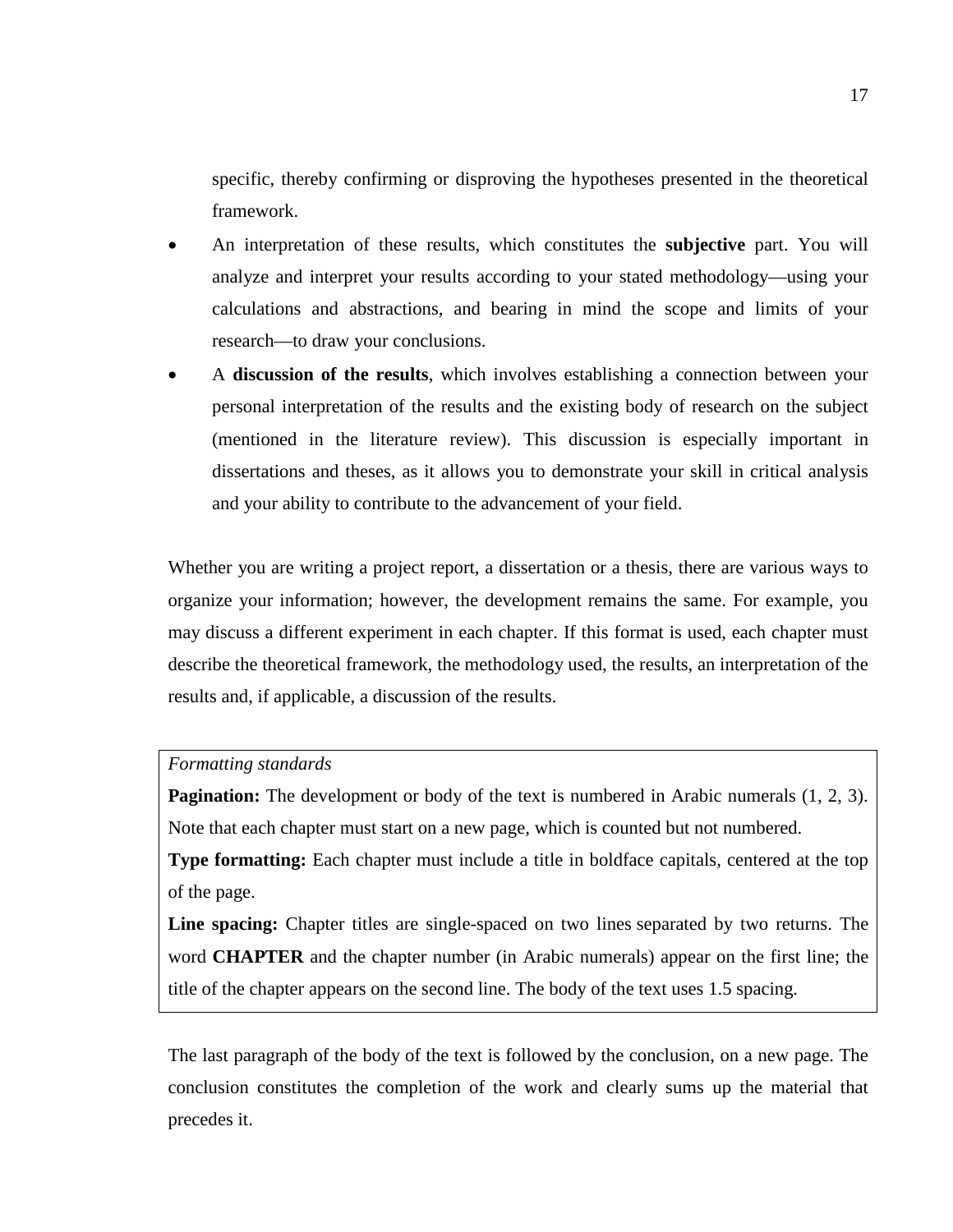# **1.4 Conclusion**

The conclusion, like the introduction, is a necessary component of written communication. It allows the author to review the major themes and proposals presented in the development and thereby ensure that the reader has a firm grasp on the problem, the approach and the results obtained. A well-written conclusion is essential to effective communication.

Your conclusion should restate your initial research problem or question, along with the solution or answer you arrived at. The reader must be able to make a connection between the problem and the results obtained.

It is important to note that the conclusion should not include any new results or interpretations. Instead, this section should give an overview of the scope and limits of the research conducted and, if needed, suggest new avenues or areas of research that would further develop the body of knowledge or its applications.

Recommendations for new applications or courses of research are often formulated as relatively brief statements. When these recommendations are few and succinctly written, they may be included at the end of the conclusion. However, if there are many recommendations, or if they are explained in detail, they should be presented on a separate page.

# *Formatting standards*

**Pagination:** The first page of the conclusion is counted but not numbered. The following pages are numbered in Arabic numerals (1, 2, 3).

**Type formatting:** The heading **CONCLUSION** appears in boldface capitals, centered at the top of the page.

**Line spacing:** The body of the conclusion uses 1.5 spacing.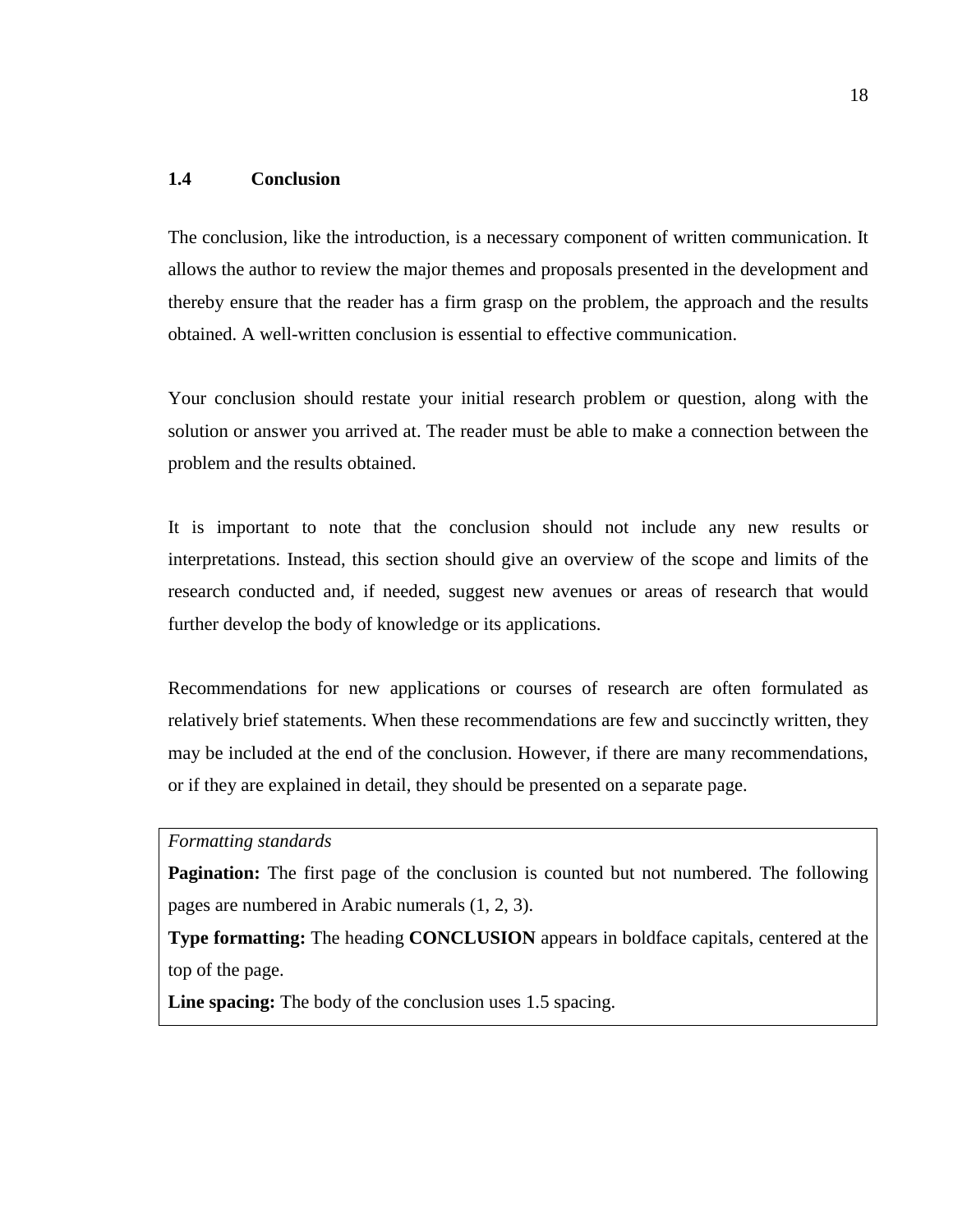# **1.5 Recommendations (if needed)**

When new courses of research or new applications are proposed, and the recommendations are numerous or require detailed explanation, it may be necessary to present them on a separate page.

## *Formatting standards*

**Pagination:** The first page of recommendations is counted but not numbered. The following pages are numbered in Arabic numerals.

**Type formatting:** The heading **RECOMMENDATIONS** appears in boldface capitals, centered at the top of the page.

**Line spacing:** The text uses 1.5 spacing.

Remember that each section of text—the introduction, body, conclusion and recommendations—should help the reader to understand the research conducted by the author and to gauge the results obtained. It may be necessary to add supplementary materials (appendices or an index) enabling the reader to understand certain points in greater detail or to retrace the data presented.

# **1.6 Supplementary materials**

The supplementary materials appear at the end of the document and include

- appendices and annexes (if needed);
- a list of references (mandatory) or a bibliography (if needed);
- an index (if needed).

#### **1.6.1 Appendices and annexes (if needed)**

Annexes are documents you have deemed necessary for the comprehension of your research. They are usually independent, standalone works and can be written by someone other than yourself. Annexes are generally too long to be included in the body of the document, and are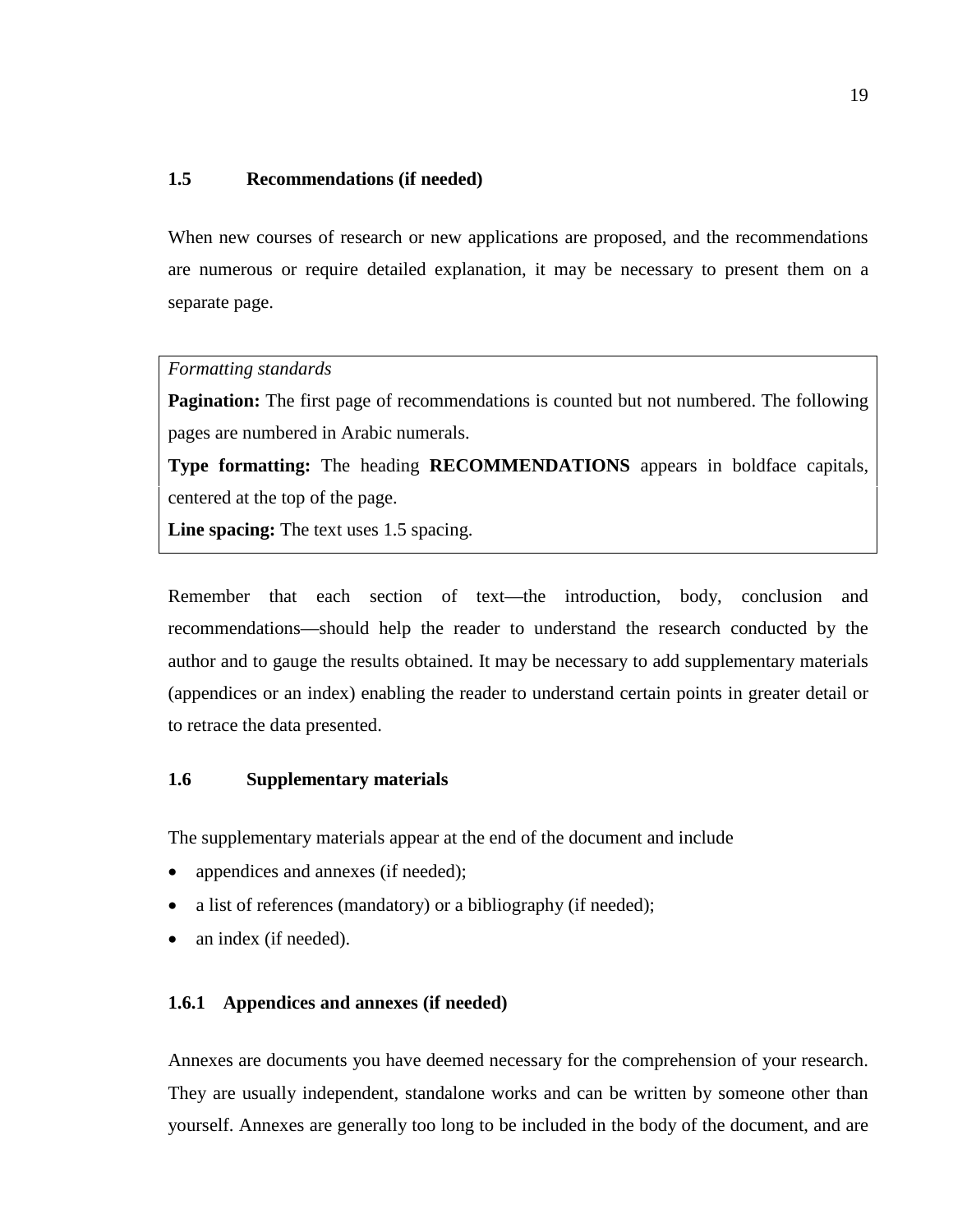therefore added at the end of the document. Note that annexes are rarely used in Englishlanguage documents.

Unlike an annex, an appendix cannot stand on its own; it contains supplementary information that is not considered essential to the completeness of the document, but that may be helpful to the reader's comprehension, and is therefore added at the end of the document.

Both annexes and appendices must be mentioned twice in the document: the first time in the table of contents, and the second time in the body of the text, where they are relevant to the research.

*Formatting standards for an appendix* (see APPENDIX I, p. [69\)](#page-72-0).

**Pagination:** The first page of an appendix is counted but not numbered. The following pages are numbered in Arabic numerals continuing from the end of the main body.

**Type formatting:** At the top of the page is the word **APPENDIX** followed by a capital Roman numeral (I, II, III) and then the name of the appendix. The complete title of the appendix is presented in the same format as the chapter titles, that is, in boldface capitals, centered at the top of the page.

**Line spacing:** The text of the appendix is single-spaced.

## *Formatting standards for an annex*

**Pagination:** The first page of an annex is counted but not numbered. The following pages are numbered in Arabic numerals (59, 60, 61, etc.) continuing from the end of the main body. Note that the examples presented in the annex have been numbered to facilitate consultation. **Type formatting:** At the top of the page is the word **ANNEX** followed by a capital letter (A, B, C) and then the name of the annex. The complete title of the annex is presented in the same format as the chapter titles, that is, in boldface capitals, centered at the top of the page. Line spacing: Both the name and the body of the annex are single-spaced, with two returns between the word ANNEX and the annex title.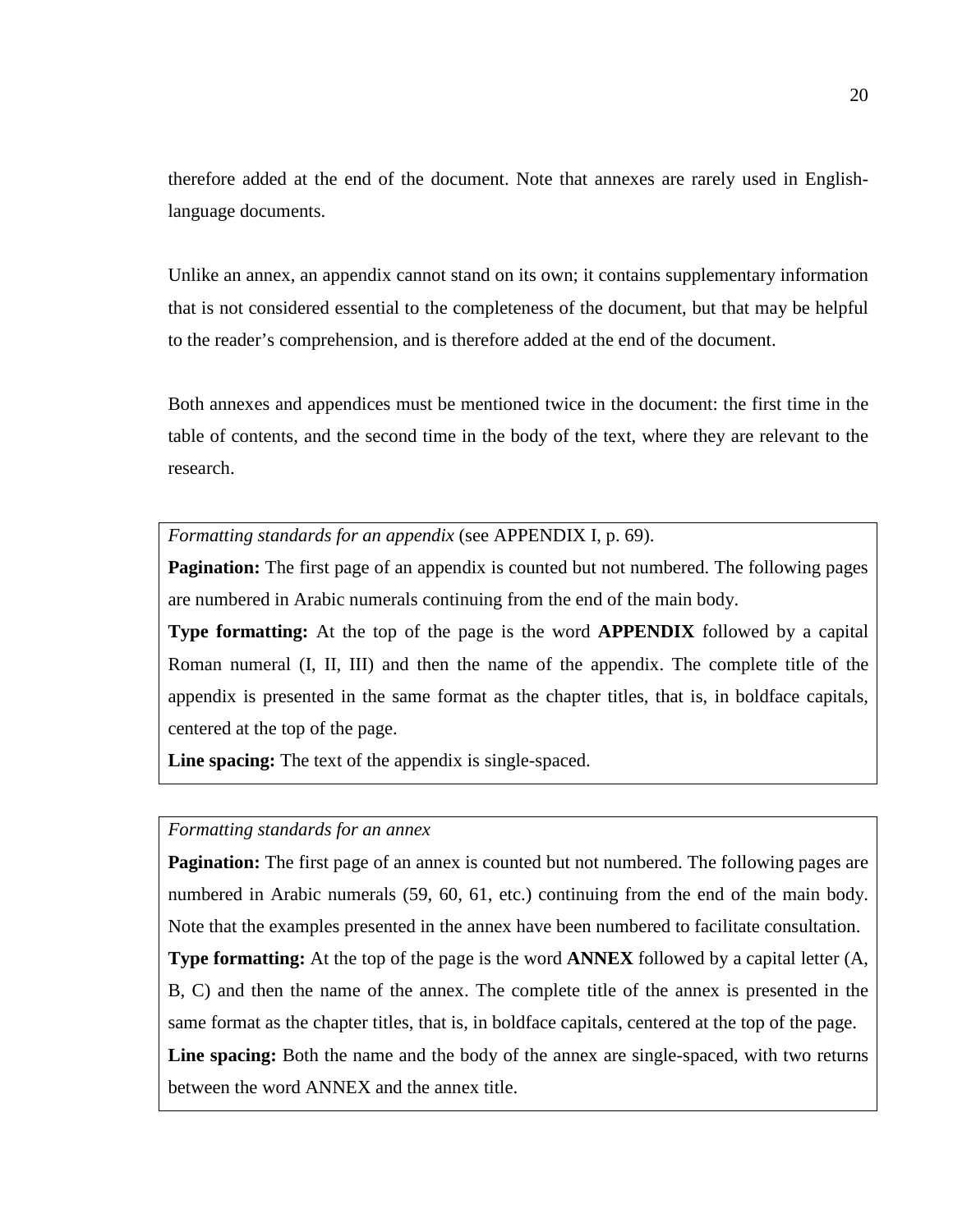# **1.6.2 List of references**

It is important to understand the differences between a list of references and a bibliography. A list of references enumerates, in alphabetical order, all of the **pertinent works cited** in the text; in other words, it includes only the works that were used to write the text, or that provided information used to create the figures, tables and appendices and that are **cited** in the text.

A bibliography, on the other hand, lists all of the books, documents, statements and scientific articles related to a given subject, whether they are **referenced in the research or not**. Students can therefore choose to include a list of references or a complete bibliography including the sources cited in the text, or both, if deemed necessary.

#### *Formatting standards*

**Pagination:** The first page of the list of references is counted but not numbered. The following pages are numbered in Arabic numerals (61, 62, 63, etc.) continuing from the end of the previous section.

**Type formatting:** The heading **LIST OF REFERENCES** appears in boldface capitals, centered at the top of the page.

**Line spacing:** The body of the list of references is single-spaced, with two returns between each entry.

## **1.6.3 Bibliography (if needed)**

A bibliography, unlike the list of references described in section 1.6.2, is a more or less exhaustive list of the works pertaining to a specific subject.

The formatting standards for the bibliographical entries that make up the list of references or the bibliography are addressed in detail in Chapter 3 of this document (see page 44).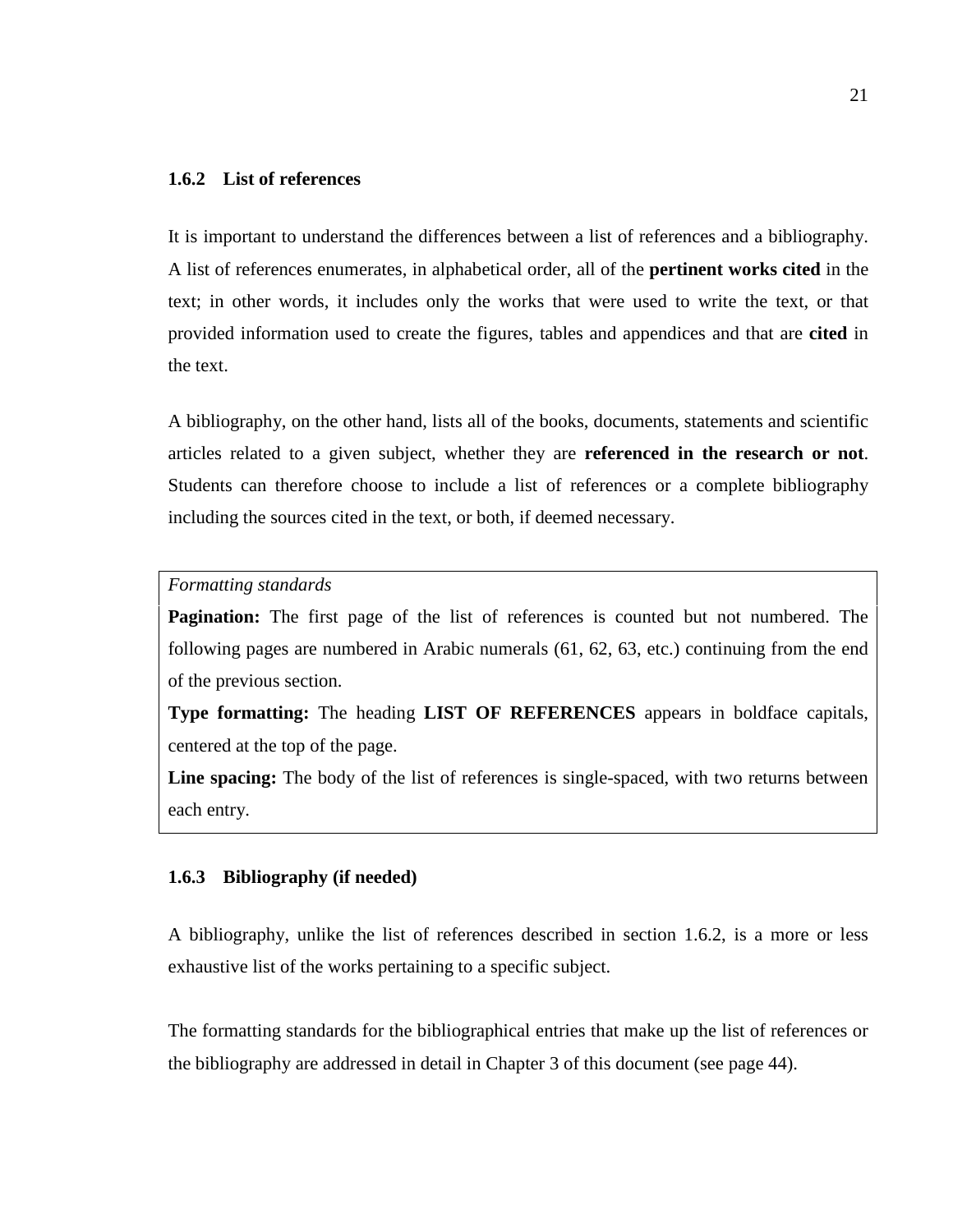#### *Formatting standards*

The format of a bibliography is similar to that of a list of references with regard to the pagination and line spacing. The heading **BIBLIOGRAPHY** appears in boldface capitals, centered at the top of the page.

## **1.6.4 Index (if needed)**

A secondary research study or a reference work will often have an index, that is, an alphabetical list of all the subjects addressed, as well as all the proper nouns used in the document. The index lists the page(s) where each of these subjects appears in the document, allowing readers to consult the text efficiently and access information about a particular subject rapidly. For example, if the document makes reference to a grant application, it would appear in the G section of the index, along with the numbers of the pages on which the subject is mentioned. The index entry is formatted as follows: Grant application, 30.

# *Formatting standards*

**Pagination:** The first page of the index is counted but not numbered. The following pages are numbered in Arabic numerals (71, 72, 73, etc.) continuing from the end of the previous section.

**Type formatting:** The heading **INDEX** appears in boldface capitals, centered at the top of the page. The body of the index appears in two columns, using the same font as the body of the document, in a similar or smaller font size.

# **1.7 Guidelines specific to a thesis or dissertation by publication**

The choice to write a thesis or dissertation by publication must be approved by your research director. The ÉTS prefers such thesis or dissertation to have the articles integrated into the body of the text, rather than added as appendices. A thesis by publication must contain at least three articles and the dissertation must contain at least one article. The articles must be submitted for publication in peer-reviewed scientific journals, and the notices of submission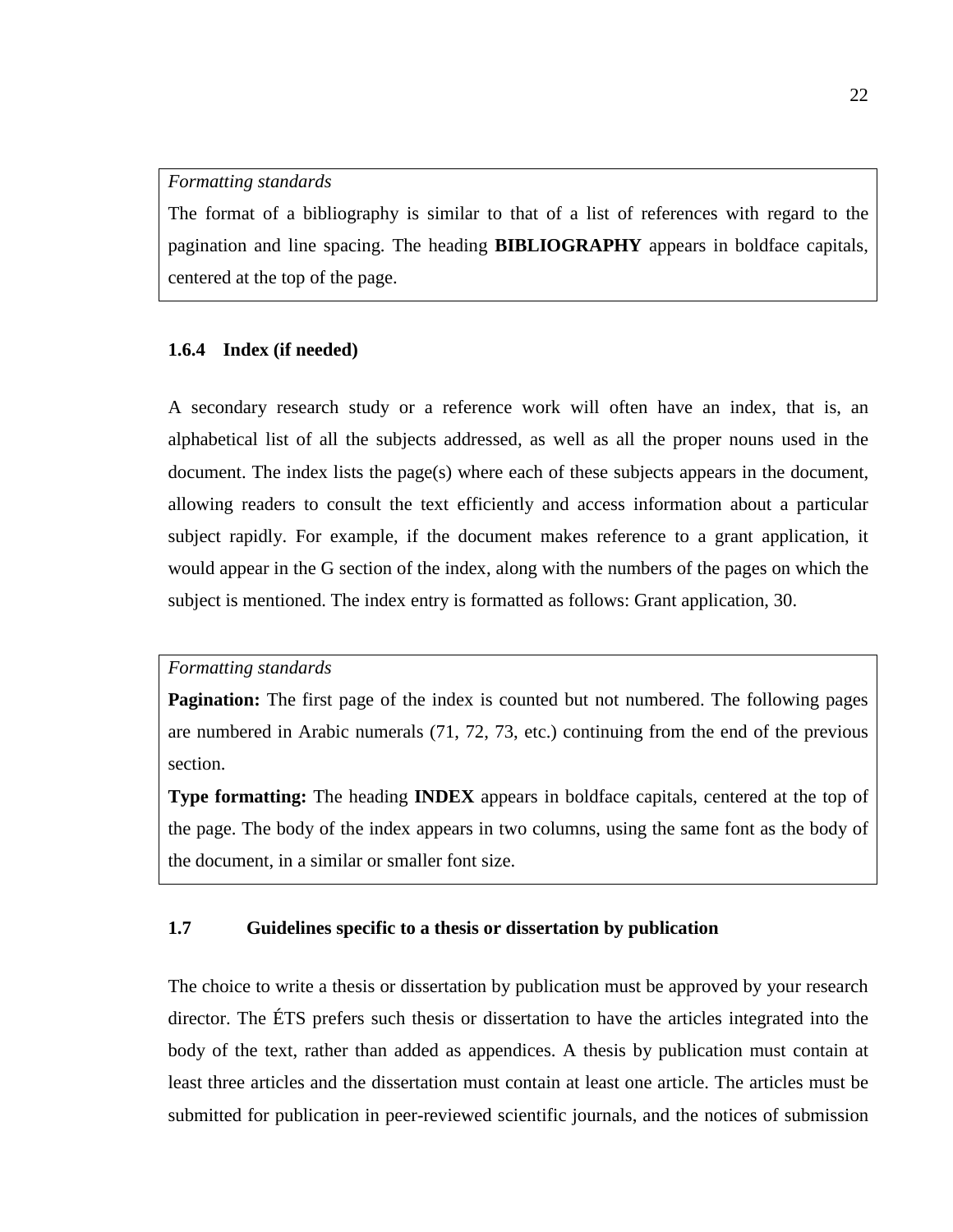or acknowledgment of receipt from the journals in question must be deposited along with the thesis. You must be the primary author of the article, and your research director must be cited as the co-author. For more details about copyright laws regarding the author and editor and information concerning authorisation form co-authors, visit the page: [Les mémoires et thèses](http://www.etsmtl.ca/Etudiants-actuels/Cycles-sup/Realisation-etudes/Guides-gabarits/MT-et-le-droit-d-auteur)  [et le droit d'auteur](http://www.etsmtl.ca/Etudiants-actuels/Cycles-sup/Realisation-etudes/Guides-gabarits/MT-et-le-droit-d-auteur) (in French only).

The articles may be written in French or on English. Valid formats:

- thesis or dissertation completely in French, articles in French;
- preliminary pages, introduction, literature review, and conclusion in French, articles in English in the body of the text;
- thesis completely in English.

It is important to note that a thesis or dissertation by publication is not simply a collection of articles; it must form a coherent whole. You must therefore make connections between the articles and discuss the logic behind their inclusion.

# **1.7.1 Thesis or dissertation by publication with integrated articles**

The document must contain the same preliminary pages as a conventional thesis or dissertation, namely:

- title page;
- board of examiners presentation page;
- foreword (optional);
- acknowledgments (optional);
- *résumé* (a substantive overall summary in French discussing the content of the articles, 2 to 3 pages in length);
- abstract (overview of document in English discussing the content of the articles);
- table of contents:
- list of tables;
- list of figures;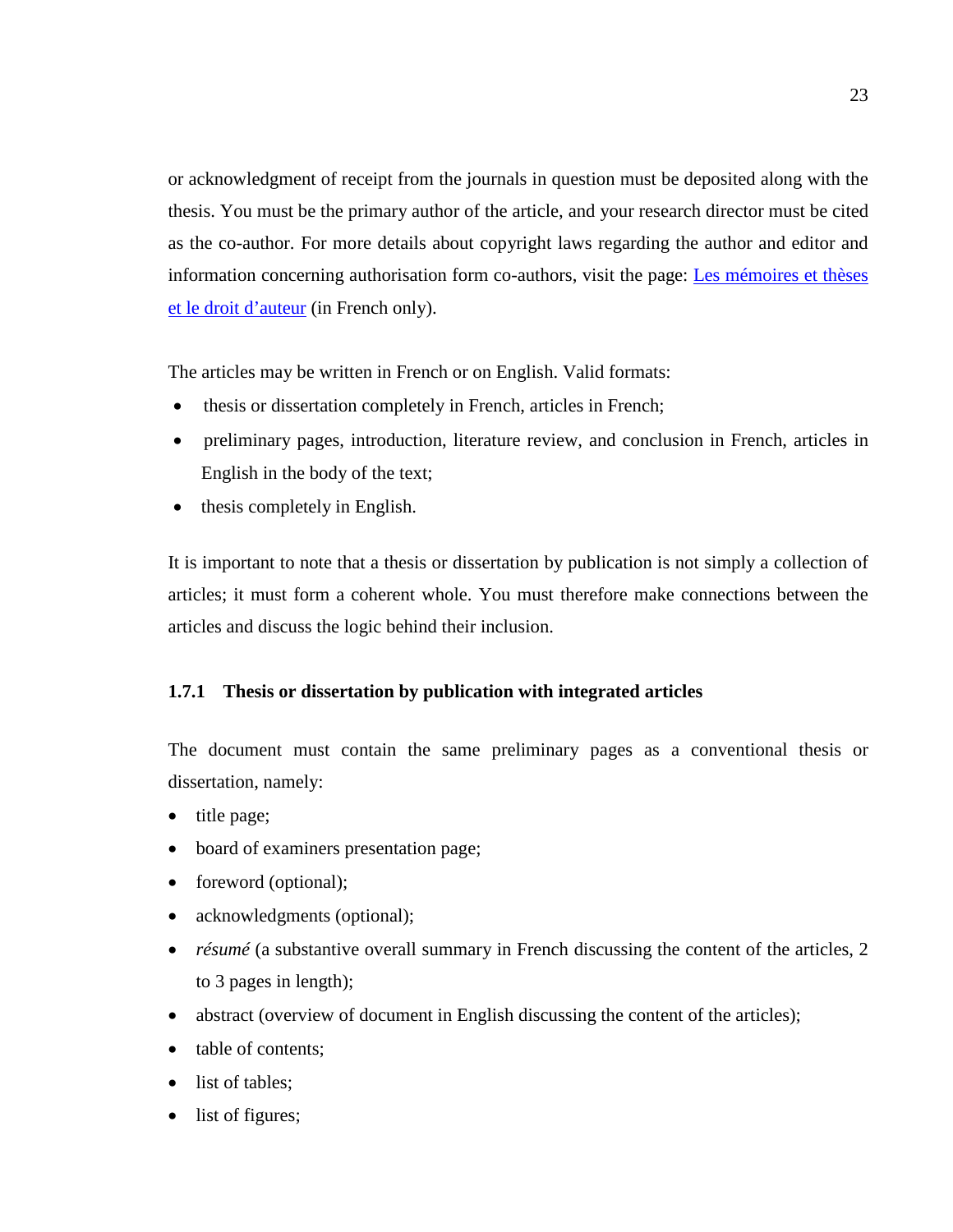- list of abbreviations and acronyms;
- list of symbols and units of measure (if needed).

The body of the document consists of the following:

- a general **introduction** that discusses
	- o the context;
	- o the aim of the research;
	- o the research question and an overview of the methodology used.

The introduction in this type of thesis or dissertation can be fairly lengthy, necessitating a hierarchical structure for the elements listed above. In such a case, we recommend using a numbering system for the various levels, beginning at 0. For example: 0.1 Historical background, 0.1.1 The years 1999 to 2003, etc. (see APPENDIX XVI, p. [84\)](#page-87-0). When figures or tables are included in the introduction, their numbers start with 0 (Figure 0.1, 0.2, 0.3, etc.). Note that the figures and tables in the introduction must also appear in the lists of figures and tables. The MS Word formatting template was designed with an automatic cross-referencing function; however, any items beginning in 0 are not entered automatically, and must therefore be added to the lists manually.

- a **critical review of existing literature** (the literature review is never considered to be an article per se);
- the **approach and organization of the document**, allowing you to explain the conceptual methodology and structure of the document. This chapter also introduces each of the articles included in the thesis or dissertation, along with a brief discussion of their relevance to the subject matter.
- the **articles**, presented individually in the form of distinct chapters (see APPENDIX XVII, p. [85\)](#page-88-0). These articles must have been published in or submitted to a scientific journal; conference proceedings are not eligible to be included in a thesis by publication. Each article constitutes a chapter entitled with the article name, and each article must include an introduction, a development and a conclusion. The sources cited in the article are included in the list of references at the very end of the document.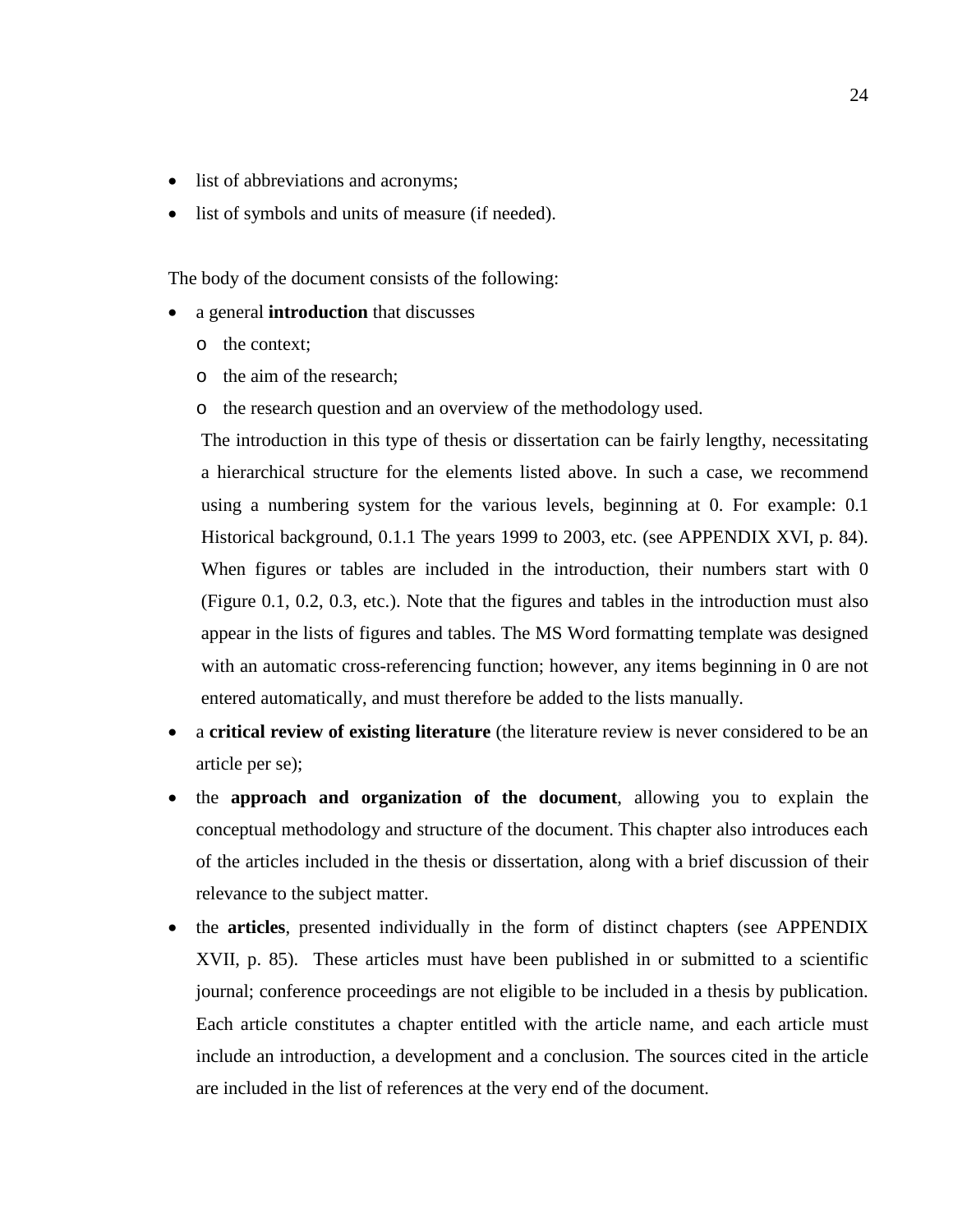If an article has been submitted but not yet published, the publication details will specify « Paper submitted for publication » and date of submission. (see APPENDIX XVII, p. [85\)](#page-88-0)

- o Each article must be formatted according to the standards for an ÉTS thesis or dissertation, not to those of the publishing journal.
- o When an article includes annexes or appendices, these must be numbered according to the chapter number and their order of appearance in the text (e.g. Appendix 3.b for the second appendix in article 3). These annexes and appendices are presented before the list of references or bibliography.
- a **discussion of the results**, in which the initial hypothesis and the research methodology are reviewed, and where the implications of the results and their contribution to the research field are discussed;
- a general **conclusion**, including an overview of the themes and proposals addressed in the body of the document and **recommendations**, if applicable;
- **annexes or appendices** (if needed). If the thesis or dissertation includes appendices for the body of the document and others for the articles, those related to the body of the text appear before those related to the articles. Note that only the appendices related to the body of the document are listed in the table of contents.
- a **comprehensive list of all bibliographic references** cited in all the articles and the body of the text, along with a bibliography (if needed).

All the elements listed above must appear in the document for it to meet the requirements of a thesis or dissertation by publication.

# **1.8 Formatting standards summary**

The following table summarizes the formatting standards addressed in chapter 1.

Chapter 2 will provide guidelines for writing text, numbers, equations and formulas.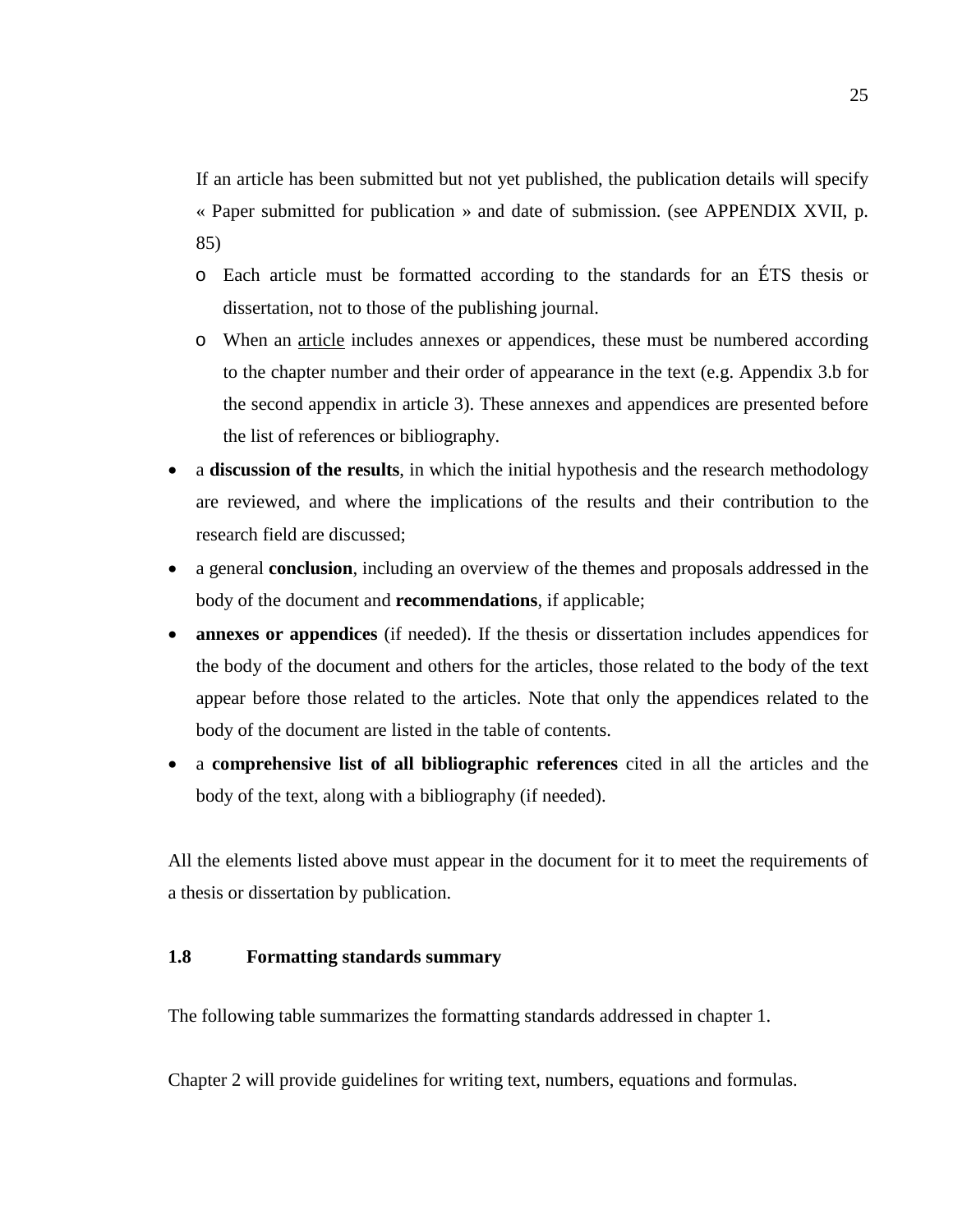# Formatting standards summary

|                                               | Pagination                                                                                                | Line spacing                                                                                                                                                                  | <b>Type formatting</b>                                                                                                                                                                                                                |
|-----------------------------------------------|-----------------------------------------------------------------------------------------------------------|-------------------------------------------------------------------------------------------------------------------------------------------------------------------------------|---------------------------------------------------------------------------------------------------------------------------------------------------------------------------------------------------------------------------------------|
| Title page                                    | Page counted<br>(lowercase Roman<br>numerals) but not<br>numbered.                                        | Varies with<br>information presented<br>(see Appendix I)                                                                                                                      | Title, abbreviation of diploma,<br>copyright presented in lowercase<br>letters and centered. All other<br>information is in uppercase letters<br>and centered (see Appendix I)                                                        |
| Board of<br>examiners<br>presentation<br>page | Page counted<br>(lowercase Roman<br>numerals) but not<br>numbered.                                        | Title: single-spaced.<br>Names of board<br>members: single-<br>spaced, two returns<br>between each entry.<br>Last paragraph: single-<br>spaced, two returns<br>between lines. | Main title: PRESENTATION OF<br>THE BOARD OF EXAMINERS<br>in boldface capitals, centered at top<br>of page.<br>Names of board members:<br>lowercase characters, left-aligned.<br>Following paragraph in capitals,<br>centered on page. |
| Foreword                                      | First page counted<br>but not numbered.<br>Following pages<br>numbered in<br>lowercase Roman<br>numerals. | Text: 1.5 line spacing.                                                                                                                                                       | Main title: FOREWORD in<br>boldface capitals, centered at top of<br>page.                                                                                                                                                             |
| Acknowledg-<br>ments                          | First page counted<br>but not numbered.<br>Following pages<br>numbered in<br>lowercase Roman<br>numerals. | Text: 1.5 line spacing.                                                                                                                                                       | Main title: ACKNOWLEDG-<br>MENTS in boldface capitals,<br>centered at top of page.                                                                                                                                                    |
| Résumé                                        | First page counted<br>but not numbered.<br>Following pages<br>numbered in<br>lowercase Roman<br>numerals. | Text: single-spaced.                                                                                                                                                          | Main title: RÉSUMÉ in boldface<br>capitals, centered at top of page.<br>Document title appears in French<br>in lowercase and bold characters.<br>Résumé written in French.                                                            |
| Abstract                                      | First page counted<br>but not numbered.<br>Following pages<br>numbered in<br>lowercase Roman<br>numerals. | Text: single-spaced.                                                                                                                                                          | Main title: ABSTRACT in<br>boldface capitals, centered at top of<br>page.<br>Document title appears in English<br>in lowercase and bold characters.<br>Abstract written in English.                                                   |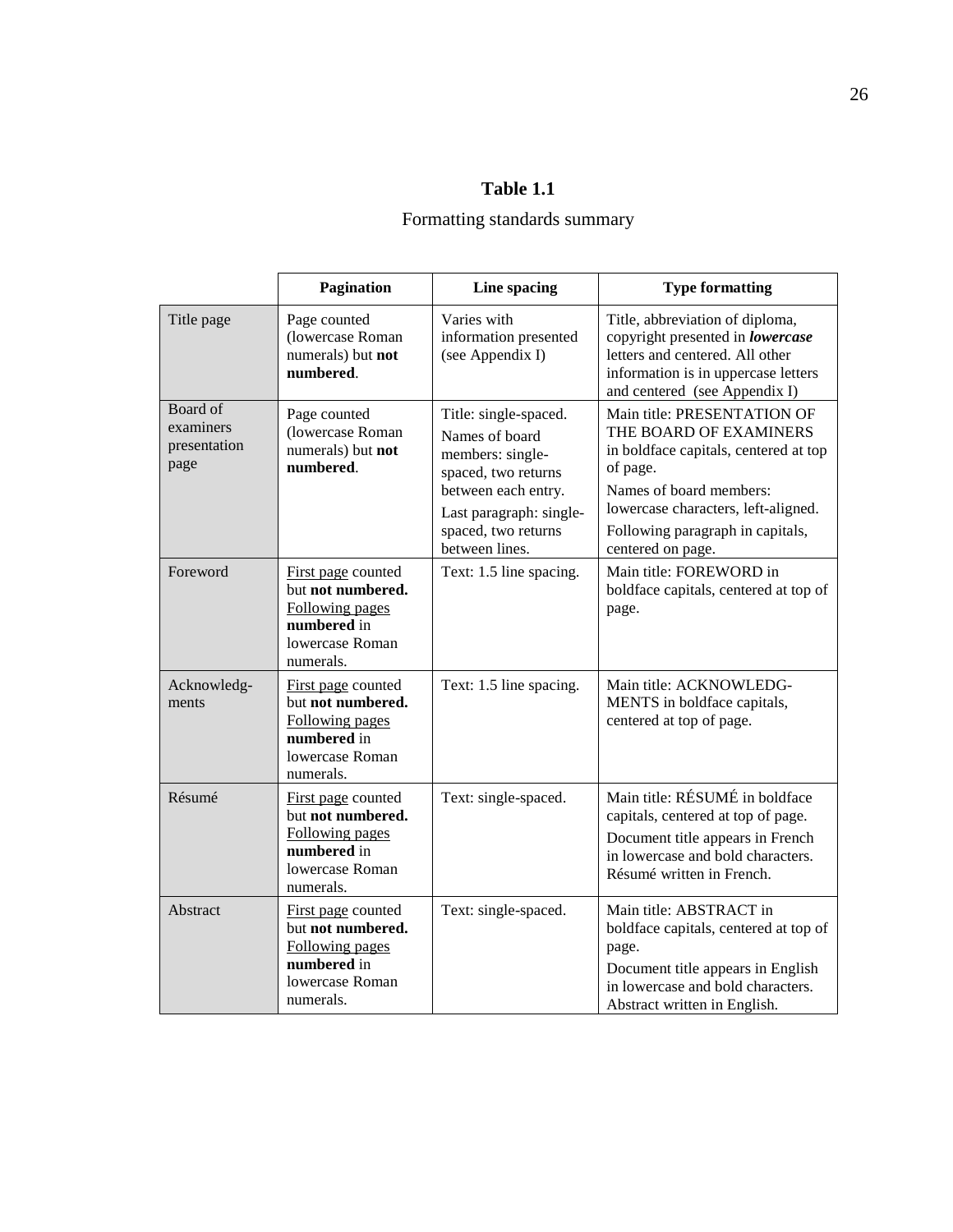|                      | Pagination                                                                                                       | Line spacing                                                                          | <b>Type formatting</b>                                                                                                                                                                                                                                                                                                                                                             |
|----------------------|------------------------------------------------------------------------------------------------------------------|---------------------------------------------------------------------------------------|------------------------------------------------------------------------------------------------------------------------------------------------------------------------------------------------------------------------------------------------------------------------------------------------------------------------------------------------------------------------------------|
| Table of<br>contents | First page counted<br>but not numbered.<br><b>Following pages</b><br>numbered in<br>lowercase Roman<br>numerals. | Text: single-spaced.<br>Two returns between<br>section titles and major<br>divisions. | Main title: TABLE OF<br>CONTENTS in boldface capitals,<br>centered at top of page.<br>Chapter titles in capitals, left-<br>aligned.<br>Section titles in lowercase<br>characters.<br>Table of contents begins with<br>introduction, does not include<br>preliminary pages.                                                                                                         |
| List of tables       | First page counted<br>but not numbered.<br>Following pages<br>numbered in<br>lowercase Roman<br>numerals.        | List: single-spaced.<br>Two returns between<br>entries.                               | If document contains more than<br>3 tables, include a list<br>Main title: LIST OF TABLES in<br>boldface capitals, centered at top of<br>page.<br>List indicates title of each table<br>with the word Table (initial capital)<br>followed by chapter number and<br>sequentially assigned number.<br>In the document: title appears<br>above table; no period at the end.            |
| List of figures      | First page counted<br>but not numbered.<br>Following pages<br>numbered in<br>lowercase Roman<br>numerals.        | List: single-spaced.<br>Two returns between<br>entries.                               | If document contains more than<br>3 figures, include a list<br>Main title: LIST OF FIGURES in<br>boldface capitals, centered at top of<br>page.<br>List indicates title of each figure<br>with the word Figure (initial<br>capital) followed by chapter<br>number and sequentially assigned<br>number.<br>In the document: title appears<br>below figure; no period at the<br>end. |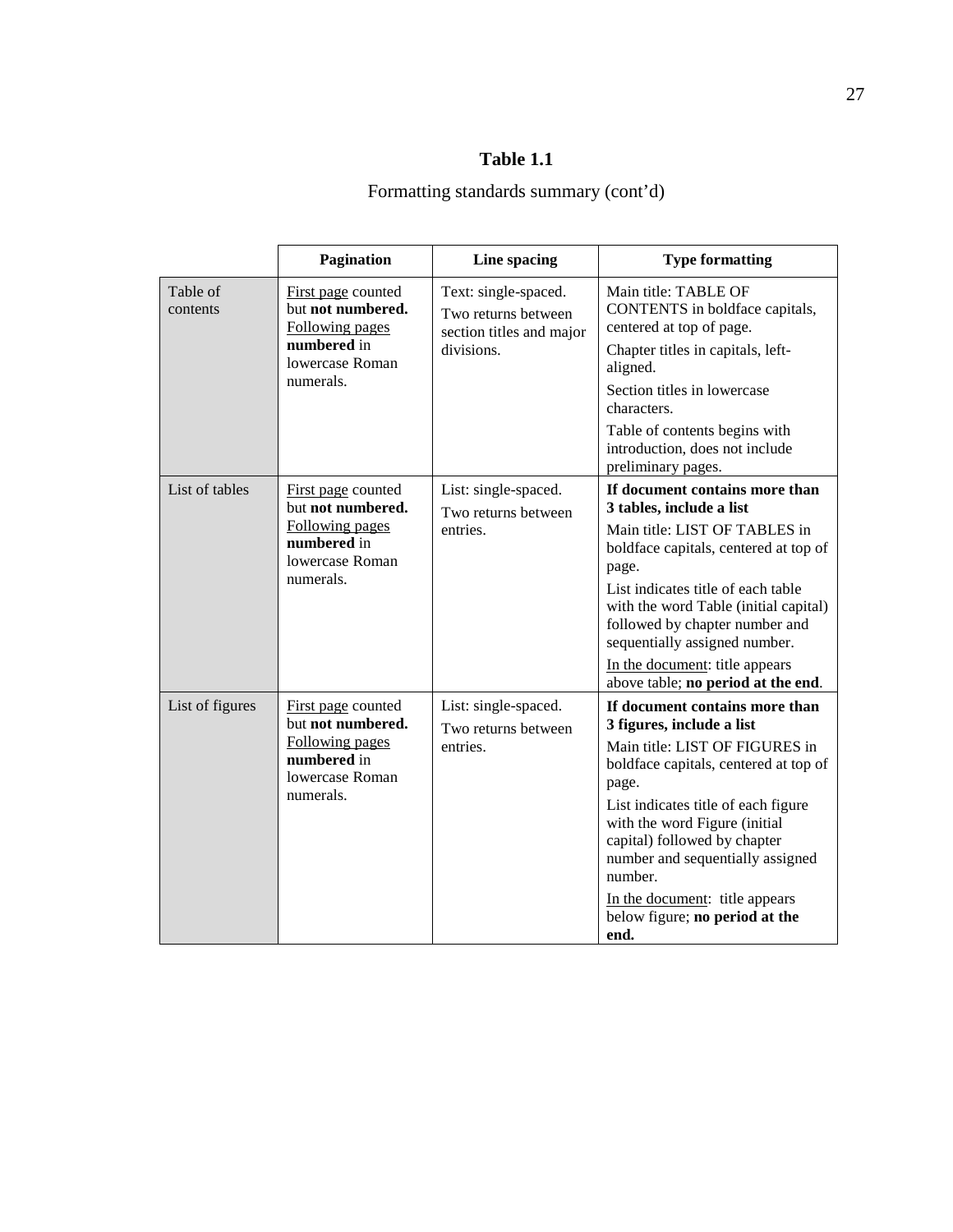|                                                | <b>Pagination</b>                                                                                                                                                                                                       | Line spacing                                                                                                                        | <b>Type formatting</b>                                                                                                                                                                                                                                                                                                                                                                            |
|------------------------------------------------|-------------------------------------------------------------------------------------------------------------------------------------------------------------------------------------------------------------------------|-------------------------------------------------------------------------------------------------------------------------------------|---------------------------------------------------------------------------------------------------------------------------------------------------------------------------------------------------------------------------------------------------------------------------------------------------------------------------------------------------------------------------------------------------|
| List of<br>algorithms                          | First page counted<br>but not numbered.<br>Following pages<br>numbered in<br>lowercase Roman<br>numerals.                                                                                                               | List: single-spaced.<br>Two returns between<br>entries.                                                                             | If document contains more than<br>3 algorithms, include a list<br>Main title: LIST OF<br>ALGORITHMS in boldface<br>capitals, centered at top of page.<br>List indicates title of each<br>algorithm with the word Algorithm<br>(initial capital) followed by chapter<br>number and sequentially assigned<br>number.<br>In the document: title appears<br>above algorithm; no period at the<br>end. |
| List of<br>abbreviations<br>and acronyms       | First page counted<br>but not numbered.<br>Following pages<br>numbered in<br>lowercase Roman<br>numerals.<br>The page numbers<br>where the<br>abbreviations and<br>acronyms appear in<br>the text are not<br>indicated. | List: single-spaced.<br>Two returns between<br>entries.                                                                             | If document contains more than<br>5 abbreviations, include a list<br>Main title: LIST OF<br><b>ABBREVIATIONS AND</b><br>ACRONYMS in boldface capitals,<br>centered at top of page.<br>List: abbreviations in capitals,<br>meanings in lowercase.                                                                                                                                                  |
| List of symbols<br>and units of<br>measurement | First page counted<br>but not numbered.<br>Following pages<br>numbered in<br>lowercase Roman<br>numerals.                                                                                                               | List: single-spaced.<br>Two returns between<br>entries.                                                                             | Main title: LIST OF SYMBOLS<br>AND UNITS OF<br><b>MEASUREMENT</b> in boldface<br>capitals, centered at top of page.<br>List in lowercase characters.                                                                                                                                                                                                                                              |
| Introduction                                   | First page counted<br>but not numbered.<br>Following pages<br>numbered in Arabic<br>numerals.                                                                                                                           | Text: 1.5 line spacing.                                                                                                             | Main title: INTRODUCTION in<br>boldface capitals, centered at top of<br>page.                                                                                                                                                                                                                                                                                                                     |
| Development or<br>body of the text             | Each chapter starts on<br>a new page.<br>First page counted<br>but not numbered.<br>Following pages<br>numbered in Arabic<br>numerals.                                                                                  | Chapter number and<br>title: single-spaced,<br>with two returns<br>between the chapter<br>and the title.<br>Text: 1.5 line spacing. | Main title: CHAPTER X in<br>boldface capitals, centered at top of<br>page, are numbered with an Arabic<br>numeral.<br>Section and sub-section headings<br>appear in boldface lowercase<br>letters, left-aligned.                                                                                                                                                                                  |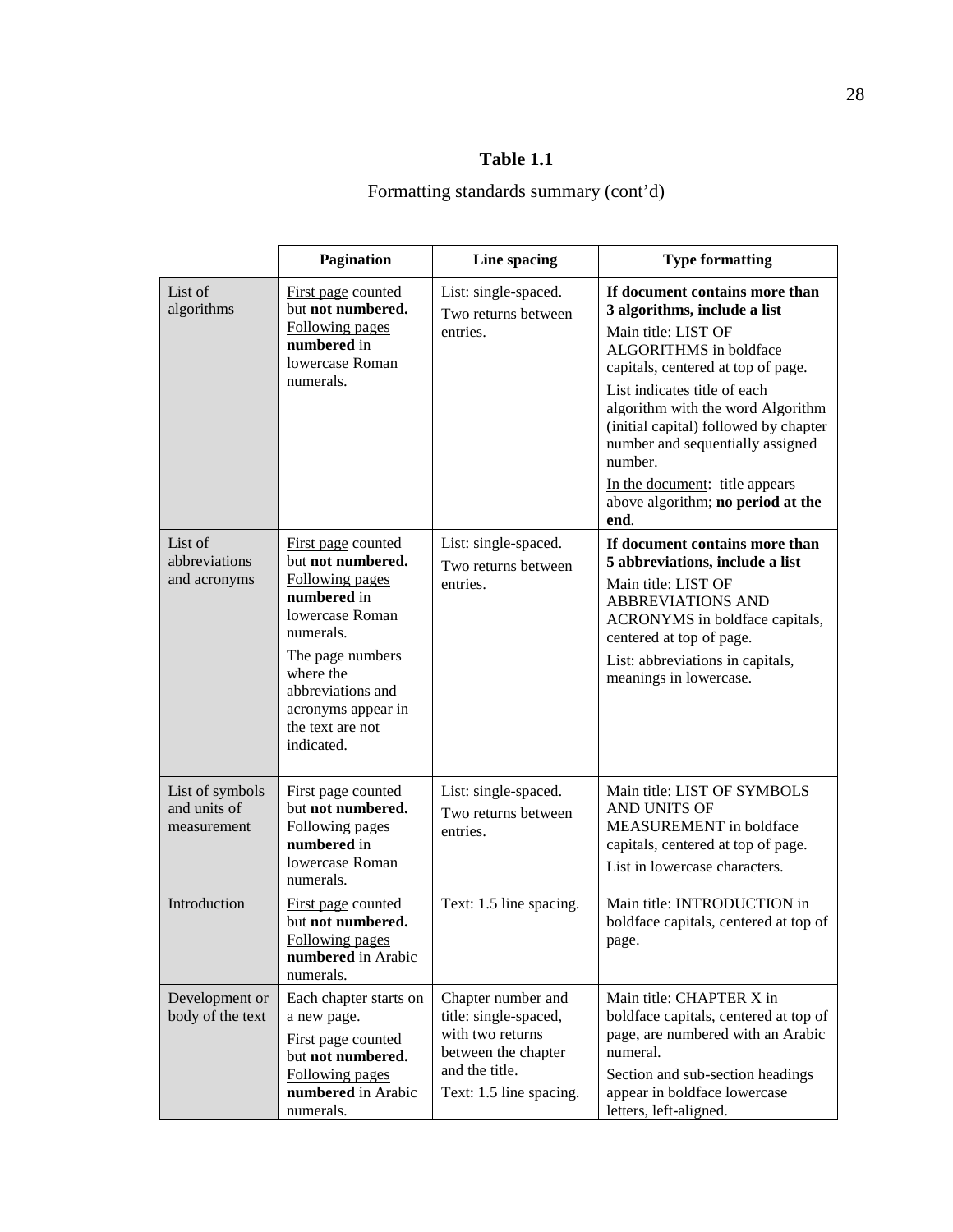|                       | <b>Pagination</b>                                                                                               | Line spacing                                                                                                                | <b>Type formatting</b>                                                                                                                         |
|-----------------------|-----------------------------------------------------------------------------------------------------------------|-----------------------------------------------------------------------------------------------------------------------------|------------------------------------------------------------------------------------------------------------------------------------------------|
| Conclusion            | First page counted<br>but not numbered.<br>Following pages<br>numbered in Arabic<br>numerals.                   | Text: 1.5 line spacing.                                                                                                     | Main title: CONCLUSION in<br>boldface capitals, centered at top of<br>page.                                                                    |
| Recommen-<br>dations  | First page counted<br>but not numbered.<br>Following pages<br>numbered in Arabic<br>numerals.                   | Text: 1.5 line spacing.                                                                                                     | Main title: RECOMMEN-<br>DATIONS in boldface capitals,<br>centered at top of page.                                                             |
| Appendices            | First page counted<br>but not numbered.<br>Following pages<br>numbered in Arabic<br>numerals after the<br>text. | Text: single-spaced.                                                                                                        | Main title: APPENDIX in boldface<br>capitals, centered at top of page.<br>Appendices are numbered with<br>capital Roman numerals (I, II, III). |
| Annexes               | First page counted<br>but not numbered.<br>Following pages<br>numbered in Arabic<br>numerals after the<br>text. | Annex number and<br>title: single-spaced,<br>with two returns<br>between annex letter<br>and title.<br>Text: single-spaced. | Main title: ANNEX in boldface<br>capitals, centered at top of page.<br>Annexes are numbered with capital<br>letters $(A, B, C)$ .              |
| List of<br>references | First page counted<br>but not numbered.<br>Following pages<br>numbered in Arabic<br>numerals after the<br>text. | Text: single-spaced,<br>with two returns<br>between each<br>reference.                                                      | Main title: LIST OF<br>REFERENCES in boldface<br>capitals, centered at top of page.                                                            |
| Bibliography          | First page counted<br>but not numbered.<br>Following pages<br>numbered in Arabic<br>numerals after the<br>text. | Text: single-spaced,<br>with two returns<br>between each<br>reference.                                                      | Main title: BIBLIOGRAPHY in<br>boldface capitals, centered at top of<br>page.                                                                  |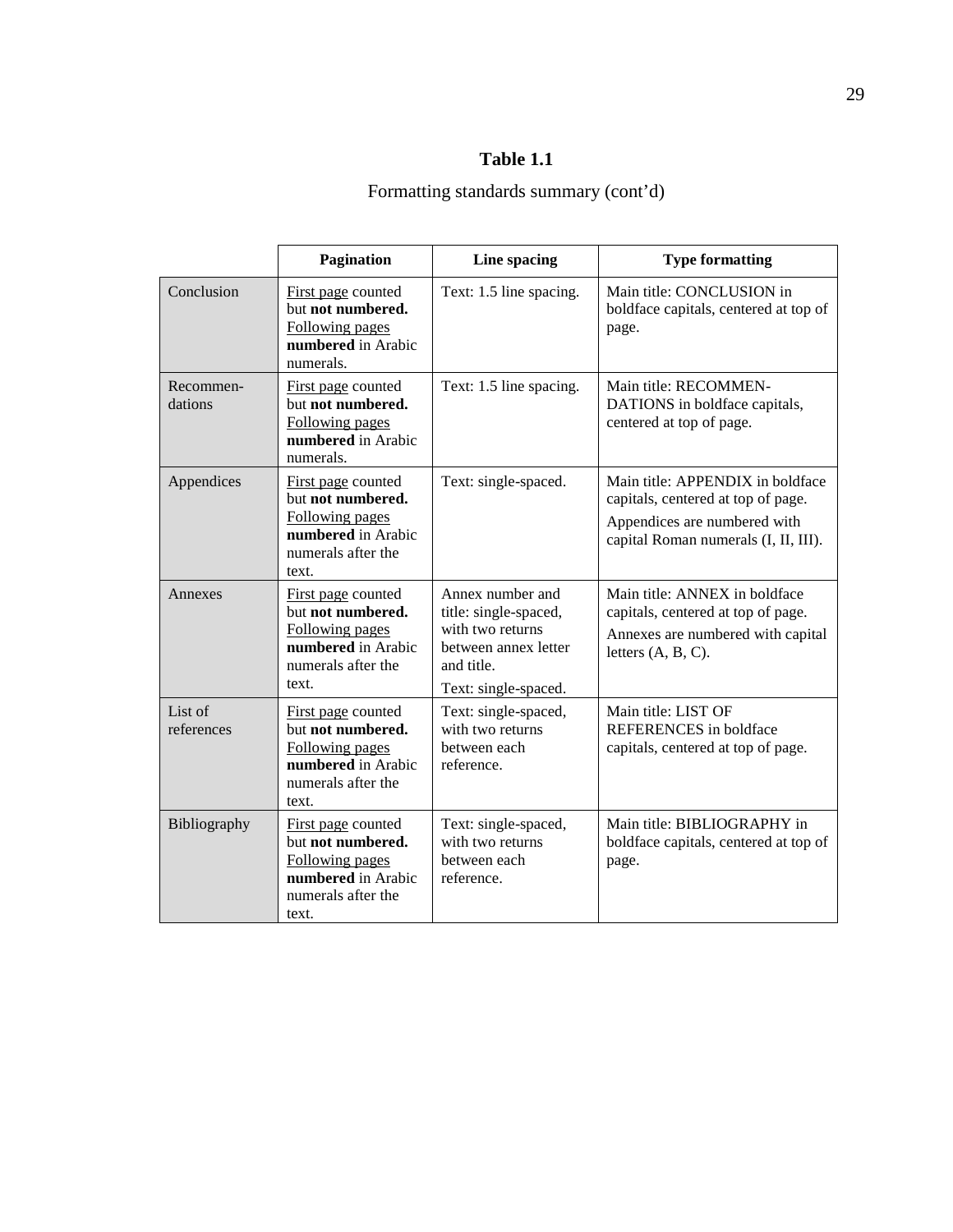|                                                     | <b>Pagination</b>                                                                                                                                                         | Line spacing                                                                                                     | <b>Type formatting</b>                                                                                                                                                                                                                                                                                                                                                                                                                                      |
|-----------------------------------------------------|---------------------------------------------------------------------------------------------------------------------------------------------------------------------------|------------------------------------------------------------------------------------------------------------------|-------------------------------------------------------------------------------------------------------------------------------------------------------------------------------------------------------------------------------------------------------------------------------------------------------------------------------------------------------------------------------------------------------------------------------------------------------------|
| <b>Tables</b>                                       | Arabic numerals<br>Numbered using the<br>decimal system<br>referencing chapter<br>and sequential order<br>(e.g., Table $1.1 =$<br>chapter 1, first table                  | The two lines of the<br>title are single-spaced,<br>separated by two<br>returns, centered above<br>the table     | Main title: Table (initial capital)<br>followed by chapter number and<br>sequentially assigned number<br>In the document: title centered<br>above the table, not boldface, no<br>period.<br>All tables must have frames.<br>The title may not exceed the table<br>width.<br>Tables in the appendices are<br>numbered with the word Table<br>followed by the letter A, the<br>appendix's Roman numeral, and<br>order of appearance (e.g., Table-A<br>$II-1)$ |
| Figures<br>(drawings,<br>diagrams,<br>photos, etc.) | Arabic numerals<br>Numbered using the<br>decimal system<br>referencing chapter<br>and order of<br>appearance (e.g.,<br>Figure $1.1$ = chapter<br>1, first figure          | The two lines of the<br>title are single-spaced,<br>separated by two<br>returns, centered below<br>the figure    | Main title: Figure followed by<br>chapter number and sequentially<br>assigned number<br>In the document: title centered<br>below the figure, not boldface, no<br>period.<br>The title may not exceed the figure<br>width. Figures are framed and<br>centered on the page.<br>Figures included in the appendices<br>are numbered as described for<br>tables above (e.g., Figure-A III-8)                                                                     |
| Algorithms                                          | Arabic numerals<br>Numbered using the<br>decimal system<br>referencing chapter<br>and order of<br>appearance (e.g.,<br>Algorithm $1.1 =$<br>chapter 1, first<br>algorithm | The two lines of the<br>title are single-spaced,<br>separated by two<br>returns, centered below<br>the algorithm | Main title: Algorithm followed by<br>chapter number and sequentially<br>assigned number<br>In the document: title centered<br>below the algorithm, not boldface,<br>no period.<br>Algorithm sequences are framed<br>and centered on the page.<br>Algorithms included in the<br>appendices are numbered as<br>described for tables above (e.g.,<br>Algorithm-A II-8)                                                                                         |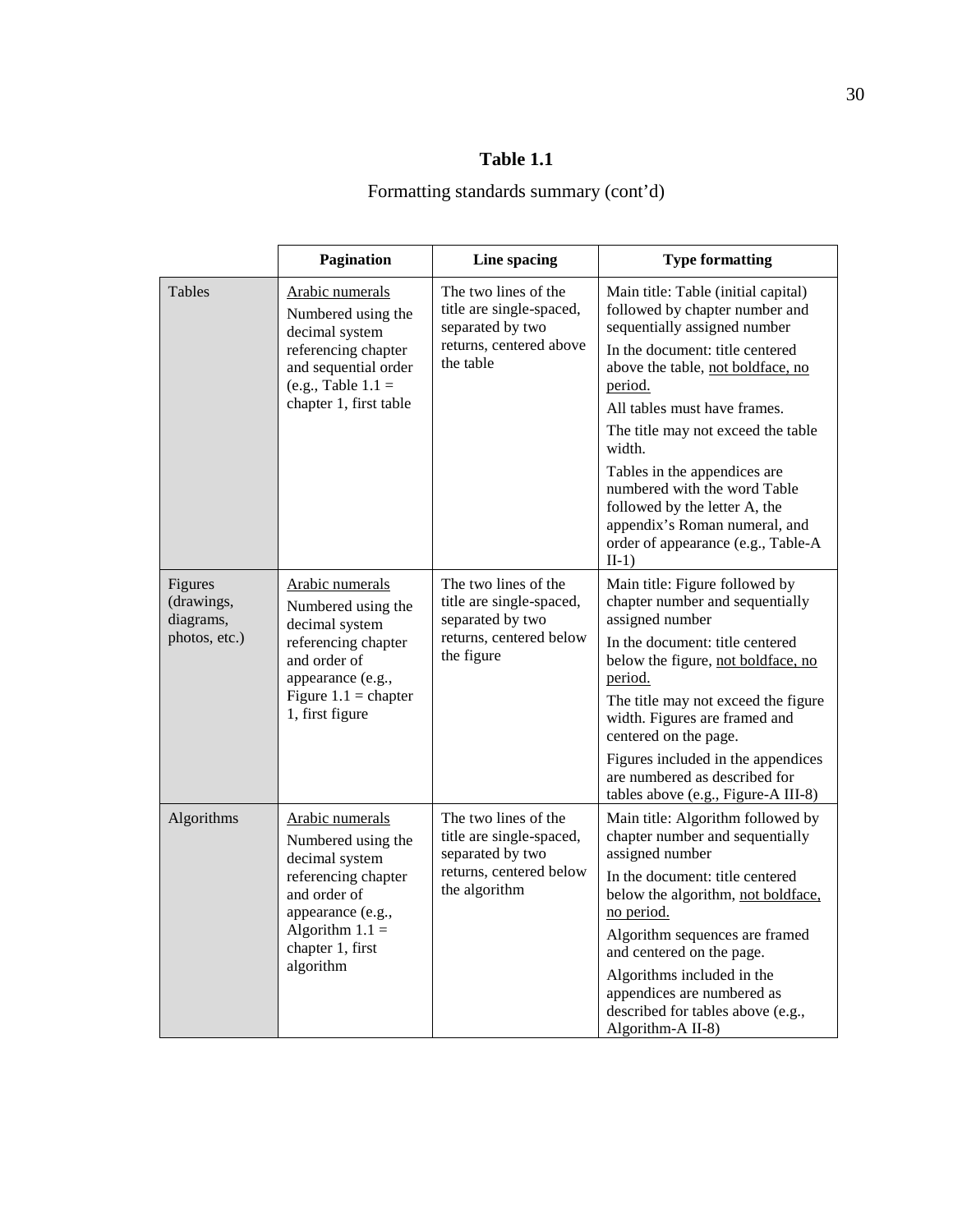# **CHAPTER 2**

#### **FORMATTING STANDARDS AND STYLE GUIDE**

The aim of this chapter is to help the student meet the ÉTS requirements in terms of formatting, using accepted norms for writing numbers, equations and formulae.

#### **2.1 Formatting**

Following the formatting rules will enable the student to produce a high-quality document that is easier for the Board of Examiners to read. The *Bureau des cycles supérieurs* (BCS) checks the formatting before allowing a dissertation or thesis to be submitted. If the formatting is not up to standard, the BCS may require the student to revise the document until it is. Quality of language, however, is the sole responsibility of the student.

# **2.1.1 Margins**

All project reports, dissertations and theses must be printed in black ink on white, opaque, durable paper (bond paper is recommended) measuring 21.5 cm x 28 cm (8.5" x 11"). **The document must be printed double-sided**.

It is important to maintain the following margins:

- Top:  $3.81 \text{ cm} (1.5")$
- **Bottom:** 1.90 cm (0.75")
- Outer: 1.90 cm (0.75")
- Inner:  $3.81 \text{ cm} (1.5")$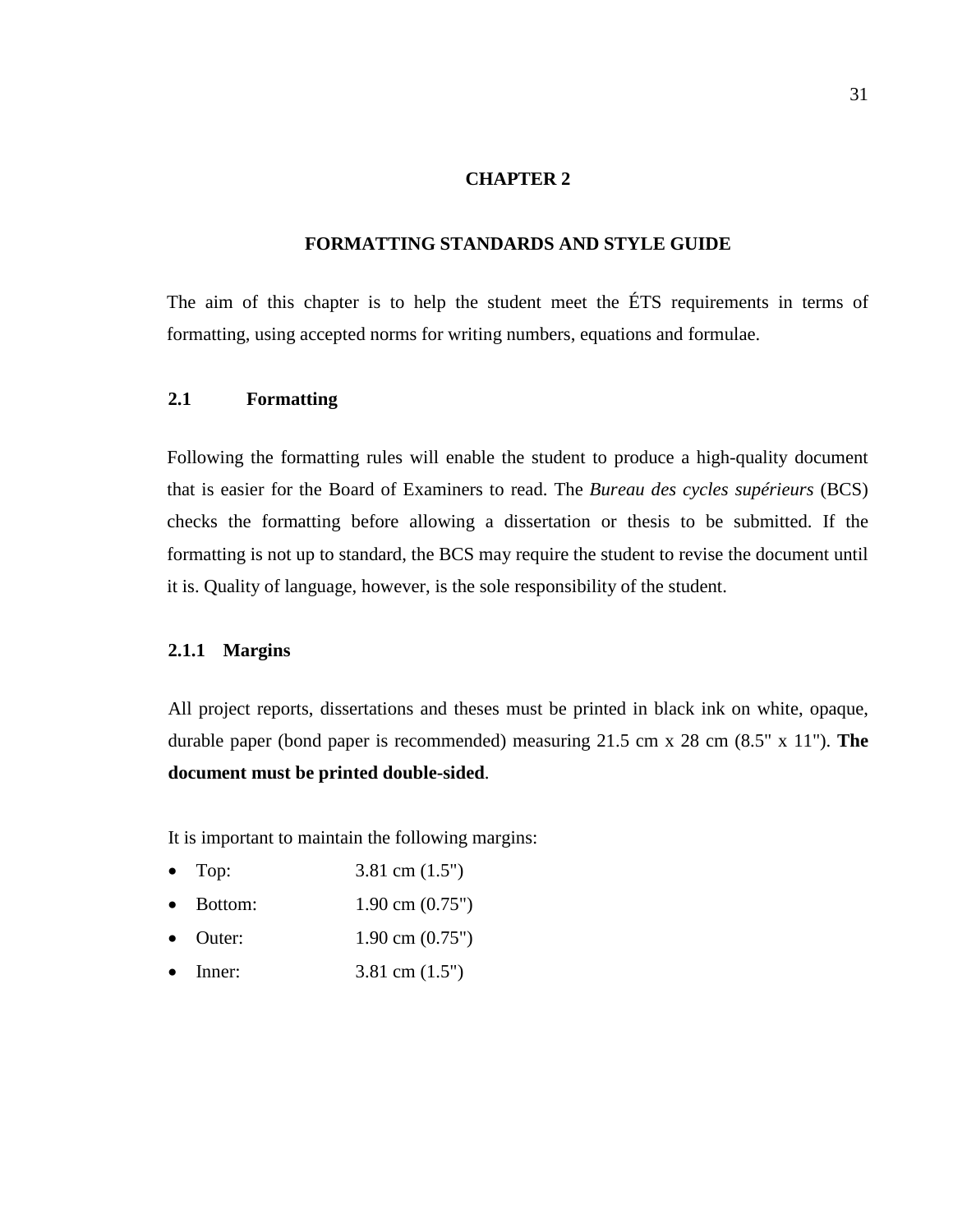

N.B.: These are the default margin settings in the Word and LaTeX formatting templates.

The text must be justified, i.e., flush against both the left and right margins. You may be tempted to hyphenate words manually in order to reduce the spaces between certain words; if you do, you must pay special attention to these breaks when editing.

#### **2.1.2 Fonts**

The font size, measured in "points," must be 12 or 11 points, depending on the font used. The following fonts are accepted:

- Times New Roman 12 point (as in this document);
- CG Times 12 point;
- Arial 11 point.

Use only one font for the entire document. Condensed fonts such as Arial Narrow are not acceptable.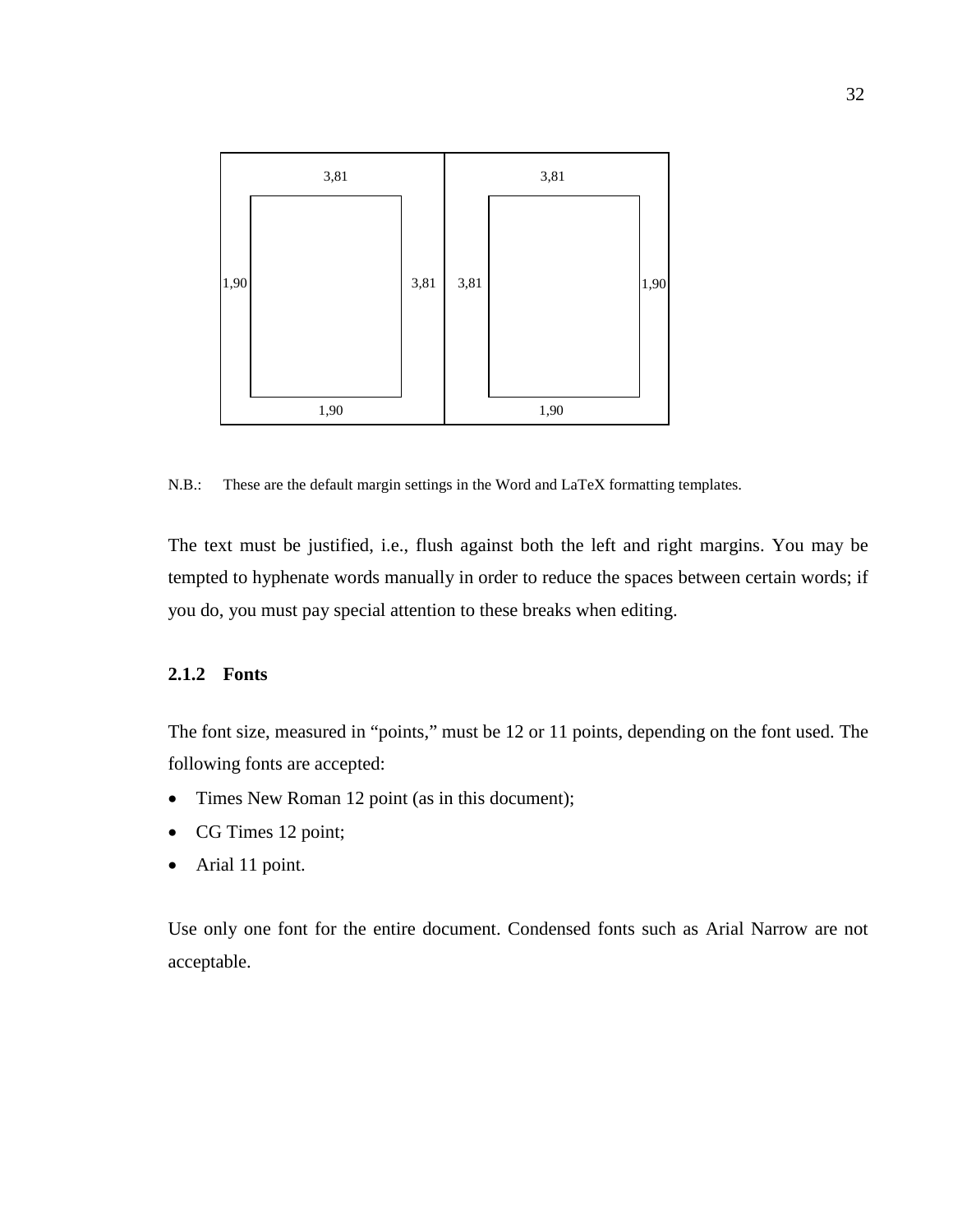#### **2.1.3 Line spacing and word spacing**

The main body of the text must use 1.5 line spacing, and paragraphs must be separated by a return. However, as mentioned in the previous chapter, line spacing varies on certain pages (see [Table 1.1,](#page-29-0) p. [26\)](#page-29-0).

All pages must be filled to the bottom margin. However, a page should never finish with a section heading or an orphaned line. In other words, always have at least two lines of a paragraph at the bottom of the page and at least one line and one word at the top.

#### **2.1.4 Page numbering**

All pages in the document are counted, but some are not numbered (see [Table 1.1,](#page-29-0) p. [26\)](#page-29-0).

The page number, whether in Arabic numerals (1, 2, 3, etc.) or Roman numerals (i, ii, iii, etc.), appears in the upper outer corner and does not include a period, dash, hyphen or slash. It sits 2 cm (0.75") from the top edge and 2.5 cm (1") from the outer edge of the page. It must be flush with the outer margin—the right margin in the case of recto pages and the left margin in the case of verso pages.

#### **2.1.5 Chapter and division headings**

A project report, dissertation or thesis should ideally have three levels of information, numbered in hierarchically structured pseudo-decimals (2, 2.1, 2.1.1, etc.) (see APPENDIX XI, p. [79\)](#page-82-0). The main page and chapter headings are single-spaced, in bold and centered at the top of the page. Division headings within the text are in bold lowercase letters, single-spaced and left-aligned. If the document requires more than three levels of information, the lowerlevel headings are also in bold lowercase letters and left-aligned.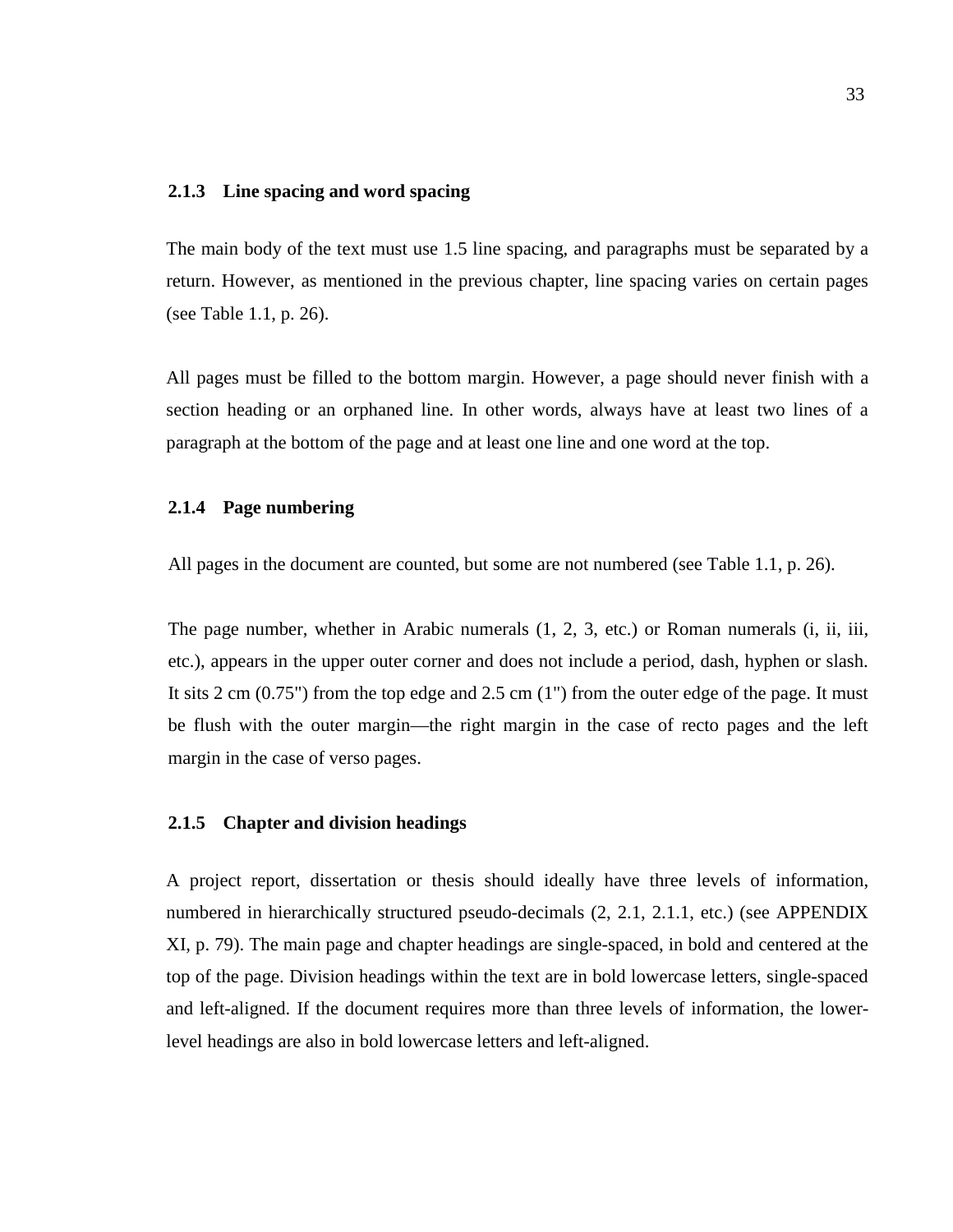#### **2.1.6 Tables**

Each table must have a title containing the word "Table" (with an initial capital) followed by a number in pseudo-decimals (chapter number and order of appearance). This is followed by the full title of the table, with no period at the end (see APPENDIX XVIII, p. [86\)](#page-89-0). The title must not be wider than the table; if necessary, it can be written on more than one line.

Table columns must be wide enough, and have enough of a margin within them, for the data to be read easily. The rows are separated by horizontal lines as needed. Generally speaking, the table content uses 1.5 line spacing, like the rest of the text; however, if necessitated by space constraints, a smaller line spacing may be used. All tables must have a border (see APPENDIX XVIII, p. [86\)](#page-89-0).

When an item in a table requires explanation or additional information, it is accompanied by a reference mark. Table reference marks use letters or asterisks to distinguish them from the numbered footnote indicators in the text. The explanatory note is placed beneath the table and is left-aligned.

If you use a table you did not create, be sure to comply with copyright law by checking the conditions for using the table and, if need be, obtaining the author's written permission. Indicate the source below the table. If the table is taken from a paper document and is identical to the original table, you must indicate "Taken from" and state the source, with the author's name, year of publication and page number. If the table has been modified from the original, indicate "Adapted from" and state the source, with the author's name, year of publication and page number of the original table.

If the table comes from a website, indicate "Taken from" and state the name of the author or organization and the year of publication. If modifications were made, indicate "Adapted from" followed by the name of the author or organization and the year of publication. A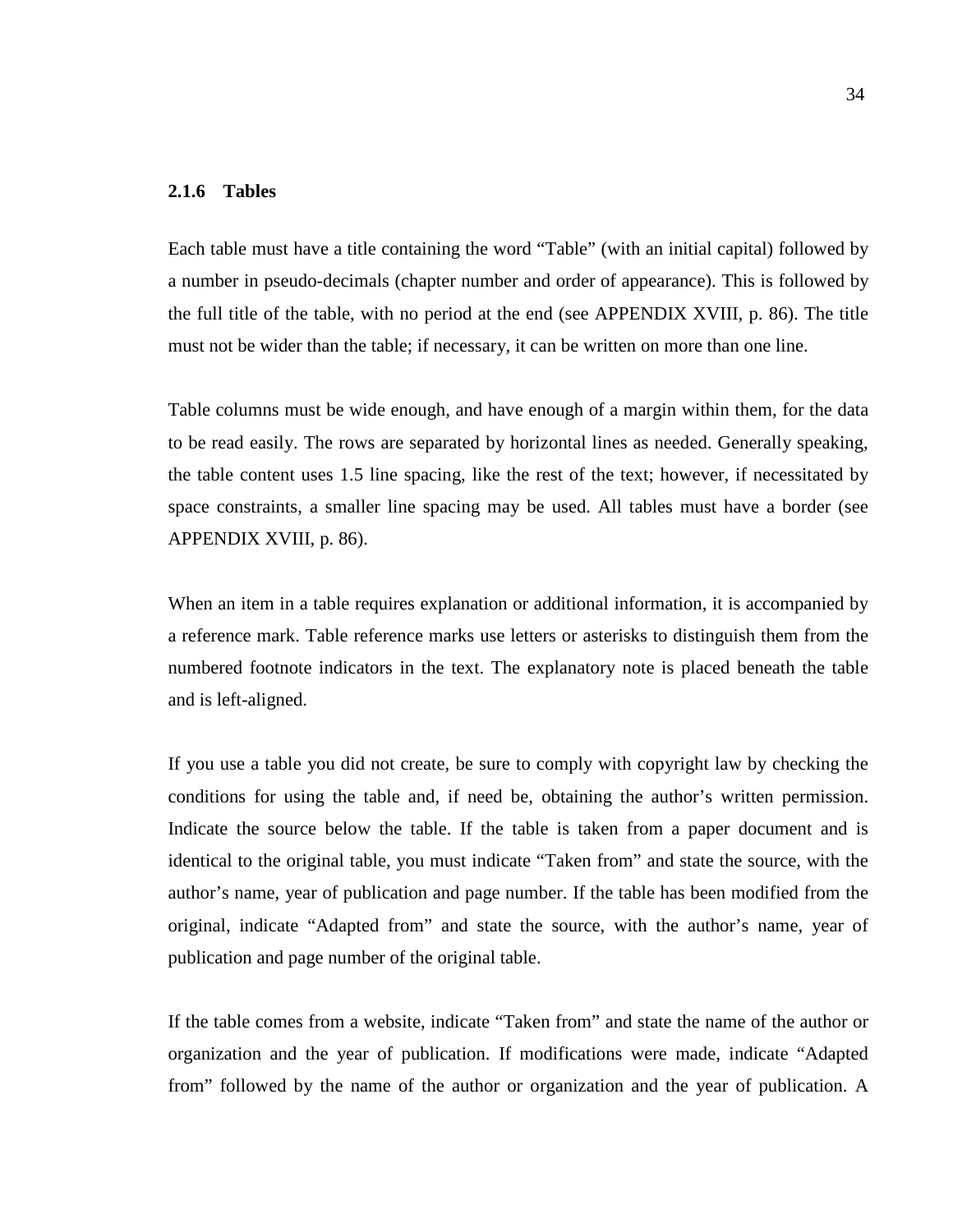complete reference for the table, including the URL and the date when you accessed it, must be included in the list of references or bibliography at the end of the document.

Ideally, a table should fit onto one page. If it must continue onto the next page, the column and row headers must be repeated. Tables that take up more than two pages are typically included in the form of appendices.

Tables presented in the appendices are numbered automatically (see *[Guide d'utilisation du](mailto:http://www.etsmtl.ca/Etudiants-actuels/Cycles-sup/Realisation-etudes/Guides-gabarits/Directive_gabarit_These_2003)  [gabarit de mise en page](mailto:http://www.etsmtl.ca/Etudiants-actuels/Cycles-sup/Realisation-etudes/Guides-gabarits/Directive_gabarit_These_2003)*) and are entitled with the word Table followed by the letter A, the number of the appendix in Roman numerals, and an Arabic numeral according to order of appearance (for example, Table-A II-1).

Tables must be mentioned in the main text, in the list of tables and in the table of contents. Tables presented in the appendices are mentioned only in the main text (for example, "see Appendix II, Table-A II-1"); they are not referenced in the list of tables or the table of contents.

The Word template accompanying this Guide will automatically create cross references from the text to tables, figures, charts or photographs.

For more information about the cross-reference function, consult the document *Guide d'utilisation du gabarit de mise en page*. This document is available (in French only) on the ETS website: [http://www.etsmtl.ca/Etudiants-actuels/Cycles-sup/Realisation-etudes/Guides](http://www.etsmtl.ca/Etudiants-actuels/Cycles-sup/Realisation-etudes/Guides-gabarits)[gabarits](http://www.etsmtl.ca/Etudiants-actuels/Cycles-sup/Realisation-etudes/Guides-gabarits)

# **2.1.7 Figures**

Titles of figures (drawings, diagrams, photographs, etc.) are in two parts; first of all, the word "Figure" (initial capital) with a number in pseudo-decimals (chapter number and sequential number) (see APPENDIX XIX, p. [87\)](#page-90-0). This is followed by the full title of the figure, which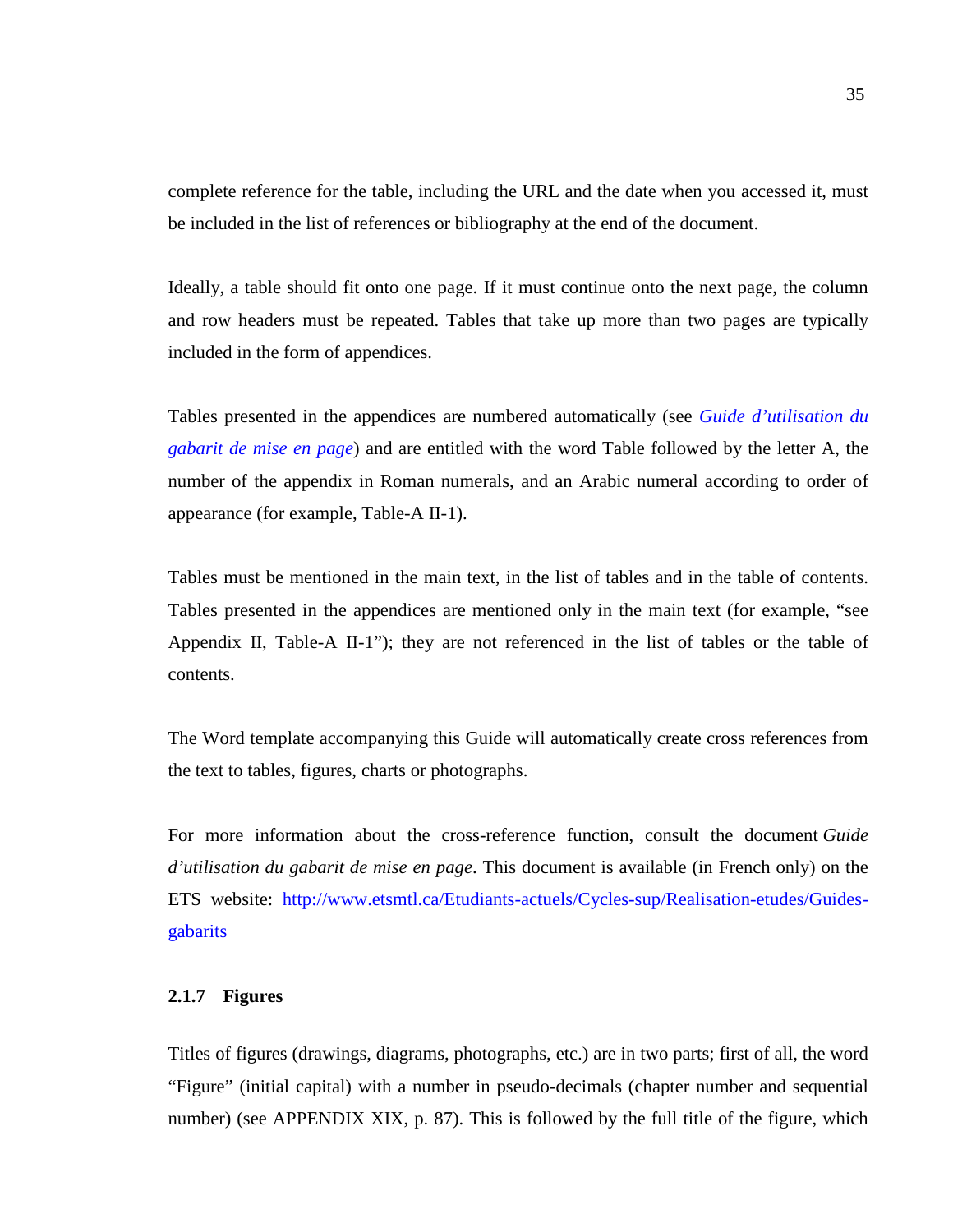uses normal font (not bold) and single line spacing with no period. If there is a legend, it is usually short and centered below the figure. All figures must have a border and must be centered on the page.

If you use a figure that is not yours, be sure to comply with copyright law. As instructed in the guideline ["Mémoires et thèses et le droit d'auteur,](http://www.etsmtl.ca/Etudiants-actuels/Cycles-sup/Realisation-etudes/Guides-gabarits/MT-et-le-droit-d-auteur)" you must check the conditions for reusing the figure and obtain the author's written permission (unless the material is not copyrighted). Below the title of the figure, indicate the source (author's name, year of publication, page number). If the figure is taken from a paper document and is identical to the original, indicate "Taken from" followed by the source. If the figure has been changed from the original, indicate "Reproduced and adapted with the permission of" followed by the source.

If the figure is sourced from a website, indicate "Taken from" followed by the name of the author or organization and the year of publication; if you have modified it, indicate "Adapted from" followed by the same information. A complete bibliographical reference for each figure, including the URL and the date when you accessed it, must be given in the list of references.

If royalty free photos are used, the initial source (author's name, year of publication) must be identified. Therefore, indicate "Photo courtesy" followed by the source. Example: Photo courtesy of Getty Images 2012.

If a figure is too big to fit on a page of the document, it should be included as a pocket insert (maximum 15 cm x 21 cm, or 6" x 8", when folded) at the back of the document, or on a CD.

Charts and graphs must also meet certain presentation standards (see example in APPENDIX XX, p. [88\)](#page-91-0). The values measured on the X and Y axes must be clearly identified, and each curve must be labelled as close as possible to the curve. The dependent variable must always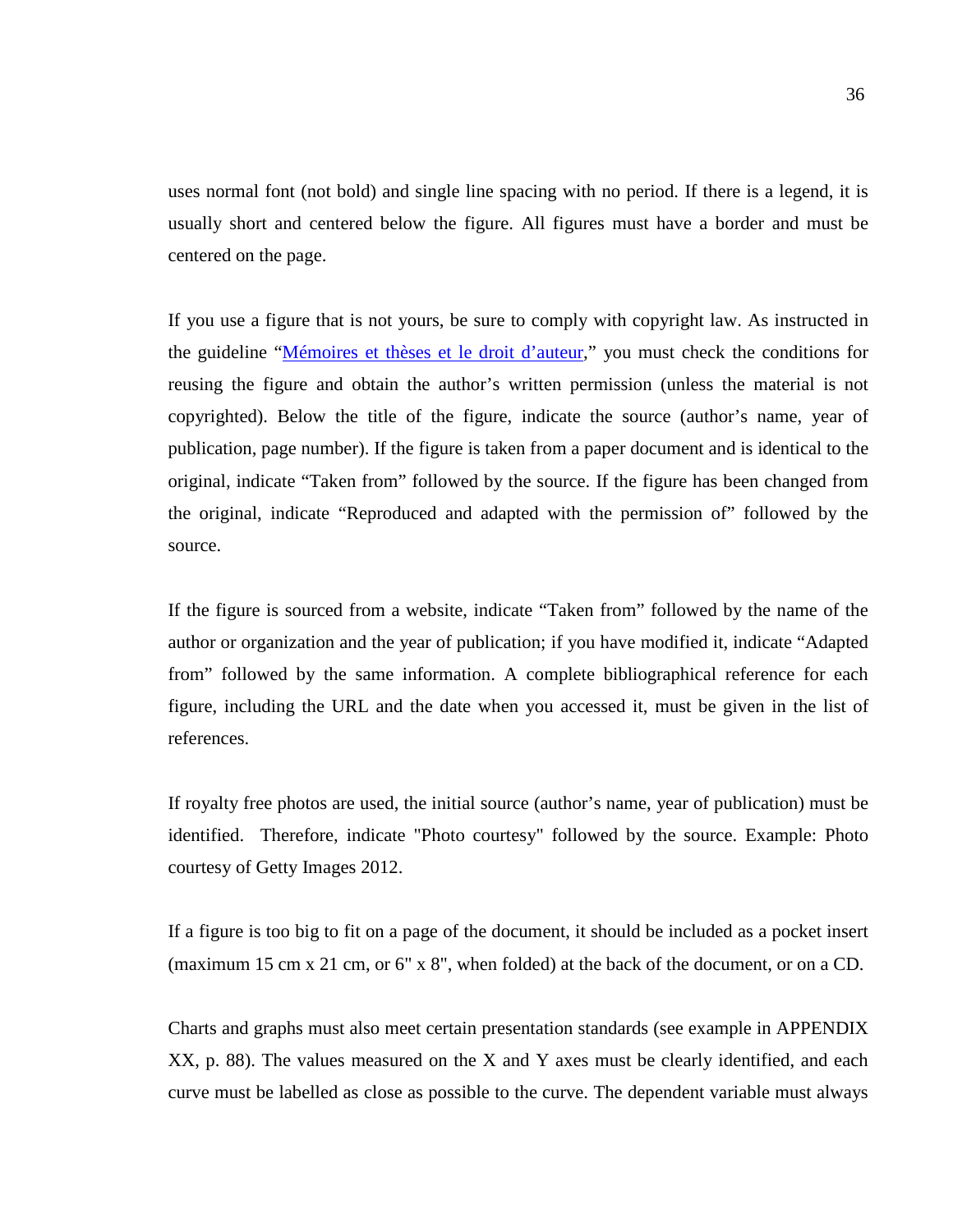be on the Y (vertical) axis and the independent variable on the X (horizontal) axis. When the curve is produced by an equation, the equation must appear in the text or below the graph.

When figures are appended, they must be numbered manually (see *Guide d'utilisation du gabarit de mise en page*), and their title must have the word "Figure" or "Graph" followed by the letter A, the appendix number in Roman numerals, and the sequential number in Arabic numerals (e.g., Figure-A VII-3).

Figures appearing in the main body of the document are announced in the text and in the list of figures. Those in the appendices are announced in the text (e.g., "see Appendix VII, Figure-A VII-3"), but not in the list of figures situated in the preliminary pages.

#### **2.1.8 Algorithms**

Algorithms must stand out from the text and be well identified. Like table titles, algorithm titles must include the word "Algorithm" (initial capital) followed by a number in pseudodecimals (chapter number and sequential number) (see example in APPENDIX XXI, p. [89\)](#page-92-0), and then the name of the algorithm. The title is usually short; it appears in normal font with single line spacing centered above the algorithm, which is itself bordered and centered on the page for easy identification. Note that algorithms must be inserted manually, since this function is not automated in the template.

## **2.2 Rules of style**

As mentioned in section 1.3, research results must be presented within the body of the document. The document must therefore contain all calculations, formulae and equations needed to support the research, as well as the analysis and interpretation of the results. In order to provide this information clearly, you must follow the rules for abbreviations, acronyms, numbers, formulae and equations.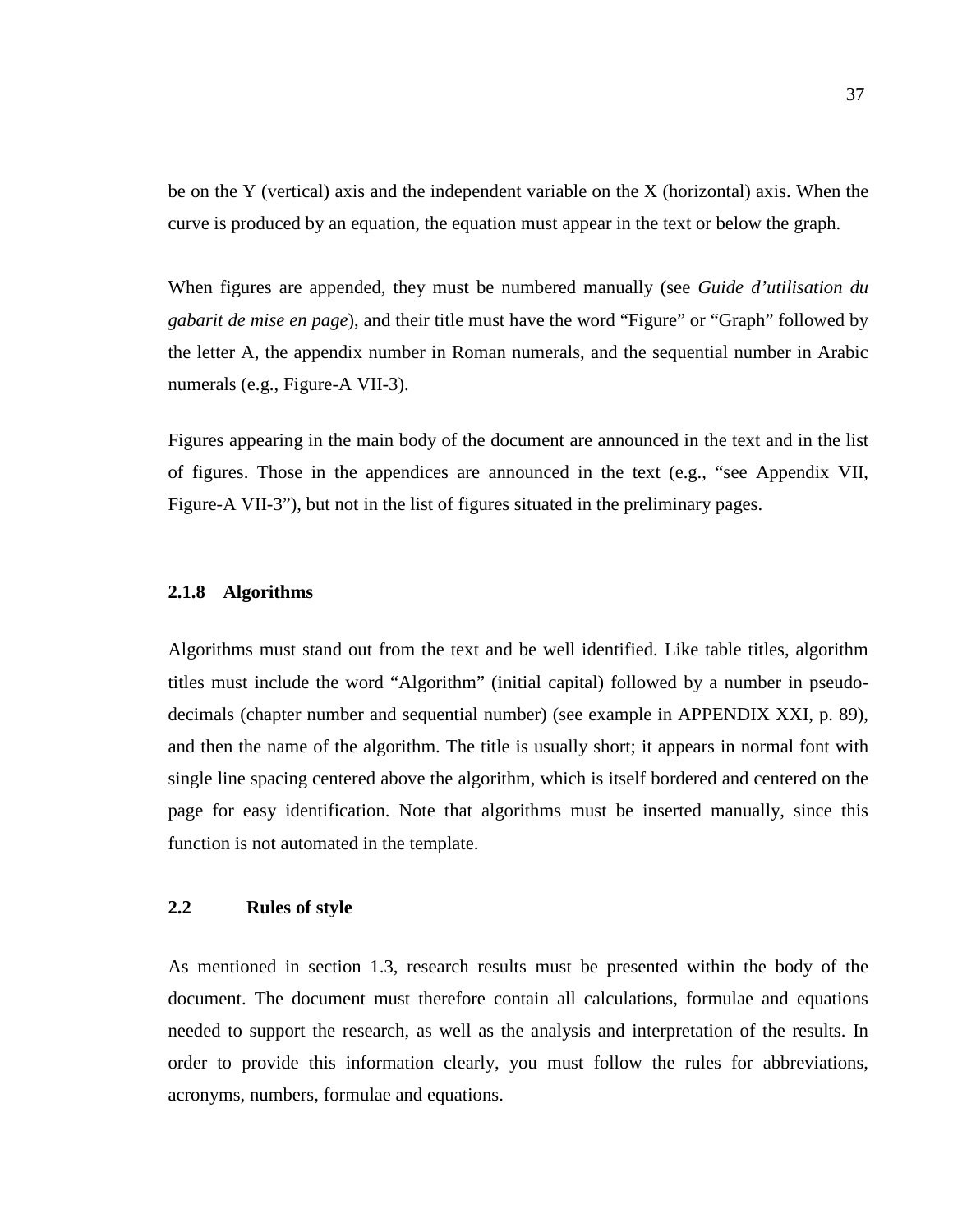#### **2.2.1 Abbreviations and acronyms**

Abbreviations and acronyms can be useful for referring to words or expressions that come up repeatedly in a document; however, they must be comprehensible to the reader. It is therefore essential to state the meaning of each abbreviation or acronym the first time it is used. Write the term out in full, followed by its abbreviation in parentheses; for example, "pulse-width modulation (PWM) is a modulation technology that….". Whenever the term arises after that, use only the abbreviation or acronym with no parentheses (e.g., "PWM control is used...").

As mentioned in 1.1.11, if there are more than five abbreviations and acronyms in your document, you must include a list of them (see APPENDIX XIV, p. [82\)](#page-85-0) after the list of figures in the preliminary pages.

We strongly recommend that you consult specialized sources and use only well-known and widely used abbreviations and acronyms.

#### **2.2.2 Numbers**

Generally speaking, numbers lower than 10 are written in letters, and numbers 10 and higher are written in numerals.

#### However, **numbers are not spelled out** when they

- are part of an enumeration;
- indicate page numbers in a reference document;
- designate successive elements in a series;
- refer to a figure, chapter or appendix;
- express statistical, mathematical, technical or scientific data and are accompanied by a unit of measurement (e.g., 500 lb);
- indicate dates; or
- express a decimal value.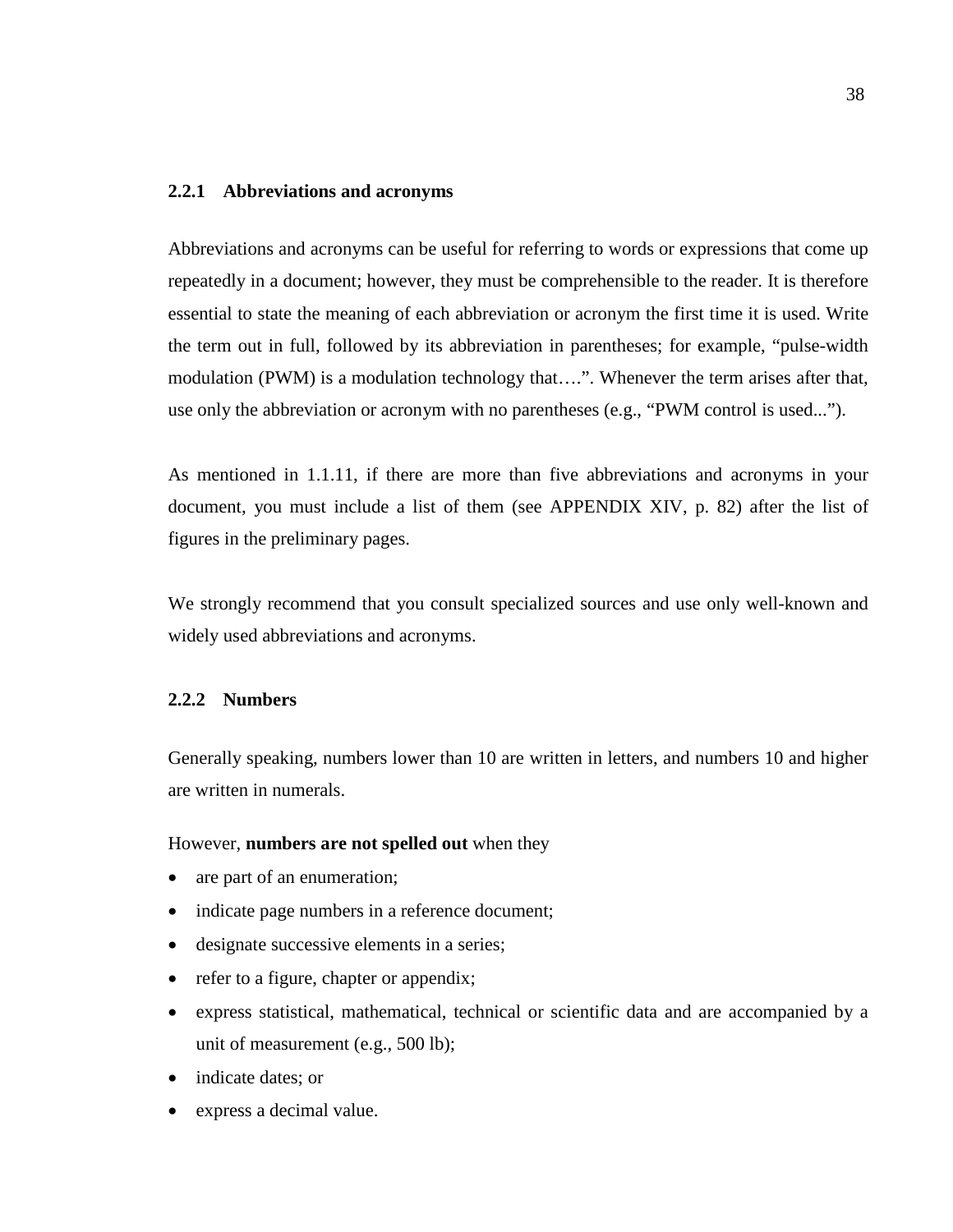Conversely, **numerals are not used** when the number

- begins a sentence; or
- is part of a title.

#### **2.2.3 Units of measurement and decimals**

Technical project reports and scientific theses or dissertations often make abundant use of units of measurement. To avoid ambiguity, it is important to use the International System of Units (SI) and to provide a complete list of all symbols used, indicating what each one stands for. Where applicable, also indicate in parentheses the definition or meaning (see APPENDIX XV, p. [83\)](#page-86-0).

For numbers written in decimal form, English-speaking countries use a period as the decimal mark, e.g., 0.37, 12.63. In numbers with five digits or more, the digits must be separated into groups of three with commas between them. In technical or scientific texts, if a number has many digits, the use of exponential notation is recommended; for example, 4,590,000 would be written  $4.59 \times 10^6$ . In non-technical text, however, numbers with several zeros should be spelled out (for example, \$2.6 million rather than \$2,600,000).

If the number begins a sentence, it must be spelled out in letters ("Twenty-five subjects were tested…"). Otherwise, all numbers above nine (i.e., with two digits or more) must be written in numerals. Abbreviated units of measurement must not be followed by a period ("A distance of 63 cm separated the two objects…").

#### **2.2.4 Equations and mathematical formulae**

When presenting equations, formulae, matrices or other mathematical data, be sure to number them using the pseudo-decimal numbering system (chapter number followed by sequentially assigned number).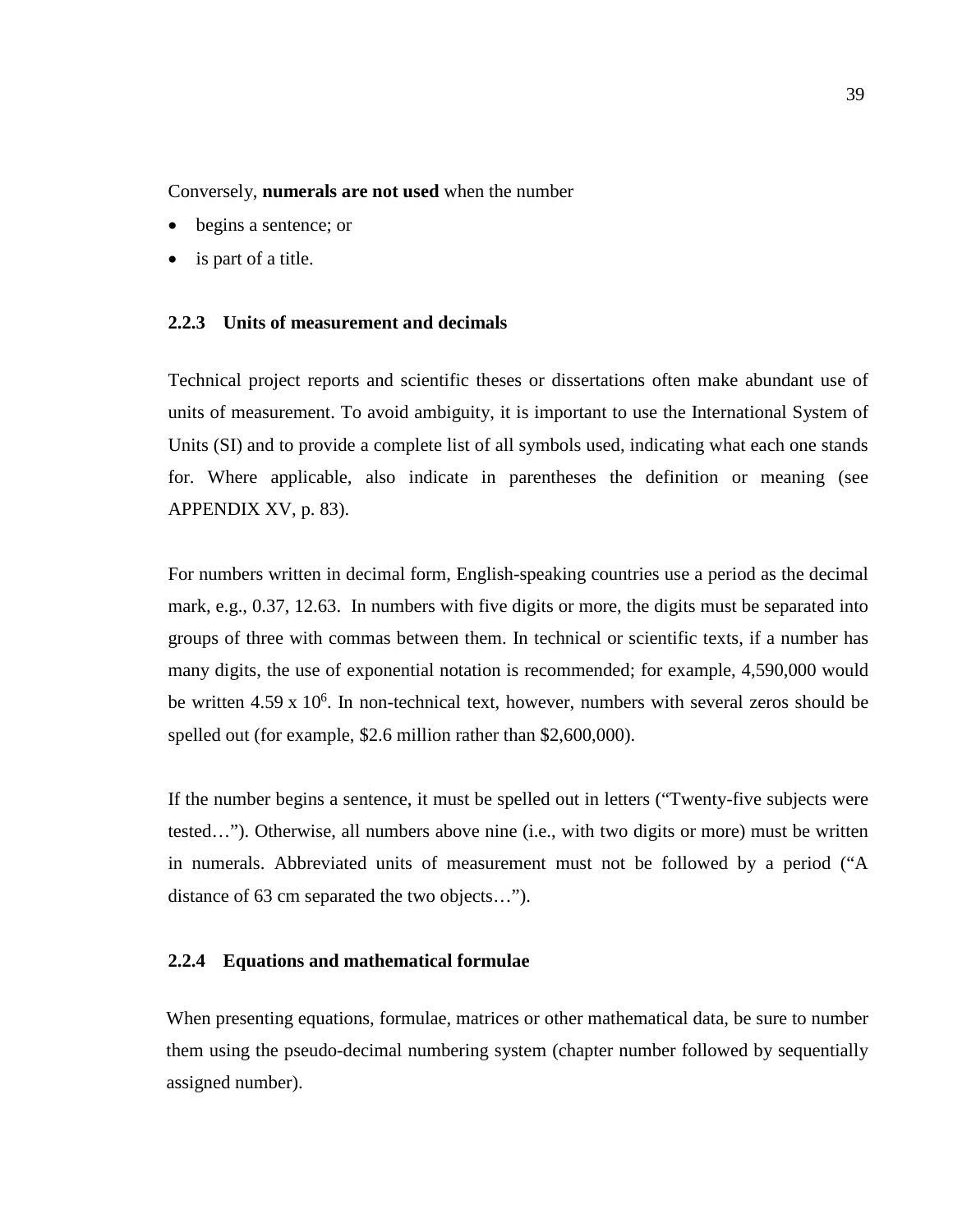Each equation or formula must appear in italics, except for the following components: numbers, sines, cosines, tangents and cotangents. It must be numbered and centered on the page. The number (chapter number and sequentially assigned number) must be indicated in parentheses and flush right. For example:

$$
ax + by^2 = z \tag{2.1}
$$

When using an equation or formula that is not yours, indicate the source below it. Include the mention "Taken from" followed by the source (author's name, year of publication, page number). If the original equation or formula was changed, indicate "Adapted from" followed by the source.

If equations and mathematical formulae are presented in the appendices, they must be numbered manually (see *Guide d'utilisation du gabarit*) as follows: letter A, appendix number in Roman numerals, and sequential number in Arabic numerals (e.g., A VII-3).

#### **2.2.5 Lists**

Lists can help make your text more comprehensible to the reader. Generally speaking, lists are preceded by an introductory sentence and a colon; in the following list, each point must start with a word of the same grammatical category.

If a list is short, its components may be written in paragraph form rather than listed in point form. In that case, the items appear in lowercase characters, separated by commas and followed by a period at the end ("The main parts of a chapter are as follows: heading, subheading, text, tables, figures, etc."). If the list items already have commas, use semi-colons to separate them.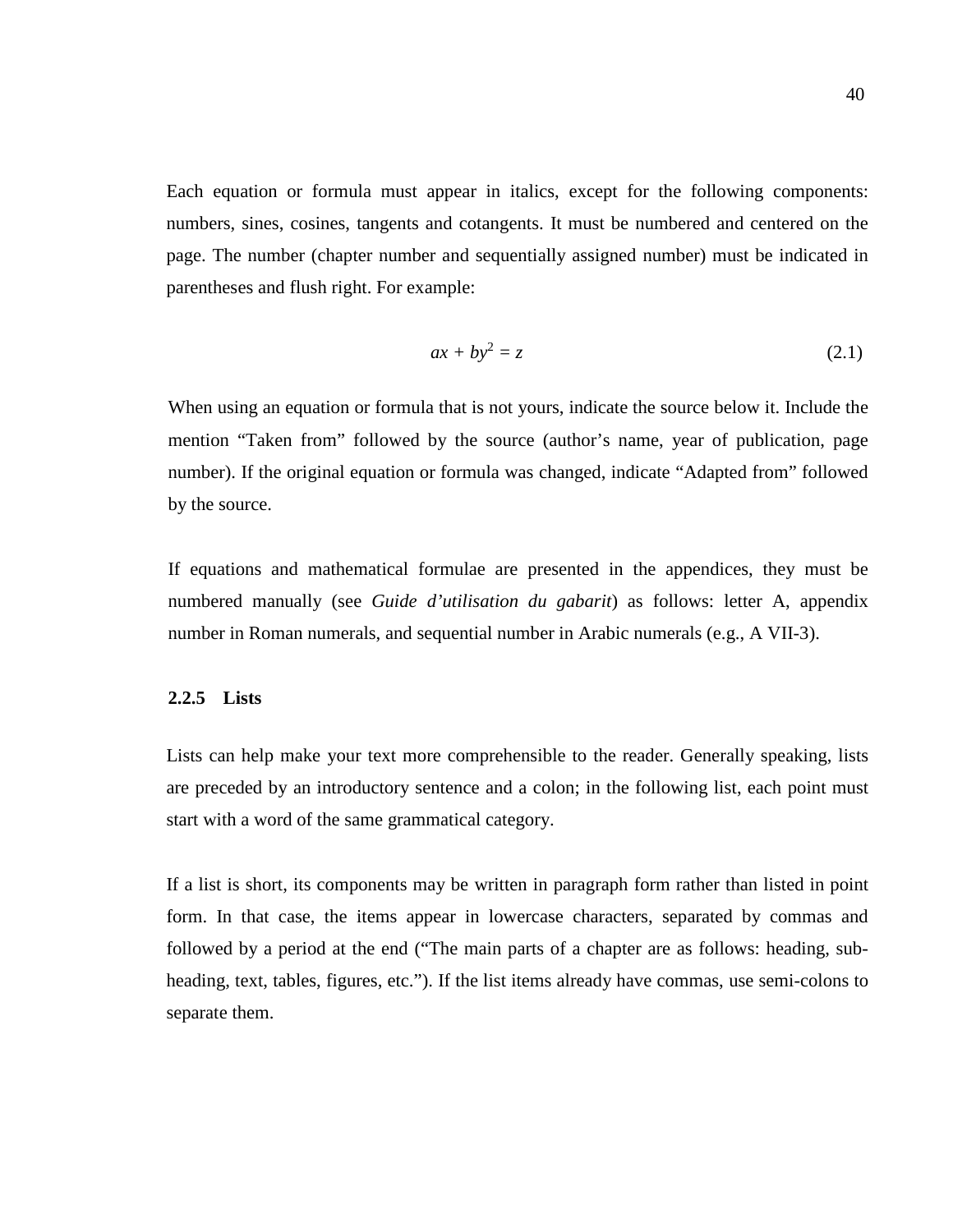If a list contains many points, it may be presented as a vertical list, in which each item is preceded by a number or bullet. If a list uses several levels of numbering, the following hierarchy is used: number, letter, dash, bullet.

The first letter in a listed item is capitalized when the item is a more or less grammatically complete sentence, i.e., if it contains a conjugated verb (even though the subject might be omitted). If the item is long and contains a conjugated verb, it is followed by a semi-colon (;). If it is short and contains no verb, it is followed by a comma.

In short, regardless of the type of list used, items must always be separated by a comma (for words or phrases) or semi-colon (for complete sentences). The last item in the list ends in a period.

### **2.2.6 Footnotes**

A footnote is a note placed at the bottom of the page to provide additional information about a passage in the text. A footnote number is placed in the text in superscript, that is, raised above the line to draw the reader's attention. Footnotes are numbered sequentially in the order in which they appear; the numbering is continuous throughout the document.

Footnotes are separated from the rest of the text by a horizontal line (see example at the bottom of this page). They use the same margins as the rest of the text and, according to Malo ([1](#page-44-0)996, p. 178), should not take up more than the bottom third of the page.<sup>1</sup> Footnote insertion is automated in word processing programs, and footnotes appear in a smaller font (10 point).

<span id="page-44-0"></span> $1$  Do not subject the reader to information overload. Long and detailed additions should be presented as annexes or appendices.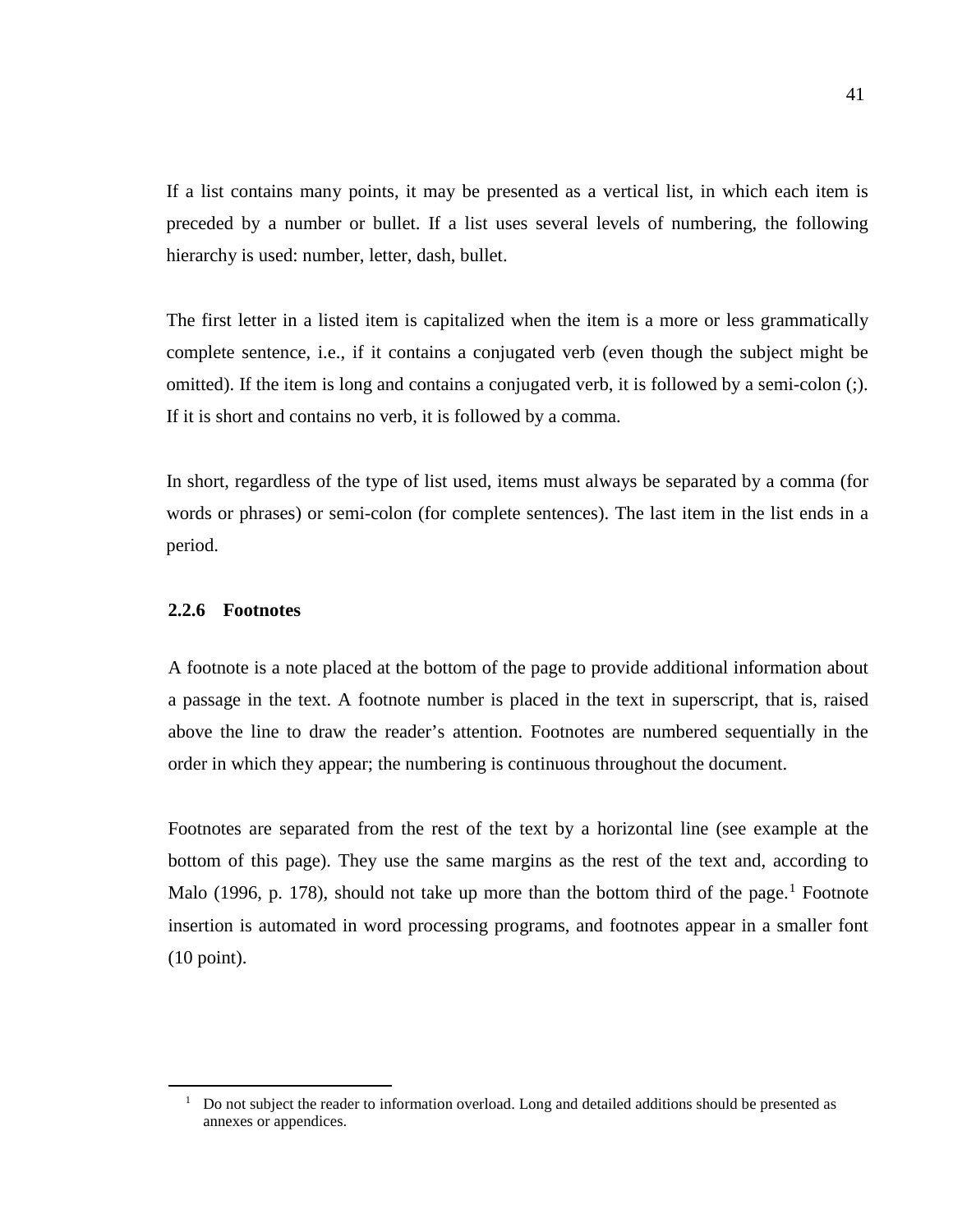#### **2.2.7 Writing tips**

Remember that your written document addresses readers who are not able to interact directly with you; hence the importance of supplying them with all the information and explanations they need to understand the document and find answers to their questions.

Here are a few tips that will help you improve the quality of writing in your manuscript and communicate your ideas more effectively:

- Provide all the information the reader needs to understand your thesis;
- Where possible, use active verbs ("Studies have demonstrated this trend...") rather than the passive voice ("This trend has been demonstrated through studies…) and avoid negative expressions ("We should not forget that...");
- Maintain an objective tone and use "we" rather than "I";
- Use headings and sub-headings to guide the reader and make the structure of your manuscript easy to understand;
- Establish connections between ideas to facilitate comprehension and enable the reader to follow your train of thought;
- Keep sentences short and simple;
- Present only one idea in a sentence;
- Use clear and precise terminology to avoid misinterpretation;
- Place important words at the beginning or end of sentences, rather than burying them in the middle;
- Use italics for words or expressions in foreign languages;
- Use punctuation to differentiate essential statements from less important ones;
- Reread your text several times and correct it as needed.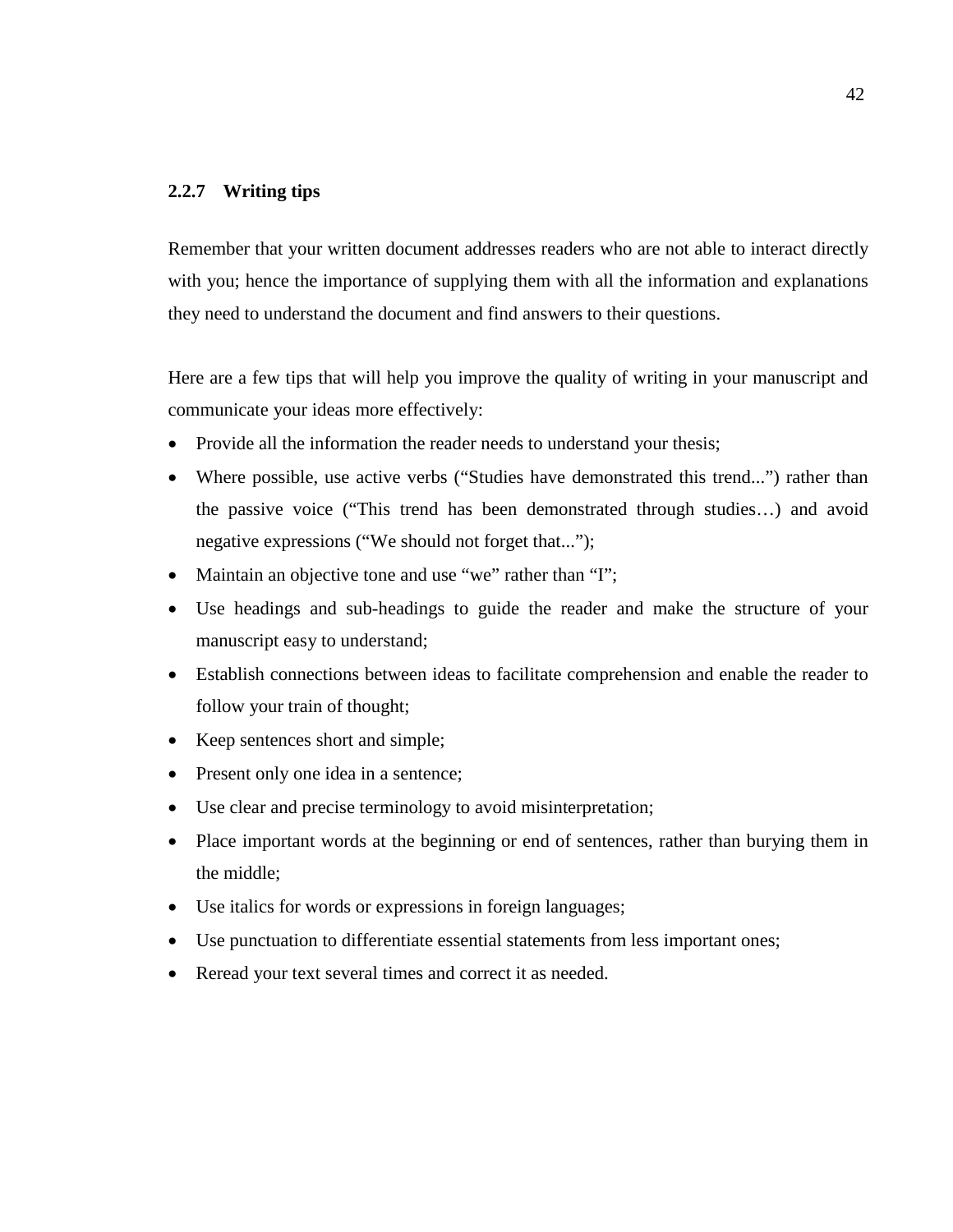#### **2.2.8 Quality of language**

Make sure your manuscript is written in good English and complies with the writing and formatting requirements in these Guidelines. The quality of language in any thesis, dissertation or research report submitted is the sole responsibility of the student.

#### **2.2.9 Printing**

When you submit your thesis, dissertation or research report to the *Bureau des cycles supérieurs* for validation of formatting, it must be printed from the Word file rather than from a PDF. Printing from a PDF changes the formatting and makes it non-compliant with the presentation standards.

Before depositing the final version of your thesis, dissertation or research report, we recommend consulting the ÉTS library's instructions for submitting in electronic form: [Consignes pour le dépôt électronique des mémoires et des thèses.](http://en.etsmtl.ca/Etudiants-actuels/Cycles-sup/Realisation-etudes/Guides-gabarits/Consignes)

In the first two chapters, we have discussed the stylistic and formatting requirements for the various parts of a thesis, dissertation or research report. The next chapter will present guidelines for citations and bibliographical references.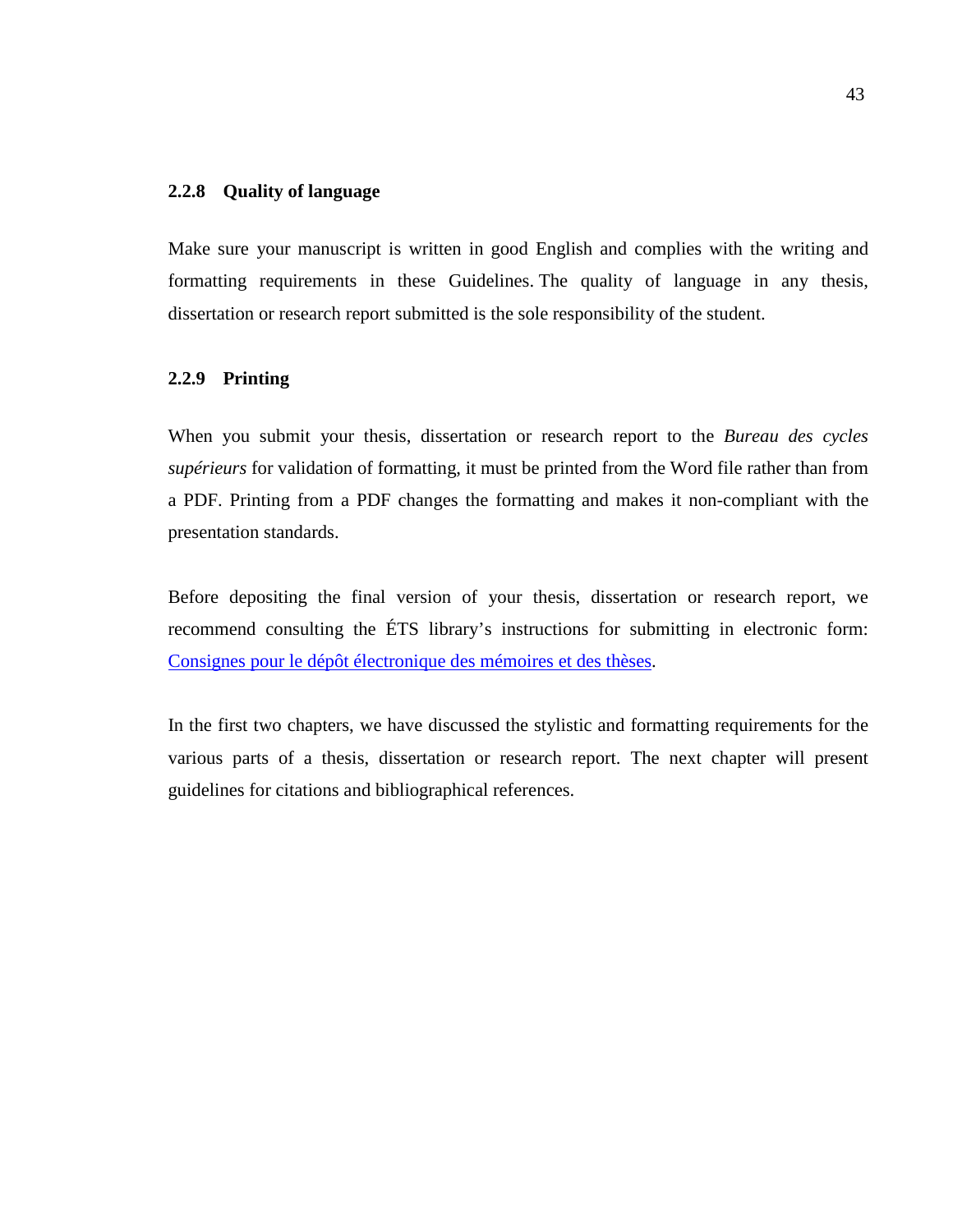#### **CHAPTER 3**

#### **CITATIONS AND BIBLIOGRAPHICAL REFERENCES**

Writing a research report, thesis or dissertation often involves consulting and studying various types of documents (books, periodicals, electronic documents, etc.). Each document that is used **must** be cited so that the reader can identify your sources and situate your research project in relation to other work on the same subject. There are a many different methods for documenting references in a text.

Presenting the citations and bibliographical references requires consistency in terms of the format and the accuracy of the information presented.

ETS recommends using the APA (American Psychological Association),  $6<sup>th</sup>$  edition bibliographical style. This style uses the "author-date" method, in which sources are cited in abbreviated form in the text, using the authors' names and the publication date, and the detailed references are listed at the end of the document. This chapter presents the rules for citation within the text and for formatting the detailed references.

ÉTS strongly suggest using EndNote, a software for managing and creating bibliographies. EndNote is used throughout the *Université du Québec* network, and copies of the software and training sessions are offered by the ÉTS library free of charge. For more information concerning EndNote, please visit the ÉTS library website (in French): <https://www.etsmtl.ca/bibliotheque/Aide-et-formation/Comment---/Gerer-References>

# **3.1 Identifying a source within a text**

The APA style uses the "author-date" method. This means that, for any piece of information that is cited in the text, the author's family name, the publication date of the document and the page number are indicated so that the reader can find the detailed reference in the list of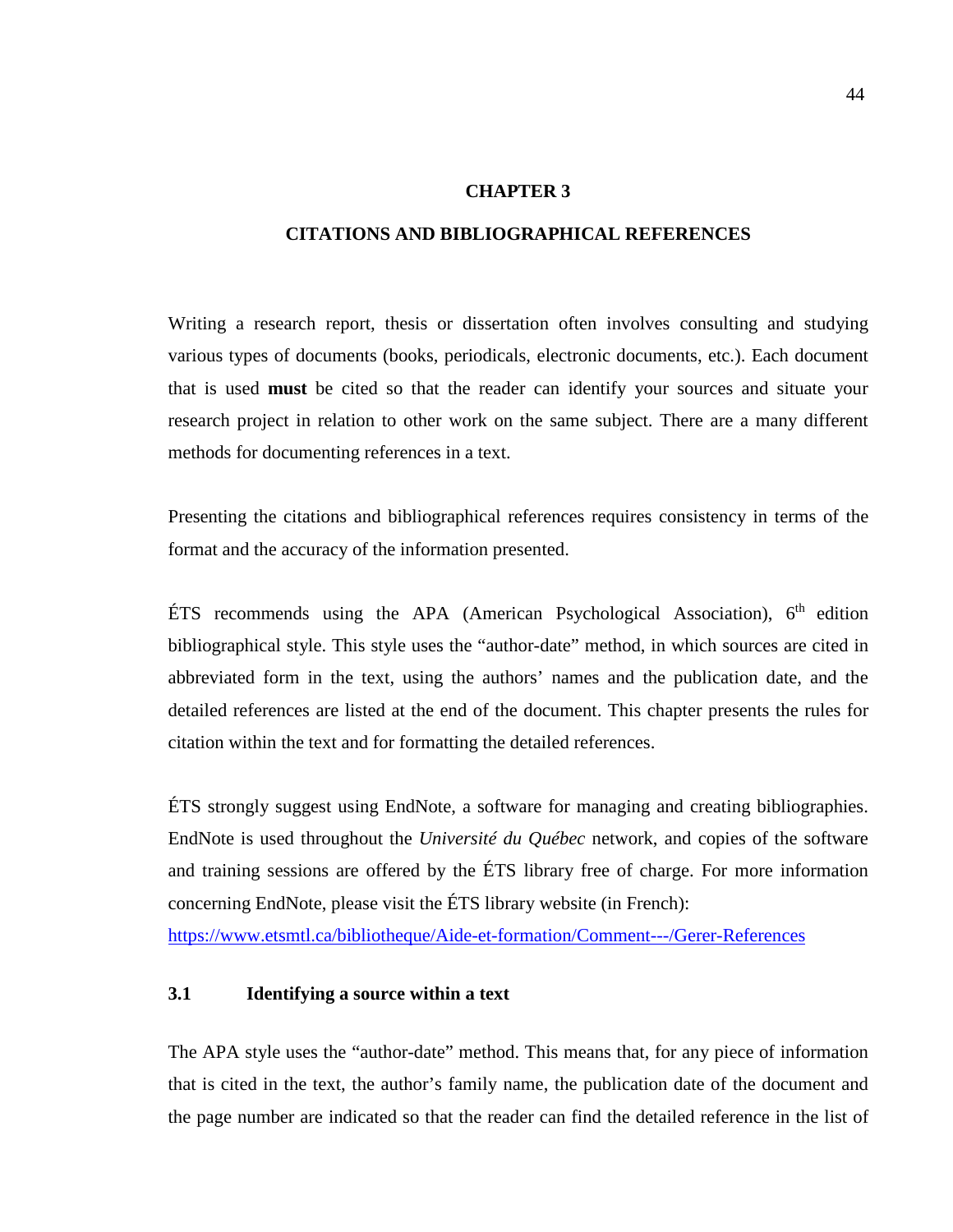references at the end of the document. The reference information that is indicated in the text is placed in parentheses, as in the following examples: (Malo, 1996, p. 36); (Zereini & Wiseman, 2015).

If there are three to five authors, all of the authors' names are included in the first reference within the text, and only the lead author is named in the subsequent references, followed by the indication "et al.". If the document is the work of six authors or more, only the lead author is named in the first reference and in all subsequent references, followed by the indication "et al.".

The following Table summarizes the various rules depending on the number authors for the document that is cited.

| Type of reference /                 | <b>First reference</b>                                         | <b>Subsequent references</b>                                                          |
|-------------------------------------|----------------------------------------------------------------|---------------------------------------------------------------------------------------|
| <b>Number of authors</b>            | within the text                                                |                                                                                       |
| One author                          | (Malo, 1996)                                                   | (Malo, 1996)                                                                          |
| Two authors                         | (Zereini & Wiseman, 2015)                                      | (Zereini & Wiseman, 2015)                                                             |
| Three to five authors               | (De Guise, Mallouche,<br>Dansereau & Labelle, 1995)            | (De Guise et al., 1995)                                                               |
| Six authors or more                 | (Hill et al., 2013)                                            | (Hill et al., 2013)                                                                   |
| Organization<br><b>as</b><br>author | (Bureau d'audiences<br>publiques sur<br>l'environnement, 2007) | (Bureau d'audiences publiques<br>sur l'environnement, 2007)<br>or<br>$(BAPE, 2007)^1$ |

Table 3.1

Presentation of the reference within the text depending on the number of authors

<span id="page-48-0"></span><sup>&</sup>lt;sup>1</sup> If there is a well-known abbreviation for the name of an organization, the APA style recommends using this abbreviation in the subsequent references, but this cannot be done automatically using EndNote. Therefore, it must be done manually, or the full name of the organization must be used. Both options are presented in the example.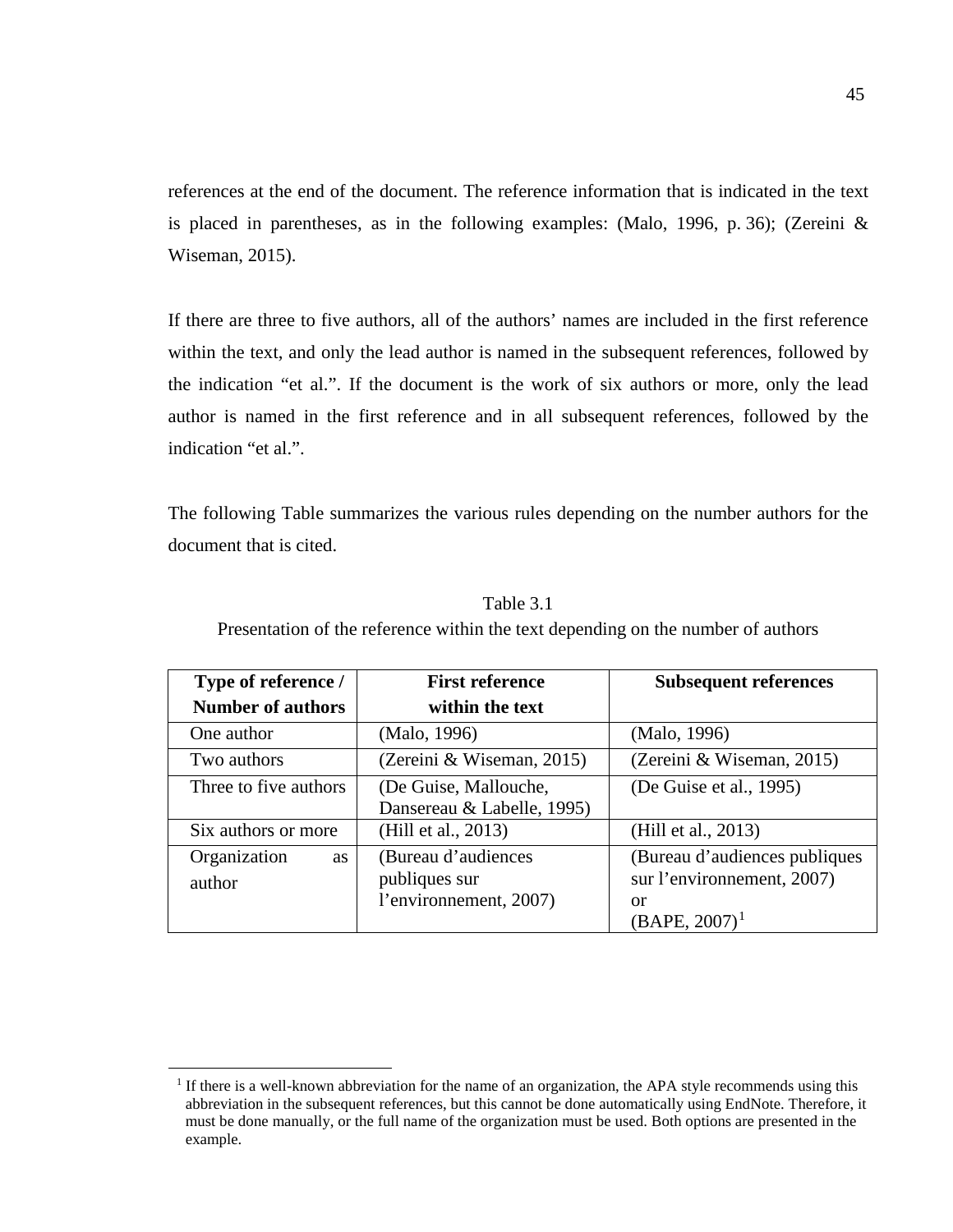#### **3.1.1 Quotations**

The use of quotations (word-for-word) and paraphrasing can be used to present an excerpt from a text or an author's concept. It is crucial that the text or the paraphrasing of the concept that is used accurately reflects the author's original text or concept, and that the quotation or paraphrasing is identified using the sources for the reference (formatted according to the rules indicated in Section 3.1: authors' names, publication date and page number).

These two types of citations allow for the student's concepts to be illustrated or expanded upon, and for their contribution to the subject matter to be identified in comparison with previous research that has been conducted.

If the quotation is short (maximum of five lines), it is incorporated into the text and placed between quotation marks. It is accompanied by the student's comments and followed by the reference source.

If the quotation is longer (up to ten lines), it is presented as a separate paragraph with **no quotation marks**. The font size is reduced and the text is single-spaced and indented from the left and right margins. The reference sources follow the quotation (formatted according to the rules indicated in Section 3.1: authors' names, publication date and page number).

### Example:

Quotations must be incorporated into the text in terms of both content and grammar. There should be no syntactical or grammatical break between the text and the quotation. Instead of presenting a syntactically incorrect sentence, it would be better to rewrite the quotation so that it can be harmoniously incorporated into the text. (Malo, 1996, p. 36)

You can add words to a quotation, but they must be placed between square brackets [like this]. If you remove words to shorten the text, they must be replaced by an ellipsis placed between square brackets.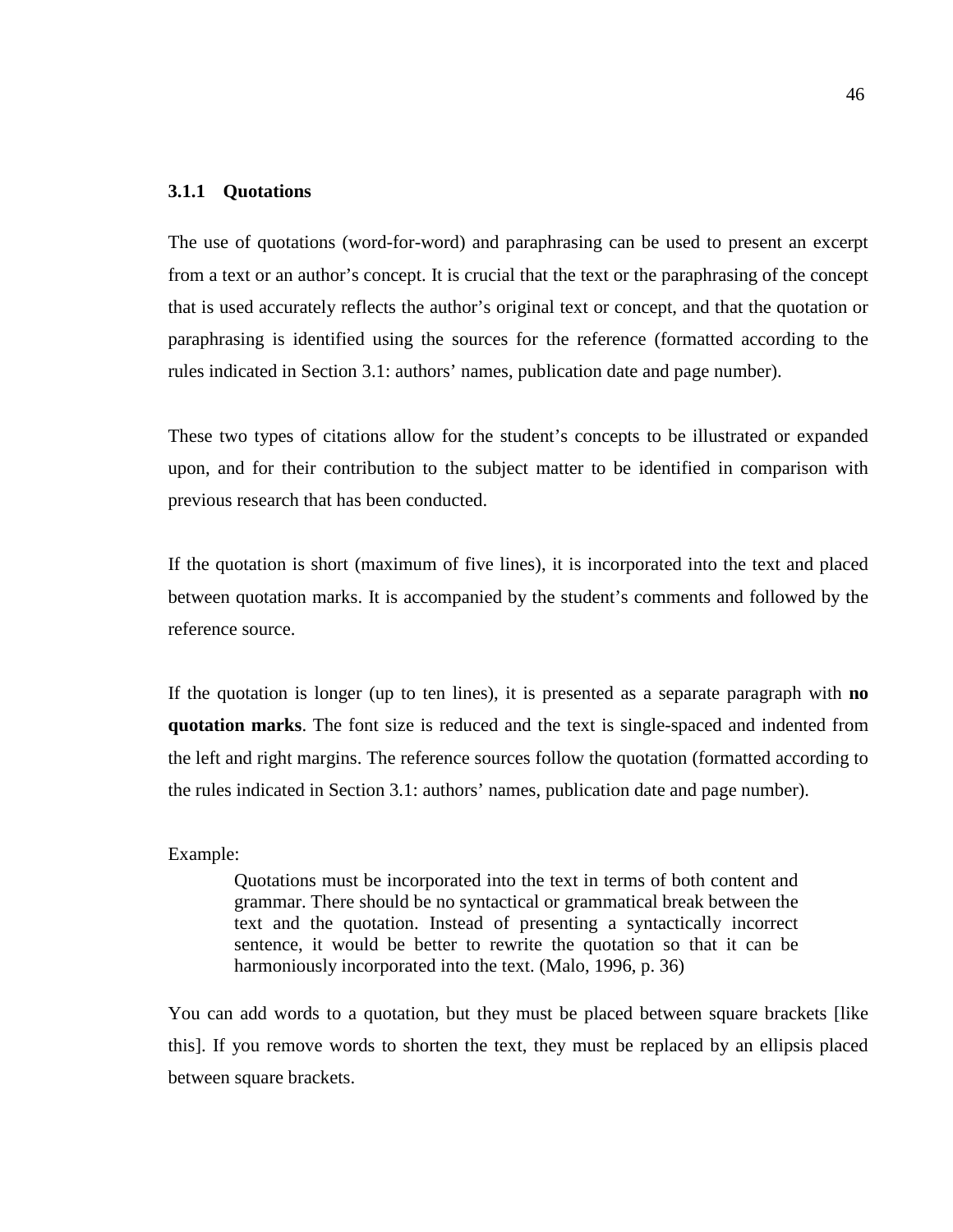# Example:

Quotations must be incorporated into the text in terms of both content and grammar. There should be no [identifiable] syntactical or grammatical break between the text and the quotation […], it would be better to rewrite the quotation so that it can be harmoniously incorporated into the text. (Malo, 1996, p. 36)

# **3.1.2 Paraphrasing**

Paraphrasing means expressing the ideas or opinions of an author in your own words. As with a quotation, a paraphrase must be accompanied by an in-text citation in author-date format (authors' names, publication date and page number).

When quoting or paraphrasing a concept, it is not always possible to reference a specific page number. In such a case, it is not necessary to indicate the page number.

Paraphrasing allows for an article or a long passage of text to be summarized. The paraphrasing must accurately represent the author's ideas, and it must not contain any comments from the student.

Example: As emphasized by Malo (1996) and Bouthat (1991), it is essential to acknowledge the source of an idea using an abbreviated in-text citation.

#### **3.1.3 Quotations in foreign languages**

If a quotation is written in a language other than English, it must be translated. Using an official translation (already published) is recommended, followed by the reference, with the following elements in parentheses: the name of the author of the quotation, the date of publication and the words "quoted in", followed by the name of the author of the translation, the date and the page number, as in the following example: (Lefebvre, 2014, quoted in Fortin, 2016, p. 60).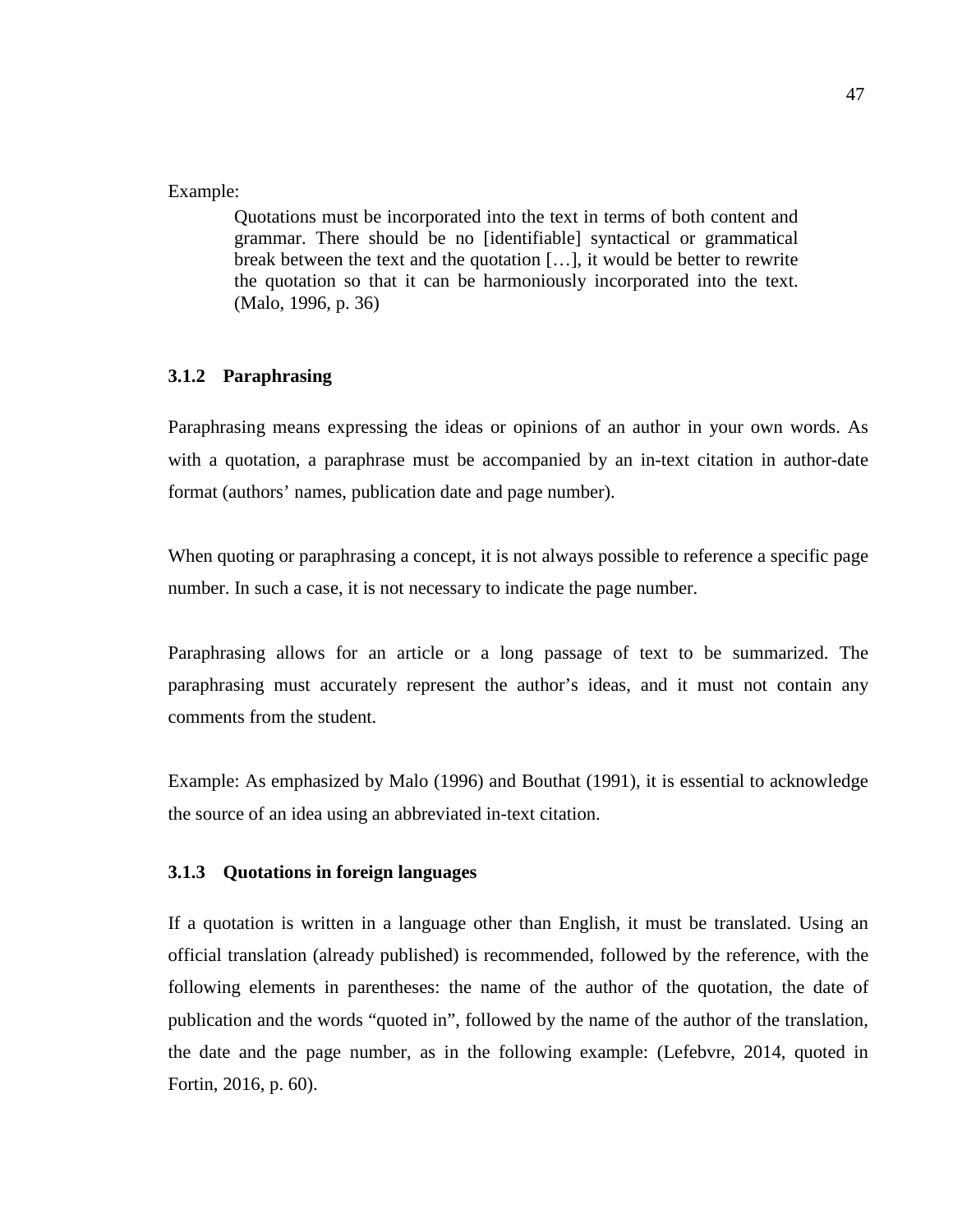If no official translation exists, the student may translate the quotation, but must indicate the words [free translation] or [our translation], followed by the reference.

# **3.2 Writing bibliographical records**

The bibliographical references that are presented at the end of the document are written in the form of bibliographical records, which contain information fields (e.g.: authors' names, full and exact title of the document, date of the edition that was consulted, place of publication [city], publisher, etc.) that vary depending on the nature and medium of the document (book, CD-ROM, website, etc.) (see examples in Section [3.2.2\)](#page-54-0).

If a document is published in a foreign language, the information in the bibliographical record must be cited as it appears in the original document, and not translated. Including a translation of the title between square brackets following the original title is acceptable in order to facilitate comprehension on the part of the reader.

Example:

Biffi, C. A. & Previtali, B. (2016). La microforatura laser del titanio [Laser drilling in titanium]. *La Metallurgia Italiana 5*, 35-44.

When writing bibliographical records, presentation rules dictate that the second and subsequent lines of text should be indented by three to five spaces (see the Bibliography, p. 79).

All of the sources used in writing the document are listed in alphabetical order by author's name in the list of references and the bibliography, which are located at the end of the document.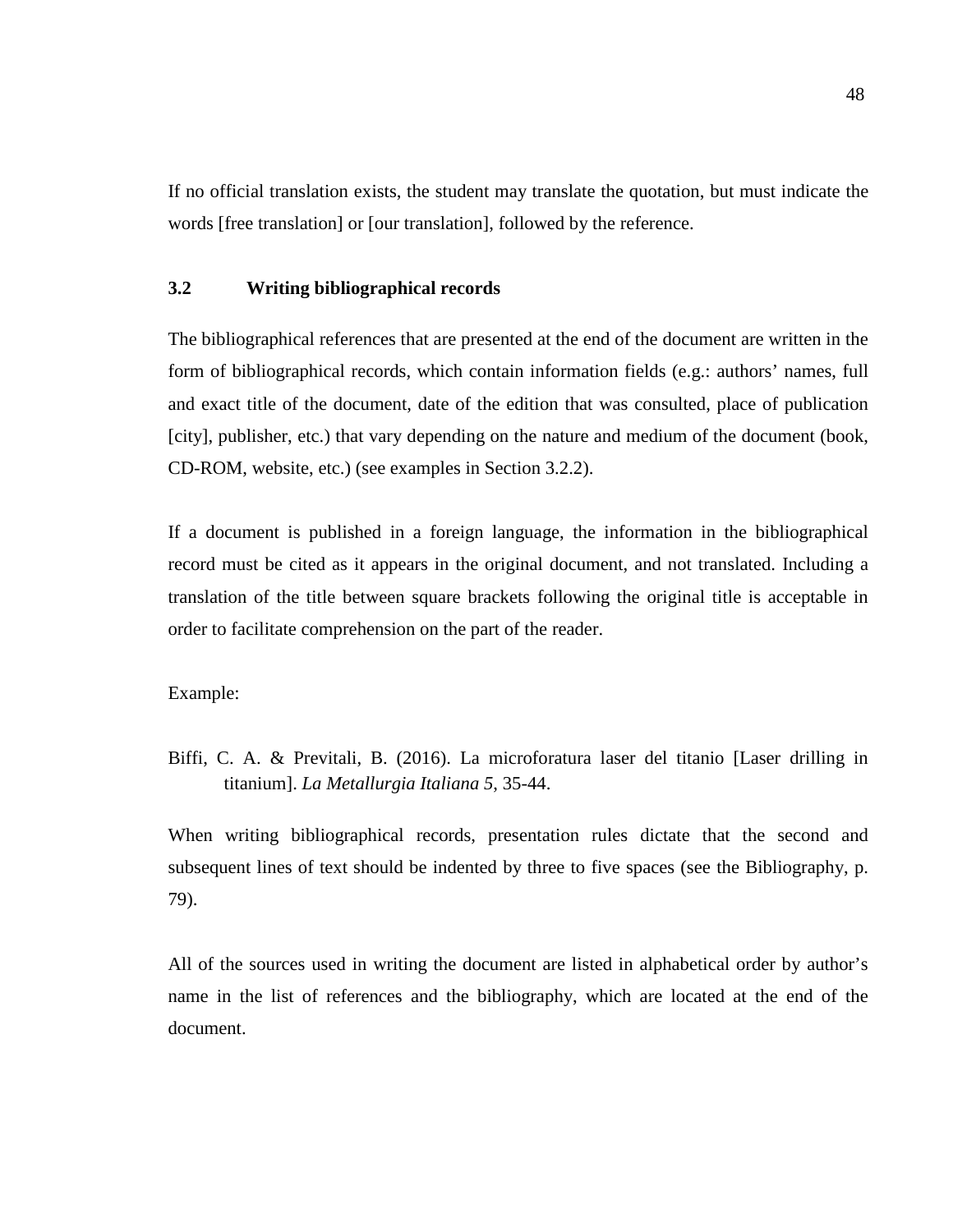#### **3.2.1 Specifications for certain elements of the bibliographical record**

#### **Author**

In the bibliographical record, the complete family name of the authors is indicated, followed by the initial(s) of their first name(s) (e.g.: "Karre, S. A. & Reddy, Y. R.")

If a document has between two and seven authors inclusively, the name of each author must be indicated in the bibliographical record, with an ampersand  $(x)$  before the name of the last author listed. If there are eight of more authors, the six first authors are listed, followed by three ellipsis points, and then the name of the last author.

#### Example:

Tang, A., Rabasa-Lhoret, R., Castel, H., Wartelle-Bladou, C., Gilbert, G. Massicotte-Tisluck K., … Chiasson, J.-L. (2015). Effects of insulin glargine and liraglutide therapy on liver fat as measured by magnetic resonance in patients with type 2 diabetes: a randomized trial. Diabetes Care, 38(7), 1339-1346. DOI: 10.2337/dc14-2548

If a document has no author, the title is used instead, and is inserted into the list of bibliographical references and the bibliography, as applicable.

#### Example:

Reverbatory wires. (2005). In ASTM Dictionary of Engineering Science & Technology (10th ed., p. 516). West Conshohoken; PA: ASTM International

### **Publication date**

If multiple documents by the same author are cited, they are listed in chronological order by publication date. Publications by the same author in the same year are listed in alphabetical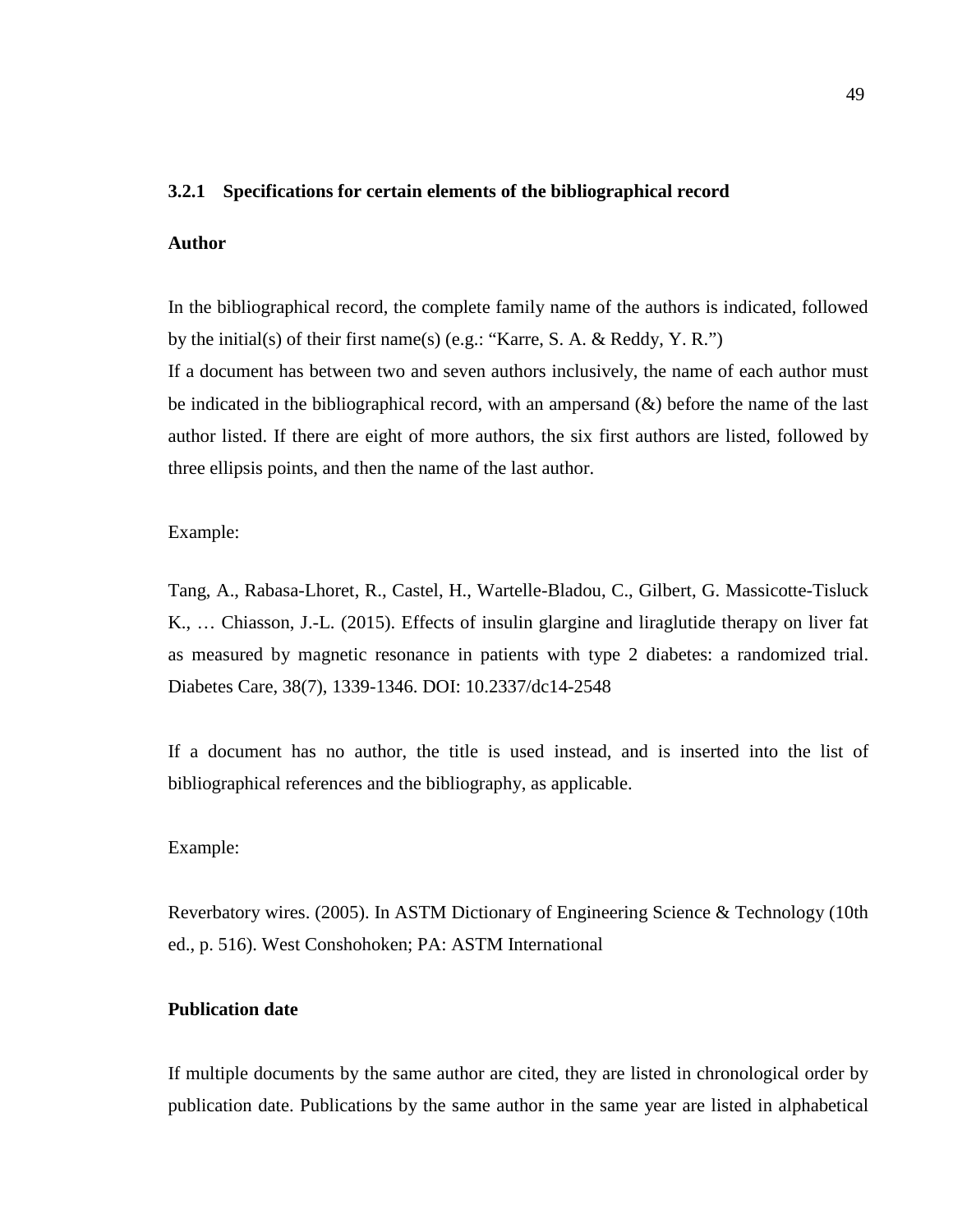order by title, with a lowercase letter appended after the year of publication to identify them (e.g.: 2006a, 2006b).

In general, only the year of publication is indicated. However, in the case of daily or weekly newspapers, conference papers and poster sessions and online publications, such as blog posts, either the year and the month (e.g.: 2007, December) or the year and the exact date (e.g.: 2009, May 25) are indicated.

In the record for an article that has been approved for publication but has not yet been published (e.g.: an article written by the student or by a colleague, to which the student has access), the words "in press" are indicated instead of the year.

If there is no publication date, the indication "n.d." (no date) replaces the year in the list of bibliographical references and the bibliography, as applicable.

## **Place of publication**

For documents consulted on physical media (paper, CD-ROM, etc.), the place of publication must be indicated. For locations in the United States and Canada, indicate the name of the city, followed by a comma and the State Code or Province Code (e.g.: Calgary, AL; Boston, MA). For international locations, cate the name of the city, followed by a comma and the name of the country (e.g.: Lausanne, Switzerland).

#### **Uniform Resource Locator (URL) and Digital Object Identifier (DOI)**

For documents that are consulted online, the bibliographical reference must indicate either the URL link to the document or its DOI number, if applicable.

The DOI is a unique permanent number that is being assigned to scientific articles and other online documents more and more. It contains numbers, and sometimes letters, along with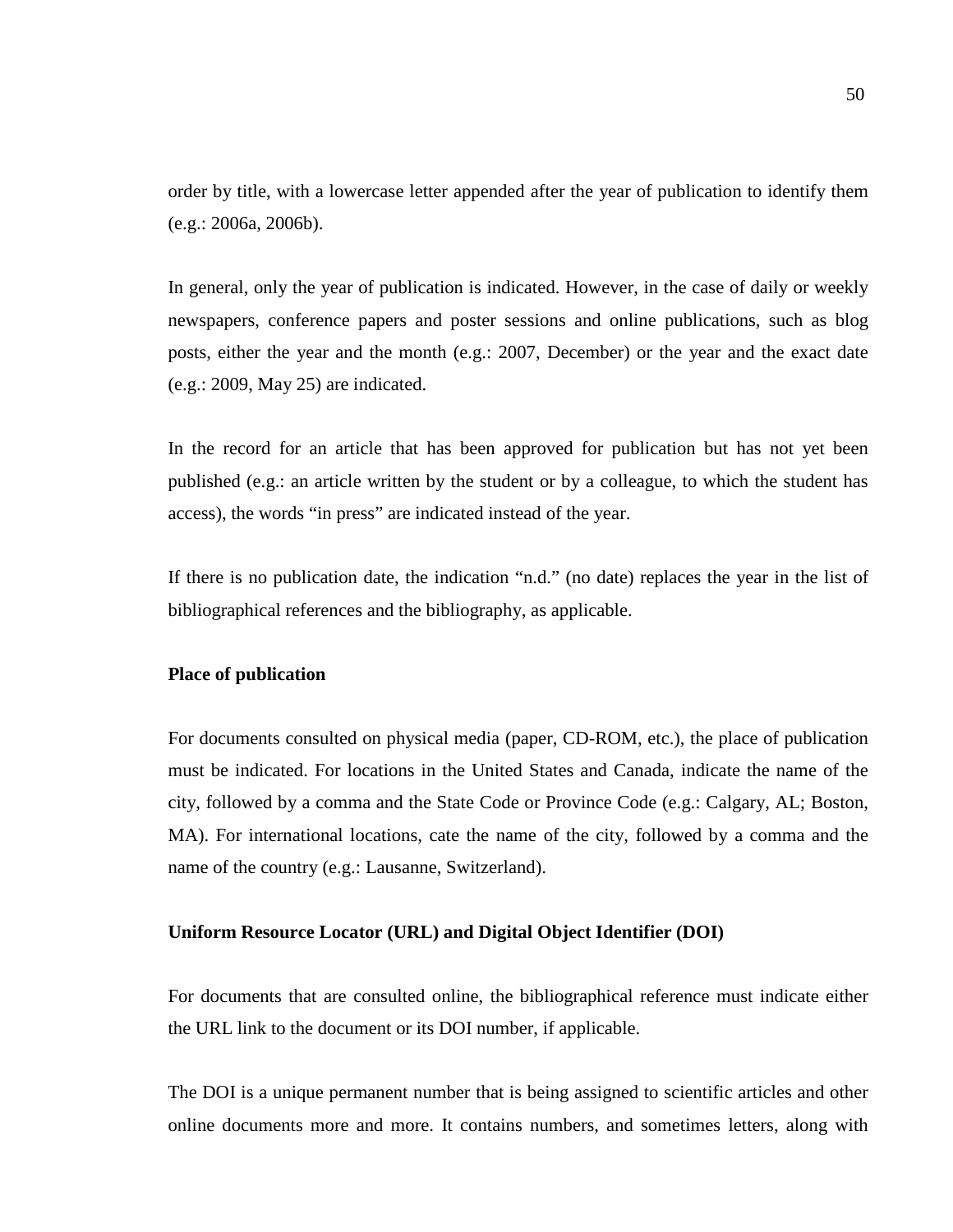periods and slashes, all of which represent various pieces of information pertaining to the registered item. The number is permanent, so it can be used to retrieve a document even if the URL changes. When a document's DOI is known, the document can be accessed by adding the number to the URL for the DOI, as in the following example: [http://dx.DOI.org/10.1109/access.2016.2552538.](http://dx.doi.org/10.1109/access.2016.2552538) Therefore, it is no longer necessary to identify the consultation date of a website in a bibliographical record.

#### <span id="page-54-0"></span>**3.2.2 Examples of bibliographical records**

To facilitate the student's task, the following are some examples of bibliographical records written using the APA bibliographical style:

Book (single author) (see Table 3.1)

Chapter or section of a book (where the author of the chapter is not the only author of the book) (see Table 3.2)

Article in a scientific journal (see Table 3.3)

Published article from a conference (congress, symposium, etc.) (see Table 3.4)

Paper or poster session presented at a conference (congress, symposium, etc.) (see Table 3.5)

Article in a magazine, daily newspaper or weekly newspaper (see Table 3.6)

Entry in an encyclopedia or dictionary (see Table 3.7)

Thesis or dissertation (see Table 3.8)

Technical report or research report (see Table 3.9)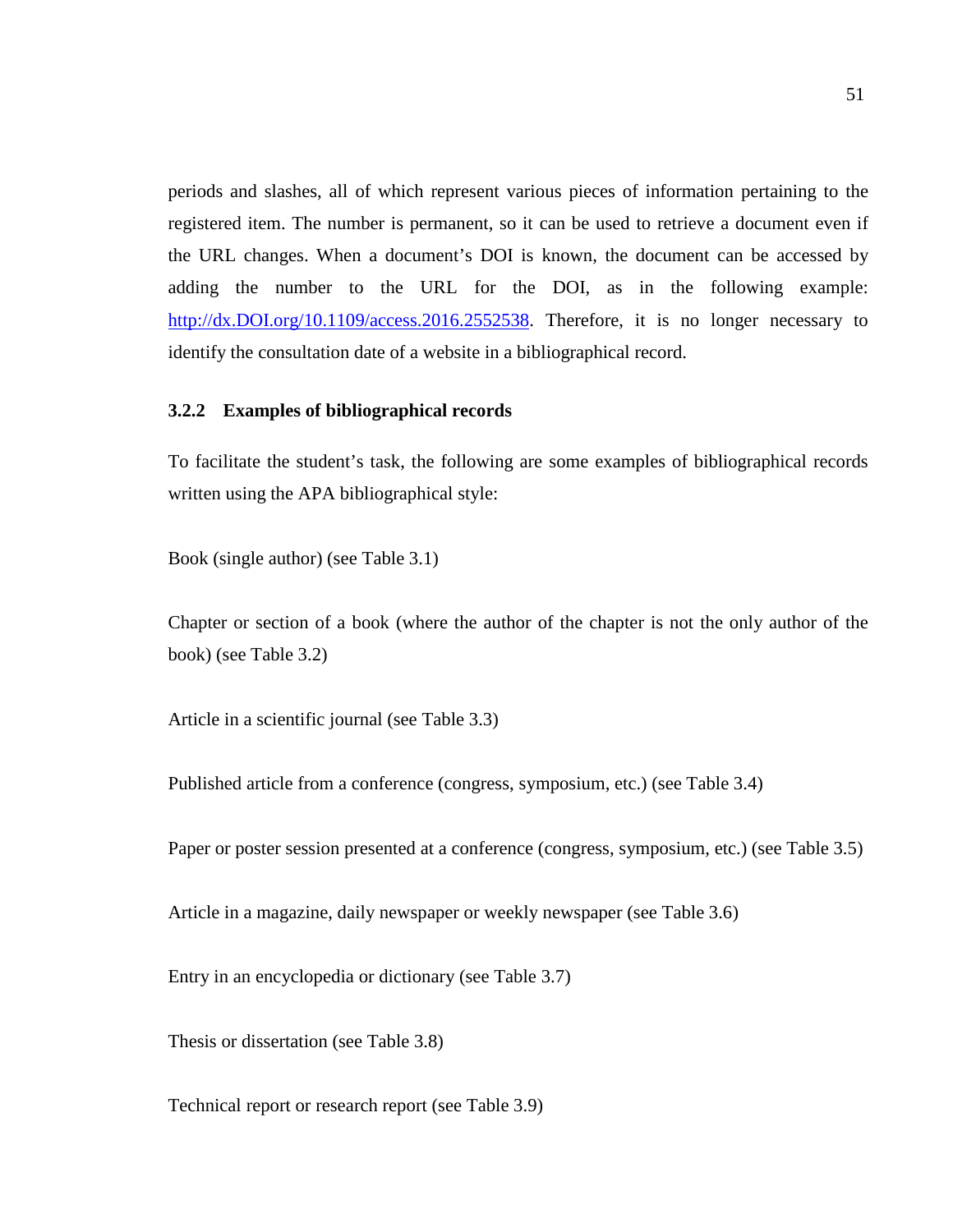Standard (see Table 3.10)

Patent (see Table 3.11)

Full website (see Table 3.12)

Web page (see Table 3.13)

Blog post or online forum comment (see Table 3.14)

Social media post (Facebook, Twitter) (see Table 3.15)

Video (YouTube, DVD, etc.) (see Table 3.16)

Dataset (see Table 3.17)

Computer software (see Table 3.18)

Map (see Table 3.19)

Lecture notes or PowerPoint slides (see Table 3.20)

Unpublished manuscript (submitted manuscript, report, etc.) (see Table 3.21)

Unpublished raw data, untitled (see Table 3.22)

Personal communication (e-mail, conversation, etc.) (see Table 3.23)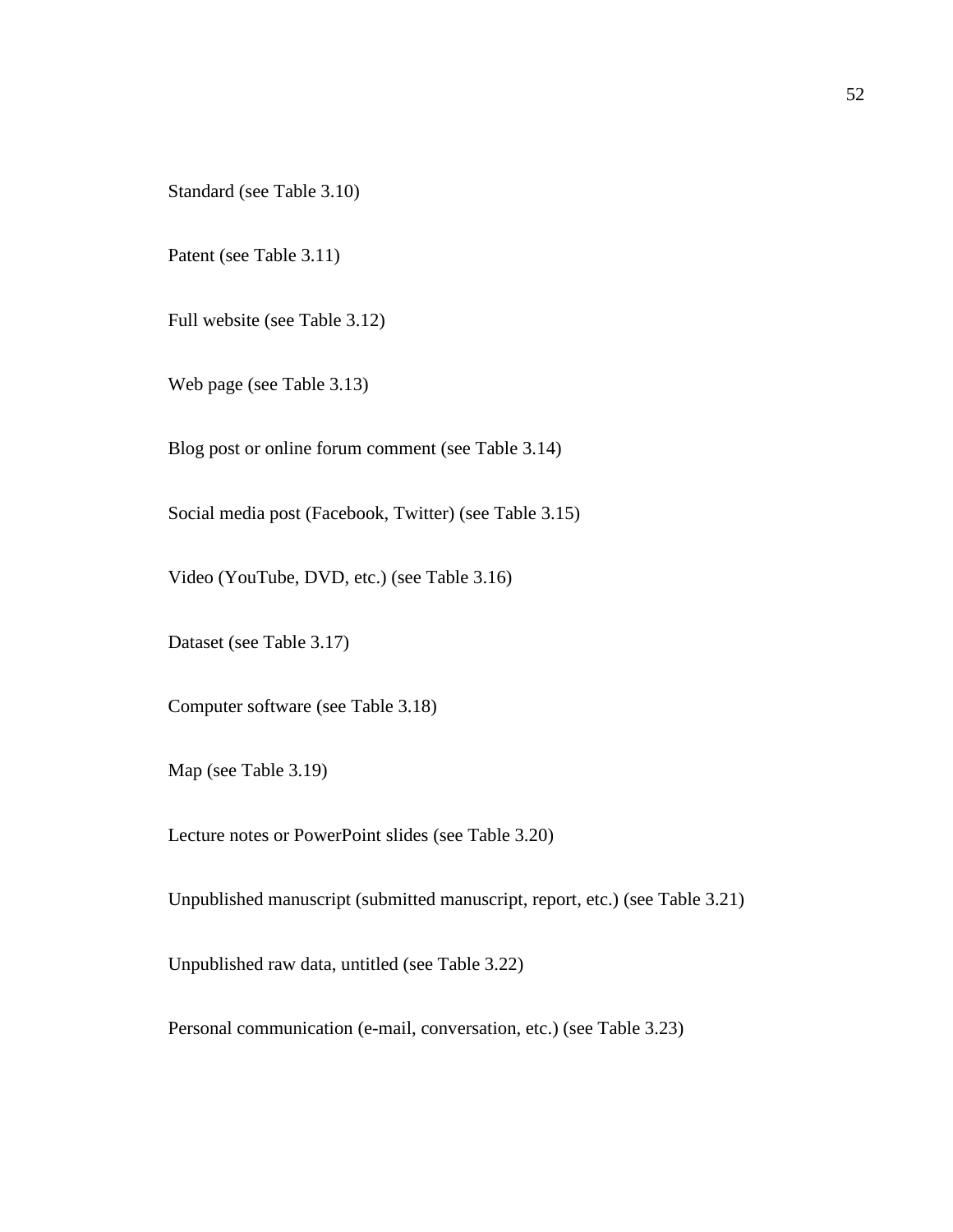The following examples (See Tables 3.1 to 3.23) indicate the various data fields that must be included and provide concrete examples of bibliographical records for various types of documents on paper, electronic or virtual media.

The examples were developed from the reference documents and sites listed below. These reference materials may be useful to students, because they contain more detailed information, along with additional examples.

- American Psychological Association. (2010). *Publication manual of the American Psychological Association* (6<sup>th</sup> ed.). Washington, DC: American Psychological Association.
- American Psychological Association. (2012). *APA style guide to electronic references* (6<sup>th</sup> ed.). Washington, DC: American Psychological Association.
- Provost, M. A., Alain, M., Leroux, Y. & Lussier, Y. (2010). *Normes de présentation d'un travail de recherche* (4<sup>th</sup> ed.) [Presentation rules for a research document]. Trois-Rivières, QC: Les Éditions SMG.
- Polytechnique Montréal Bibliothèque. (2015). *Guide de présentation des citations et des références bibliographiques selon les styles APA 6e and IEEE* [Presentation guide for quotations and bibliographical references according to the APA  $6<sup>th</sup>$  and IEEE styles]. Retrieved from [https://share.polymtl.ca/alfresco/guestDownload/attach?path=/Company%20Home/S](https://share.polymtl.ca/alfresco/guestDownload/attach?path=/Company%20Home/Sites/bibliopoly/documentLibrary/libguides_francais/Guide_de_presentation_des_citations_selon_le_style_APA_6e.pdf) [ites/bibliopoly/documentLibrary/libguides\\_francais/Guide\\_de\\_presentation\\_des\\_cita](https://share.polymtl.ca/alfresco/guestDownload/attach?path=/Company%20Home/Sites/bibliopoly/documentLibrary/libguides_francais/Guide_de_presentation_des_citations_selon_le_style_APA_6e.pdf) [tions\\_selon\\_le\\_style\\_APA\\_6e.pdf](https://share.polymtl.ca/alfresco/guestDownload/attach?path=/Company%20Home/Sites/bibliopoly/documentLibrary/libguides_francais/Guide_de_presentation_des_citations_selon_le_style_APA_6e.pdf)
- Collège de Maisonneuve. (2014). *Guide pour rédiger une bibliographie et citer ses sources*  [Guide for writing a bibliography and citing sources]. Retrieved from [http://www.cmaisonneuve.qc.ca/wp](http://www.cmaisonneuve.qc.ca/wp-content/uploads/2014/11/guide_bibliographie_sources.pdf)[content/uploads/2014/11/guide\\_bibliographie\\_sources.pdf](http://www.cmaisonneuve.qc.ca/wp-content/uploads/2014/11/guide_bibliographie_sources.pdf)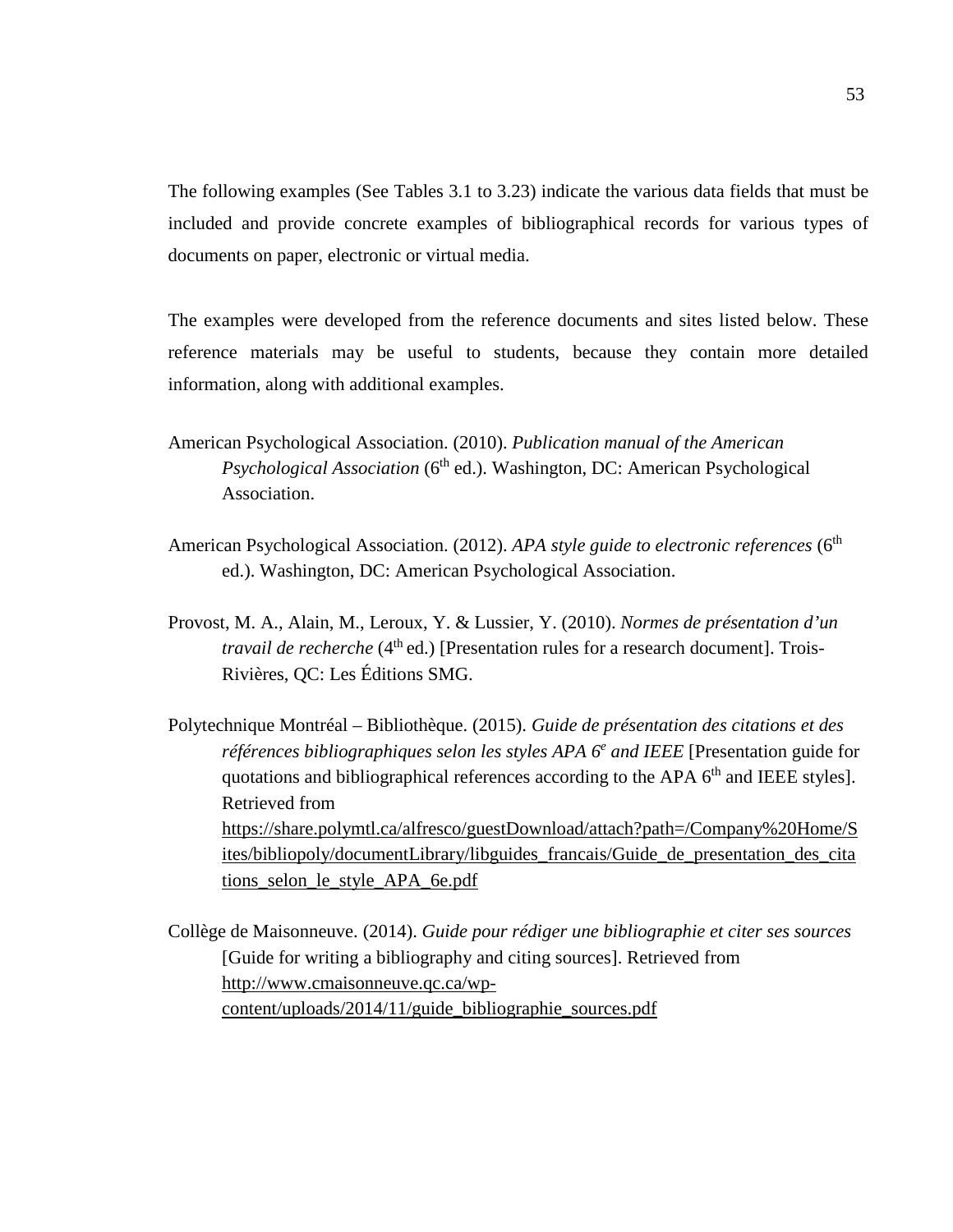Table 3.1: Book (single author)

| General                                     | Author, A. A., Author, B. B. & Author, C. C. (Year). <i>Book title: sub-title</i><br>(Edition statement). Place of publication: Publisher.<br>Smith, D. J. (2011). Reliability, maintainability and risk: Practical<br>methods for engineers (8 <sup>th</sup> ed.). Waltham, MA: Butterworth-<br>Heinemann.                                                                                      |
|---------------------------------------------|--------------------------------------------------------------------------------------------------------------------------------------------------------------------------------------------------------------------------------------------------------------------------------------------------------------------------------------------------------------------------------------------------|
| With<br>publisher                           | Publisher, A. A. & Publisher, B. B. (Eds.). (Year), Book title: sub-title.<br>Place of publication: Publisher.<br>An, K.-N., Berger, R. A. & Cooney, W. P., III (Eds). (1991).<br>Biomechanics of the wrist joint. New York, NY: Springer-Verlag.                                                                                                                                                |
| Electronic<br>$format - with$<br><b>DOI</b> | Author, A. A., Author, B. B. & Author, C. C. (Year). Book title: sub-title<br>[Provider version]. DOI: DOI<br>Zereini, F. & Wiseman, C. L. S. (2015). Platinum metals in the<br>environment [SpringerLink version]. DOI: 10.1007/978-3-662-<br>44559-4                                                                                                                                           |
| Electronic<br>$format - with$<br><b>URL</b> | Author, A. A., Author, B. B. & Author, C. C. (Year). Book title: sub-title<br>[Version Provider]. Retrieved from URL<br>Smith, D. J. (2011). Reliability, maintainability and risk: Practical<br>methods for engineers (8 <sup>th</sup> ed.) [Version Knovel]. Retrieved from<br>http://app.knovel.com/hotlink/toc/id:kpRMRPME19/reliability-<br>maintainability-2/reliability-maintainability-2 |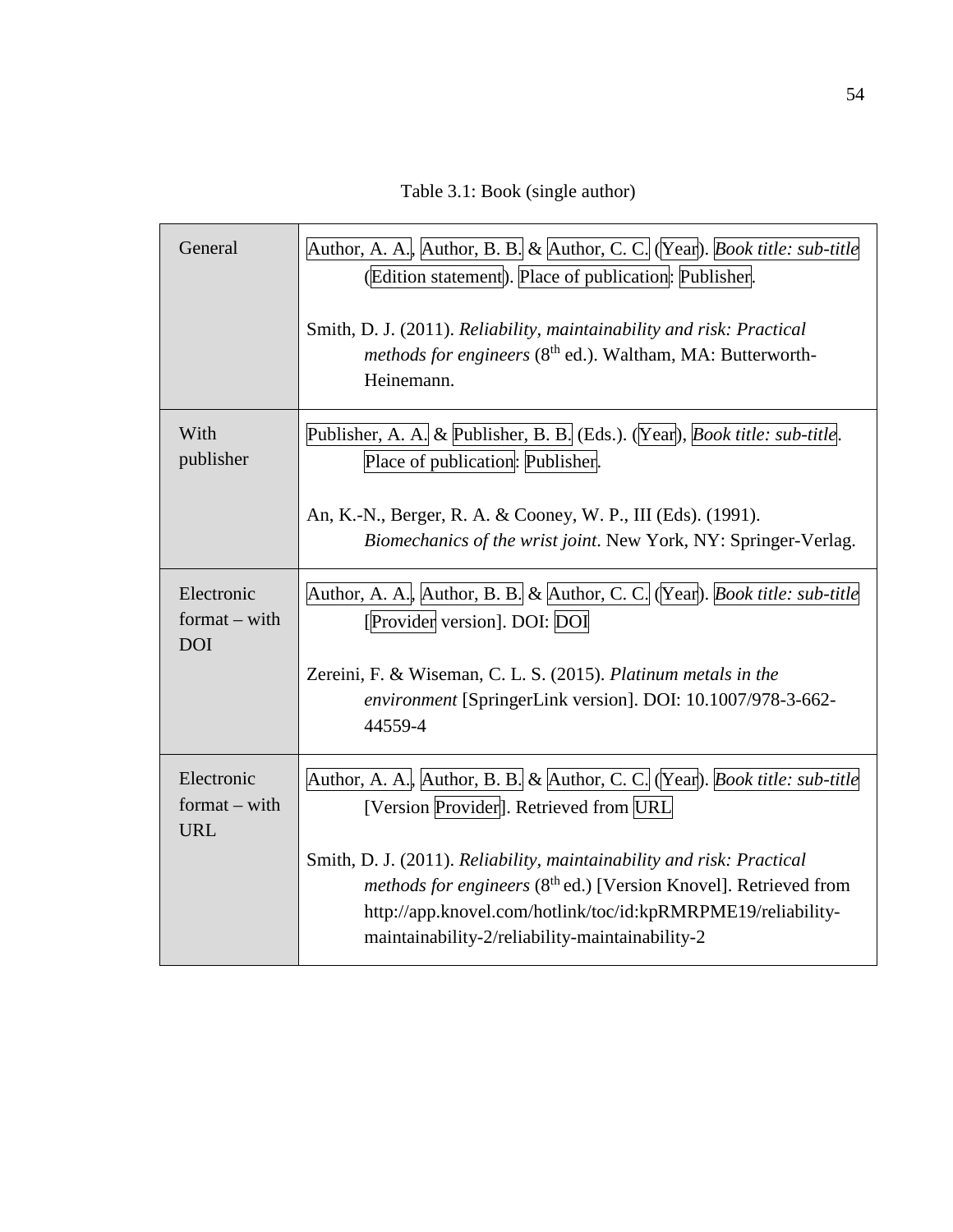Table 3.2: Chapter or section of a book (where the author of the chapter is not the only author of the book)

| General                                     | Author, A. A. & Author, B. B. (Year), Chapter title: sub-title. In C. C.<br>Editor (Ed.), <i>Book title</i> (Edition, Vol. Volume number, pp.<br>Pages). Place of publication: Publisher.                                                                                                                                                                                       |  |  |  |
|---------------------------------------------|---------------------------------------------------------------------------------------------------------------------------------------------------------------------------------------------------------------------------------------------------------------------------------------------------------------------------------------------------------------------------------|--|--|--|
|                                             | Masear, V. R. (1991), Strain gauge measurement in carpal bone. In An,<br>K.-N., Berger, R. A. & Cooney, W. P., III (Eds), Biomechanics of<br>the wrist joint. (pp. 127-138). New York, NY: Springer-Verlag.                                                                                                                                                                     |  |  |  |
| Electronic<br>$format - with$<br><b>DOI</b> | Author, A. A. & Author, B. B. (Year), Chapter title: sub-title. In C. C.<br>Editor (Ed.), <i>Book title</i> (Edition, Vol. Volume number, pp.<br>Pages). DOI: DOI                                                                                                                                                                                                               |  |  |  |
|                                             | Schnieders, A. & Puhlmann, F. (2007), Variability modeling and product<br>derivation in e-business process families. In W. Abramowicz & H.<br>C. Mayr (Eds), Technologies for business information systems<br>(pp. 63-74). DOI: 10.1007/1-4020-5634-6_6                                                                                                                         |  |  |  |
| Electronic<br>$format - with$<br><b>URL</b> | Author, A. A. & Author, B. B. (Year), Chapter title: sub-title. In C. C.<br>Editor (Ed.), <i>Book title</i> (Edition, Vol. Volume number, pp.<br>Pages). Retrieved from URL                                                                                                                                                                                                     |  |  |  |
|                                             | Vu, V.-H., Thomas, M., Lakis, A. A. & Marcouiller, L. (2011), Short-<br>Time Autoregressive (STAR) Modeling for Operational Modal<br>Analysis of Non-stationary Vibration. In C. M. A. Vasques & J.<br>Dias Rodrigues (Eds), Vibration and structural acoustics analysis<br>(pp. 59-77). Retrieved from<br>http://link.springer.com/chapter/10.1007%2F978-94-007-1703-<br>$9-3$ |  |  |  |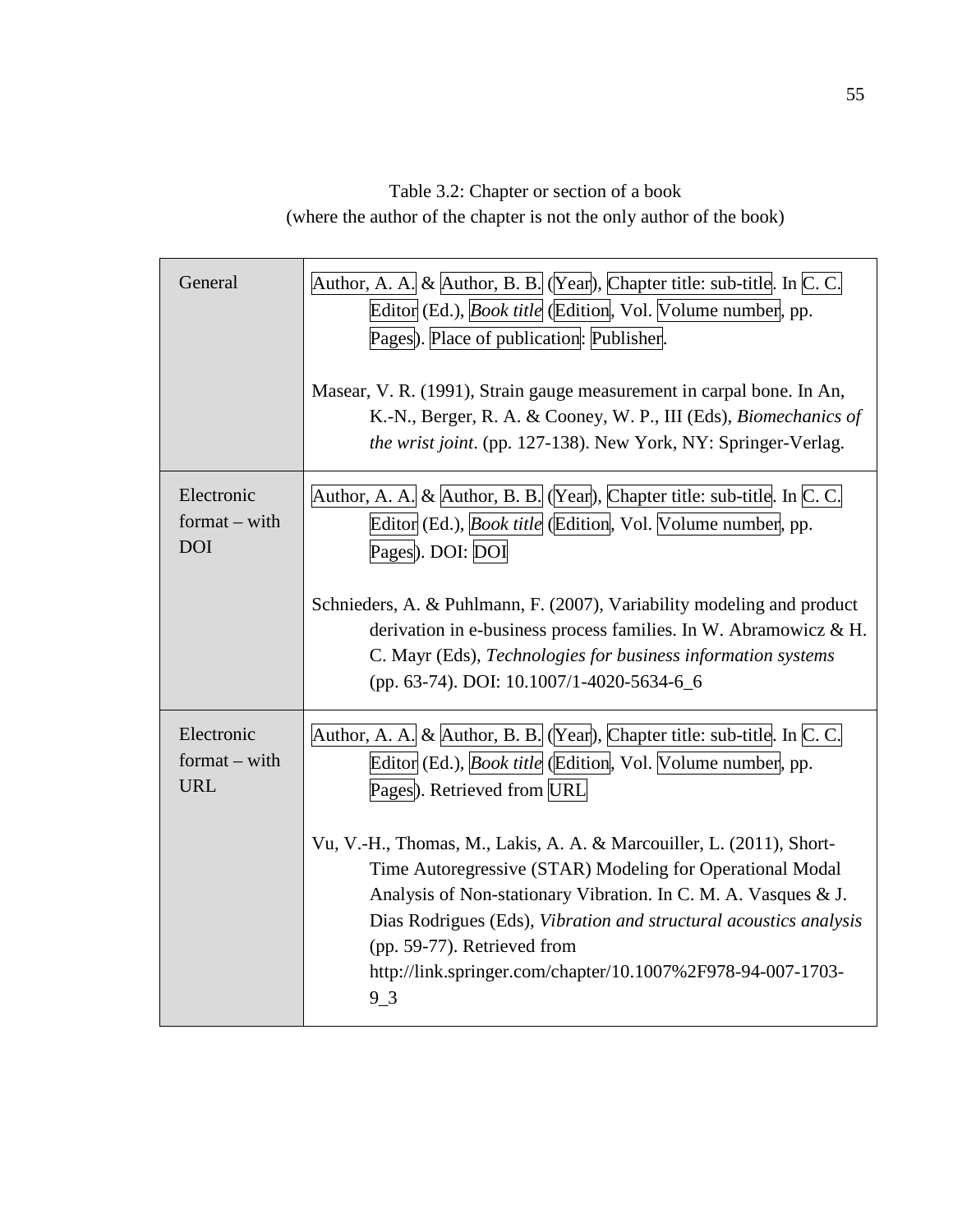Table 3.3: Article in a scientific journal

| General                                           | Author, A. A., Author, B. B., Author, C. C. & Author, D. D. (Year).<br>Title of the article. <i>Journal title</i> , <i>Volume</i> (Number), Pages.                                                                                                                             |  |  |  |
|---------------------------------------------------|--------------------------------------------------------------------------------------------------------------------------------------------------------------------------------------------------------------------------------------------------------------------------------|--|--|--|
|                                                   | De Guise, J. A., Mallouche, H., Dansereau, J. & Labelle, H. (1995).<br>Techniques d'imagerie appliquées à la biomécanique<br>rachidienne [Imaging techniques applied to spinal<br>biomechanics]. Rachis, 7(3), 134-144.                                                        |  |  |  |
| Electronic<br>$format - with$<br><b>DOI</b>       | Author, A. A., Author, B. B., Author, C. C. & Author, D. D. (Year).<br>Title of the article. <i>Vournal title</i> , <i>Volume</i> (Number), Pages.<br>DOI: DOI                                                                                                                 |  |  |  |
|                                                   | Hill, E., Han, D., Dumouchel, P., Dehak, N., Quatieri, T., Moehs, C.,<br>Blum, K. (2013). Long Term Suboxone™ Emotional Reactivity<br>As Measured by Automatic Detection in Speech. PLoS ONE,<br>8(7), e69043. DOI: 10.1371/weekly newspaper.pone.0069043                      |  |  |  |
| Electronic<br>$format - with$<br><b>URL</b>       | Author, A. A., Author, B. B., Author, C. C. & Author, D. D. (Year).<br>Title of the article. <i>Journal title</i> , <i>Volume</i> (Number), Pages.<br>Retrieved from URL                                                                                                       |  |  |  |
|                                                   | Champliaud, H. & Lê, N. V. (2003). Prediction of the leakage pressure<br>of a cap and bottle assembly using the finite element method.<br>Glass Technology, 44(6), 225-230. Retrieved from<br>http://www.ingentaconnect.com/content/sgt/gt/2003/00000044/0<br>0000006/art00002 |  |  |  |
| Article in press<br>(approved for<br>publication) | Author, A. A., Author, B. B., Author, C. C. & Author, D. D. (in press).<br>Title of the article. <i>Journal title</i> .                                                                                                                                                        |  |  |  |
|                                                   | Nadeau, S., Kenné, J. P., Emami-Mehrgani, B. & Badri, A. (in press).<br>Advances in integration of equipment lockout/tagout,<br>determination of actual production capacity and                                                                                                |  |  |  |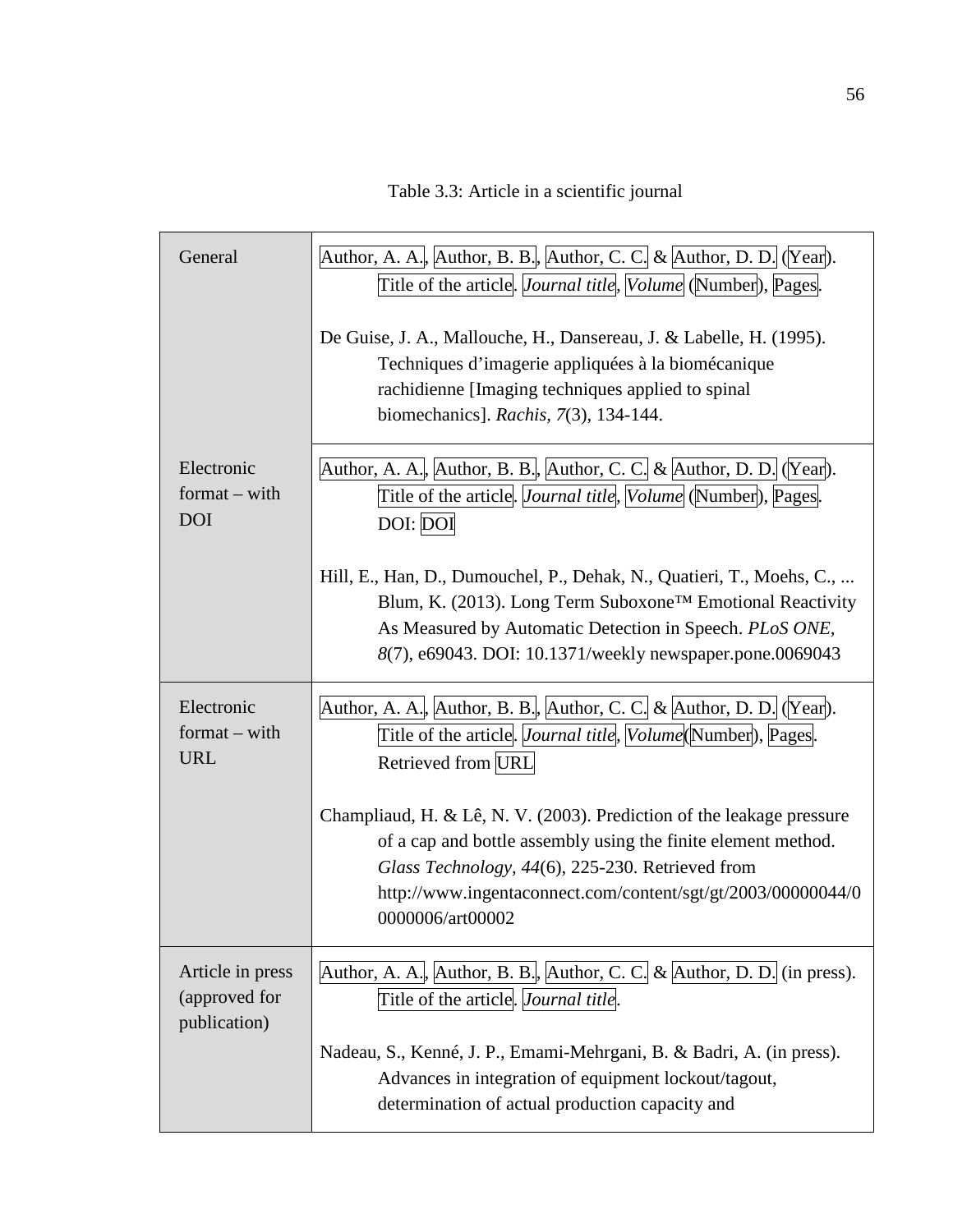|                                                                  | production/maintenance planning. Safety Science Monitor. |  |
|------------------------------------------------------------------|----------------------------------------------------------|--|
| Manuscript<br>submitted for<br>publication (not<br>yet approved) | * See: Unpublished document                              |  |

| Table 3.4: Published article from a conference (congress, symposium, etc.) |  |  |
|----------------------------------------------------------------------------|--|--|
|----------------------------------------------------------------------------|--|--|

| Published in a<br>volume (book)<br>(similar to<br>Chapter of a<br>book)                                                                           | Author, A. A. & Author, B. B. $\sqrt{(Year)}$ , Title of the article de conference:<br>sub-title. In $C$ . C. Editor (Ed.), Title des conference proceedings<br>(Edition, Vol. Volume number, pp. Pages). Place of publication:<br>Publisher.<br>Karre, S. A. & Reddy, Y. R. (2016), Heuristic approaches to improve<br>product quality in large scale integrated software products. In L.<br>A. Maciaszek & J. Filipe (Eds), Evaluation of Novel Approaches<br>to Software Engineering: 10 <sup>th</sup> International Conference, ENASE<br>2015, Barcelona, Spain, April 29-30, 2015, Revised Selected<br>Papers (pp. 80-97). Cham, Suisse: Springer International<br>Publishing. |
|---------------------------------------------------------------------------------------------------------------------------------------------------|-------------------------------------------------------------------------------------------------------------------------------------------------------------------------------------------------------------------------------------------------------------------------------------------------------------------------------------------------------------------------------------------------------------------------------------------------------------------------------------------------------------------------------------------------------------------------------------------------------------------------------------------------------------------------------------|
| Published in the<br>form of a<br>periodical<br>(journal or<br>conference<br>proceedings)<br>(similar to<br>Article in a<br>scientific<br>journal) | Author, A. A. & $\Delta$ uthor, B. B. (Year), Title of the conference article:<br>sub-title. Title of the conference proceedings, Volume (Number),<br>Pages.<br>Kuang, X., Zhang, H., Zhao, S. & McGuffin, M. J. (2012), Tracing tuples<br>across dimensions: A comparison of scatterplots and parallel<br>coordinate plots. Computer Graphics Forum, 31(3pt4), 1365-<br>1374.                                                                                                                                                                                                                                                                                                      |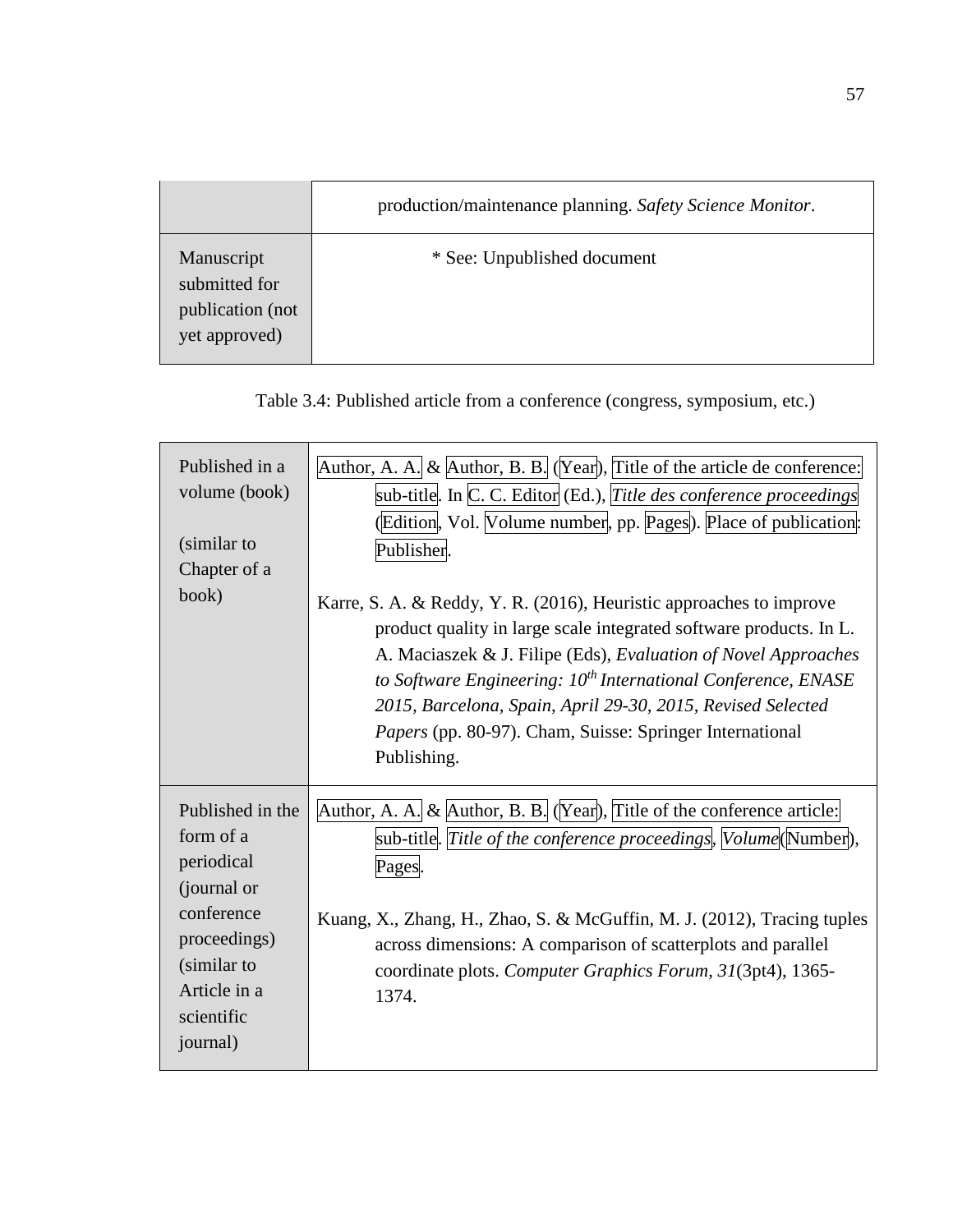# Table 3.5: Paper or poster session presented at a conference (congress, symposium, etc.)

| General                                     | Author, A. A., Author, B. B. & Author, C. C. (Year, month). Title of the<br>paper or poster session: sub-title. Poster session/Paper presented<br>at Conference title, Location of the conference.<br>Awad, F. (2003, July). Student's participation in industrial research<br>projects. Paper presented at International Conference on<br>Engineering Education (ICEE), Valencia, Spain. |
|---------------------------------------------|-------------------------------------------------------------------------------------------------------------------------------------------------------------------------------------------------------------------------------------------------------------------------------------------------------------------------------------------------------------------------------------------|
| Electronic<br>$format - with$<br><b>DOI</b> | Author, A. A., Author, B. B. & Author, C. C. (Year, month). Title of the<br>paper or poster session: sub-title. Poster session/ Paper presented<br>at Conference title, Location of the conference (pp. Pages). DOI:<br>DOI                                                                                                                                                               |
|                                             | Robert, J.-M. & Bidan, C. (2013, April). A proactive routing protocol for<br>wireless ad hoc networks assuring some privacy. Paper presented<br>at 2nd ACM workshop on hot topics on wireless network security<br>and privacy, New York, NY (p. 25-30). DOI:<br>10.1145/2463183.2463190                                                                                                   |
| Electronic<br>$format - with$<br><b>URL</b> | Author, A. A., Author, B. B. & Author, C. C. (Year, month). Title of the<br>paper or poster session: sub-title. Poster session/ Paper presented<br>at Conference title, Location of the conference (pp. Pages).<br>Retrieved from URL                                                                                                                                                     |
|                                             | Bouserhal, R. E., Falk, T. & Voix, J. (2015). Modeling speech production<br>in noise to code vocal effort for use with communication headsets.<br>Poster session presented at NHCA Annual Hearing Conference<br>2015, New Orleans, LA. Retrieved from<br>http://espace2.etsmtl.ca/9937/                                                                                                   |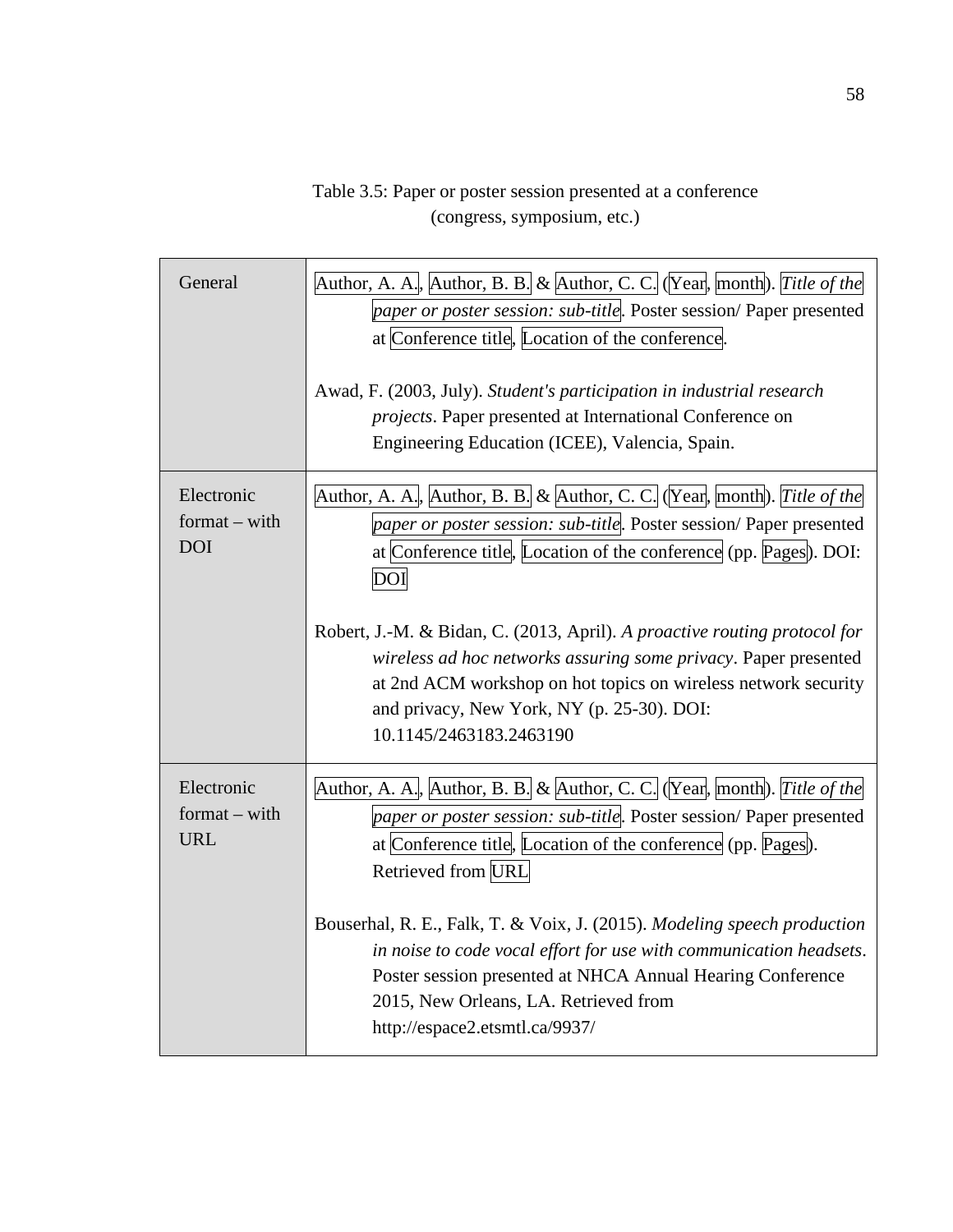| Article in a<br>magazine                     | Author, A. A. (Year, Date). Title of the article. <i>Magazine title</i> ,<br>Volume(Number), Pages.<br>Anders, G. (2014, November/December). The right way to fix the<br>Internet. MIT Technology Review, 117(6), 28-34.                                 |
|----------------------------------------------|----------------------------------------------------------------------------------------------------------------------------------------------------------------------------------------------------------------------------------------------------------|
| Article in a<br>daily or weekly<br>newspaper | Author, A. A. (Year, Date). Title of the article. Title of the weekly or<br>daily newspaper, pp. Pages.<br>Yates, J. (2015, 1 December). ÉTS étudie the intégration du verre recyclé<br>à l'asphalte [ÉTS studies the integration of recycled glass into |
|                                              | asphalt]. Métro (Montréal), p. 5.<br>Rouillard Lafond, L.-E. (2016, 18 February). Un complexe hôtelier pour<br>Thetford Mines [A hotel complex for Thetford Mines].<br>Constructo, p. 3.                                                                 |

Table 3.6: Article in a magazine, daily newspaper or weekly newspaper

Table 3.7: Entry in an encyclopedia or dictionary

| General     | Author, A. A. (Year). Title of the entry. In Title of the encyclopedia or<br><i>dictionary</i> (Edition, Vol. Volume number, pp. Pages). Place of<br>publication: Publisher.                                                                                    |
|-------------|-----------------------------------------------------------------------------------------------------------------------------------------------------------------------------------------------------------------------------------------------------------------|
|             | Reverbatory wires. (2005). In ASTM Dictionary of Engineering Science &<br>Technology (10 <sup>th</sup> ed., p. 516). West Conshohoken; PA: ASTM<br>International.                                                                                               |
| With editor | Author, A. A. (Year). Title of the entry. In B. B. Editor (Ed.), Title of the<br>encyclopedia or dictionary (Edition, Vol. Volume number, pp.<br>Pages). Place of publication: Publisher.<br>Bauchau, O. Eigenvalue analysis. In S. Braun, D. Ewins & S. S. Rao |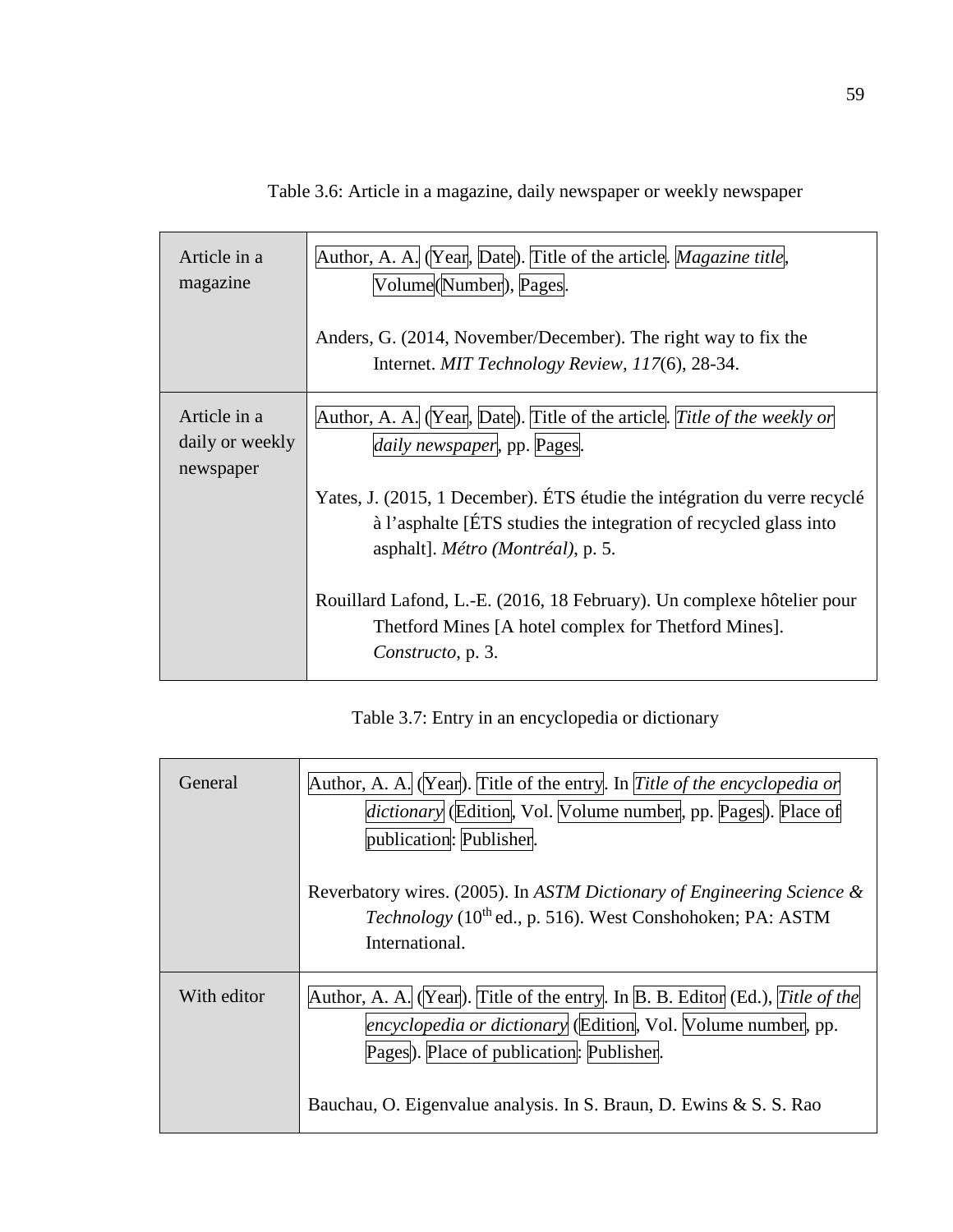|                                             | (Eds), <i>Encyclopedia of Vibration</i> (Vol. 1, pp. 461-467). London,<br>United Kingdom: Academic Press.                                                                                                                                                                                                                  |
|---------------------------------------------|----------------------------------------------------------------------------------------------------------------------------------------------------------------------------------------------------------------------------------------------------------------------------------------------------------------------------|
| Electronic<br>$format - with$<br><b>URL</b> | Author, A. A. (Year). Title of the entry. In $B$ . B. Editor (Ed.), Title of the<br>encyclopedia or dictionary (Edition). Retrieved from URL                                                                                                                                                                               |
|                                             | Phalippou, J. (2001). Verres – Propriétés et applications [Glass –<br>properties and applications. In Techniques de l'ingénieur<br>[Engineering techniques]. Retrieved from http://www.techniques-<br>ingenieur.fr/base-documentaire/electronique-photonique-<br>th13/materiaux-pour-l-optique- $42450210$ /verres-af3601/ |
| Entry in<br>Wikipedia                       | Title of the entry. (Year). In Wikipedia. Retrieved on Date from URL                                                                                                                                                                                                                                                       |
|                                             | Computational fluid dynamics. (2016). In Wikipedia. Retrieved on August<br>4, 2016 from<br>https://en.wikipedia.org/wiki/Computational_fluid_dynamics                                                                                                                                                                      |

| Table 3.8: Thesis or dissertation |  |  |  |
|-----------------------------------|--|--|--|
|-----------------------------------|--|--|--|

| Printed format                                                                    | Author, A. A. (Year). Title of the thesis or dissertation: sub-title. (Type<br>of document, Educational institution, Location).                                                                                                                                                                                                         |
|-----------------------------------------------------------------------------------|-----------------------------------------------------------------------------------------------------------------------------------------------------------------------------------------------------------------------------------------------------------------------------------------------------------------------------------------|
|                                                                                   | Tran, D.-H. (2007). Conception optimale intégrée d'une chaîne éolienne<br>«passive»: analyse de robustesse, validation expérimentale<br>[Optimal design integrated into a passive wind chain: analysis of<br>robustness, experimental validation]. (Doctoral thesis, Institut<br>National Polytechnique de Toulouse, Toulouse, France). |
| Electronic<br>$format -$<br>obtained from<br>an institutional<br>site or from the | Author, A. A. (Year). Title of the thesis or dissertation: sub-title. (Type<br>of document, Educational institution, Location). Retrieved from<br>JRL<br>Ghazi, G. (2014). Développement d'une plateforme de simulation et d'un                                                                                                         |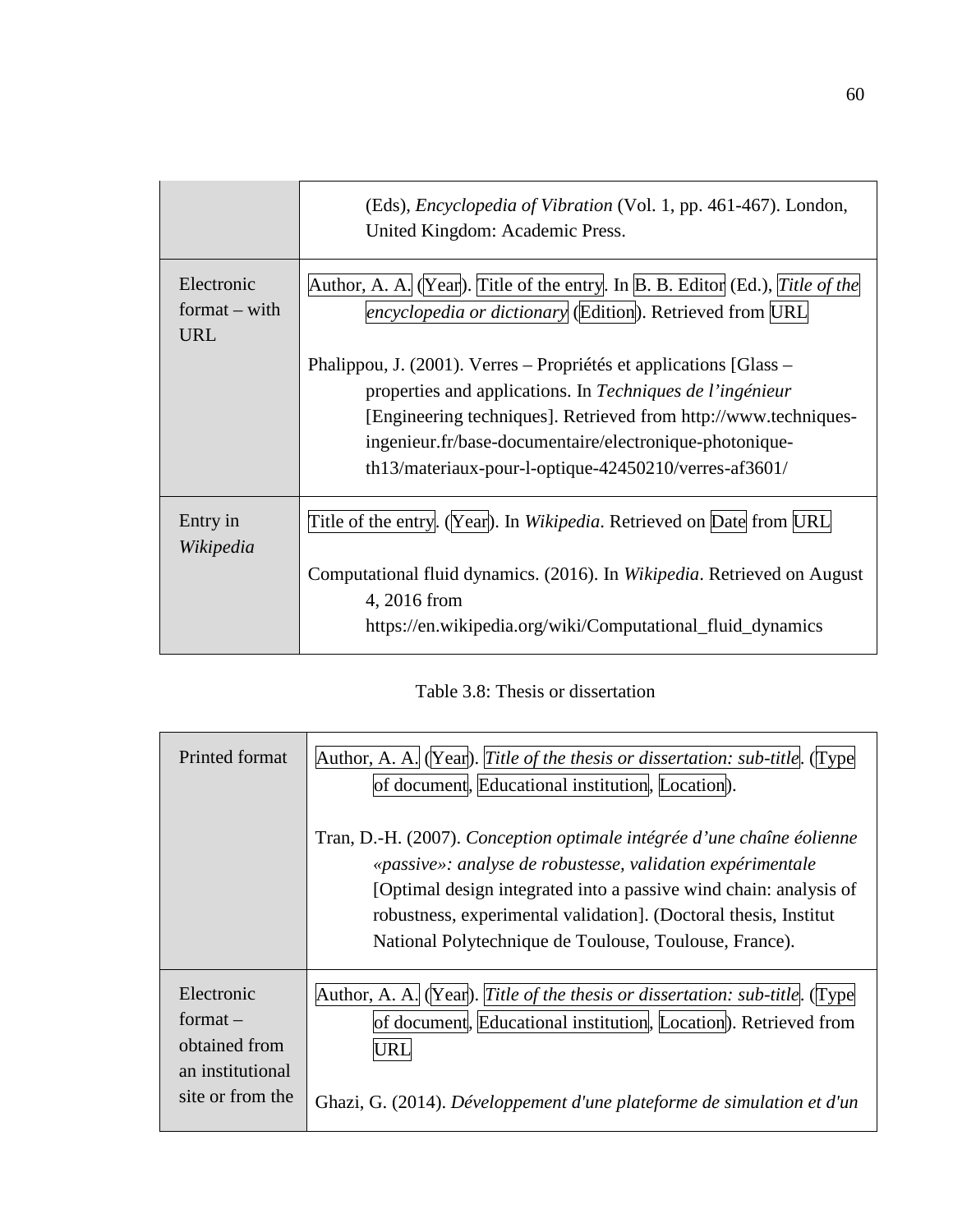| Internet                                                              | pilote automatique $-$ application aux Cessna Citation X et<br><i>Hawker 800XP</i> [Development of a simulation platform and auto-<br>pilot – application for Cessna Citation X and Hawker 800XP].<br>(Master's dissertation, École Polytechnique de Montréal,<br>Montréal, QC). Retrieved from<br>https://publications.polymtl.ca/1535/                                                                                                                                                       |
|-----------------------------------------------------------------------|------------------------------------------------------------------------------------------------------------------------------------------------------------------------------------------------------------------------------------------------------------------------------------------------------------------------------------------------------------------------------------------------------------------------------------------------------------------------------------------------|
| Electronic<br>format $-$<br>obtained from a<br>commercial<br>database | Author, A. A. (Year). Title of the thesis or dissertation: sub-title. (Type<br>of document, Educational institution, Location). Retrieved from<br>Name of the commercial database. (Identification number within<br>the database).<br>Willard, N. (2011). <i>Efficiency investigation of a helical turbine for</i><br><i>harvesting wind energy.</i> (Master's dissertation, Northeastern<br>University, Boston, MA). Retrieved from ProQuest Dissertations<br>and Theses Global. (894931987). |

Table 3.9: Technical report or research report

| General                                     | Author, A. A., Author, B. B. & Author, C. C. (Year). Title of the report<br>(Report No. Report number). Place of publication: Institution.                                                                                                                                |
|---------------------------------------------|---------------------------------------------------------------------------------------------------------------------------------------------------------------------------------------------------------------------------------------------------------------------------|
|                                             | Lepidas, I. & Magnan, J.-P. (1990). Fluage et consolidation des sols<br><i>argileux: modélisation numérique</i> [Flow and consolidation of<br>clayey soil: digital modeling] (Research report LPC $n^{\circ}$ 157). Paris:<br>Laboratoire central des ponts et chaussées. |
| Electronic<br>$format - with$<br><b>URL</b> | Author, A. A., Author, B. B. & Author, C. C. (Year). Title of the report<br>(Report number Report number). Retrieved from URL                                                                                                                                             |
|                                             | Bureau d'audiences publiques sur l'environnement. (2007). Project de mine<br>de fer du lac Bloom: rapport d'enquête et d'audience publique<br>[Bloom Lake iron mine project: report from the inquiry and public<br>hearing] (Report number 250). Retrieved from           |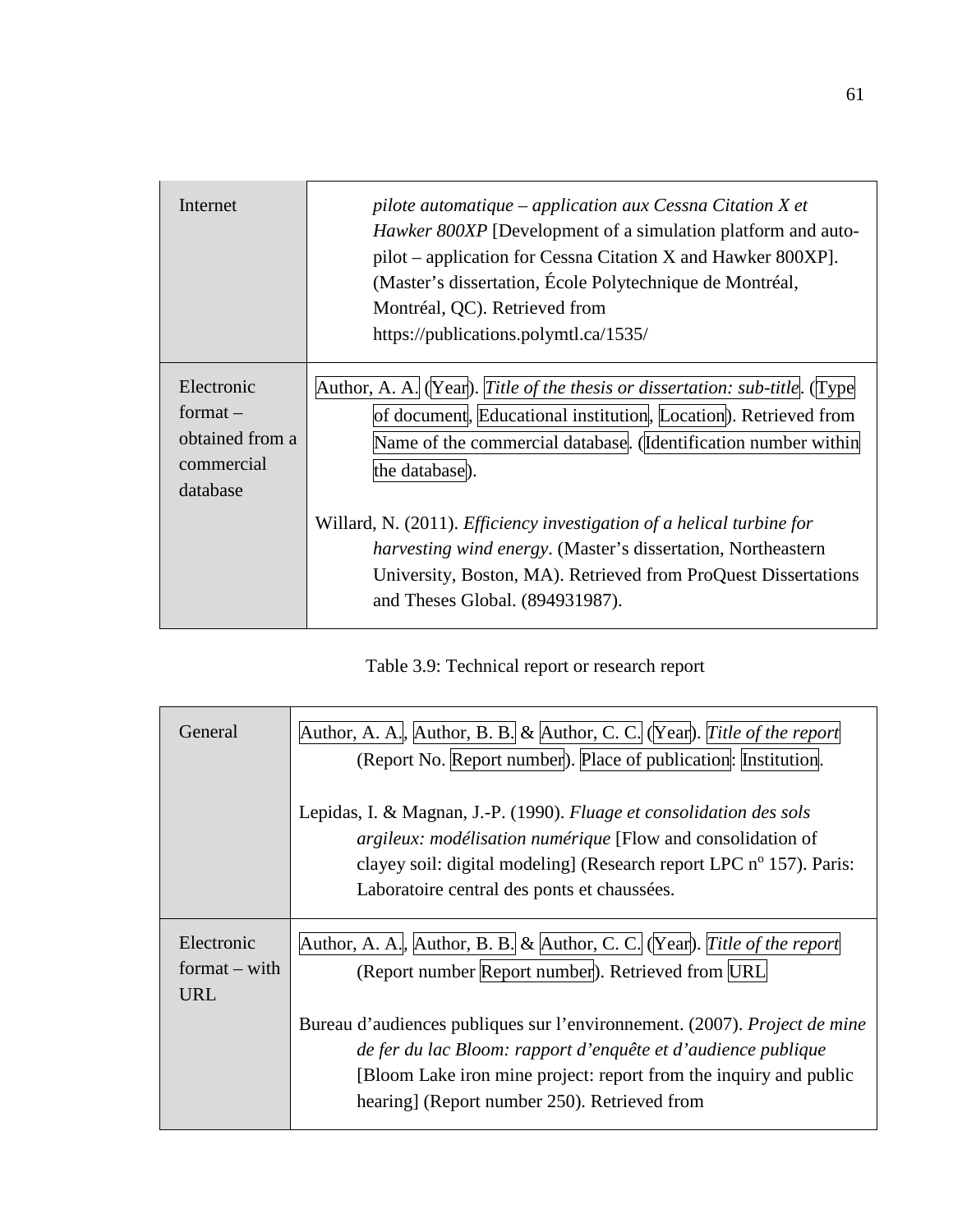| http://www.bape.gouv.qc.ca/sections/rapports/publications/bape250<br>.pdf |  |
|---------------------------------------------------------------------------|--|

Table 3.10: Standard

| General                                     | Name of the organization. (Year). Title of the standard. Standard<br>Abbreviation of the issuing organization's name Standard<br>number. Place of publication: Name of the organization.<br>Canadian Standards Association. (2007). Infection control during<br>construction, renovation, and maintenance of health care<br>facilities. CSA Standard Z317.13-07. Mississauga, ON: Canadian<br><b>Standards Association.</b> |
|---------------------------------------------|-----------------------------------------------------------------------------------------------------------------------------------------------------------------------------------------------------------------------------------------------------------------------------------------------------------------------------------------------------------------------------------------------------------------------------|
| Electronic<br>$format - with$<br><b>DOI</b> | Name of the organization. (Year). Title of the standard. Standard<br>Abbreviation of the issuing organization's name Standard<br>number. DOI: DOI<br>IEEE Standards Association. (2014). IEEE Guide for identification,<br>testing, and evaluation of the dynamic performance of excitation<br>control systems. IEEE Standard 421.2-2014. DOI:<br>10.1109/IEEESTD.2014.6845300                                              |
| Electronic<br>$format - with$<br><b>URL</b> | Name of the organization. (Year). Title of the standard. Standard<br>Abbreviation of the issuing organization's name Standard<br>number. Retrieved from URL<br>ASTM International. (2012). Standard Practice for Sampling and<br>Procurement Testing of Magnetic Materials. ASTM Standard<br>A34/A34M - 06(2012). Retrieved from http://www.astm.org/cgi-<br>bin/resolver.cgi?A34A34M-06(2012)                              |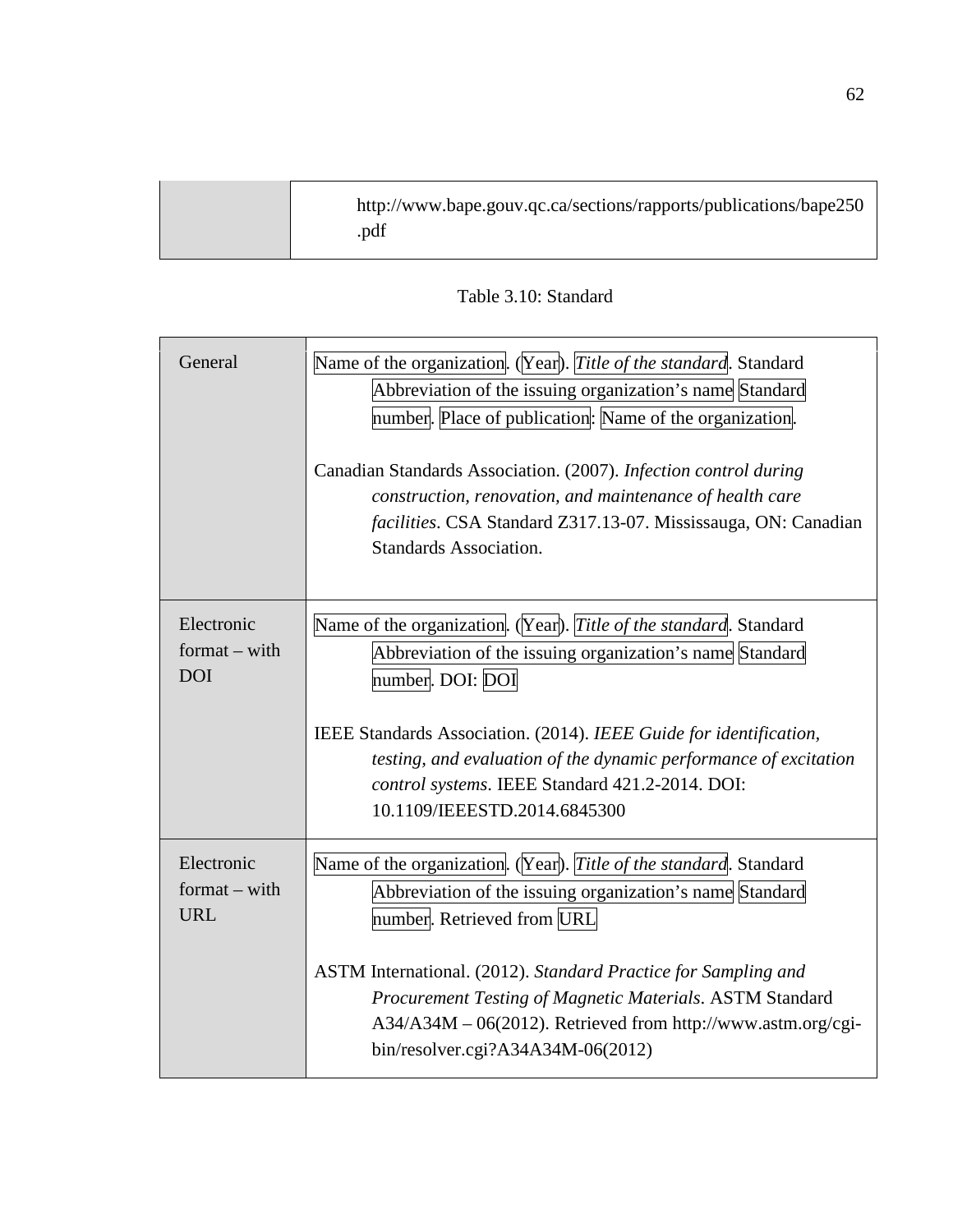Table 3.11: Patent

| General | Author, A. A. & Author, B. B. (Year). Type of patent $n^{\circ}$ Patent number.<br>Place of publication: Organization that issued the patent. |
|---------|-----------------------------------------------------------------------------------------------------------------------------------------------|
|         | Coulombe, Stéphane. (2012). Canadian patent nº CA 2633398. Gatineau,<br>QC: Canadian Intellectual Property Office.                            |

# Table 3.12: Full website

| General | * Citation only in the text, with the URL in parentheses.                                                                                |
|---------|------------------------------------------------------------------------------------------------------------------------------------------|
|         | In the text:<br>The Matweb website (http://www.matweb.com) contains<br>information pertaining to the properties of various<br>materials. |

# Table 3.13: Web page

| General | Author, A. A. (Year). Title of the web page [Format, if relevant].<br>Retrieved from URL                                                                                                        |
|---------|-------------------------------------------------------------------------------------------------------------------------------------------------------------------------------------------------|
|         | Ordre des ingénieurs du Québec (2011). Qu'est-ce qu'un ingénieur?<br>[What is an engineer]. Retrieved from<br>http://www.oiq.qc.ca/fr/jeSuis/public/quEstCeQuUnIngenieur/Pa<br>ges/default.aspx |

Table 3.14: Blog post or online forum comment

| Blog post | Author, A. A. (Year, Date). Title of the post [Blog post]. Retrieved from |
|-----------|---------------------------------------------------------------------------|
|           |                                                                           |
|           |                                                                           |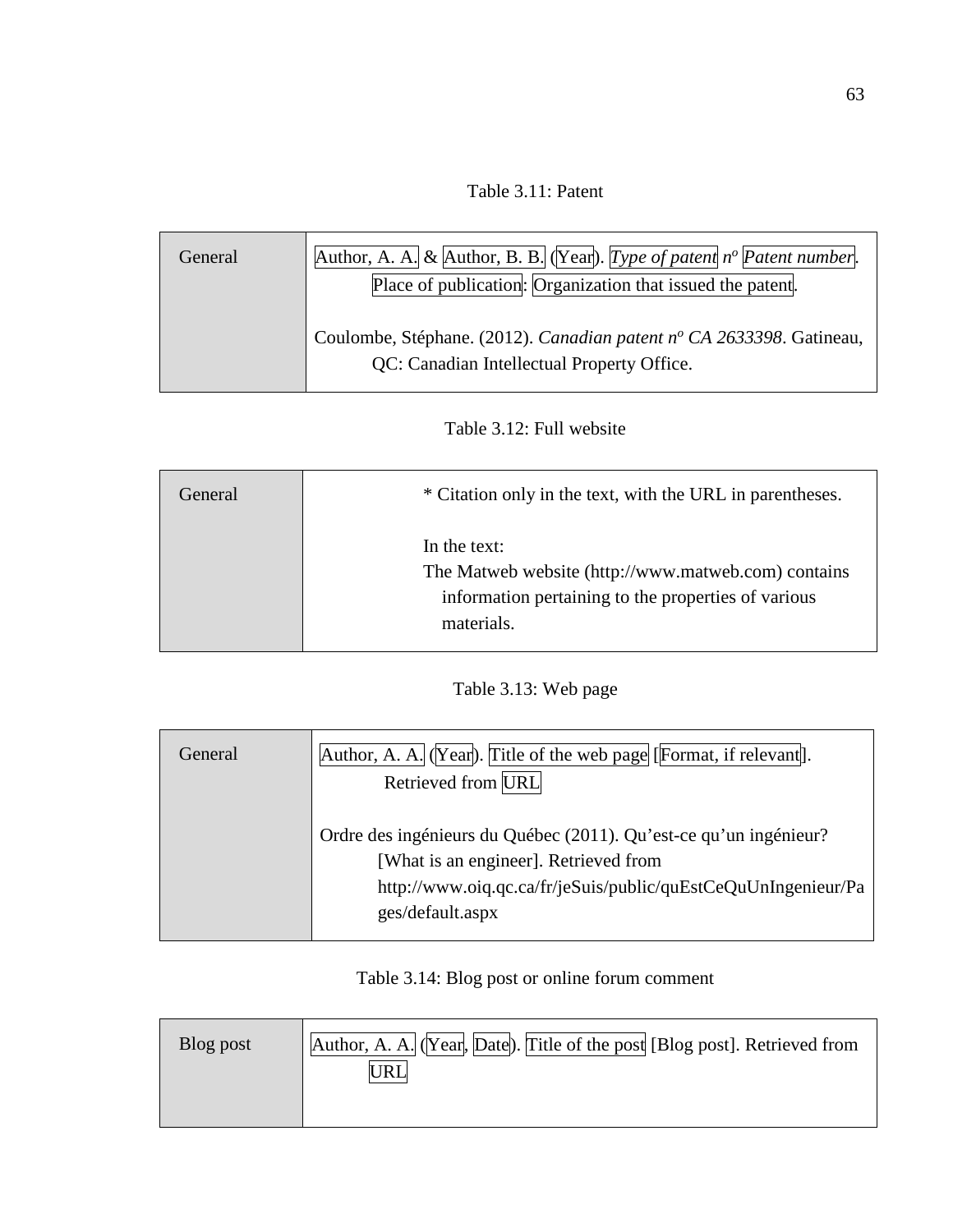|                         | McClure, L. (2016, June 23). How to launch student innovation projects<br>[Blog post]. Retrieved from<br>http://blog.ed.ted.com/2016/06/23/how-to-launch-student-<br>innovation-projects/                                                                  |
|-------------------------|------------------------------------------------------------------------------------------------------------------------------------------------------------------------------------------------------------------------------------------------------------|
| Online forum<br>comment | Author, A. A. (Year, Date). Title of the message. [Online forum<br>comment]. Retrieved from URL                                                                                                                                                            |
|                         | Coffee Maker. (2016, July 25). Is it bad to declare a C-style string without<br>const? If so, why? [Online forum comment]. Retrieved from<br>http://stackoverflow.com/questions/38574148/is-it-bad-to-declare-<br>a-c-style-string-without-const-if-so-why |

Table 3.15: Social media post (Facebook, Twitter)

| Post on<br>Facebook<br>(Facebook | Author, A. A. (Year, Date). Text of the publication [Facebook status<br>update]. Retrieved from URL                                                                                                                                                                                                                                                                                                                                                                              |
|----------------------------------|----------------------------------------------------------------------------------------------------------------------------------------------------------------------------------------------------------------------------------------------------------------------------------------------------------------------------------------------------------------------------------------------------------------------------------------------------------------------------------|
| status update)                   | ÉTS – École de technologie supérieure. (2016, April 25). L'équipe<br>d'ACE, Avion Cargo ÉTS était en Californie pour le SAE Aero<br>Design West. Il ont remporté la 3e position pour la plus grande<br>masse soulevée! Il s'agit de la plus grande charge soulevée par<br>une équipe canadienne pour l'année 2016 → BRAVO!!<br>[Facebook status update]. Retrieved from<br>https://www.facebook.com/etsmtl/photos/a.172590089375.1205<br>91.8632204375/10154036401614376/?type=3 |
| Post on Twitter<br>(Tweet)       | Author, A. A. [User name]. (Year, Date). Text of the publication<br>[Tweet]. Retrieved from URL                                                                                                                                                                                                                                                                                                                                                                                  |
|                                  | Bonev, I. [ibonev]. (2016, May 17). Entrevue avec les fondateurs de<br>Robotiq, filmée dans notre laboratoire de robotique:<br>http://planetetechno.exploratv.ca/video/127 [Tweet]. Retrieved<br>from https://twitter.com/ibonev/status/732665451591925760                                                                                                                                                                                                                       |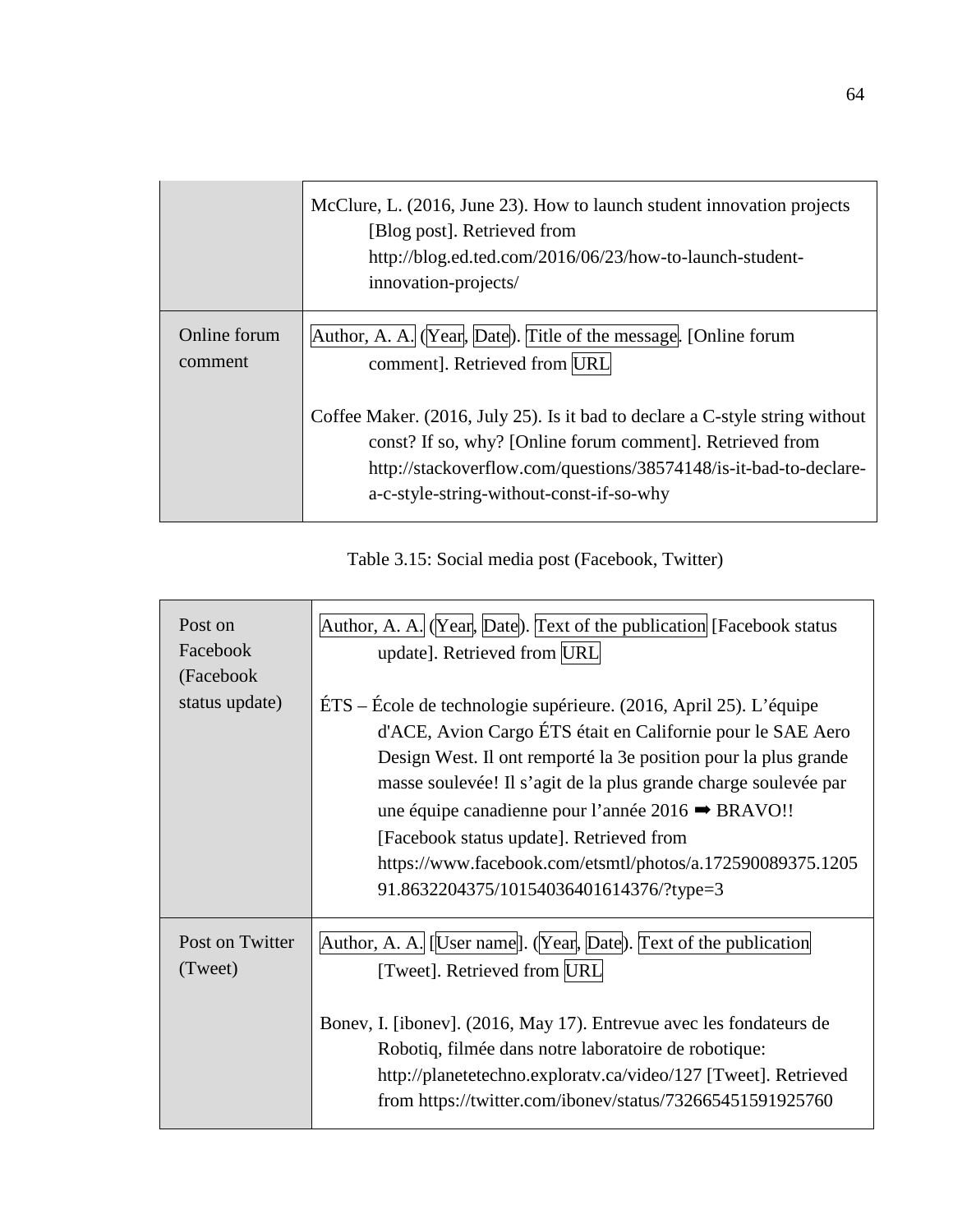Table 3.16: Video (YouTube, DVD, etc.)

| Video<br>available<br>online             | Author, A. A. <i>[User name]</i> . (Year, Date). Title of the video [Video file].<br>Retrieved from URL                                                          |
|------------------------------------------|------------------------------------------------------------------------------------------------------------------------------------------------------------------|
|                                          | The Royal Institution. (2013, June 26). Levitating Superconductor on a                                                                                           |
|                                          | <i>Möbius strip</i> [Video file]. Retrieved from                                                                                                                 |
|                                          | https://www.youtube.com/watch?v=zPqEEZa2Gis                                                                                                                      |
| Video on<br>physical media<br>(DVD, Blu- | Director, A. A. (Director) & Producer, B. B. (Producer). (Year). Title of<br><i>the video</i> [Type of document]. Production location: Studio or film<br>company |
| Ray, VHS,                                |                                                                                                                                                                  |
| $etc.$ )                                 | Ferguson, C. (Director and Producer) & Marrs, A. (Producer). (2010).<br><i>Inside job</i> [Documentary film]. Culver City, CA: Sony Pictures<br>Classics.        |

Table 3.17: Dataset

| General | Author, A. A. (Year). Title of the dataset [Type of content]. Retrieved<br>from URL                                                                                                                                                                                                                       |
|---------|-----------------------------------------------------------------------------------------------------------------------------------------------------------------------------------------------------------------------------------------------------------------------------------------------------------|
|         | Chen, Z., Han, H., Ren, W. & Huang, G. (2015). Main parameters of<br>steel pipe and industrial annular spray water cooling experiment<br>[Dataset]. Retrieved from<br>https://figshare.com/articles/_Main_parameters_of_steel_pipe_a<br>nd_industrial_annular_spray_water_cooling_experiment_/14917<br>58 |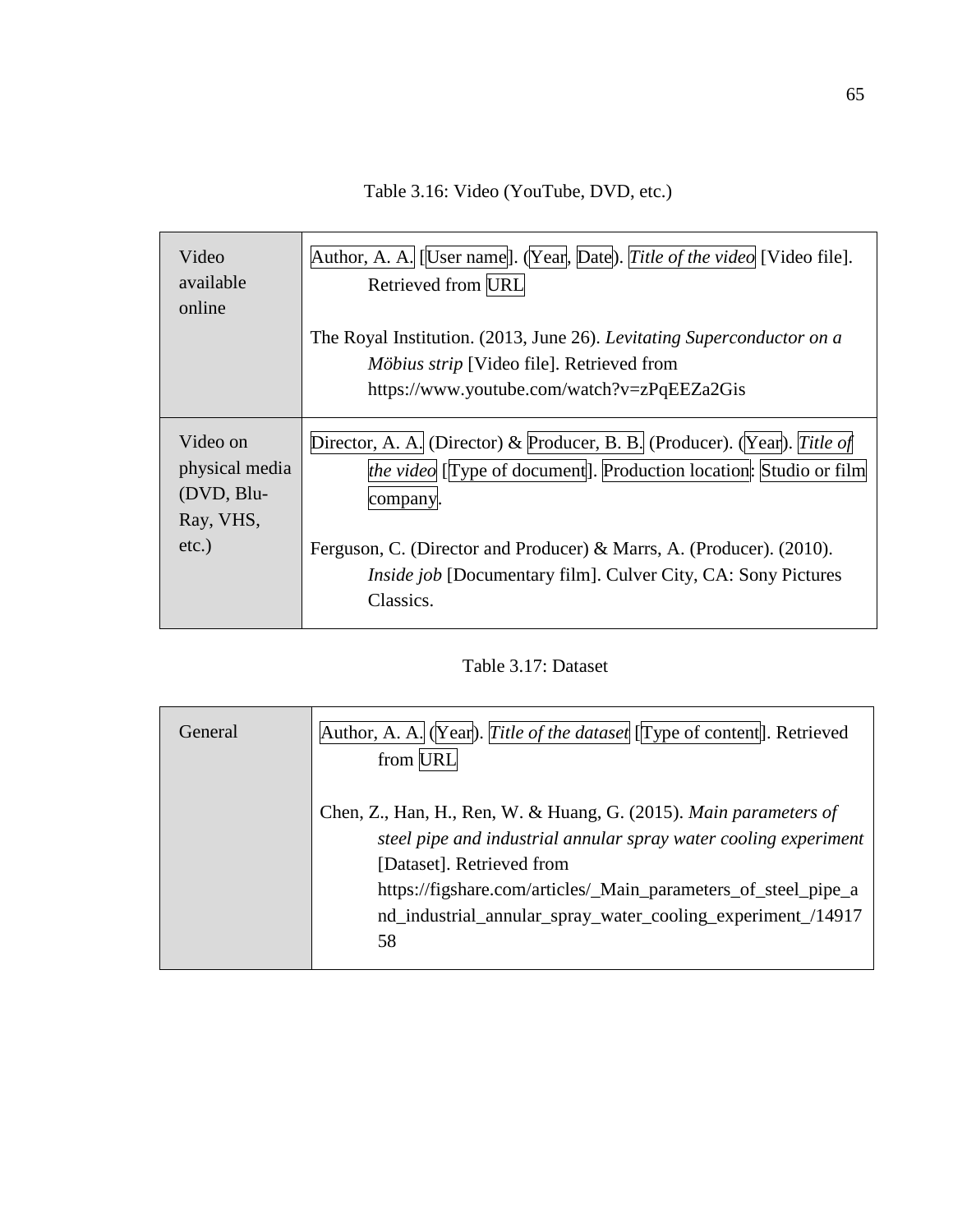Table 3.18: Computer software

| On CD-ROM,<br><b>DVD</b>                   | Author, A. A. (Year). Name of the computer software (Version Version<br>number) [Computer software]. Place of publication: Publisher.        |
|--------------------------------------------|----------------------------------------------------------------------------------------------------------------------------------------------|
|                                            | Druide informatique. (2015). Antidote (Version 9) [Computer software].                                                                       |
|                                            | Montréal, QC: Druide informatique.                                                                                                           |
| Available<br>$online - with$<br><b>URL</b> | Author, A. A. (Year). Name of the computer software (Version Version<br>number) [Computer software]. Retrieved from URL                      |
|                                            | Roy Rosenweig Center for History and New Media. (n.d.) Zotero<br>(Version 4.0.29.2) [Computer software]. Retrieved from<br>http://zotero.org |

Table 3.19: Map

| General | Author, A. A. (Cartographer). (Year). Title of the map [Type of content].<br>Retrieved from URL                                                                                                                                             |
|---------|---------------------------------------------------------------------------------------------------------------------------------------------------------------------------------------------------------------------------------------------|
|         | Government of Canada (Cartographer). (2003). GeoBase - Canadian<br>Geodetic Network - Primary Vertical Bench Marks [Map].<br>Retrieved from http://geogratis.gc.ca/api/fr/nrcan-rncan/ess-<br>sst/608b3ec6-c3b1-468b-b757-9255e03ad031.html |

# Table 3.20: Lecture notes or PowerPoint slides

| Lecture<br>notes in a<br>compendi | Author, A. A. (Year). Course identifier: Title of the course.<br>Name of the institution.                                                                  |
|-----------------------------------|------------------------------------------------------------------------------------------------------------------------------------------------------------|
| um                                | Dessaint, L.-A. (2015). ELE472: Commande numérique par<br>microprocesseurs [Numerical control using]<br>microprocessors]. École de technologie supérieure. |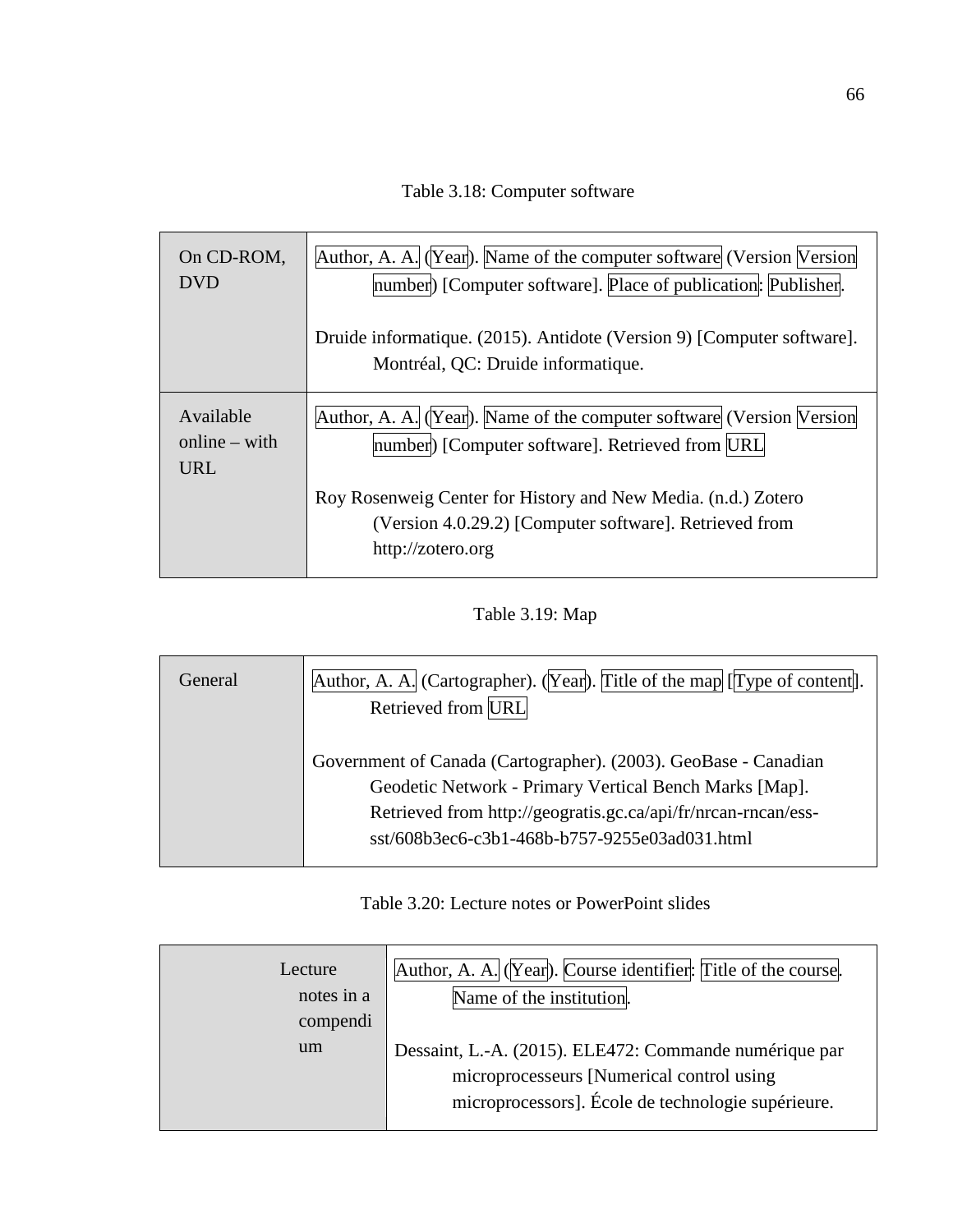| Available on the Internet                                                             | Author, A. A. (Year). Title of the presentation [Lecture notes<br>or PowerPoint slides]. Retrieved from URL                                                                                                                   |
|---------------------------------------------------------------------------------------|-------------------------------------------------------------------------------------------------------------------------------------------------------------------------------------------------------------------------------|
|                                                                                       | Braun, M. L. (2015). Scalable machine learning, or what to do<br>with all that Big Data infrastructure [PowerPoint]<br>slides]. Retrieved from<br>http://www.slideshare.net/mikiobraun/scalable-<br>machine-learning-47862907 |
| Available only from the<br>Moodle virtual learning<br>environment (limited<br>access) | * Citation only in the text<br>(A. A. Author, personal communication, Date)<br>In the text:<br>(S. Krau, personal communication, March 8,<br>2016)                                                                            |

Table 3.21: Unpublished manuscript (submitted manuscript, report, etc.)

| General                                                      | Author, A. A., Author, B. B. & Author, C. C. (Year). Title of the<br><i>document</i> . Unpublished manuscript, Department, Institution,<br>ocation.                                                                                                                                                                                                                                               |
|--------------------------------------------------------------|---------------------------------------------------------------------------------------------------------------------------------------------------------------------------------------------------------------------------------------------------------------------------------------------------------------------------------------------------------------------------------------------------|
|                                                              | Levasseur, D. & Barbosa de Souza, H. (2016). Du bon usage des<br>indicateurs bibliométriques à ÉTS: guide des bonnes pratiques<br>pour évaluer la recherche et son impact [Proper use of biometric<br>indicators at ÉTS: guide to best practices for evaluating research<br>and its impact]. Unpublished manuscript, Service de la<br>bibliothèque, École de technologie supérieure, Montréal, QC |
| Unpublished<br>manuscript,<br>auto-stored on<br>the Internet | Author, A. A., Author, B. B. & Author, C. C. (Year). Title of the<br>document. Retrieved from URL<br>Golosovsky, M. & Solomon, S. (2016). Growing complex network of<br>citations of scientific papers -- measurements and modeling.                                                                                                                                                              |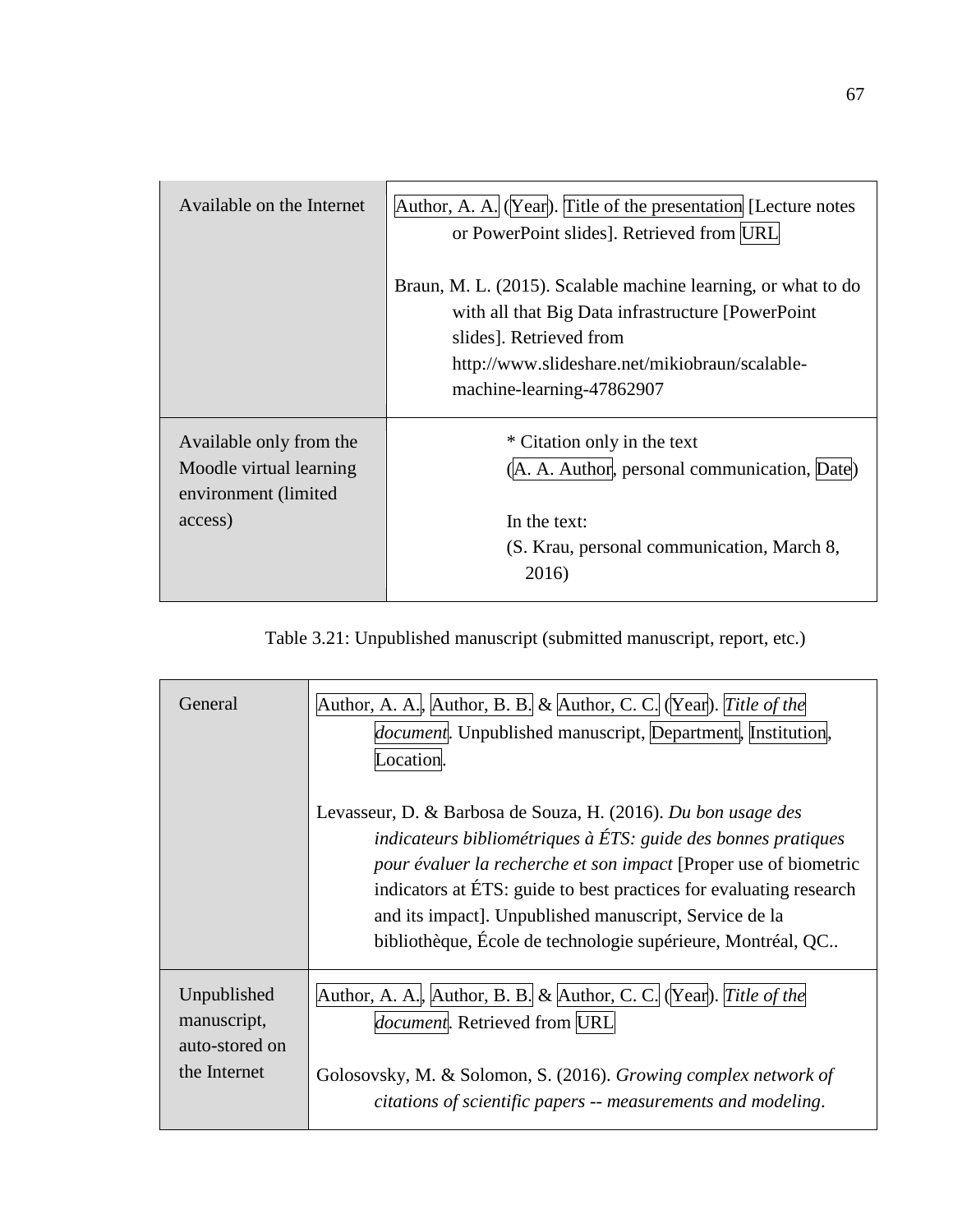|                                                                  | Retrieved from http://arxiv.org/abs/1607.08370                                                                                                                                                                                                                                                                                                         |
|------------------------------------------------------------------|--------------------------------------------------------------------------------------------------------------------------------------------------------------------------------------------------------------------------------------------------------------------------------------------------------------------------------------------------------|
| Manuscript<br>submitted for<br>publication (not<br>yet approved) | Author, A. A., Author, B. B., Author, C. C. & Author, D. D. (Year).<br>Title of the article. Manuscript submitted for publication.<br>Ochoa-Luna, C., Saad, M., Ghomman, J., Rahman M. H. & Archambault,<br>P. S. (2016). Compliant control of a rehabilitation exoskeleton<br>robot arm with force observer. Manuscript submitted for<br>publication. |
|                                                                  |                                                                                                                                                                                                                                                                                                                                                        |

Table 3.22: Unpublished raw data, untitled

| General | Author, A. A. (Year). [Summary description of the subject and content].<br>Unpublished raw data.                                                                     |
|---------|----------------------------------------------------------------------------------------------------------------------------------------------------------------------|
|         | Mas, A. (2016). [Difference in average snowfall (days) obtained with<br>four models (Model C, Model D, Hydrotel, MASiN) at 23 study<br>sites]. Unpublished raw data. |

Table 3.23: Personal communication (e-mail, conversation, etc.)

| General | * Citation only in the text.<br>(A. A. Author, personal communication, Date) |
|---------|------------------------------------------------------------------------------|
|         | In the text:<br>(J. Voix, personal communication, March 21, 2016)            |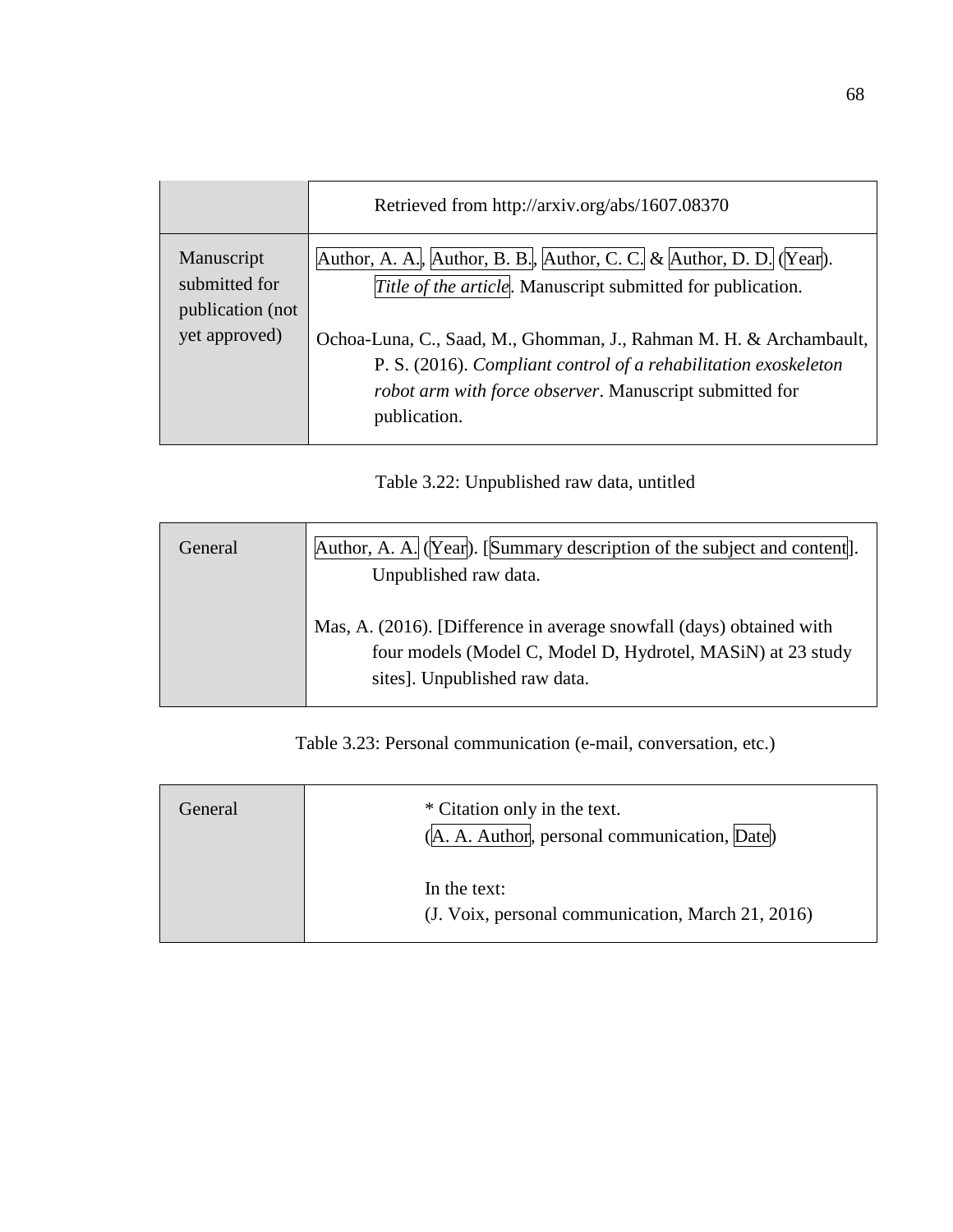## **APPENDIX I**

## **EXAMPLE: DESS – TITLE PAGE (RECTO)**

Title (18 pts)

*(4 returns single-spaced– 18 pts)*

by (16 pts) *(2 returns single-spaced – 16 pts)* First name LAST NAME (16 pts)

*(5 returns single-spaced – 16 pts)*

# APPLICATION PROJECT PRESENTED TO ÉCOLE DE TECHNOLOGIE SUPÉRIEURE IN PARTIAL FULFILLMENT OF A SPECIALIZED GRADUATE PROGRAM (DESS) DEGREE IN MECHANICAL ENGINEERING (14 pts)

*(5 returns single-spaced – 14 pts)*

MONTREAL, JULY 14, 2016 (14 pts)

*(5 returns single-spaced - 14 pts)*

ÉCOLE DE TECHNOLOGIE SUPÉRIEURE UNIVERSITÉ DU QUÉBEC (14 pts)

*(5 returns single-spaced - 14 pts)*

Copyright © 2006, (author's name, year of publication) All right reserved (12 pts) or GOSS (author's name, year of publication) (12 pts)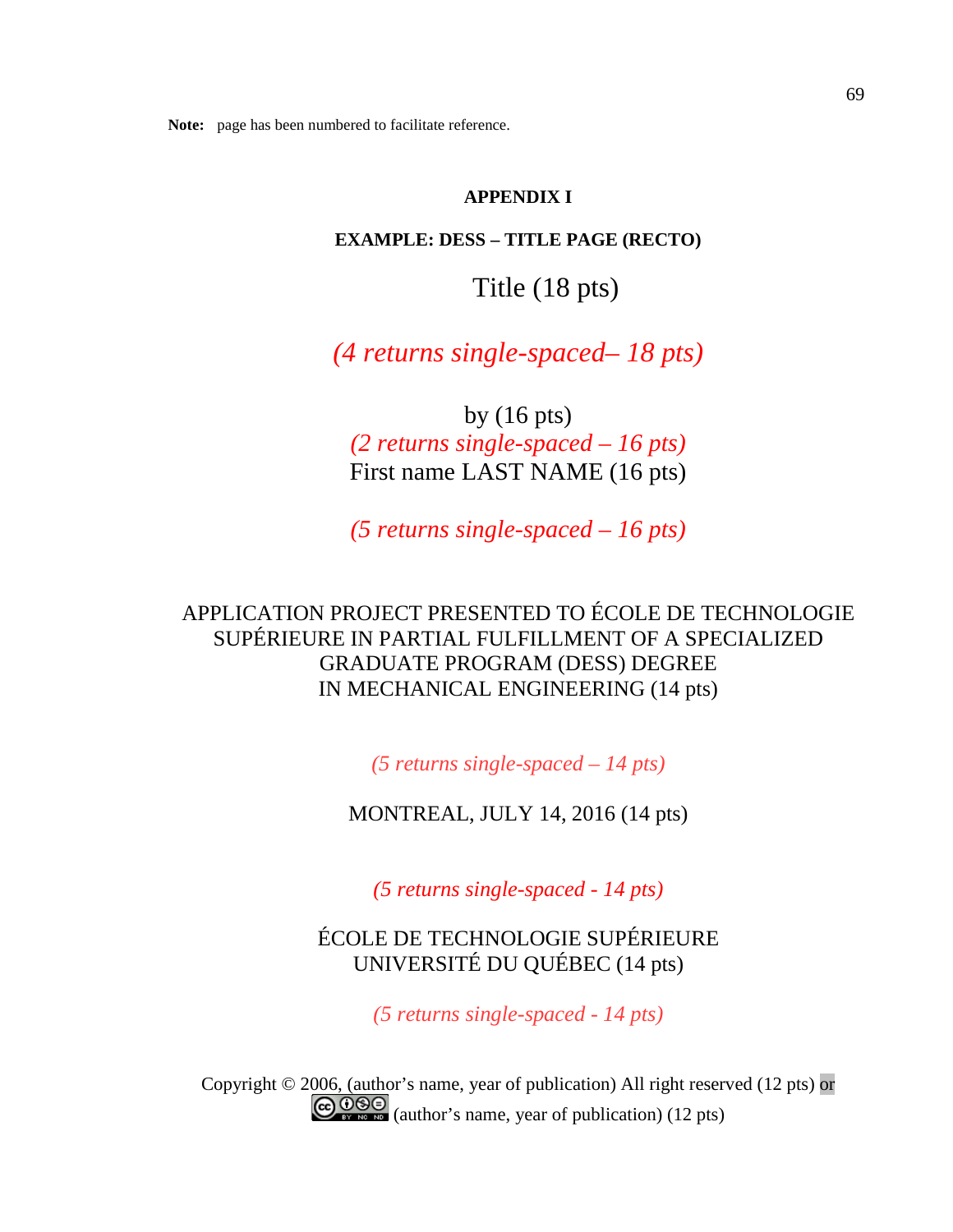## **APPENDIX II**

### **EXAMPLE: DESS – TITLE PAGE (VERSO)**

© Copyright

Reproduction, saving or sharing of the content of this document, in whole or in part, is prohibited. A reader who wishes to print this document or save it on any medium must first obtain the author's permission.

*or*



This [Creative Commons](http://creativecommons.org/licenses/by-nc-nd/3.0/) license allows readers to download this work and share it with others as long as the author is credited. The content of this work may not be modified in any way or used commercially.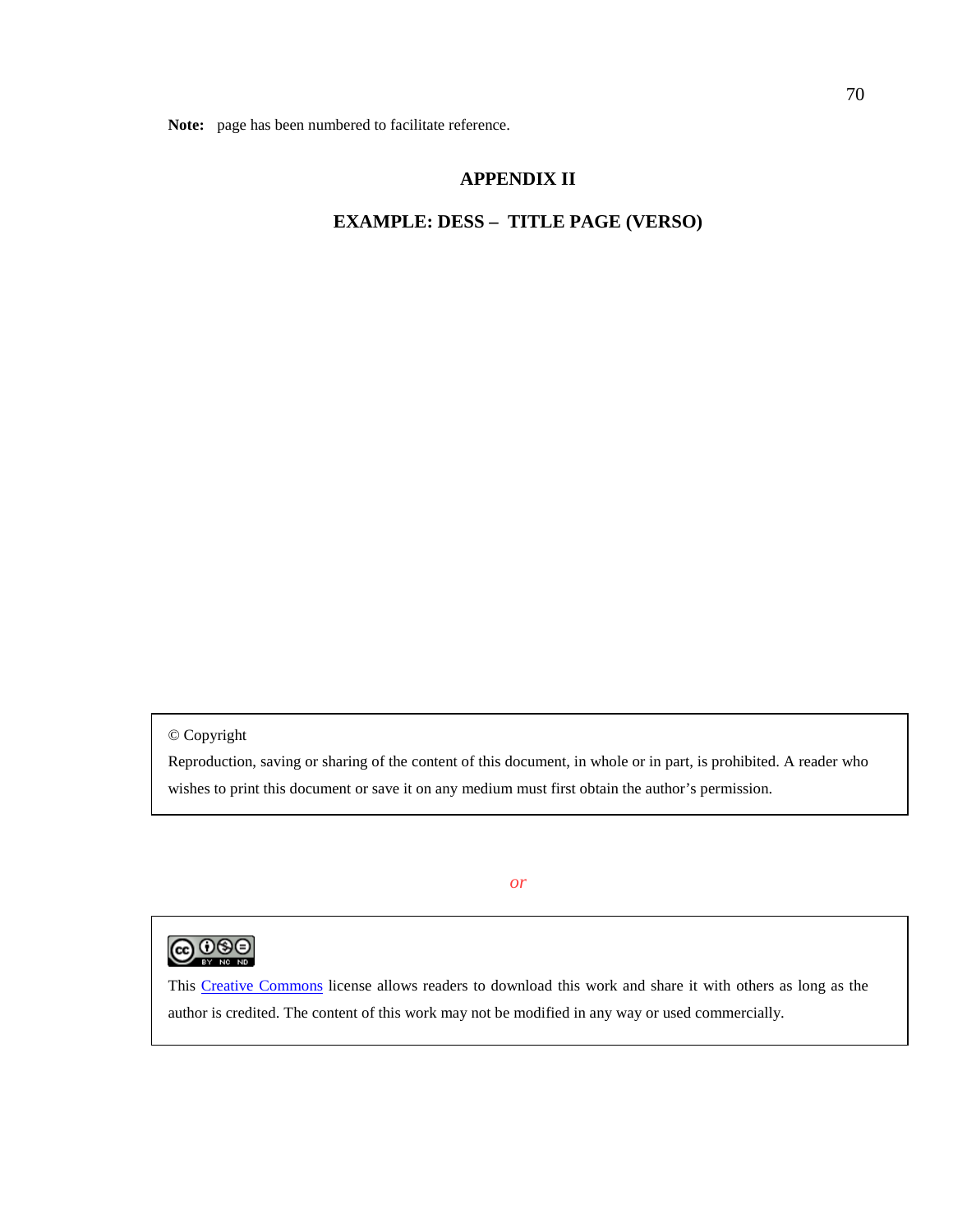## **APPENDIX III**

### **EXAMPLE: TITLE PAGE – MASTER'S WITH THESIS**

Title (18 pts)

*(4 returns single-spaced– 18 pts)*

by (16 pts) *(2 returns single-spaced – 16 pts)* First name LAST NAME (16 pts)

*(5 returns single-spaced – 16 pts)*

THESIS PRESENTED TO ÉCOLE DE TECHNOLOGIE SUPÉRIEURE IN PARTIAL FULFILLMENT FOR A MASTER'S DEGREE WITH THESIS IN ELECTRICAL ENGINEERING M.A.Sc. (14 pts)

*(5 returns single-spaced – 14 pts)*

MONTREAL, JULY 14, 2016 (14 pts)

*(5 returns single-spaced - 14 pts)*

ÉCOLE DE TECHNOLOGIE SUPÉRIEURE UNIVERSITÉ DU QUÉBEC (14 pt )

*(5 returns single-spaced - 14 pts)*

Copyright © 2006, (author's name, year of publication) All right reserved (12 pts) or GOSS (author's name, year of publication) (12 pts)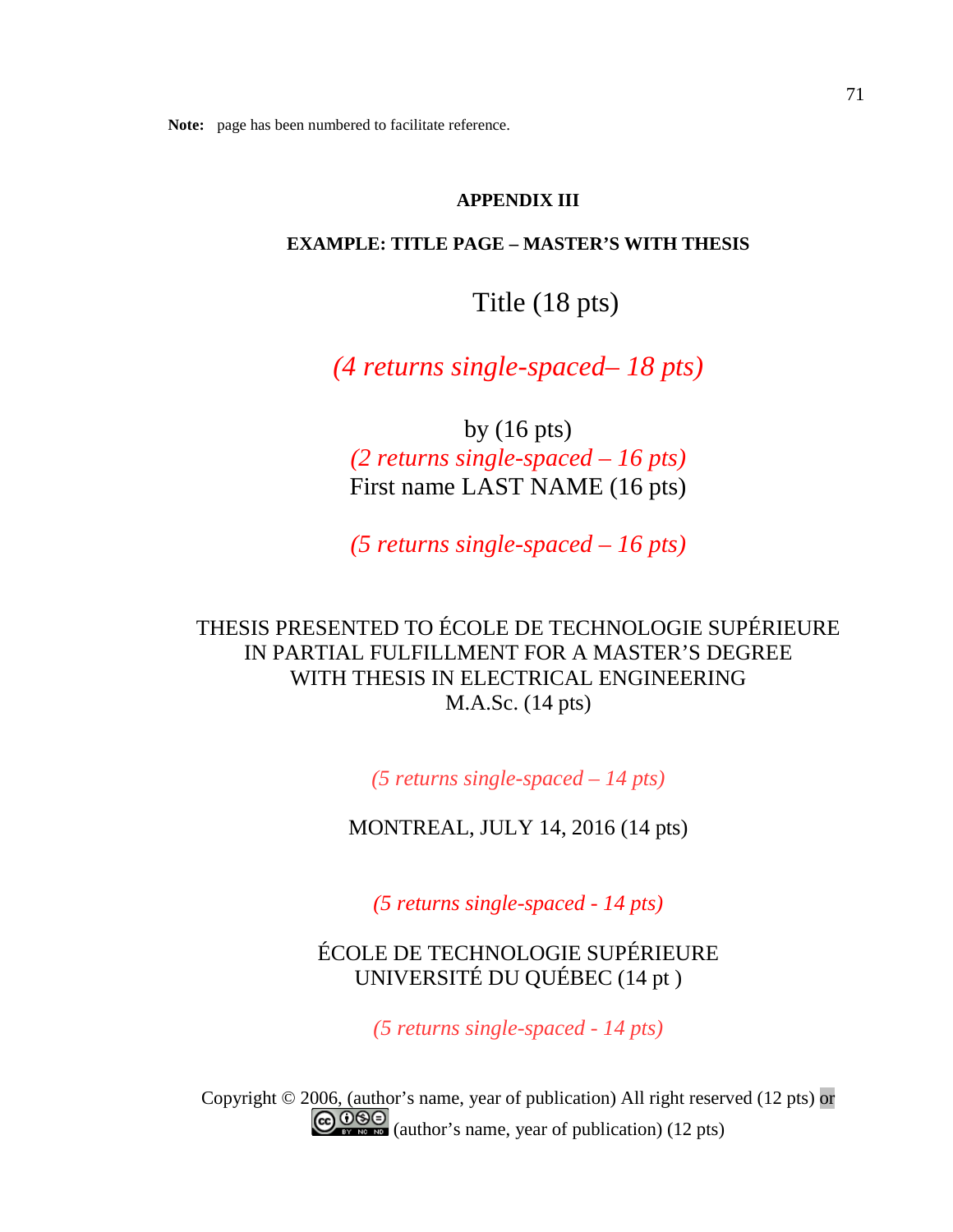## **APPENDIX IV**

## **EXAMPLE: TITLE PAGE – MASTER'S WITH PROJECT**

Title (18 pts)

*(4 returns single-spaced– 18 pts)*

by (16 pts) *(2 returns single-spaced – 16 pts)* First name LAST NAME (16 pts)

*(5 returns single-spaced – 16 pts)*

# PROJECT PRESENTED TO ÉCOLE DE TECHNOLOGIE SUPÉRIEURE IN PARTIAL FULFILLMENT OF A MASTER'S DEGREE WITH PROJECT IN MECHANICAL ENGINEERING M.Eng. (14 pts)

*(5 returns single-spaced – 14 pts)*

MONTREAL, JULY 14, 2016 (14 pts)

*(5 returns single-spaced - 14 pts)*

ÉCOLE DE TECHNOLOGIE SUPÉRIEURE UNIVERSITÉ DU QUÉBEC (14 pts)

*(5 returns single-spaced - 14 pts)*

Copyright © 2006, (author's name, year of publication) All right reserved (12 pts) or GOSS (author's name, year of publication) (12 pts)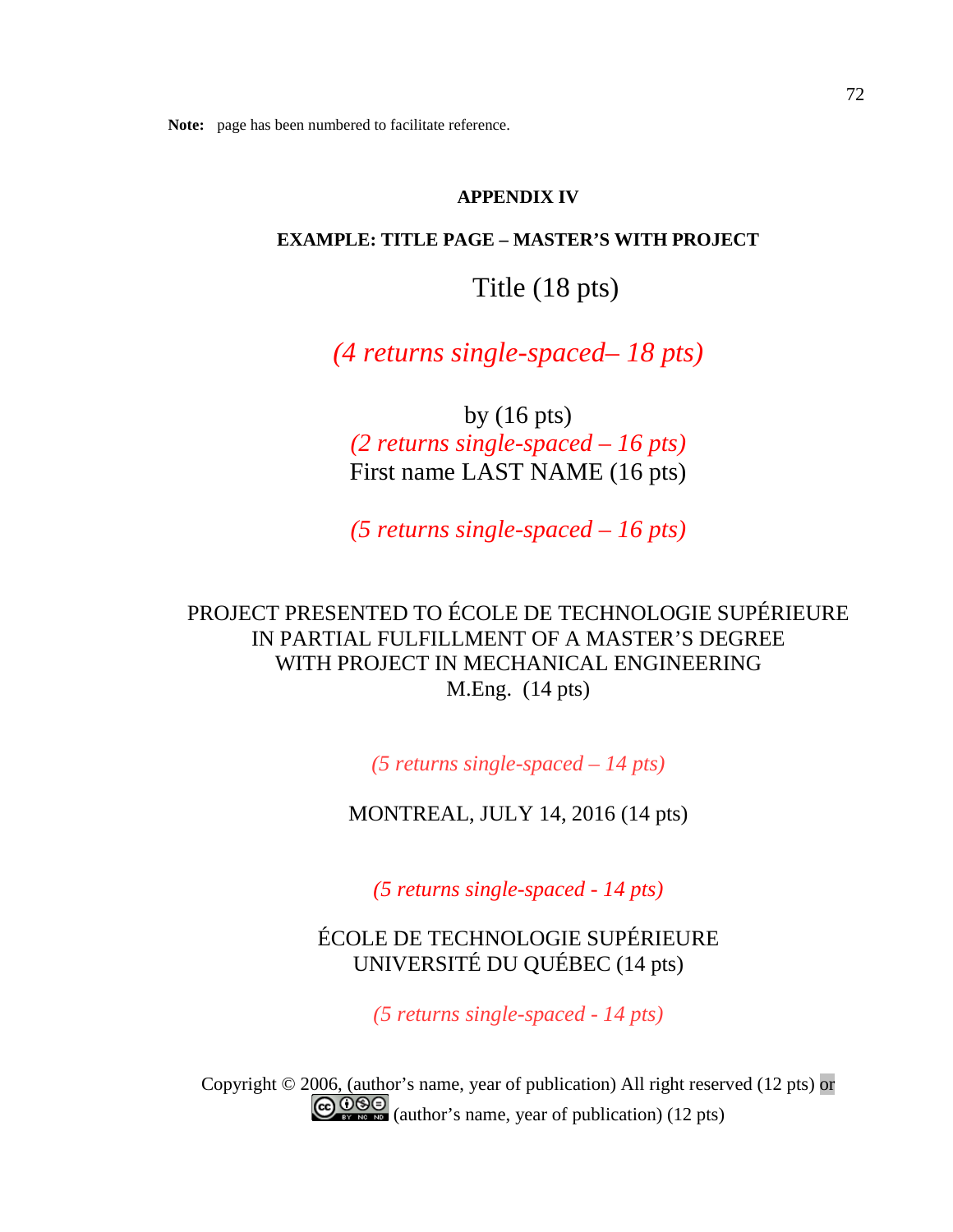## **APPENDIX V**

### **EXAMPLE: TITLE PAGE – Ph.D THESIS**

# Title (18 pts)

*(4 returns single-spaced– 18 pts)*

by (16 pt) *(2 returns single-spaced – 16 pts)* First name LAST NAME (16 pts)

*(5 returns single-spaced – 16 pts)*

# THESIS PRESENTED TO ÉCOLE DE TECHNOLOGIE SUPÉRIEURE IN PARTIAL FULFILLMENT FOR THE DEGREE OF DOCTOR OF PHILOSOPHY Ph.D. (14 pts)

*(5 returns single-spaced – 14pts)*

MONTREAL, JULY 14, 2016 (14 pts)

*(5 returns single-spaced - 14 pts)*

ÉCOLE DE TECHNOLOGIE SUPÉRIEURE UNIVERSITÉ DU QUÉBEC (14 pts)

*(5 returns single-spaced - 14 pts)*

Copyright © 2006, (author's name, year of publication) All right reserved (12 pts) or  $\bigodot$   $\bigodot$   $\bigodot$   $\bigodot$  (author's name, year of publication) (12 pts)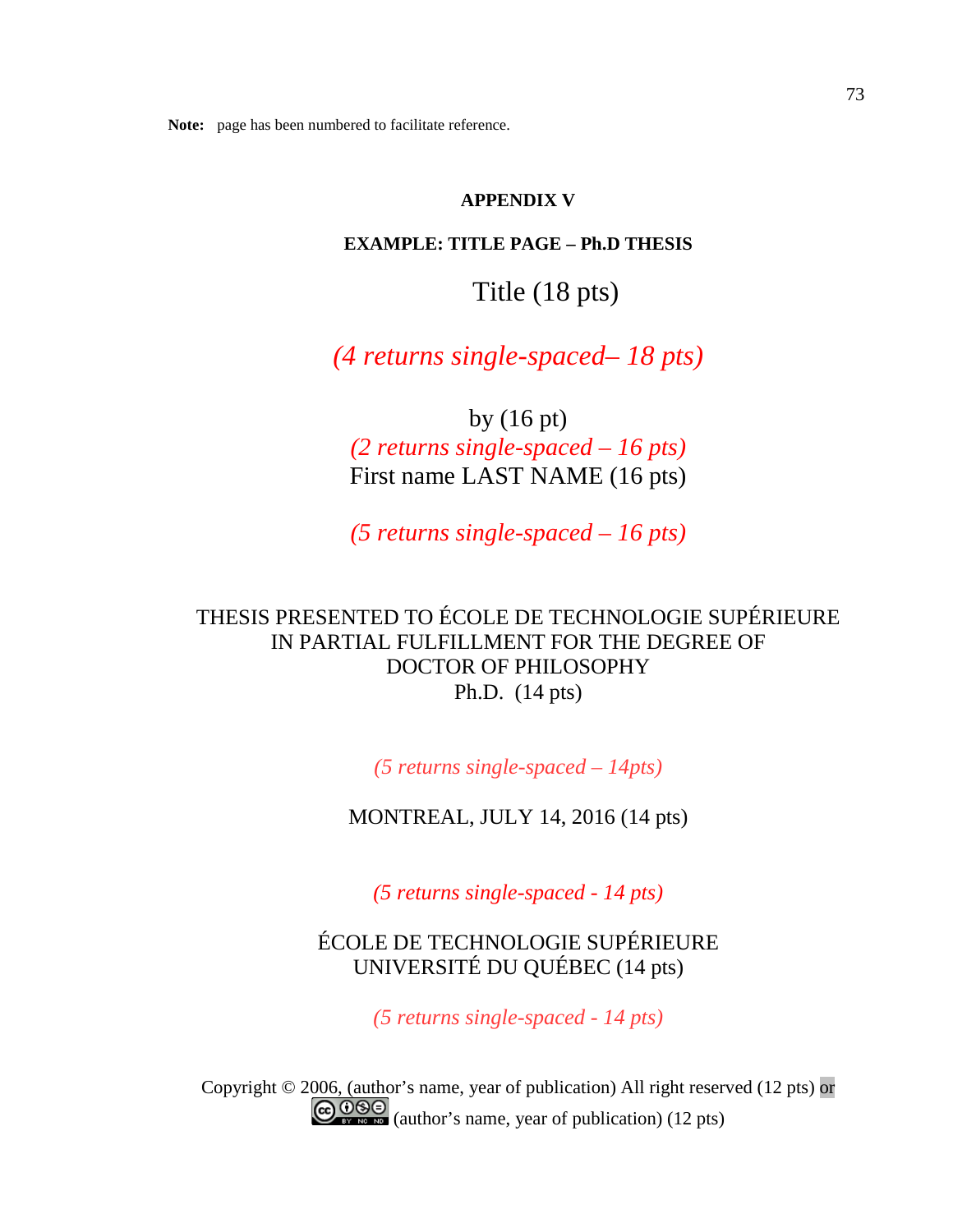## **APPENDIX VI**

### **EXAMPLE: TITLE PAGE – MANUSCRIPT-BASED Ph.D THESIS**

Title (18 pts)

*(4 returns single-spaced– 18 pts)*

by (16 pts) *(2 returns single-spaced – 16 pts)* First name LAST NAME (16 pts)

*(5 returns single-spaced – 16 pts)*

MANUSCRIPT-BASED THESIS PRESENTED TO ÉCOLE DE TECHNOLOGIE SUPÉRIEURE IN PARTIAL FULFILLMENT FOR THE DEGREE OF DOCTOR OF PHILOSOPHY Ph.D. (14 pts)

*(5 returns single-spaced – 14pts)*

MONTREAL, JULY 14, 2016 (14 pts)

*(5 returns single-spaced - 14 pts)*

ÉCOLE DE TECHNOLOGIE SUPÉRIEURE UNIVERSITÉ DU QUÉBEC (14 pts)

*(5 returns single-spaced - 14 pts)*

Copyright © 2006, (author's name, year of publication) All right reserved (12 pts) or GOSO (author's name, year of publication) (12 pts)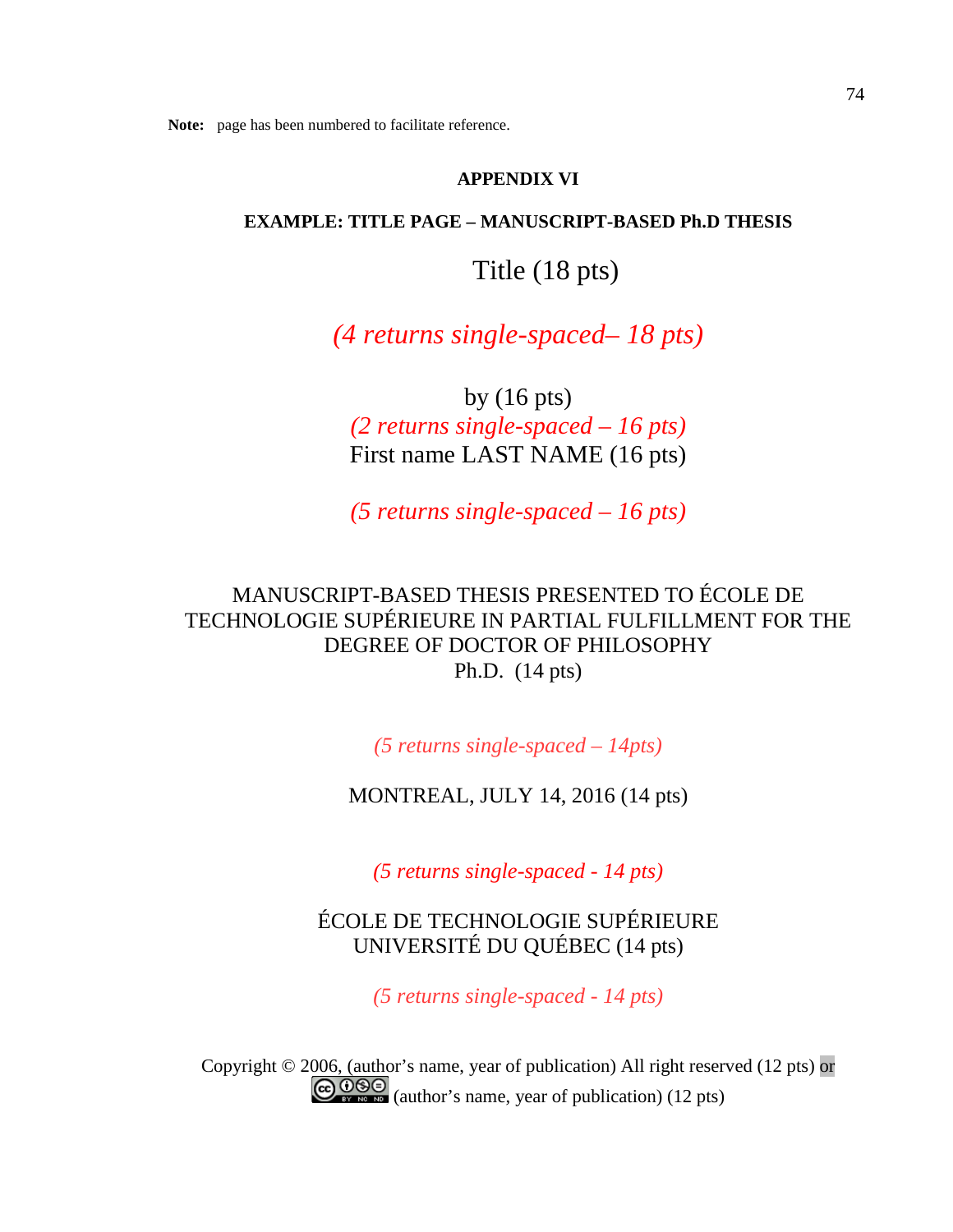## **APPENDIX VII**

### **EXAMPLE: TITLE PAGE – PhD. THESIS IN CO-TUTORSHIP**

Title (18 pts)

*(4 returns single-spaced– 18 pts)*

by (16 pts) *(2 returns single-spaced – 16 pts)* First name LAST NAME (16 pts)

*(5 returns single-spaced – 16 pts)*

Ph.D. THESIS PRESENTED TO ÉCOLE DE TECHNOLOGIE SUPÉRIEURE AND XXXX UNIVERSITY (CO-TUTORSHIP) IN PARTIAL FULFILLMENT OF THE REQUIREMENTS FOR THE DEGREE OF DOCTOR OF PHILOSOPHY Ph.D. (14 pts)

*(5 returns single-spaced – 14pts)*

MONTREAL, JULY 14, 2016 (14 pts)

*(5 returns single-spaced - 14 pts)*

ÉCOLE DE TECHNOLOGIE SUPÉRIEURE UNIVERSITÉ DU QUÉBEC (14 pts)

*(5 returns single-spaced - 14 pts)*

Copyright © 2006, (author's name, year of publication) All right reserved (12 pts) or  $\bigodot$   $\bigodot$   $\bigodot$   $\bigodot$   $\bigodot$  (author's name, year of publication) (12 pts)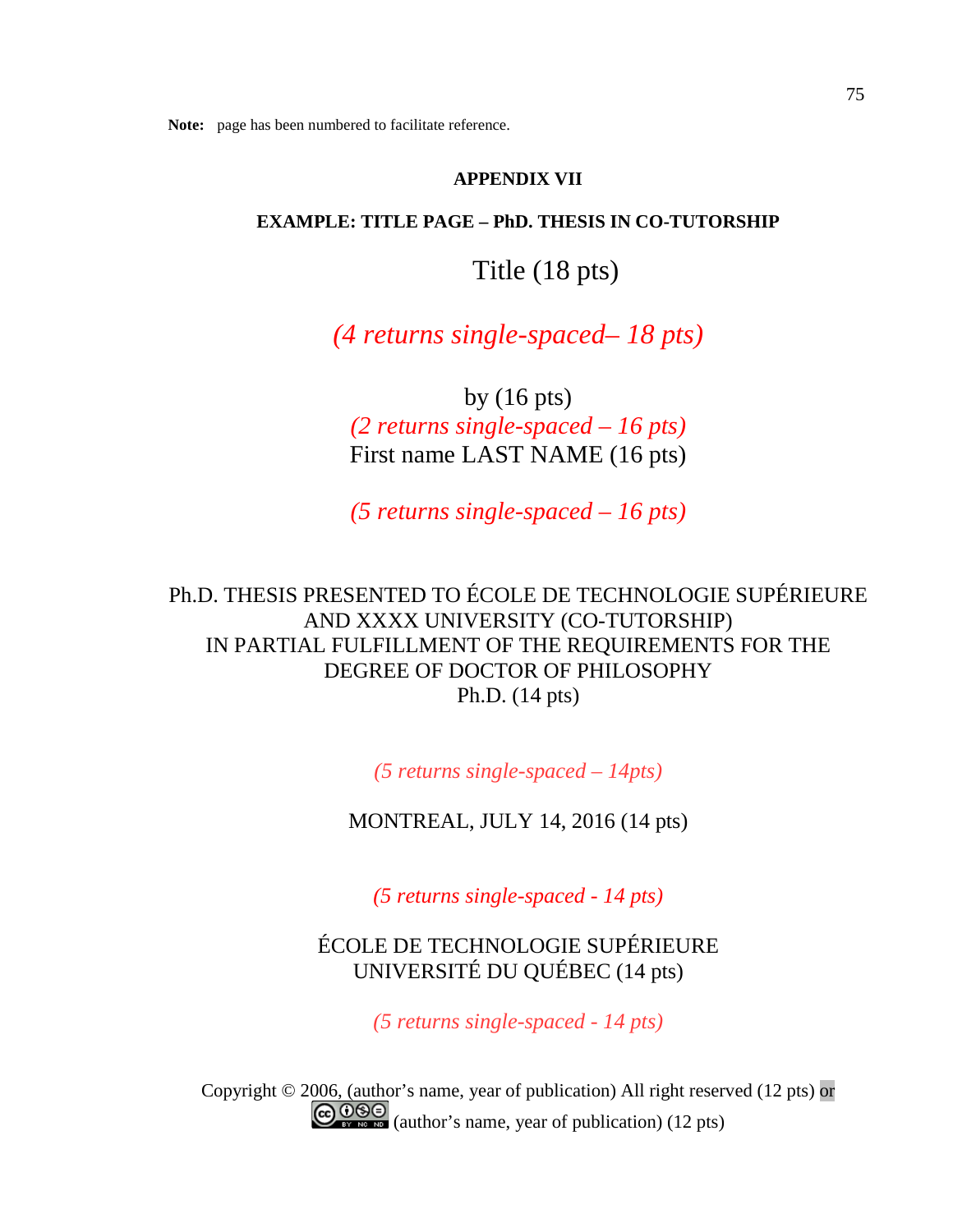### **APPENDIX VIII**

#### **EXAMPLE: BOARD OF EXAMINERS**

## THIS THESIS HAS BEEN EVALUATED *(2 returns single-spaced)* BY THE FOLLOWING BOARD OF EXAMINERS

#### *(7 returns single-spaced)*

Mr. Robert Leconte, Thesis Supervisor Department of Construction Engineering, École de technologie supérieure

### *(3 returns single-spaced)*

Mr. Gabriel Assaf, Thesis Co-supervisor Department of Construction Engineering, École de technologie supérieure

#### *(3 returns single-spaced)*

Mr. François Brissette, Chair, Board of Examiners Department of Construction Engineering, École de technologie supérieure

#### *(3 returns single-spaced)*

Mr. Guy Félio, Project Manager National Technical Guide for Municipal Infrastructure Institute for Research in Construction

#### *(3 returns single-spaced)*

Mr. Michalis Pehlivanidis, Structural Evaluation Manager Ministère des Transports – Highway Laboratory

## *(7 returns single-spaced)*

THIS THESIS WAS PRESENTED AND DEFENDED *(2 returns single-spaced)* IN THE PRESENCE OF A BOARD OF EXAMINERS AND THE PUBLIC *(2 returns single-spaced)* ON JULY 31, 2013 *(2 returns single-spaced)* AT ÉCOLE DE TECHNOLOGIE SUPÉRIEURE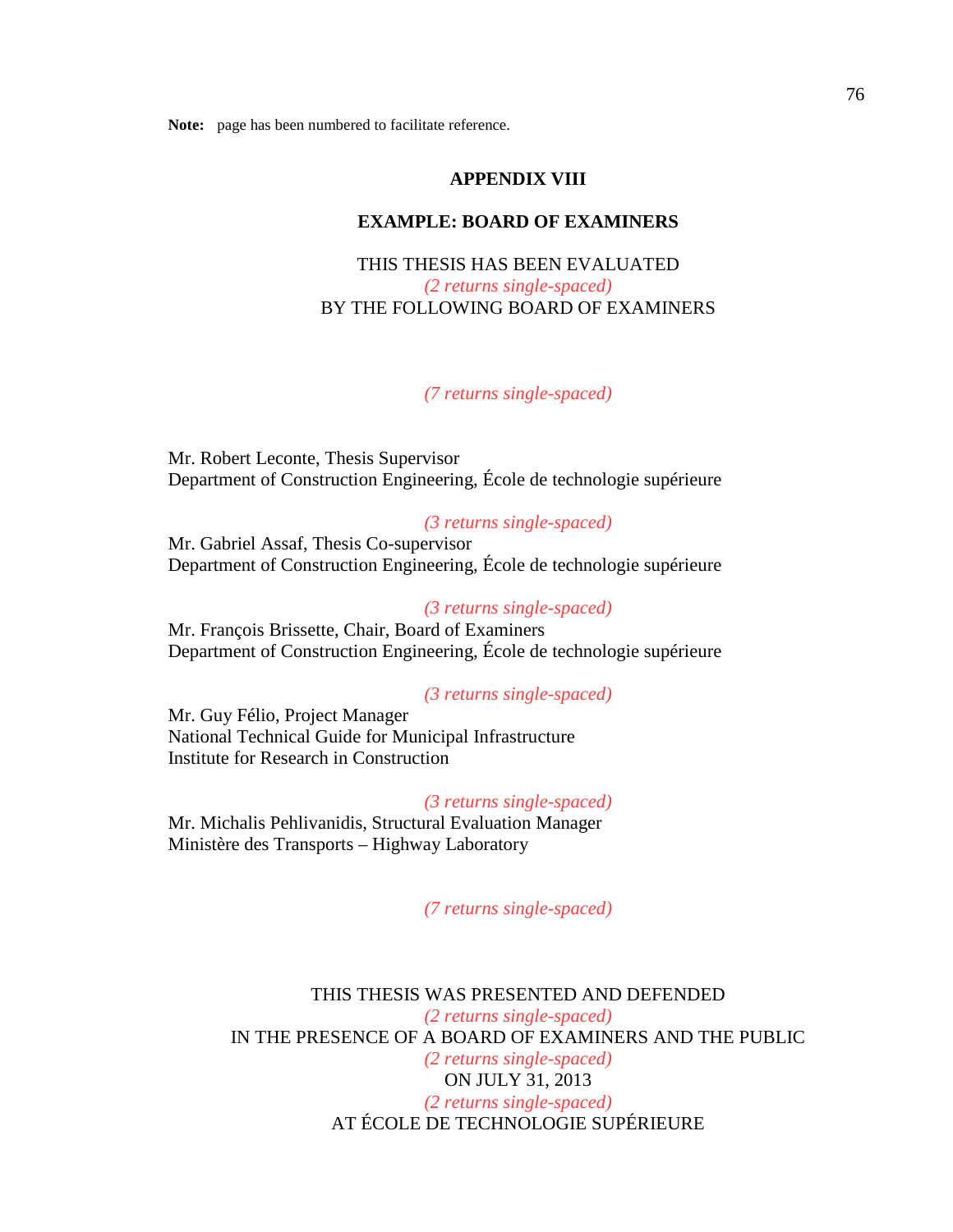## **APPENDIX IX**

## **EXAMPLE: RÉSUMÉ**

## **Étude de faisabilité technique portant sur l'ajout d'une ligne de production**  *(2 returns single-spaced)* Daniel VACHON *(2 returns single-spaced)* **RÉSUMÉ** *(2 returns single-spaced)*

Cette étude de faisabilité technique portant sur l'ajout d'une ligne de production à l'usine de fabrication de panneaux démontre que...

*(3 returns at the end of the text)*

**Mots-clés :** entretien, évaluation, logiciel, simulation, usager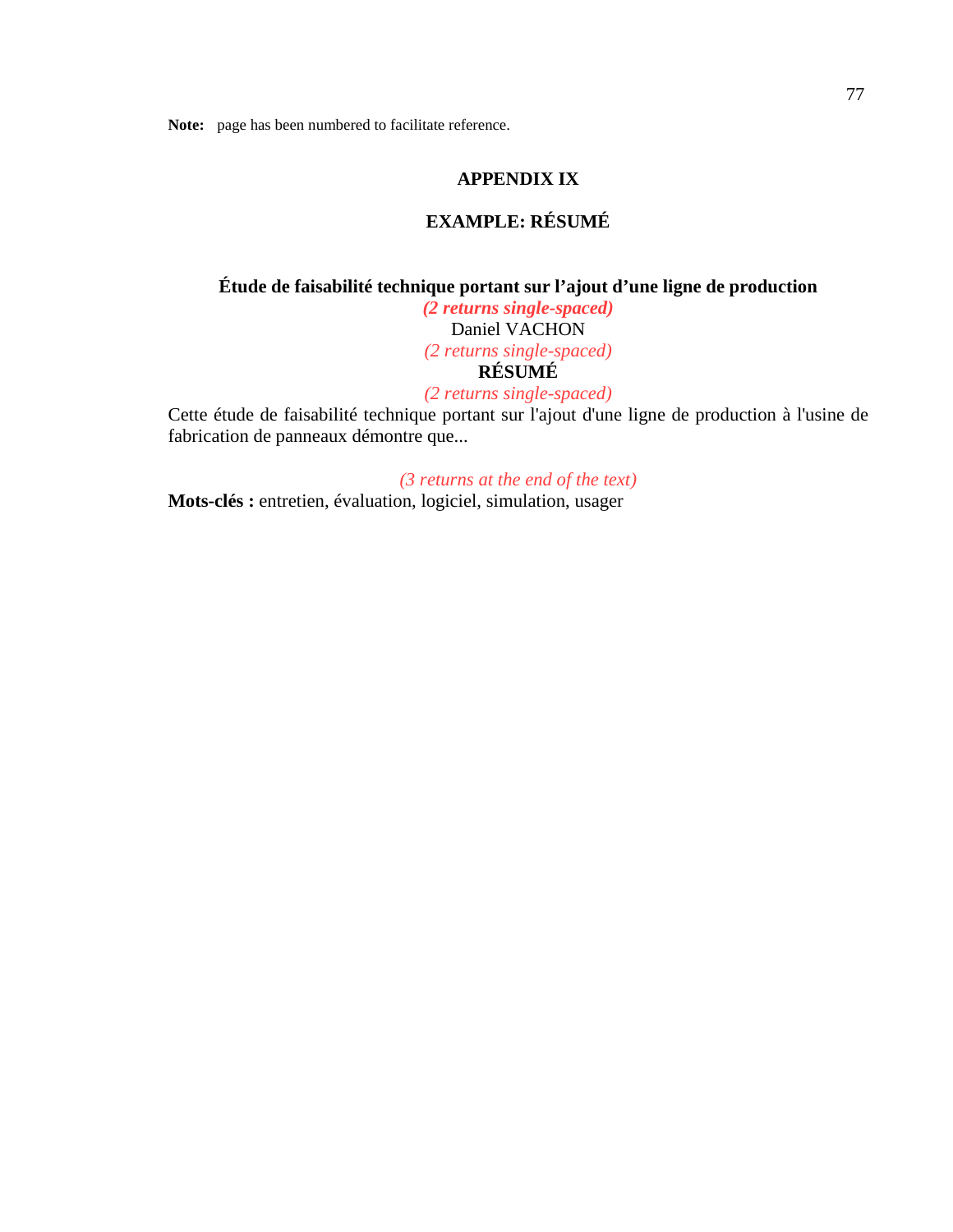## **APPENDIX X**

### **EXAMPLE: ABSTRACT**

### **Lossless region of interest compression of medical images using wavelets**

*(2 returns single-spaced)* Monsef MEKOUAR

*(2 returns single-spaced) ABSTRACT*

*(2 returns single-spaced)*

Some images contain regions that are more important than others. Compression methods that are capable of delivering higher reconstruction quality…

#### *(3 returns at the end of the text)*

**Keywords:** maintenance, evaluation, software, simulation, user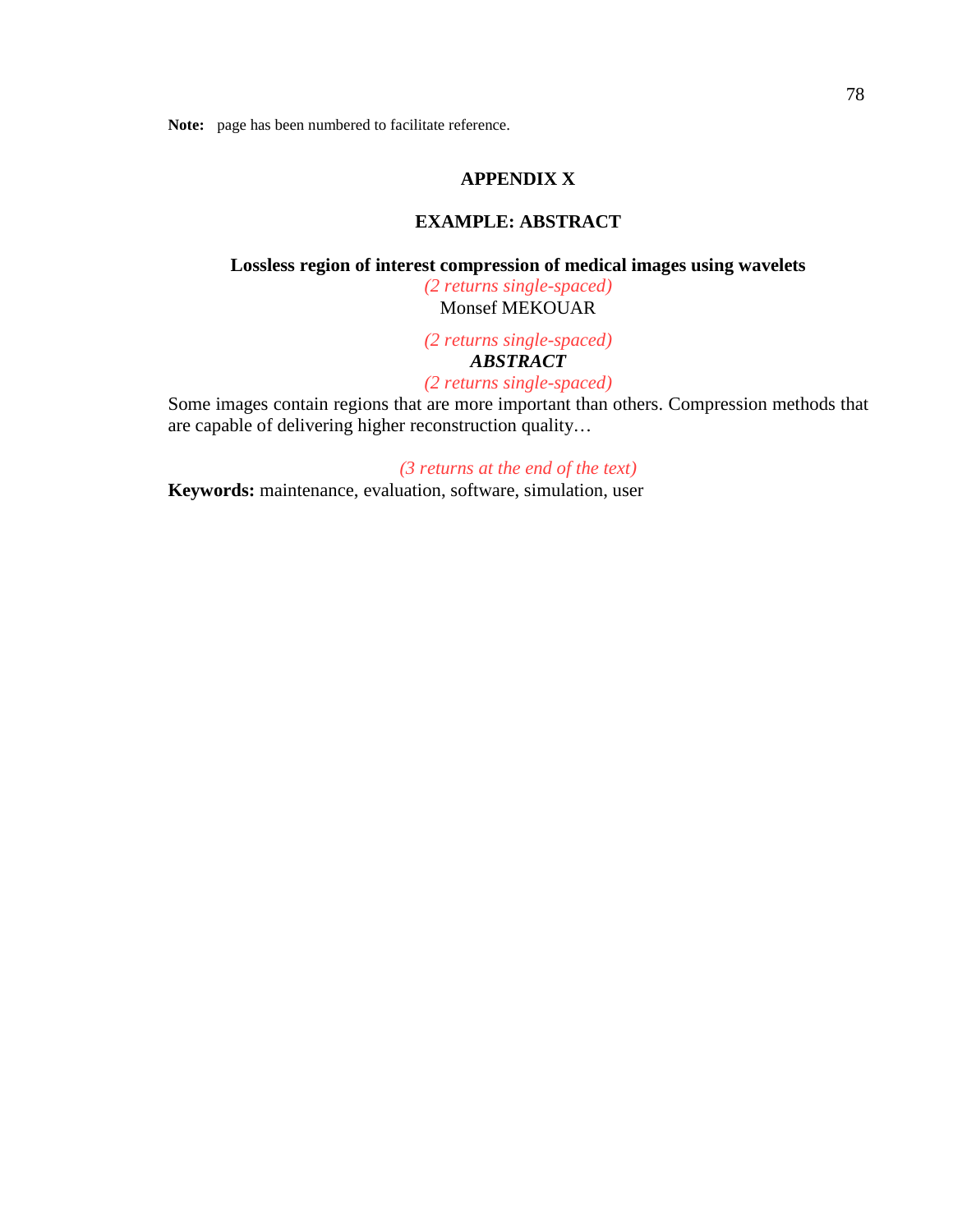## **APPENDIX XI**

# **EXAMPLE: TABLE OF CONTENTS**

(2 returns single-spaced)

| (2 returns single-spaced) |  |
|---------------------------|--|
|                           |  |
| (2 returns single-spaced) |  |
|                           |  |
|                           |  |
|                           |  |
| (2 returns single-spaced) |  |
|                           |  |
|                           |  |
|                           |  |
| (2 returns single-spaced) |  |
|                           |  |
| (2 returns single-spaced) |  |
|                           |  |
| (2 returns single-spaced) |  |
|                           |  |
| (2 returns single-spaced) |  |
|                           |  |
|                           |  |

Page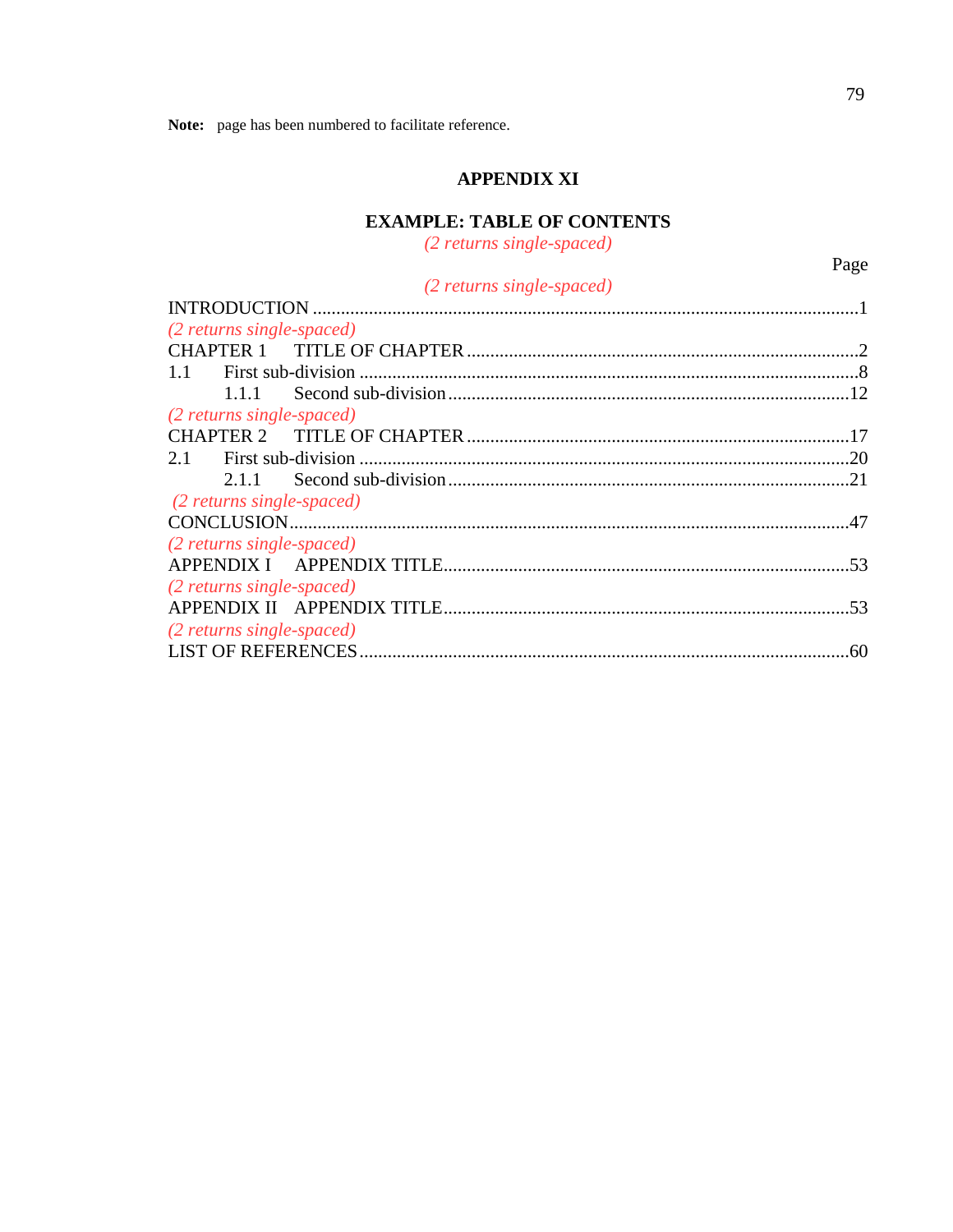## **APPENDIX XII**

### **EXAMPLE: LIST OF TABLES**

*(2 returns single-spaced)*

|              | (2 returns single-spaced)                                            |     |
|--------------|----------------------------------------------------------------------|-----|
| Table $1.11$ | Summary of ISBSG studies dealing with missing values and outliers 14 |     |
|              | (2 returns single-spaced)                                            |     |
| Table 4.1    |                                                                      | -44 |
|              | (2 returns single-spaced)                                            |     |
| Table 4.2    |                                                                      |     |
|              | (2 returns single-spaced)                                            |     |
| Table 4.3    | Descriptive Statistics for Grubbs' test on Total Effort (N=106)48    |     |

<span id="page-83-0"></span>**Important:** When a document contains fewer than four tables, they must be presented at the end of the table of contents, after the list of references or the index.

Page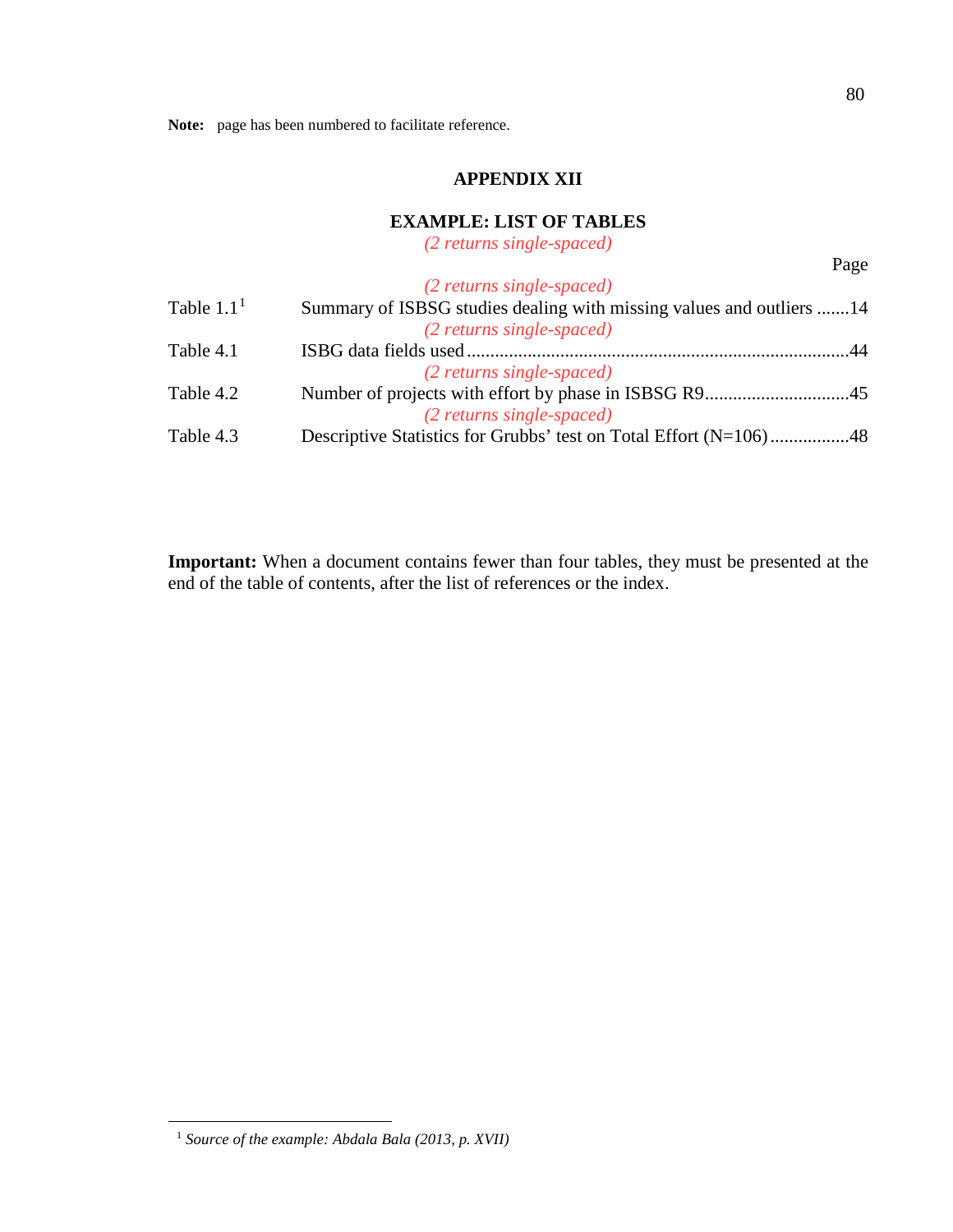## **APPENDIX XIII**

## **EXAMPLE: LIST OF FIGURES**

*(2 returns single-spaced)*

|                                                                  | Page                                                                     |
|------------------------------------------------------------------|--------------------------------------------------------------------------|
| (2 returns single-spaced)                                        |                                                                          |
|                                                                  |                                                                          |
| (2 returns single-spaced)                                        |                                                                          |
|                                                                  |                                                                          |
| (2 returns single-spaced)                                        |                                                                          |
| Pareto Optimal Front (POF) and non-dominated solutions for       |                                                                          |
| multi-population optimization                                    |                                                                          |
| (2 returns single-spaced)                                        |                                                                          |
| Intelligent watermarking for stream of images as single          |                                                                          |
|                                                                  | .22                                                                      |
| (2 returns single-spaced)                                        |                                                                          |
| Coevolutionary model of three species shown from the perspective |                                                                          |
| of each in turn                                                  | 27                                                                       |
|                                                                  | Optimization candidate solutions representation in traditional methods12 |

**Important:** When a document contains **fewer than four figures**, they must be presented at the end of the table of contents, after the list of references or the index.

81

<span id="page-84-0"></span> <sup>1</sup> *Source of the example: Bassem Guendy (2013, p. XV)*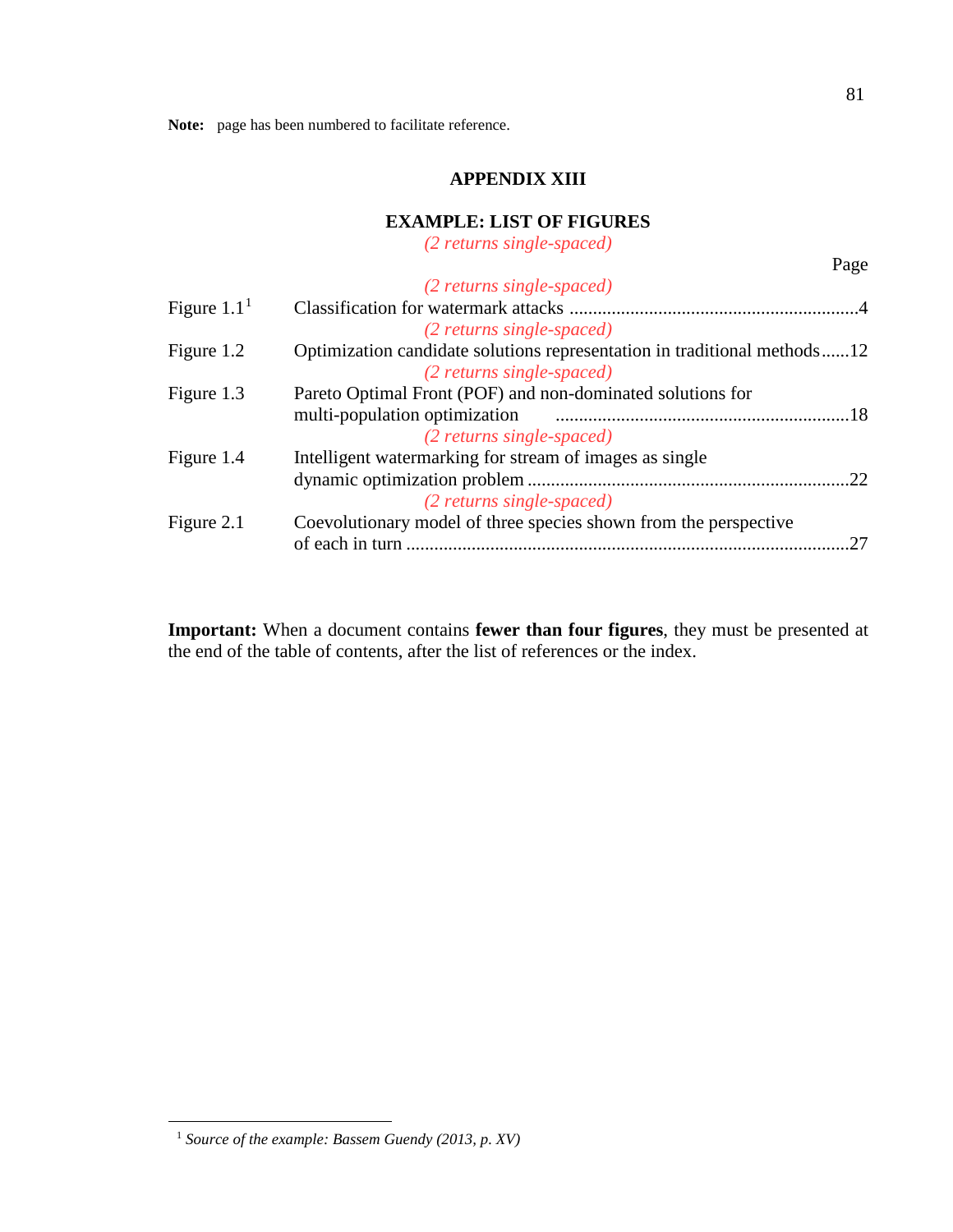## **APPENDIX XIV**

## **EXAMPLE: LIST OF ABBREVIATIONS AND ACRONYMS**

*(2 returns single-spaced)*

| COSMIC <sup>1</sup> |                         | Common Software Measurement International Consortium |
|---------------------|-------------------------|------------------------------------------------------|
|                     |                         | $(2$ returns single-spaced)                          |
| EB                  | <b>Effort Build</b>     |                                                      |
|                     |                         | (2 returns single-spaced)                            |
| EI                  | <b>Effort Implement</b> |                                                      |
|                     |                         | (2 returns single-spaced)                            |
| EP                  | <b>Effort Plan</b>      |                                                      |
|                     |                         | (2 returns single-spaced)                            |
| Eq                  | Equation                |                                                      |
|                     |                         | (2 returns single-spaced)                            |
| ES                  | <b>Effort Specify</b>   |                                                      |

<span id="page-85-0"></span> <sup>1</sup> *Source of the example: Abdala Bala (2013, p. XIX)*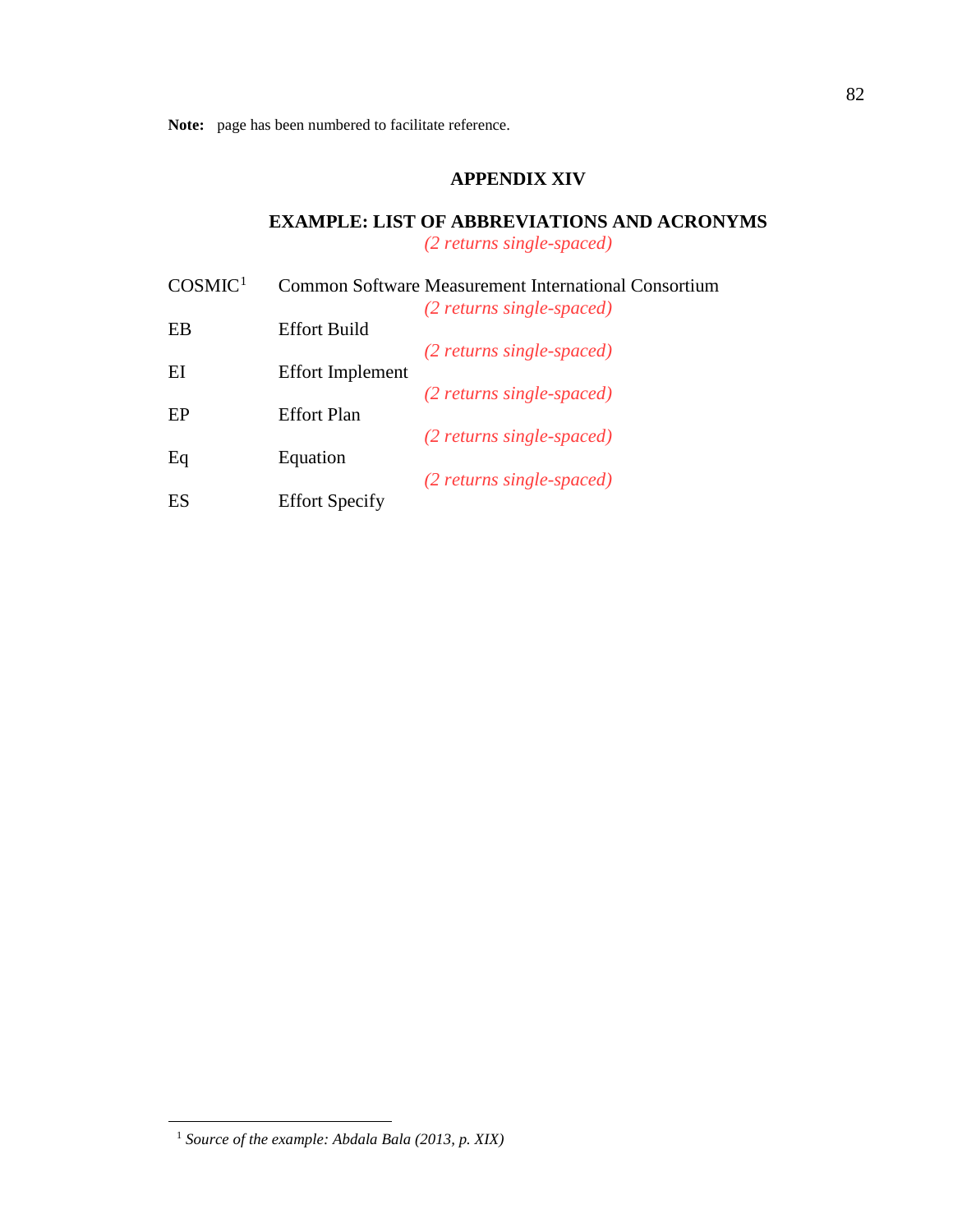## **APPENDIX XV**

## **EXAMPLE: LIST OF SYMBOLS AND UNITS OF MEAUREMENT (INTERNATIONAL SYSTEM)**

*(2 returns single-spaced)*

- A ampere
- C coulomb
- cd candela
- Gy gray
- H Henry
- K Kelvin
- kg kilogram
- m metre
- mol mole
- rad radian
- S siemens
- s second
- sr steradian
- V volt

Source of the example:

The Engineering ToolBox – SI System. Online. [http://www.engineeringtoolbox.com/si-unit-system-d\\_30.html](http://www.engineeringtoolbox.com/si-unit-system-d_30.html)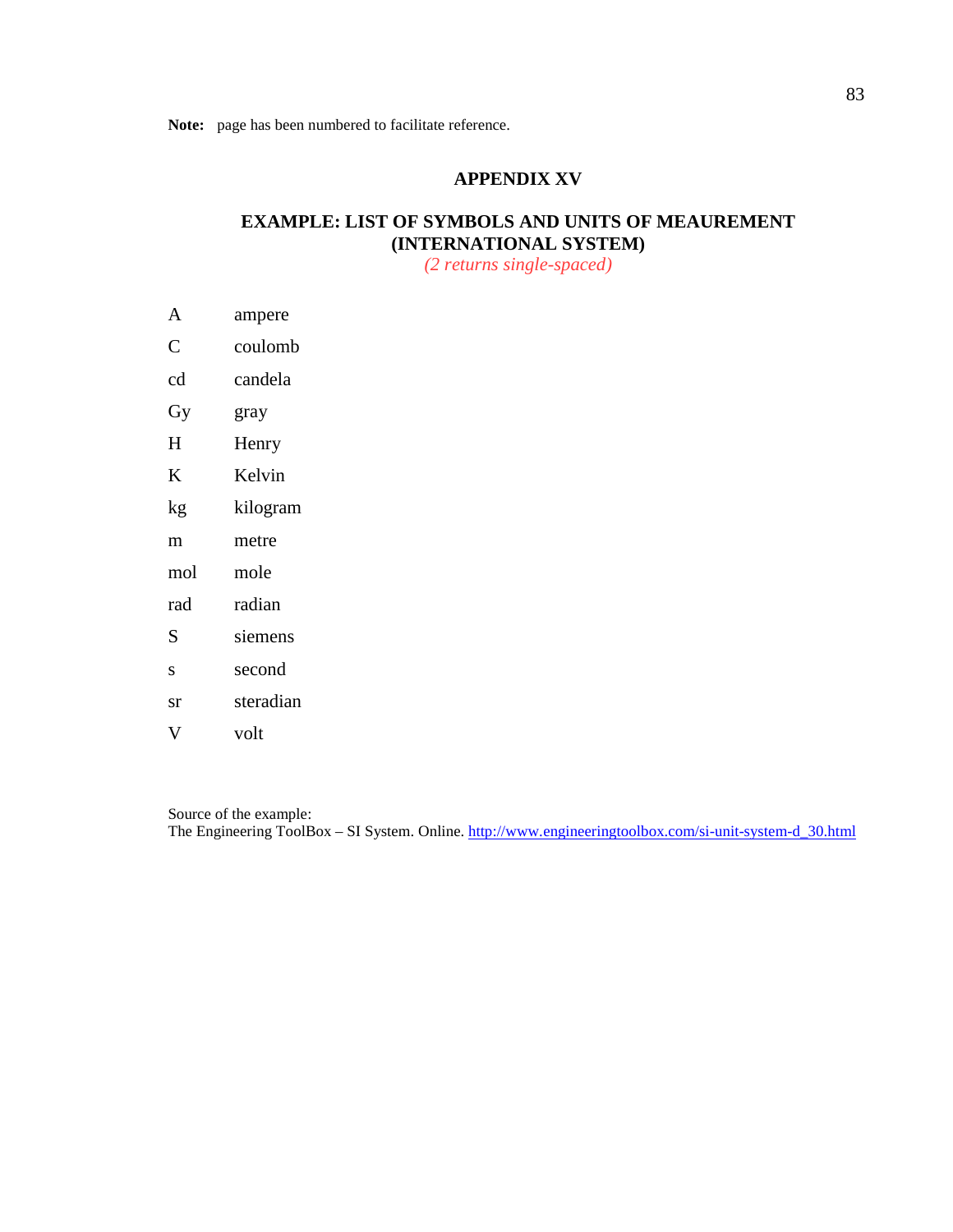### **APPENDIX XVI**

## **EXAMPLE: THESIS BY PUBLICATION TABLE OF CONTENTS**

(2 returns single-spaced)

## (2 returns single-spaced)

| 0.1                                                         |
|-------------------------------------------------------------|
| 0.1.1                                                       |
| (2 returns single-spaced)                                   |
|                                                             |
| 1.1                                                         |
| 1.1.1                                                       |
| (2 returns single-spaced)                                   |
| CHAPTER 2 RESEARCH APPROACH AND ORGANIZATION OF DOCUMENT 20 |
| 2.1                                                         |
| 2.1.1                                                       |
| (2 returns single-spaced)                                   |
| <b>CHAPTER 3</b>                                            |
| 3.1                                                         |
| 3.1.1                                                       |
| (2 returns single-spaced)                                   |
| <b>CHAPTER 4</b>                                            |
| 4.1                                                         |
| 4.1.1                                                       |
| (2 returns single-spaced)                                   |
|                                                             |
| 5.1                                                         |
| 5.1.1                                                       |
| (2 returns single-spaced)                                   |
|                                                             |
| (2 returns single-spaced)                                   |
|                                                             |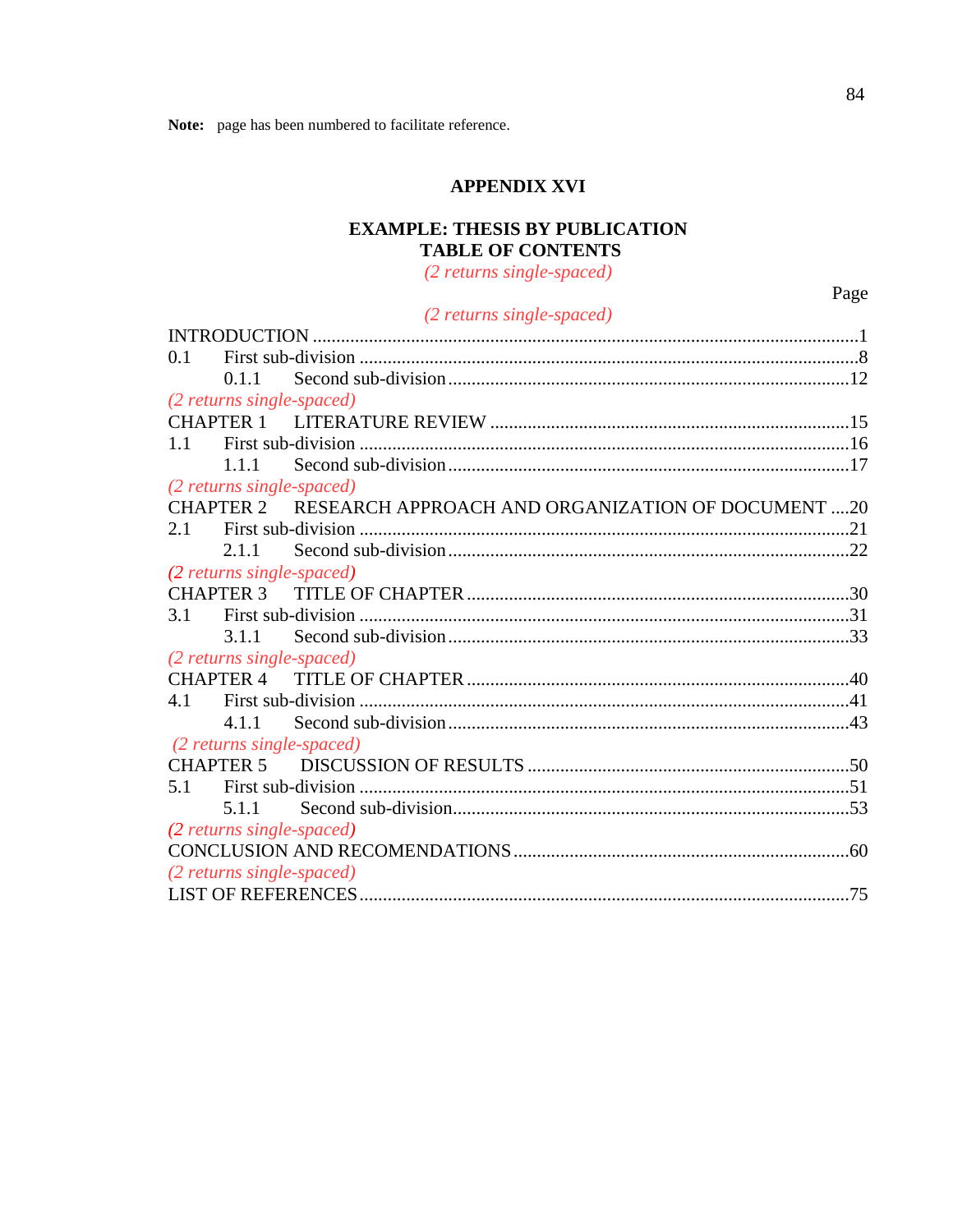#### **APPENDIX XVII**

#### **EXAMPLE: THESIS BY PUBLICATION**

#### **CHAPTER 2**

*(2 returns single-spaced)*

## **A QUASI-BINGHAM MODEL FOR PREDICTING ELECTRORHEOLOGICAL FLUID BEHAVIOUR**

(2 returns single-spaced) Y. Sun<sup>a</sup>, M. Thomas  $<sup>b</sup>$  and L. Marcouiller  $<sup>c</sup>$ ,</sup></sup> (2 returns single-spaced)  $a, b$  Department of Mechanical Engineering, École de Technologie Supérieure, 1100 Notre-Dame West, Montreal, Quebec, Canada H3C 1K3 <sup>c</sup> Hydro-Québec's Research Institute, Varennes, Québec, Canada J3X 1S1 (2 returns single-spaced) Paper submitted for publication, September 2008 or

Paper published in *Measurement Science and Technology*[1](#page-88-0) *,* January 2009

<span id="page-88-0"></span> <sup>1</sup> *Source of the example: Yulan Sun (2009, p. 24)*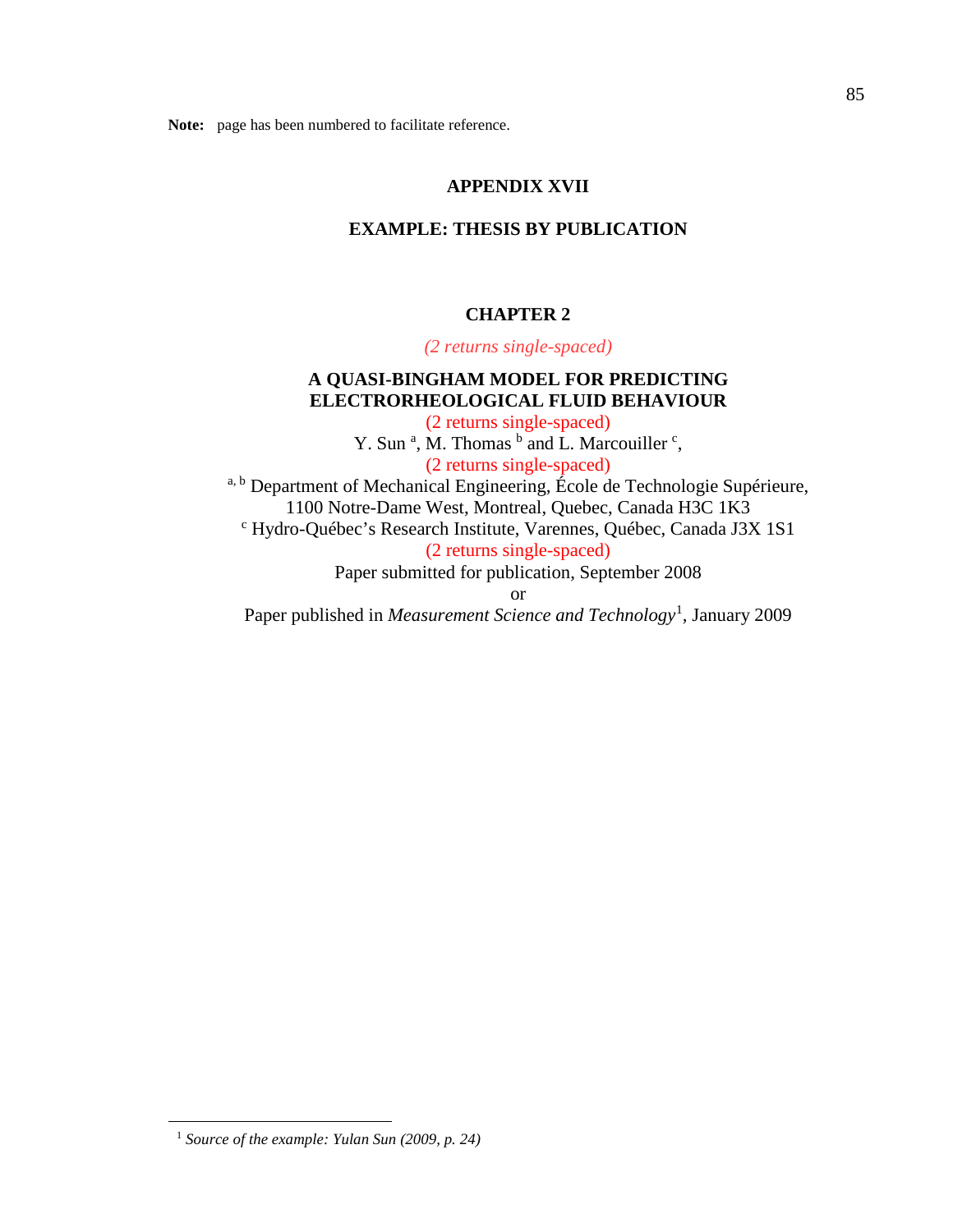### **APPENDIX XVIII**

## **EXAMPLE: TABLE**

## Table 1.1 Survey for different EC-based methods for watermarking grayscale images<sup>[1](#page-89-0)</sup>

*(1 return using single spacing)*

| Problem     | <b>Method</b> | <b>Formulation</b> | <b>Metrics</b>  | Vars.      | <b>Contribution</b>             |
|-------------|---------------|--------------------|-----------------|------------|---------------------------------|
| SOOP        | <b>GA</b>     | Single             | <b>PSNR</b>     | <b>DCT</b> | (Chen and Lin, 2007)            |
|             |               |                    | <b>PSNR</b>     | <b>LSB</b> | (Wang <i>et al.</i> , 2001)     |
|             |               |                    | <b>PSNR</b>     | <b>LSB</b> | (Ji et al., 2006)               |
|             |               |                    | <b>PSNR</b>     | <b>DCT</b> | (Shih and Wu, 2005)             |
|             |               |                    | NC              | <b>DCT</b> | (Wei et al, 2006)               |
|             |               |                    | <b>PSNR</b>     | <b>DCT</b> | (Wu and Shih, 2006)             |
|             |               | Aggregated         | <b>PSNR+BCR</b> | <b>DWT</b> | (Areef <i>et al.</i> , 3005)    |
|             |               |                    | PSNR+NC         | <b>DCT</b> | (Shieh et al., 2004)            |
|             |               |                    | PSNR+NC         | <b>DCT</b> | (Huang et al., 2007)            |
|             |               |                    | UQI+DIF         | DMT        | (Kumsawat <i>et al.</i> , 2005) |
|             | <b>PSO</b>    | Single             | <b>PSNR</b>     | <b>DCT</b> | (Aslanta <i>et al.</i> , 2008)  |
|             |               |                    | <b>PSNR</b>     | <b>DCT</b> | $(Li$ and Wang, 2007)           |
|             |               | Aggregated         | PSNR+AR         | DMT        | (Wang <i>et al.</i> , 2007)     |
|             |               |                    | PSNR+NC         | <b>DCT</b> | (Zhu and Liu, 2009)             |
|             | $GA+PSO$      | Aggregated         | PSNR+NC         | <b>DWT</b> | (Lee <i>et al.</i> , 2008)      |
| <b>MOOP</b> | <b>MOGA</b>   | Multi-             | PSNR+NC         | <b>DCT</b> | (Diaz and Romay, 2005)          |
|             |               | Objective          | PSNR+NC         | <b>DCT</b> | (Sal et al., 2006)              |

<sup>86</sup>

<span id="page-89-0"></span> <sup>1</sup> *Source of the example: Bassem Guendy (2013, p. 22)*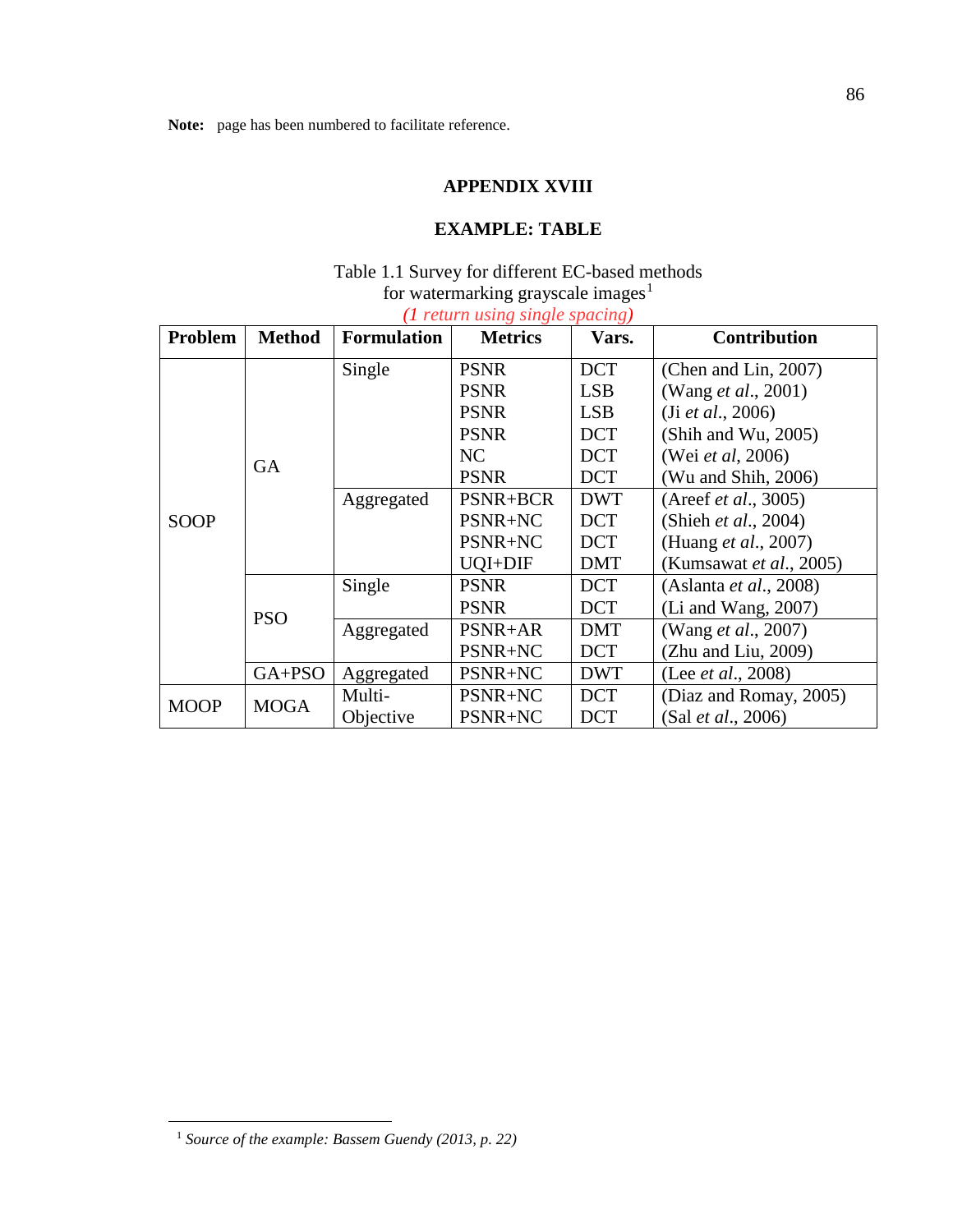## **APPENDIX XIX**

#### **EXAMPLE: FIGURE AND LEGEND (1)**

Figures are considered to be complete documents in themselves and must be placed in the right place in the text. Figures are usually introduced by a short descriptive or explanatory text (see Figure 2.7).



Figure 2.7 Proposed BMR framework including BCGA for full optimization for streams of high-resolution facial images watermarking<sup>[1](#page-90-0)</sup>

<span id="page-90-0"></span> <sup>1</sup> *Source of the example: Bassem Guendy (2013, p. 5)*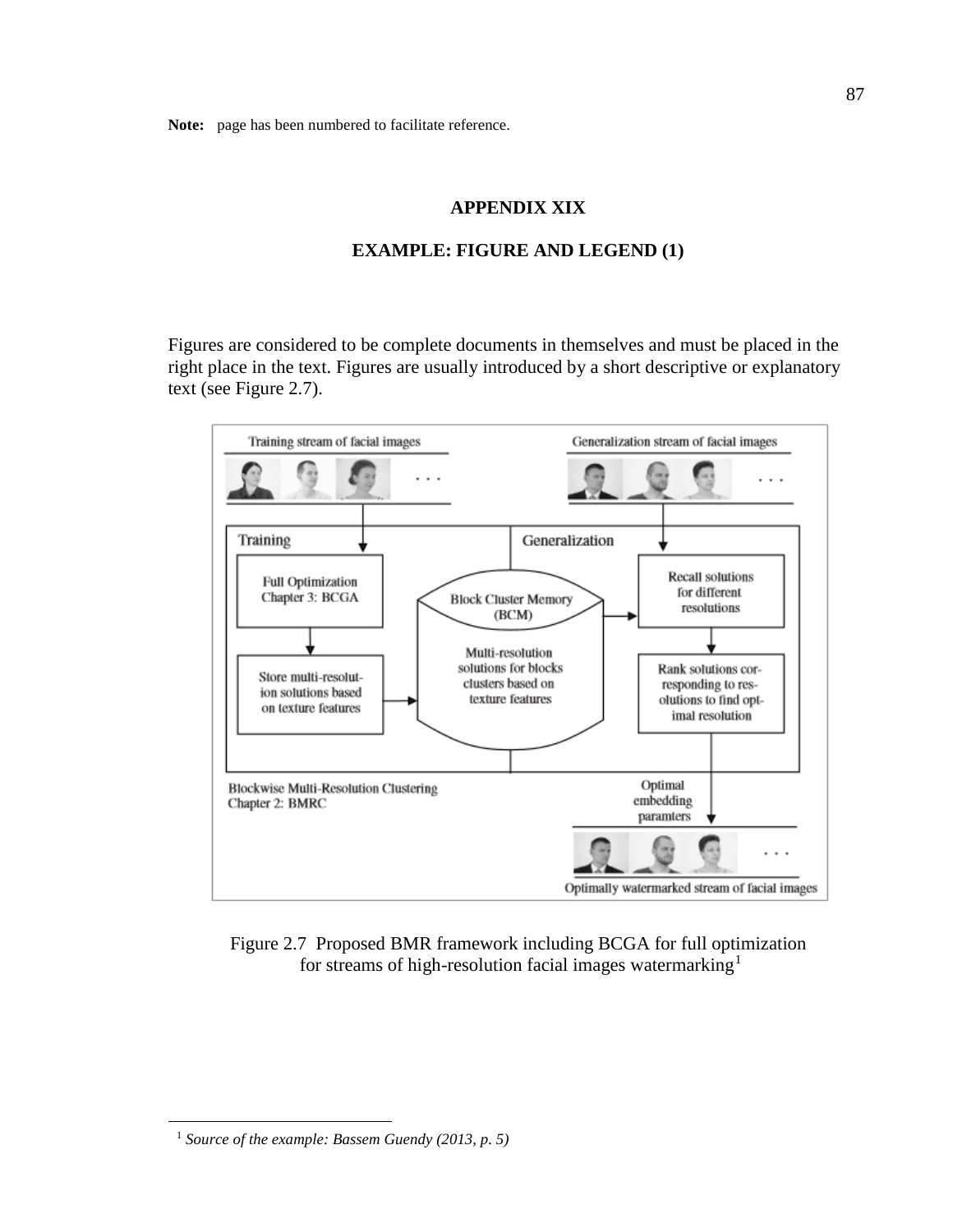#### **APPENDIX XX**



## **EXAMPLE: FIGURE AND LEGEND (2)**

Figure 4.4 Different types of Dynamic MultiObjective Optimization Problems (DMOOP)[1](#page-91-0) Taken from Farina et al. (2004, p. 59)

<sup>88</sup>

<span id="page-91-0"></span> <sup>1</sup> *Source of the example: Bassem Guendy (2013, p. 25)*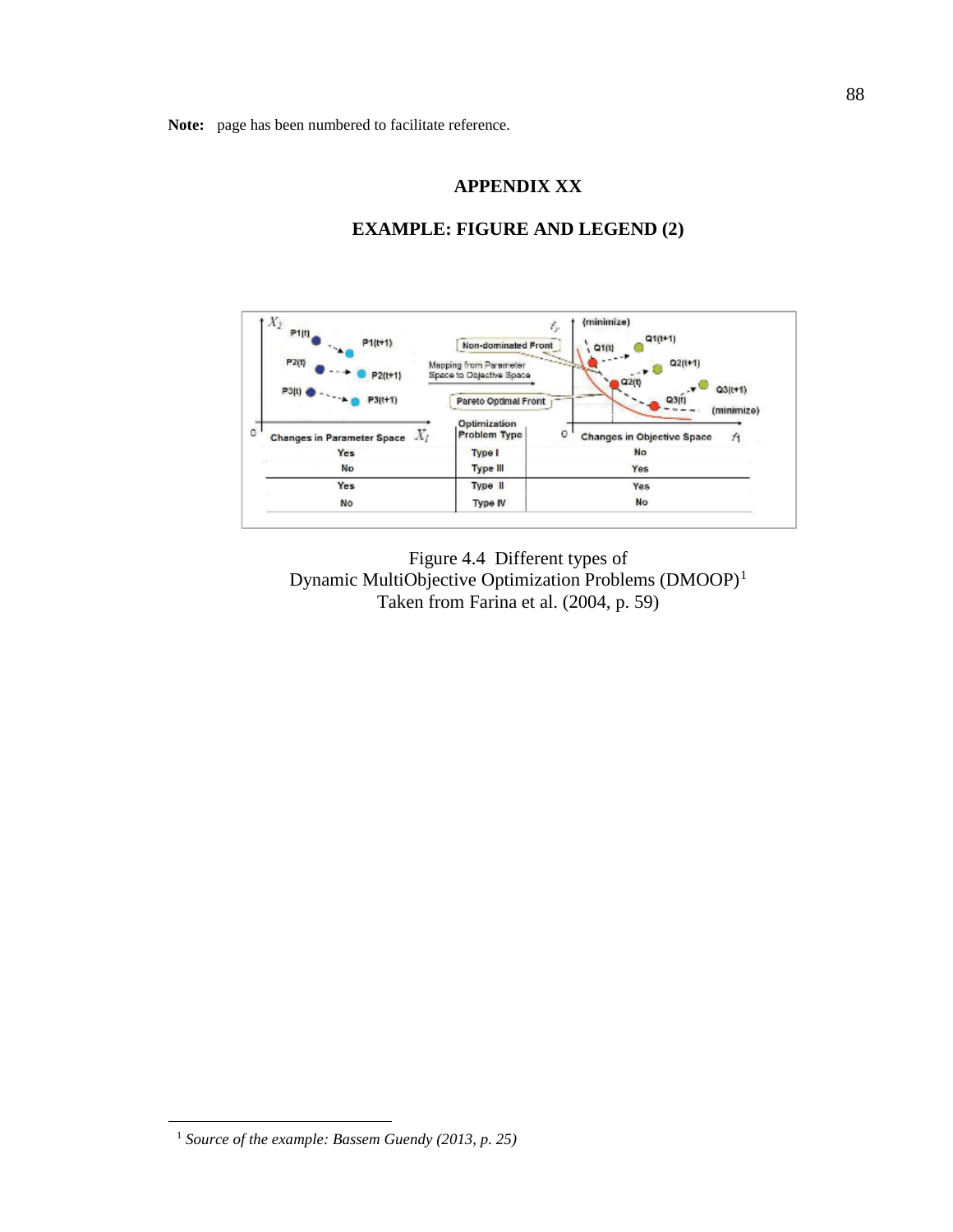## **APPENDIX XXI**

## **EXAMPLE: ALGORITHM**

## Algorithm 2.1 Global Validation Strategy Adapted from Radtke et al., (2006, p. X)

|              | Global Validation Strategy - adapted from (Radtke et al., 2006)                                                                               |
|--------------|-----------------------------------------------------------------------------------------------------------------------------------------------|
| Input:       | Empty auxiliary archive S<br><b>Output:</b> Auxiliary archive S with the best evolved individual in the Validation set<br>for each generation |
| $\mathbf{1}$ | Initialize Auxiliary archive $S = \emptyset$ ;                                                                                                |
| $\mathbf{2}$ | General Initial population                                                                                                                    |
| 3            | Fitness measure:                                                                                                                              |
| 4            | Fitness evaluation (VAL dataset);                                                                                                             |
| 5            | Rank Individuals                                                                                                                              |
| 6            | Update Auxiliary archive S                                                                                                                    |
| 7            | while $\sim$ non_stop                                                                                                                         |
| 8            | Generate evolved individuals: evolved(gen)                                                                                                    |
| 9            | Fitness evaluation;                                                                                                                           |
| 10           | Rank Individuals;                                                                                                                             |
| 11           | <b>Update Auxiliary archive S:</b>                                                                                                            |
| 12           | Fitness evaluation (VAL dataset);                                                                                                             |
| 13           | Rank individuals;                                                                                                                             |
| 14           | Update auxiliary S with best individual between individual form                                                                               |
|              | generation g and generation $(g-1)$ ;                                                                                                         |
| 16           | end-Update                                                                                                                                    |
| 17           | $g = g + 1;$                                                                                                                                  |
| 18           | Verify stop_criterion;                                                                                                                        |
| 19           | end - while                                                                                                                                   |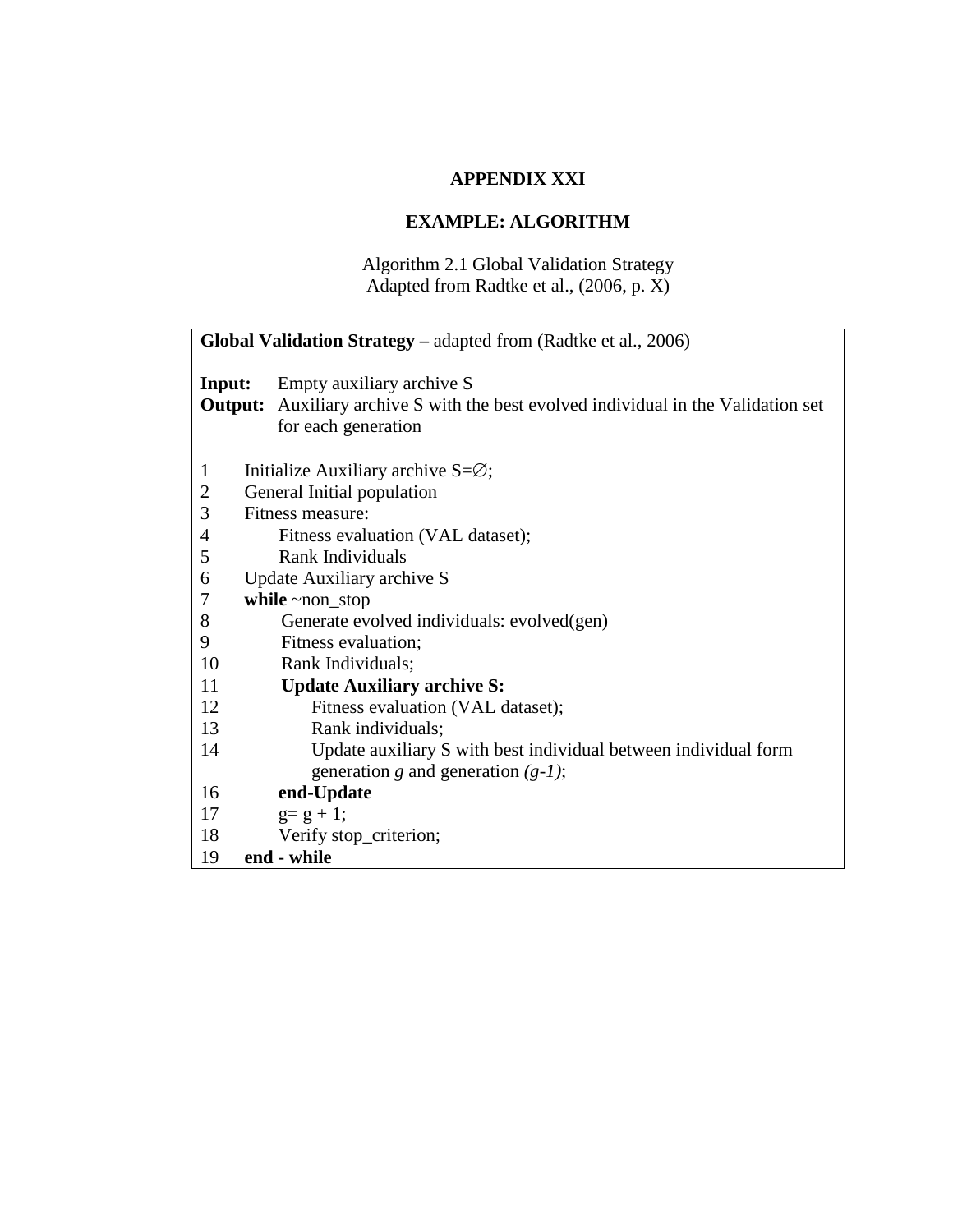#### **BIBLIOGRAPHY**

- American Psychological Association. 1994. *Publication Manual of the American Psychological Association,* 5th ed. Washington (D.C.), 439 p.
- Bala, Abdalla. 2013. *Impact Analysis of a Multiple Imputation Technique for Handling Missing Value in the ISBSG Repository of Software Projects*. Retrieved from [http://espace.etsmtl.ca/1236/1/BALA\\_Abdalla.pdf](http://espace.etsmtl.ca/1236/1/BALA_Abdalla.pdf) on February 13, 2014.
- Béaud, Michel et Daniel Latouche. 1988. *L'art de la thèse : Comment préparer et rédiger une thèse, un mémoire ou tout autre travail universitaire*. Montréal (Qc.) : Éditions du Boréal, 168 p.
- Bouthat, Chantal. 1993. *Guide de présentation des mémoires et thèses*. Montréal : Université du Québec à Montréal, 110 p.
- Chassé Dominique, Greg Whitney et André Maltais. 1997. *Guide de rédaction des références bibliographiques*. Montréal : Éditions de l'École Polytechnique de Montréal, 178 p.
- Colter, Rob. 2005. *Grammar to Go: The Portable A-Zed Guide to Canadian Usage*. Toronto: House of Anansi Press, 232 p.
- Derome, Robert. Août 2004. « *Guide de présentation des travaux et bibliographies »*. En ligne. < <http://www.er.uqam.ca/nobel/r14310/Guide/index.html> >.
- Dubois, Jean-Marie M. Décembre 2004. « *Guide de rédaction du mémoire de maîtrise en sciences géographiques ou en environnement (type R) et de la thèse de doctorat en télédétection »*. En ligne. 101 p. < [https://www.usherbrooke.ca/geomatique/fileadmin/sites/geomatique/espace](https://www.usherbrooke.ca/geomatique/fileadmin/sites/geomatique/espace-etudiant/guide-redaction2004.pdf)[etudiant/guide-redaction2004.pdf](https://www.usherbrooke.ca/geomatique/fileadmin/sites/geomatique/espace-etudiant/guide-redaction2004.pdf) >.
- Dundurn Press Public Works, with Government Services Canada, Translation Bureau. 1997. *The Canadian Style: A Guide to Writing and Editing.* Toronto: Dundurn Group, 313 p.
- École Polytechnique de Montréal. Mars 2006. « *Guide de présentation et de soutenance de thèses »*. En ligne. < <http://www.polymtl.ca/etudes/cs/guidethe.php> >.
- École Polytechnique de Montréal. Mars 2006. « *Guide de présentation écrite et orale de mémoires* ». En ligne. [<http://www.polymtl.ca/etudes/cs/guidemem.php](http://www.polymtl.ca/etudes/cs/guidemem.php) >.